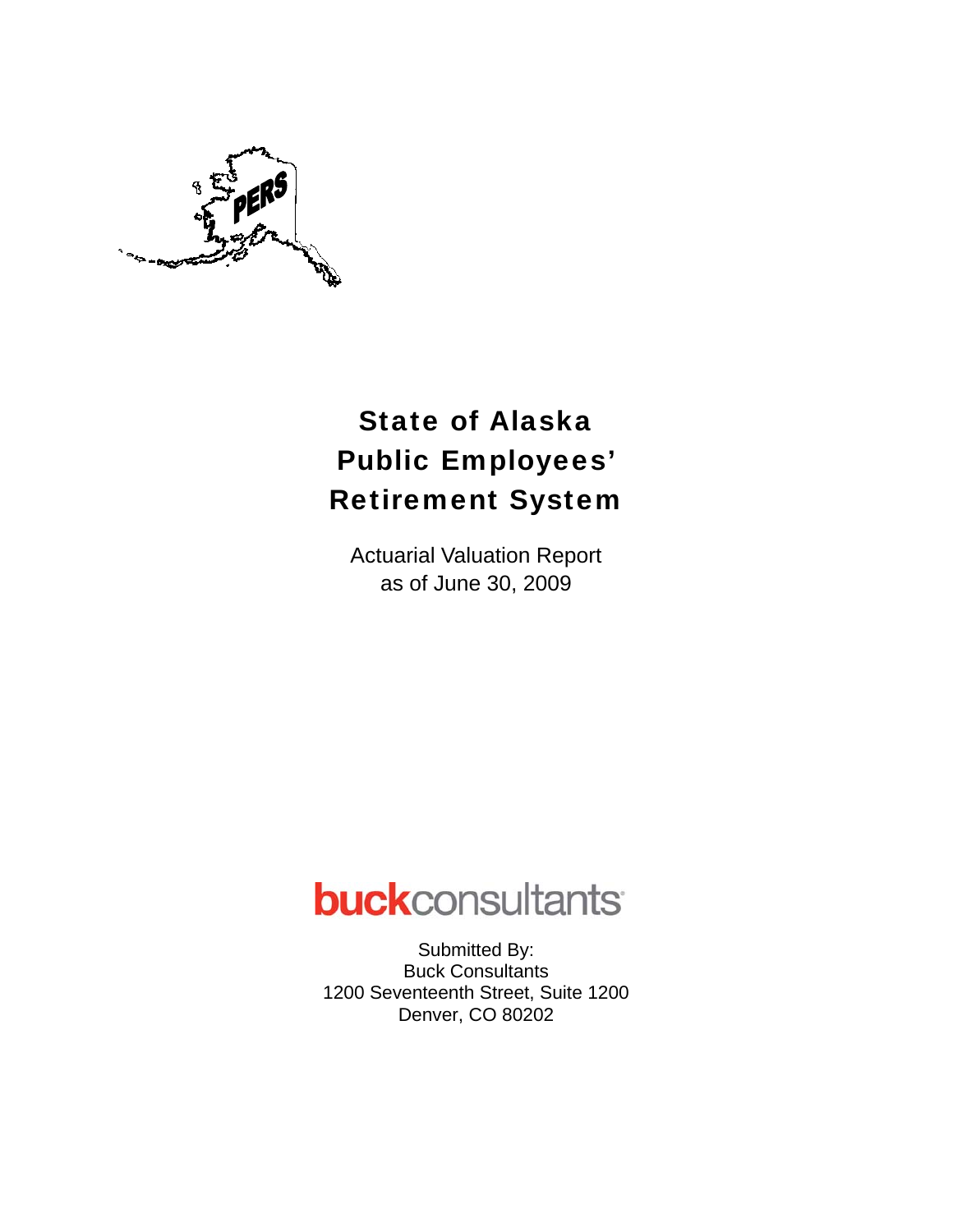# **buck**consultants

# A Xerox Company

July 9, 2010

State of Alaska The Alaska Retirement Management Board The Department of Revenue, Treasury Division The Department of Administration, Division of Retirement and Benefits P.O. Box 110203 Juneau, AK 99811-0203

Dear Members of The Alaska Retirement Management Board, The Department of Revenue and The Department of Administration:

#### **Actuarial Certification**

The annual actuarial valuation required for the State of Alaska Public Employees' Retirement System has been prepared as of June 30, 2009 by Buck Consultants. The purposes of the report include:

- (1) a presentation of the valuation results of the System as of June 30, 2009;
- (2) a review of experience under the System for the year ended June 30, 2009;
- (3) a determination of the appropriate contribution rate for all employers in the System, including additional State contributions pursuant to SB 125, which will be applied for the fiscal year ending June 30, 2012; and
- (4) the provision of reporting and disclosure information for financial statements, governmental agencies, and other interested parties.

The following schedules that we have prepared are included in this report:

- (1) Summary of actuarial assumptions and methods (Section 2.3)
- (2) Schedule of active member valuation data (Section 2.2(d) and (f))
- (3) Schedule of benefit recipients added to and removed from rolls (Section 2.2(p) and 2.2(q))
- (4) Solvency test (Section 3.3)
- (5) Analysis of financial experience (Section 3.1)
- (6) Summary of GASB No. 25 and 43 disclosure information (Section 3.2)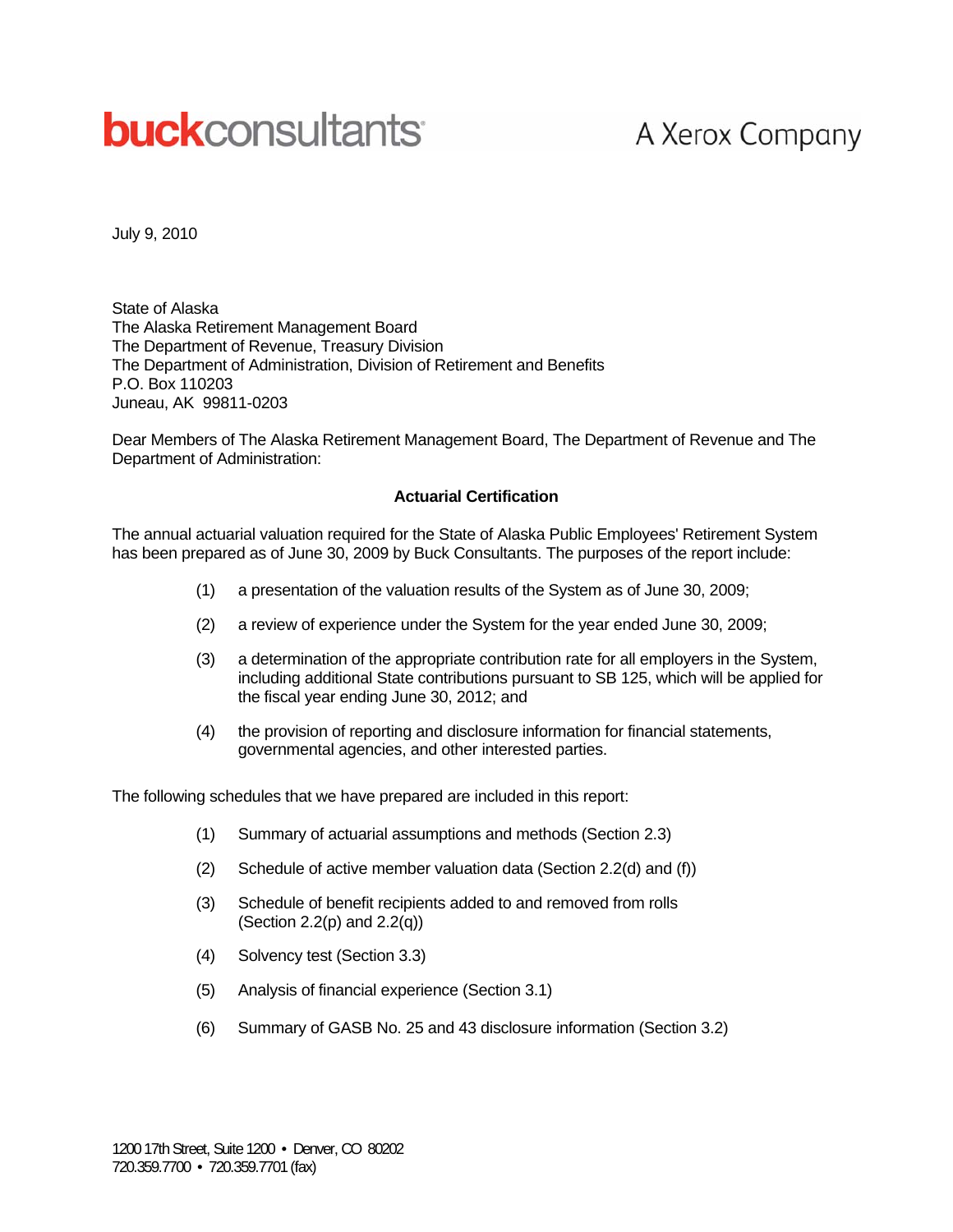The Alaska Retirement Management Board, The Department of Revenue and The Department of Administration July 9, 2010 Page 2

In preparing this valuation, we have employed generally accepted actuarial methods and assumptions, in conjunction with employee data provided to us by the Division of Retirement and Benefits and financial information provided in the financial statements audited by KPMG LLP, to determine a sound value for the System liability. The employee data has not been audited, but it has been reviewed and found to be consistent, both internally and with prior years' data. The actuarial assumptions are based on the results of an experience study presented to and adopted by The Alaska Retirement Management Board (Board) in October 2006. Actuarial methods, medical cost trend, and assumed blended medical premiums were also reviewed and revised during the experience study.

The contribution requirements are determined as a percentage of payroll, and reflect the cost of benefits accruing in FY10 and a fixed 25-year amortization as level percentage of payroll of the initial unfunded accrued liability and subsequent gains/losses. The payroll used to determine the contribution rates is the total payroll of all active members in the system, including those hired after July 1, 2006 who are in the Defined Contribution Retirement (DCR) Plan. The amortization period is set by the Board. Contribution levels are recommended by the Actuary and adopted by the Board each year. The ratio of valuation assets to liabilities decreased from 69.5% to 61.8% during the year. This report provides an analysis of the factors that led to the decrease. This report also provides a history of the funding ratio of the System.

A summary of the actuarial assumptions and methods is presented in Section 2.3 of this report. The assumptions, when applied in combination, fairly represent past and anticipated future experience of the System.

Future contribution requirements may differ from those determined in the valuation because of:

- (1) differences between actual experience and anticipated experience based on the assumptions;
- (2) changes in actuarial assumptions or methods;
- (3) changes in statutory provisions; or
- (4) differences between the contribution rates determined by the valuation and those adopted by the Board.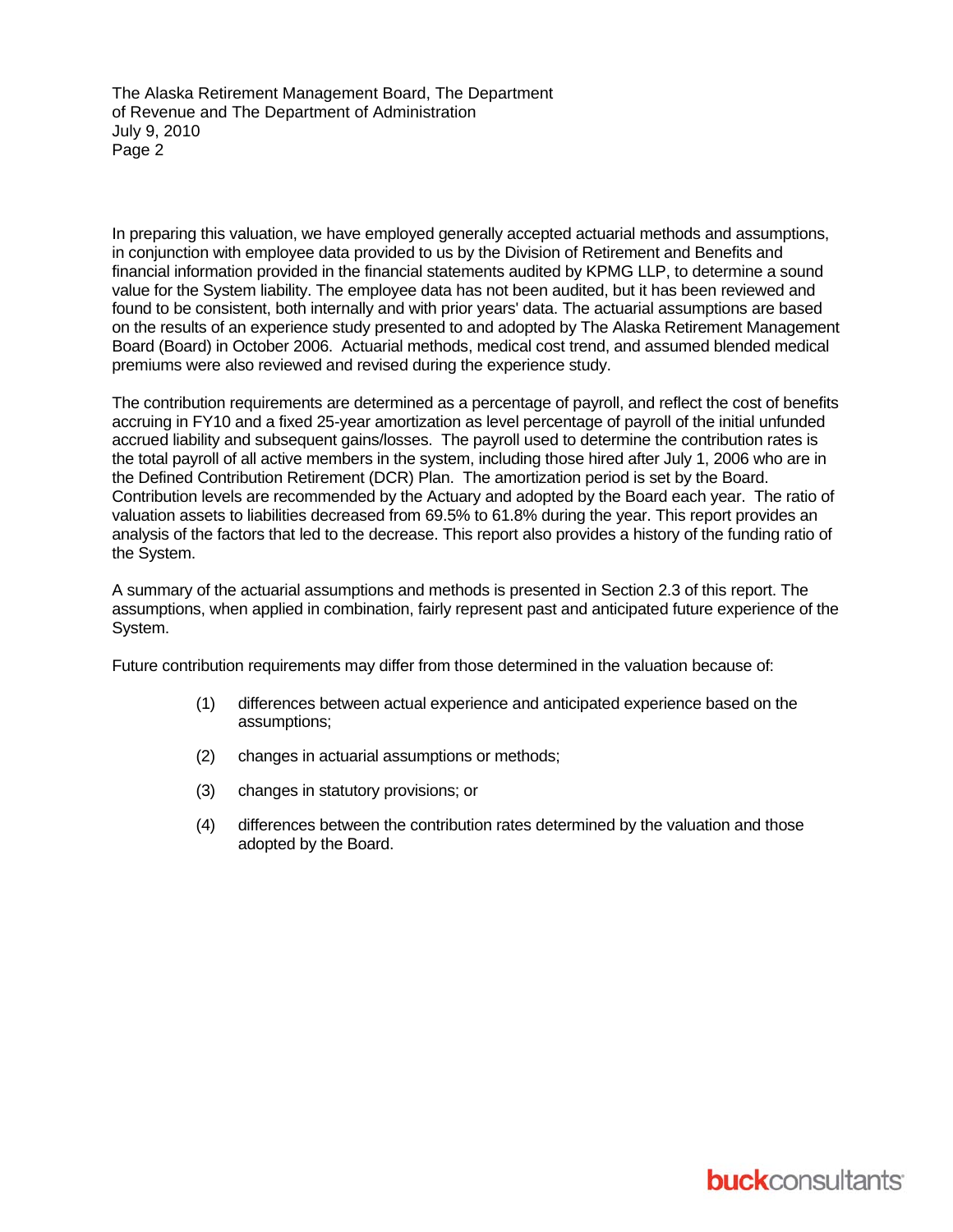The Alaska Retirement Management Board, The Department of Revenue and The Department of Administration July 9, 2010 Page 3

The undersigned are members of the American Academy of Actuaries and the Society of Actuaries, are fully qualified to provide actuarial services to the State of Alaska, and are available to answer questions regarding this report.

We believe that the assumptions and methods used for funding purposes and for the disclosures presented in this report satisfy the parameter requirements set forth in the Government Accounting Standards Board (GASB) Statement Nos. 25 and 43.

We believe that this report conforms with the requirements of the Alaska statutes, and where applicable, other federal and accounting laws, regulations and rules, as well as generally accepted actuarial principles and practices.

Sincerely,

David H. Alaskinsky

Principal, Consulting Actuary **Director, Consulting Actuary** 

Minuu m4

David H. Slishinsky, ASA, EA, MAAA Michelle Reding DeLange, FSA, EA, MAAA

The undersigned actuary is responsible for all assumptions related to the average annual per capita health claims cost and the health care cost trend rates, and hereby affirms her qualification to render opinions in such matters, in accordance with the qualification standards of the American Academy of **Actuaries** 

Nelisse A. Bist

Melissa Bissett, FSA, MAAA Senior Consultant, Health & Productivity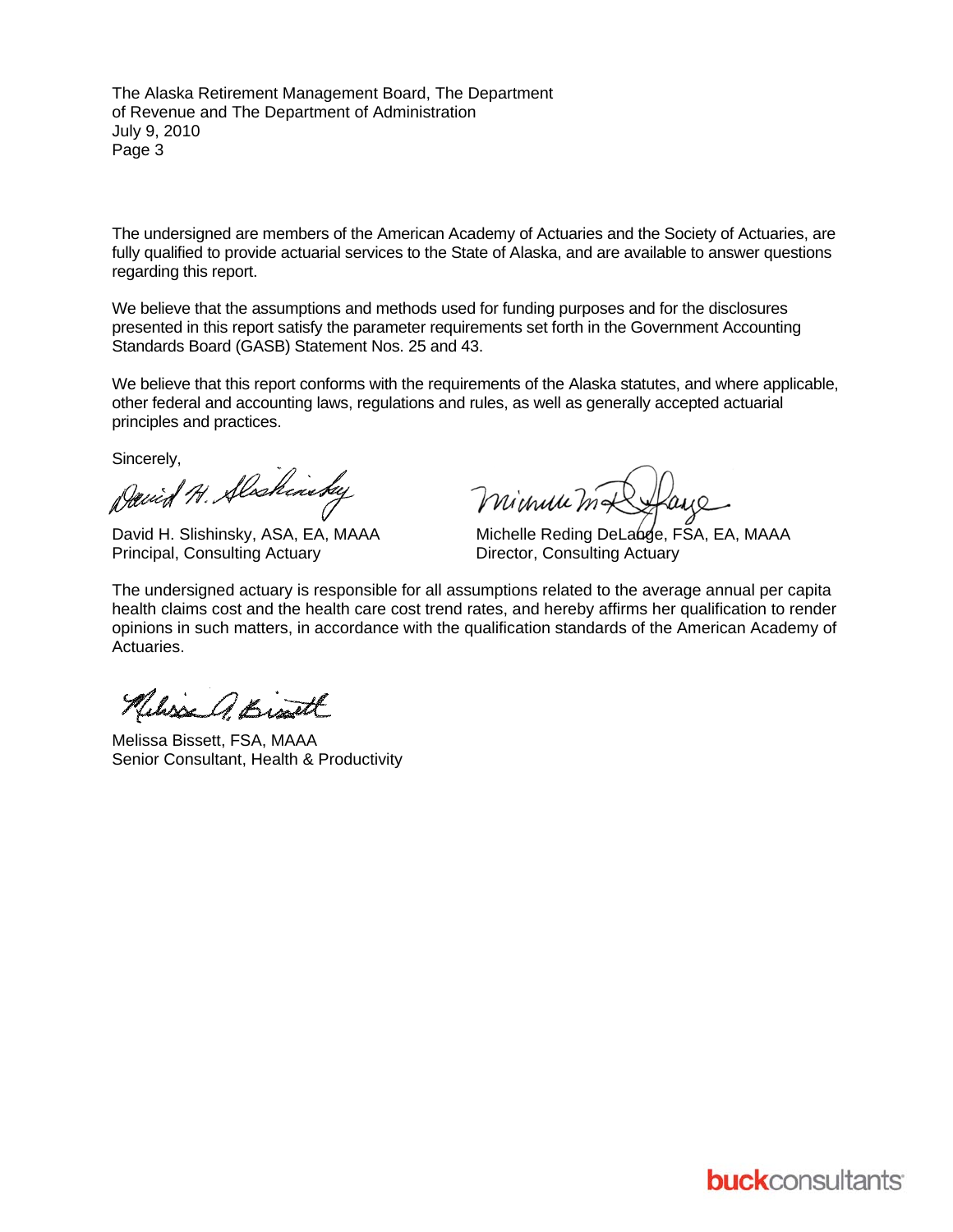# **Contents**

| Section 1: |                                                                                    |  |
|------------|------------------------------------------------------------------------------------|--|
| 1.1(a)     |                                                                                    |  |
| 1.1(b)     |                                                                                    |  |
| 1.1(c)     |                                                                                    |  |
| 1.2(a)     |                                                                                    |  |
| 1.2(b)     |                                                                                    |  |
| 1.2(c)     |                                                                                    |  |
| 1.3(a)     | Development of Total Employer/State Contribution Rate - FY12 Peace                 |  |
|            |                                                                                    |  |
| 1.3(b)     |                                                                                    |  |
| 1.3(c)     | Development of Total Employer/State Contribution Rate - FY12 All Members  28       |  |
| 1.4        |                                                                                    |  |
| 1.5(a)     | Actuarial Projections - Projections at Calculated Rate                             |  |
|            |                                                                                    |  |
| 1.5(b)     | Actuarial Projections - Projections at Current Rate                                |  |
|            |                                                                                    |  |
| 1.5(c)     | Actuarial Projections – Effect of Economic Scenarios                               |  |
|            |                                                                                    |  |
| Section 2: |                                                                                    |  |
| 2.1        | Summary of the Alaska Public Employees' Retirement System Plan Provisions 46       |  |
| 2.2(a)     |                                                                                    |  |
| 2.2(b)     |                                                                                    |  |
| 2.2(c)     |                                                                                    |  |
| 2.2(d)     | Schedule of Active Member Valuation Data - Peace Officer/Firefighter  60           |  |
| 2.2(e)     |                                                                                    |  |
| 2.2(f)     |                                                                                    |  |
| 2.2(g)     |                                                                                    |  |
| 2.2(h)     | Schedule of Average Pension Benefit Payments - New Benefit Recipients -            |  |
|            |                                                                                    |  |
| 2.2(i)     |                                                                                    |  |
| 2.2(j)     | Schedule of Average Pension Benefit Payments - New Benefit Recipients - Others  66 |  |
| 2.2(k)     |                                                                                    |  |
| 2.2(1)     | Distribution of Annual Pension Benefits for Benefit Recipients - Peace             |  |
|            |                                                                                    |  |
| 2.2(m)     | Schedule of Pension Benefit Recipients by Type of Pension Benefit and Option       |  |
|            |                                                                                    |  |
| 2.2(n)     | Distribution of Annual Pension Benefits for Benefit Recipients - Others  72        |  |
| 2.2(0)     | Schedule of Pension Benefit Recipients by Type of Pension Benefit and Option       |  |
| 2.2(p)     | Schedule of Pension Benefit Recipients Added to and Removed from Rolls -           |  |
| 2.2(q)     | Schedule of Pension Benefit Recipients Added to and Removed from Rolls - Others 75 |  |
| 2.3        |                                                                                    |  |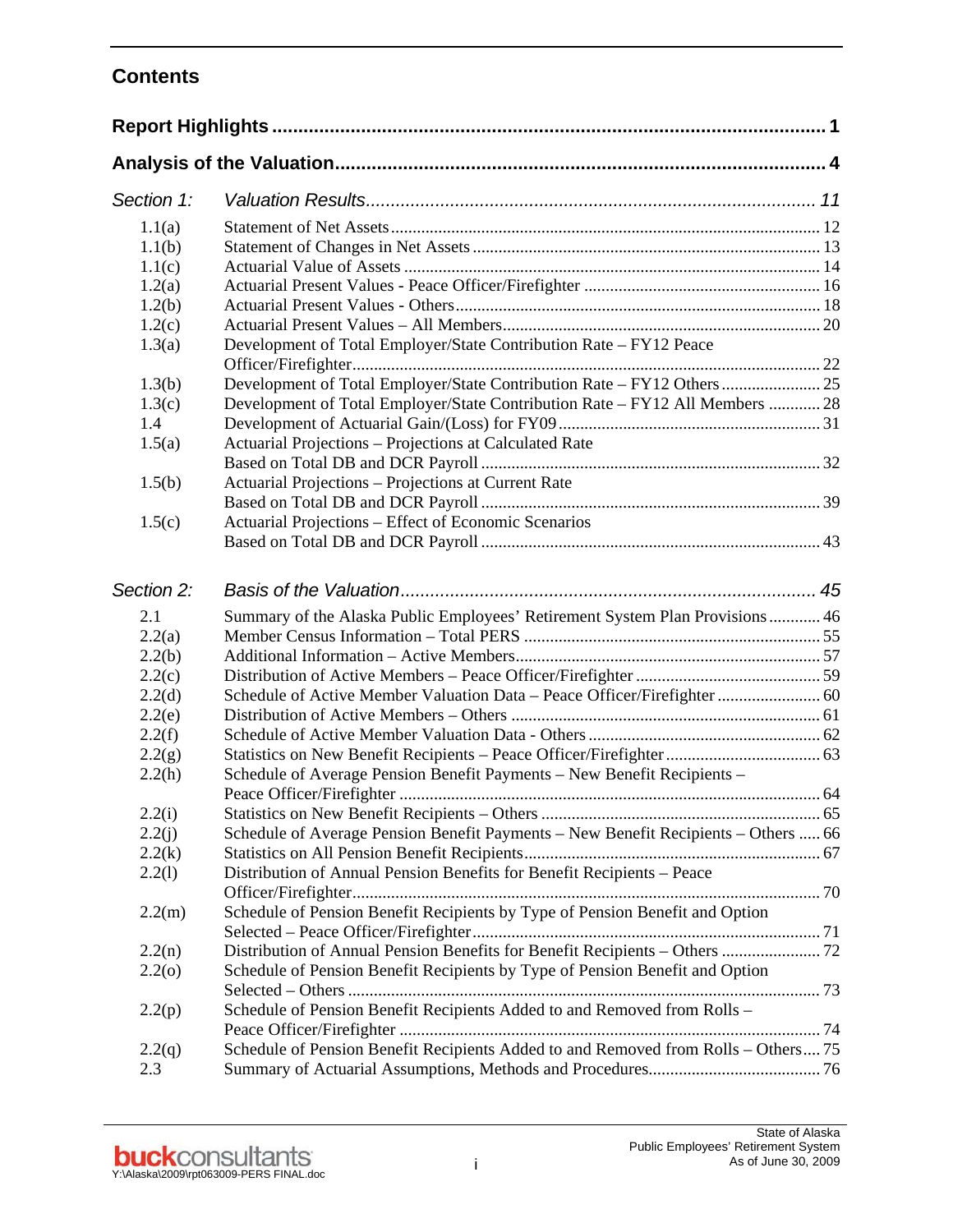| 3.1    |                                                                              |  |
|--------|------------------------------------------------------------------------------|--|
| 3.2(a) |                                                                              |  |
| 3.2(b) | Schedule of Contributions from Employers and Other Contributing Entities  98 |  |
| 3.2(c) | Actuarial Assumptions, Methods and Additional Information Under GASB  100    |  |
| 3.3    |                                                                              |  |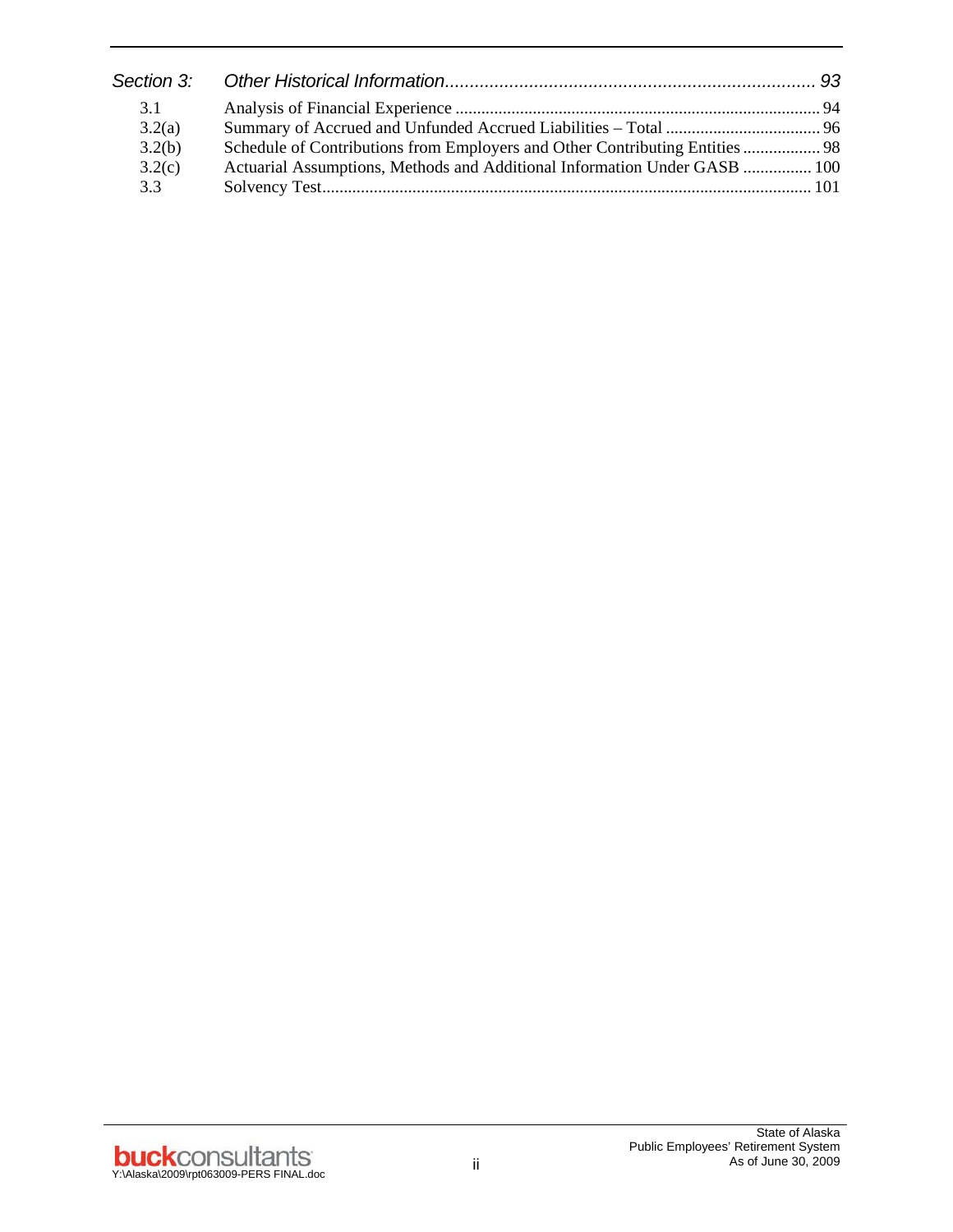# **Report Highlights**

This report has been prepared by Buck Consultants for the State of Alaska Public Employees' Retirement System to:

- (1) Present the results of a valuation of the Alaska Public Employees' Retirement System as of June 30, 2009;
- (2) Review experience under the plan for the year ended June 30, 2009;
- (3) Determine the appropriate contribution rate for all employers in the System; and
- (4) Provide reporting and disclosure information for financial statements, governmental agencies, and other interested parties.

This report is divided into three sections. Section 1 contains the results of the valuation. It includes the experience of the plan during Fiscal Year 2009, the current annual costs, and 30 year projections.

Section 2 describes the basis of the valuation. It summarizes the plan provisions, provides information relating to the plan participants, and describes the funding methods and actuarial assumptions used in determining liabilities and costs.

Section 3 contains additional exhibits showing historical information on system experience and unfunded liabilities and GASB information.

The principal results are as follows:

| Funding Status as of June 30 <sup>1</sup> |                                                         |    | 2008       |    | 2009       |  |
|-------------------------------------------|---------------------------------------------------------|----|------------|----|------------|--|
| (a)                                       | Accrued Liability <sup>2</sup>                          | \$ | 15,888,141 | S  | 16,579,371 |  |
| (b)                                       | Valuation Assets <sup>2</sup>                           |    | 11,040,106 |    | 10,242,978 |  |
| (c)                                       | Unfunded Accrued Liability <sup>2</sup> , $(a) - (b)$   | \$ | 4,848,035  | S  | 6,336,393  |  |
| (d)                                       | Funding Ratio based on Valuation Assets, $(b) \div (a)$ |    | 69.5%      |    | 61.8%      |  |
| (e)                                       | Market Value of Assets <sup>2</sup>                     | S  | 10,726,913 | \$ | 8,535,815  |  |
| (f)                                       | Funding Ratio based on Market Assets, $(e) \div (a)$    |    | 67.5%      |    | 51.5%      |  |

l

**buck**consultants

*<sup>1</sup> Includes pension and healthcare benefits.* 

*<sup>2</sup> In thousands.*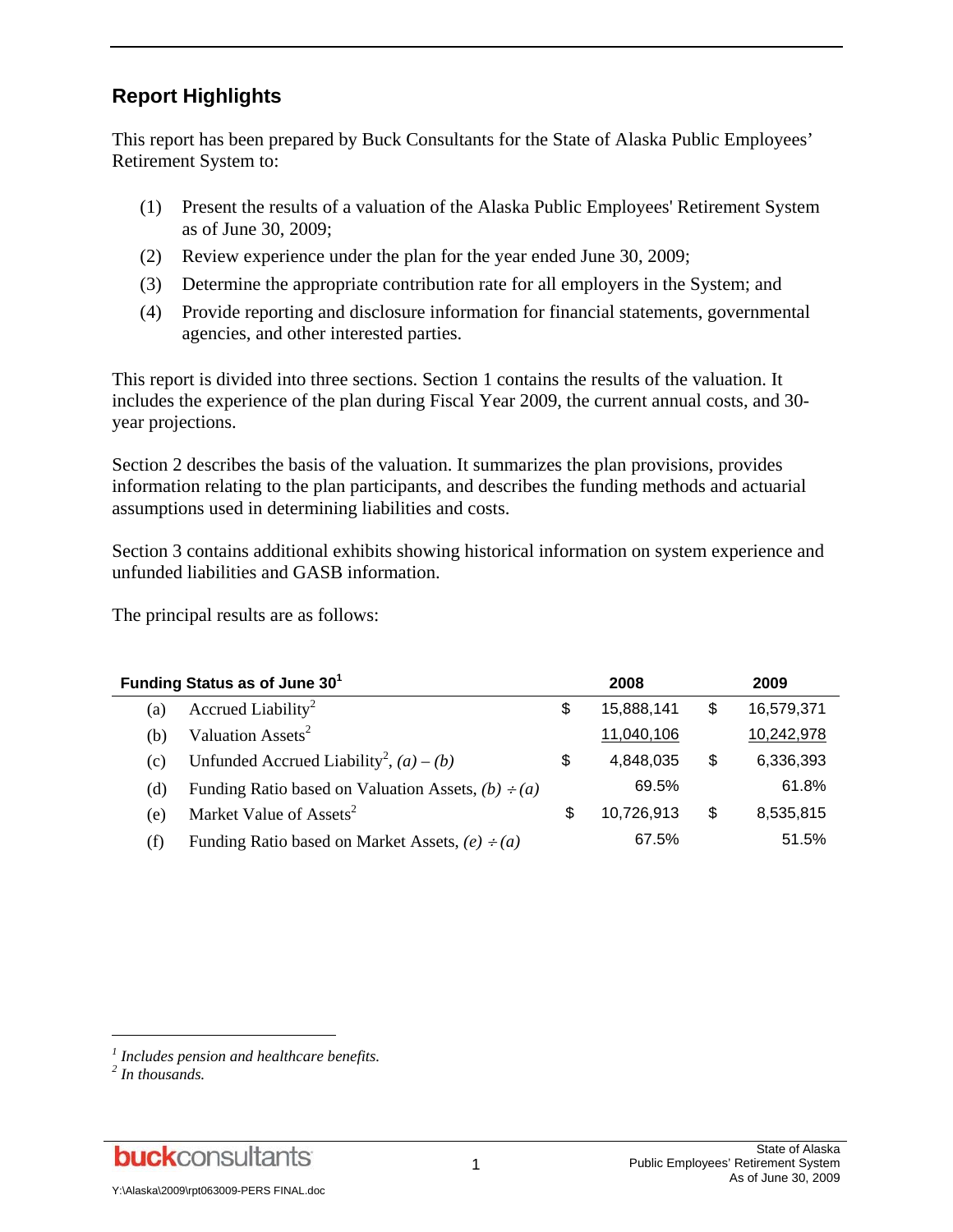# **Report Highlights** *(continued)*

# **PERS Funding Ratio History**

**(Based on Valuation Assets)** 



**buck**consultants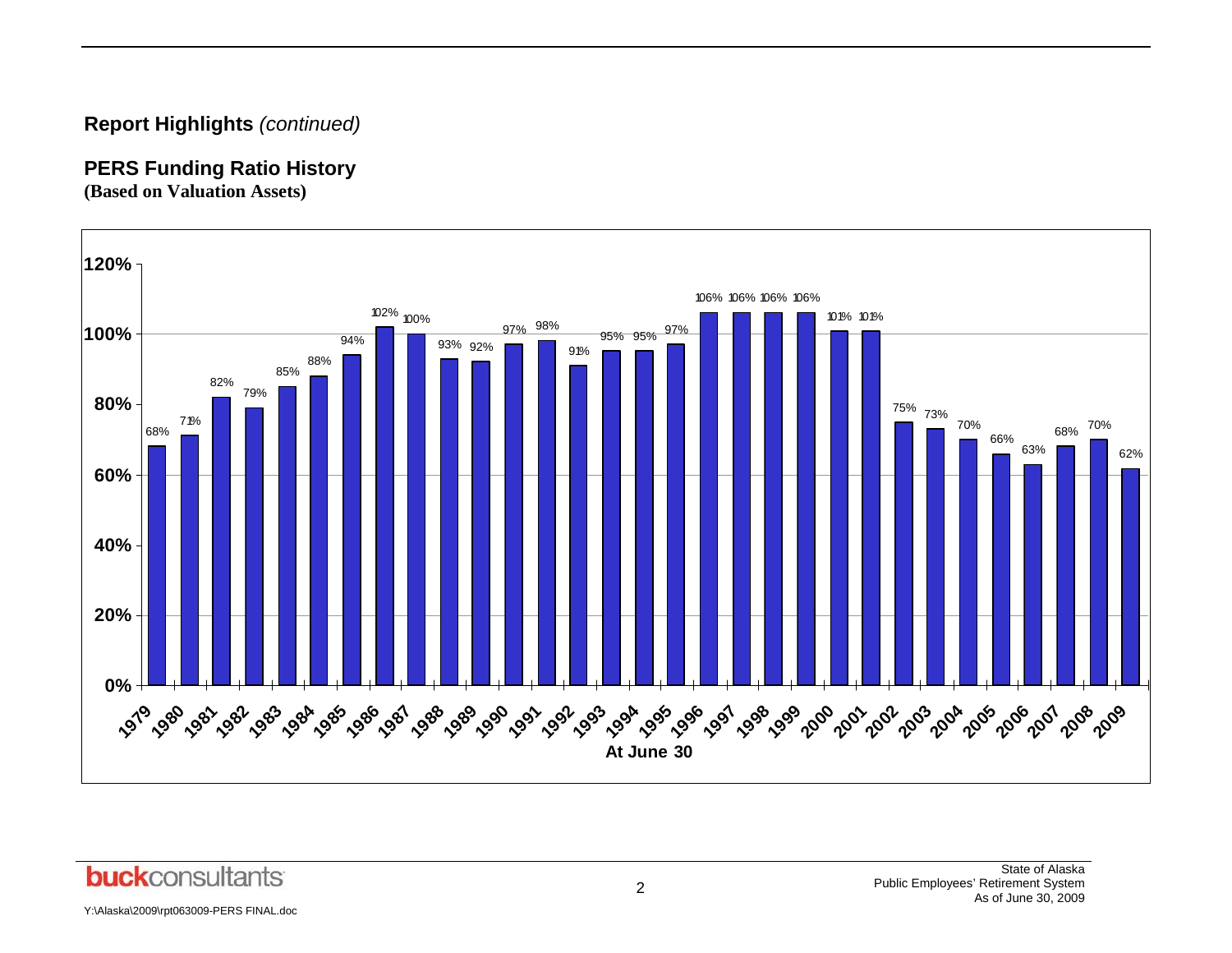# **Report Highlights** *(continued)*

| <b>Employer/State Contribution Rates for Pension</b><br>for Fiscal Year:                          | 2011   | 2012   |
|---------------------------------------------------------------------------------------------------|--------|--------|
| (a) Normal Cost Rate Net of Member Contributions                                                  | 2.65%  | 2.52%  |
| (b) Past Service Rate                                                                             | 7.33%  | 12.13% |
| (c) Total Employer/State Contribution Rate $(a) + (b)$                                            | 9.98%  | 14.65% |
| <b>Employer/State Contribution Rates for</b><br><b>Postemployment Healthcare for Fiscal Year:</b> | 2011   | 2012   |
| (a) Normal Cost Rate                                                                              | 6.68%  | 5.76%  |
| (b) Past Service Rate                                                                             | 11.30% | 10.35% |
| (c) Total Employer/State Contribution Rate $(a) + (b)$                                            | 17.98% | 16.11% |
| <b>Total Employer/State Contribution Rates for Fiscal Year:</b>                                   | 2011   | 2012   |
| Normal Cost Rate Net of Member Contributions<br>(a)                                               | 9.33%  | 8.28%  |
| (b)<br>Past Service Rate                                                                          | 18.63% | 22.48% |
| (c)<br>Total Employer/State Contribution Rate $(a) + (b)$                                         | 27.96% | 30.76% |
| (d)<br>Board Adopted Total Employer/State Contribution Rate                                       | 27.96% | 30.76% |

Contribution rates are based on total salaries for DB and DC plan members, combined.

The rates shown above are for funding purposes which differ from the Annual Required Contribution for GASB No. 43 reporting purposes. Under GASB No. 43, postemployment healthcare liabilities are gross of the retiree drug subsidy and are calculated with a discount rate for a partially funded plan.

Contribution rates are based on Employer contribution rates as limited by State statute, and include the additional State contribution required under SB 125.

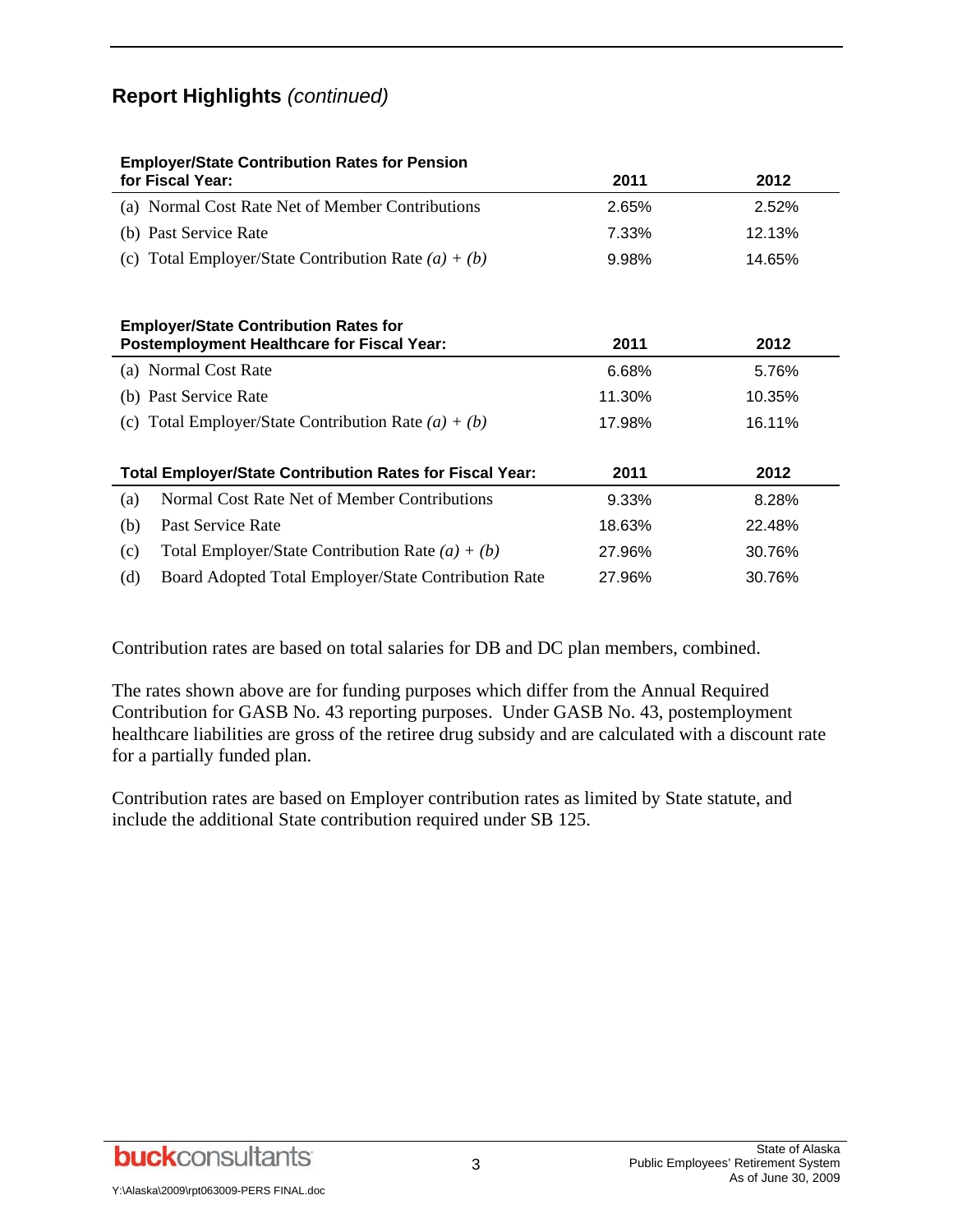# **Analysis of the Valuation**

As shown in the Highlights section of the report, the funding ratio based on valuation assets as of June 30, 2009 has decreased from 69.5% to 61.8%, a decrease of 7.7%. The calculated Employer/State contribution rate has increased from 27.96% of payroll for FY11 to 30.76% for FY12, an increase of 2.80% of payroll. The reasons for the change in the funded status and contribution rate are explained below.

#### **(1) Retiree Medical Costs and Assumptions**

The following table summarizes the monthly premium per benefit recipient since 1977.

|                     | <b>Monthly Premium</b>     | <b>Annual</b> | <b>Average Compound</b> |
|---------------------|----------------------------|---------------|-------------------------|
| <b>Time</b>         | <b>Per Retiree</b>         | Percentage    | <b>Annual Increase</b>  |
| <b>Period</b>       | <b>For Health Coverage</b> | Change        | <b>Since FY78</b>       |
| $2/1/77 - 1/31/78$  | \$<br>57.64                | 66%           | $\overline{a}$          |
| 2/1/78-1/31/79      | 69.10                      | 20%           | 20%                     |
| 2/1/79-1/31/80      | 64.70                      | $-6%$         | 6%                      |
| $2/1/80 - 1/31/81$  | 96.34                      | 49%           | 19%                     |
| $2/1/81 - 1/31/82$  | 96.34                      | 0%            | 14%                     |
| $2/1/82 - 1/31/83$  | 115.61                     | 20%           | 15%                     |
| 2/1/83-1/31/84      | 156.07                     | 35%           | 18%                     |
| 2/1/84-1/31/85      | 191.85                     | 23%           | 19%                     |
| $2/1/85 - 1/31/86$  | 168.25                     | $-12%$        | 14%                     |
| $2/1/86 - 1/31/87$  | 165.00                     | $-2%$         | 12%                     |
| $2/1/87 - 1/31/88$  | 140.25                     | $-15%$        | 9%                      |
| 2/1/88-1/31/89      | 211.22                     | 51%           | 13%                     |
| 2/1/89-1/31/90      | 252.83                     | 20%           | 13%                     |
| 2/1/90-1/31/91      | 243.98                     | $-4%$         | 12%                     |
| 2/1/91-1/31/92      | 243.98                     | 0%            | 11%                     |
| $2/1/92 - 1/31/93$  | 226.90                     | $-7%$         | 10%                     |
| 2/1/93-1/31/94      | 309.72                     | 37%           | 11%                     |
| 2/1/94-1/31/95      | 336.05                     | 9%            | 11%                     |
| 2/1/95-1/31/96      | 350.50                     | 4%            | 11%                     |
| 2/1/96-1/31/97      | 350.50                     | 0%            | 10%                     |
| $2/1/97 - 1/31/98$  | 368.00                     | 5%            | 10%                     |
| 2/1/98-12/31/98     | 368.00                     | 0%            | 9%                      |
| 1/1/99-12/31/99     | 442.00                     | 20%           | 10%                     |
| $1/1/00 - 12/31/00$ | 530.00                     | 20%           | 10%                     |
| $1/1/01 - 12/31/01$ | 610.00                     | 15%           | 10%                     |
| 1/1/02-12/31/02     | 668.00                     | 10%           | 10%                     |
| $1/1/03 - 12/31/03$ | 720.00                     | 8%            | 10%                     |
| $1/1/04 - 12/31/04$ | 806.00                     | 12%           | 10%                     |
| $1/1/05 - 12/31/05$ | 850.00                     | 5%            | 10%                     |
| 1/1/06-12/31/06     | 876.00                     | 3%            | 10%                     |
| $1/1/07 - 12/31/07$ | 876.00                     | 0%            | 10%                     |
| $1/1/08 - 12/31/08$ | 876.00                     | 0%            | 9%                      |
| 1/1/09-12/31/09     | 937.00                     | 7%            | 9%                      |
| $1/1/10 - 12/31/10$ | 1,068.00                   | 14%           | 9%                      |

As shown in the above table, the monthly retiree medical premium for the January 1, 2010 to December 31, 2010 time period will increase to \$1,068. This represents an increase of 14% from the previous year's medical premium of \$937. The health cost trend rates used for this valuation are described in Section 2.3. Over the last 10 years, annual premium rate changes have ranged from no change to up to 15%. Also, over the last ten years, the increase in the premium rate has been about 7.3% compounded annually.

**buck**consultants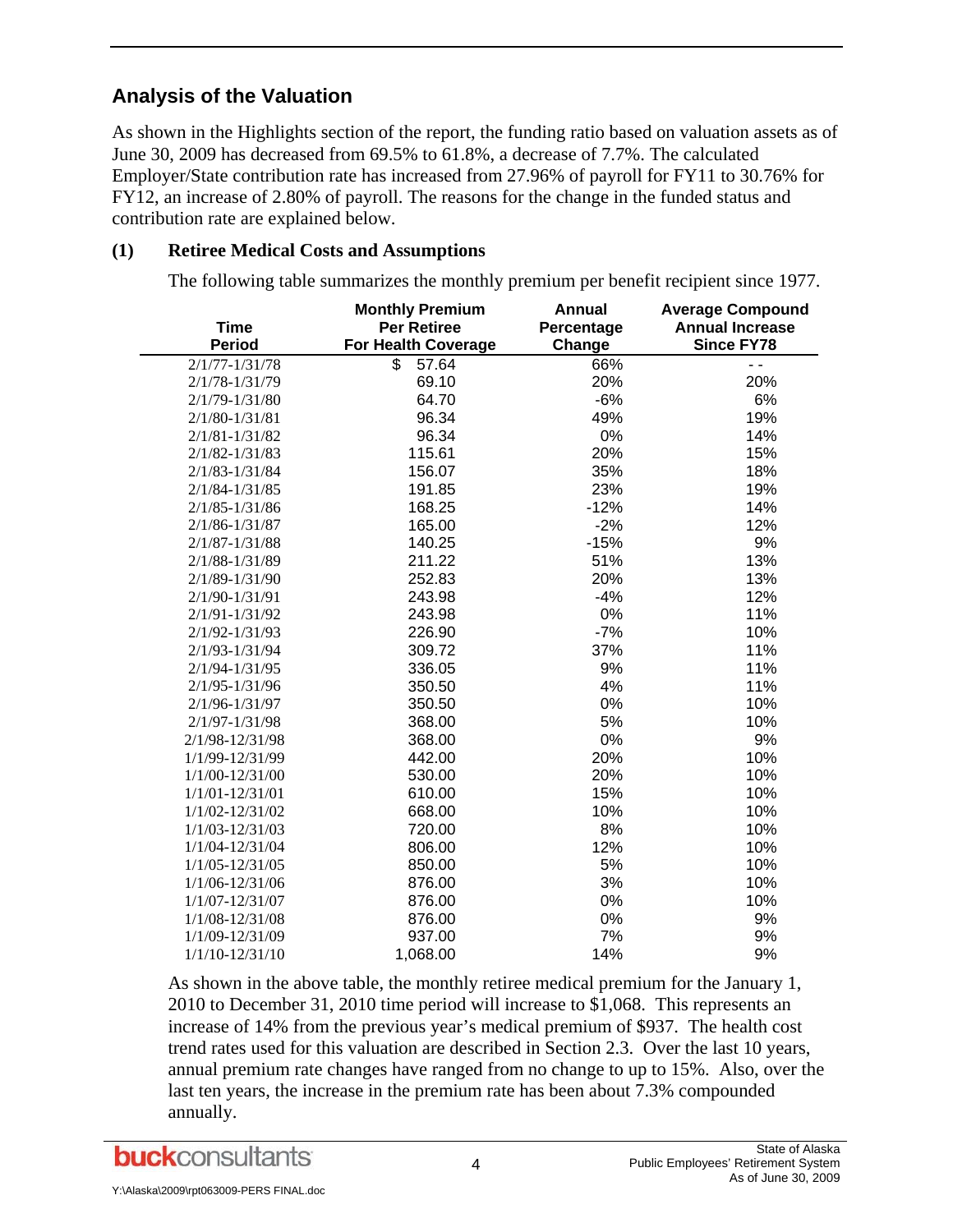Effective with the 2004 valuation, the assumptions used to value liabilities for retiree medical benefits were changed. The revised methods and assumptions more accurately measured retiree medical liabilities and incorporated the expected impact on System liabilities due to changes in the Medicare program. In particular, changes were made to the following elements in calculating medical liabilities:

- Claims cost methodology and development
- **Offset for Medicare**
- Aging factors

An analysis of medical costs was completed based on claims information provided by Premera and enrollment data provided by the Division of Retirement and Benefits. Costs for medical services and prescriptions were analyzed separately, and separate trend rates were developed to project expected future medical and prescription costs. An offset for costs expected to be reimbursed by Medicare was incorporated beginning at age 65. Average medical claims were then distributed across the population based on expected increases in medical expenses that occur with age.

For the 2009 valuation, we updated claims cost and Medicare offset analyses using fiscal year 2009 claims and enrollment information. We developed assumptions regarding the number of members with Medicare Part B only coverage based on employee date of hire, date of birth, tier, etc., and eligibility rules for Medicare Part A and associated claims costs. A lower average claims cost was applied to retirees assumed to be covered by both Medicare Part A and B vs. retirees assumed to be covered only by Medicare Part B. The assumed lag used to adjust claims data from a paid to incurred basis reflects the results of our June 30, 2009 lag study. Assumed lag from incurred date to paid claim is approximately 2.57 months for medical claims and 0.5 months for prescription claims. Composite lag for combined medical claims is about 1.9 months, similar to the 2-month composite lag assumption used for our 2008 valuation. The trend assumption is based on the Society of Actuaries' Healthcare Cost Trend Model as adopted by the ARM Board at their December 5, 2008 meeting. The trend rate varies by year declining to 5.1% over 100 years. The trends vary by medical and prescription drugs until 2012, at which point the same trends are used for both benefit types.

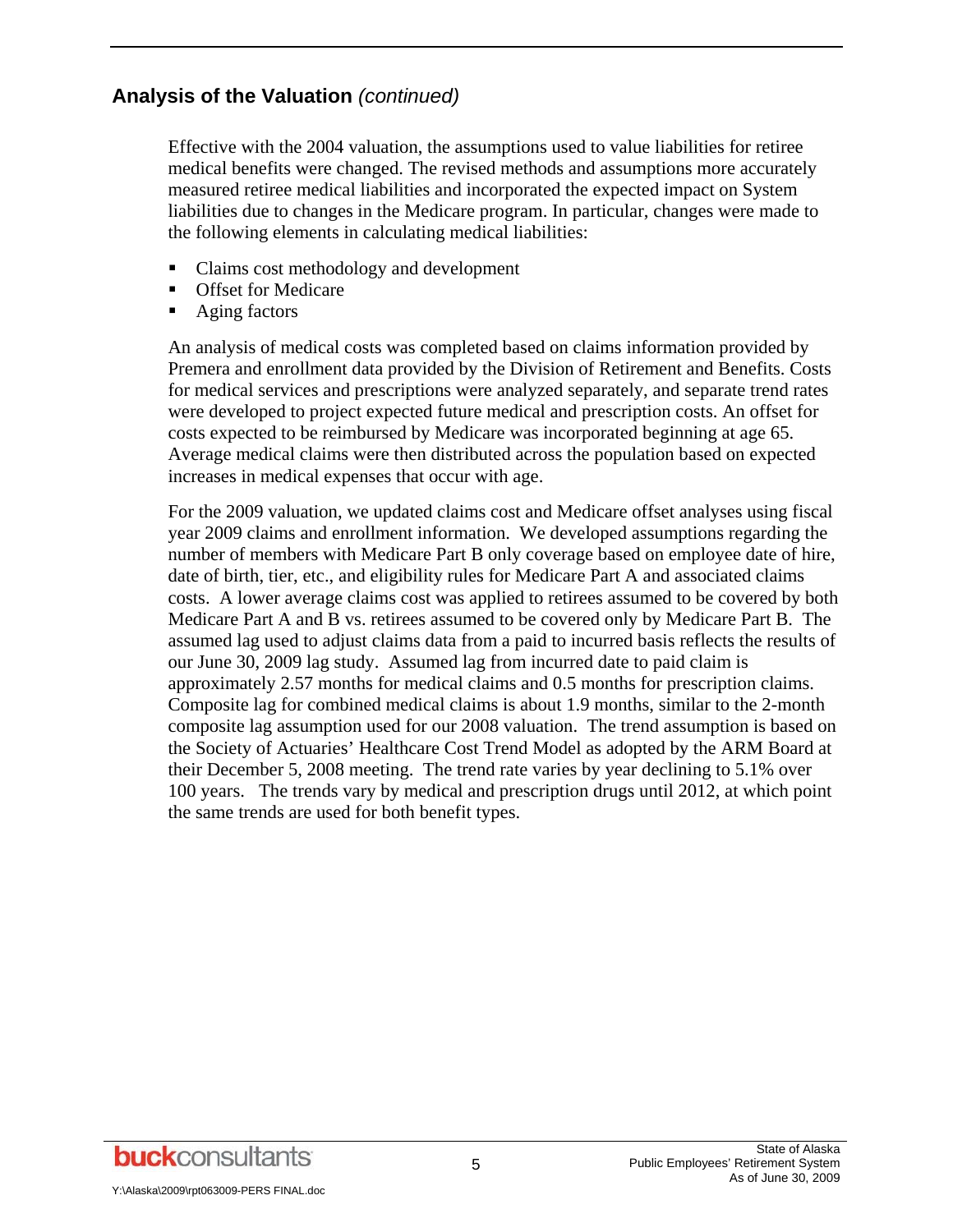Individual claim level detail from Aetna and Premera were obtained for calendar year 2005 and fiscal years 2006 through 2009. This data was reviewed and compared to management level reporting supplied by Premera. For the 2009 valuation, we have not modified any management level reporting information used to develop per capita claim cost rates. However, we will continue to compare data from both sources and potentially modify future claims cost rate derivation to reflect salient information at the individual claimant level that may enhance global management level data. For the 2009 valuation, we do not recommend any changes to morbidity assumptions used to project increasing claims costs as members age. However, we will continue to compare age-based claims costs derived from individual claimant data to the current morbidity curve and potentially modify the assumed aging impact on claims costs in future valuations. The portion of retirees assumed to be eligible for Medicare Parts A and B and for Part B only was modified, decreasing the Part B only proportion of all Medicare retirees from 4.0% to 3.5%. Finally, explicit third-party administration (TPA) costs were added to medical and prescription claims cost rates. Per-member TPA costs are derived from the current Wells Fargo contract and are projected to increase at the assumed rate of 5%.

Since 2004, the funding valuation also reflects the impact of the Medicare Part D Retiree Drug Subsidy (RDS) in the projection of prescription drug benefit costs. Buck's actuaries have attested that the prescription drug benefits meet the actuarial equivalence requirements and the plan qualifies to receive the RDS under the Medicare Prescription Drug, Improvement and Modernization Act of 2003 (MMA) for calendar 2009 and 2010. Based on current plan provisions and utilization data, we anticipate the plan will continue to qualify for RDS payments. The State has shared its RDS payments for calendar 2006, 2007, 2008 and the first quarter of 2009, and this information was used to estimate future RDS payments in this valuation. Please note, Part D subsidies are not reflected for accounting purposes under GASB No. 43.

Utilization and claims cost data indicate that healthcare experience emerging since the prior valuation is improving slightly. A large portion of the historical unfavorable experience is due to members with chronic diseases (diabetes, ESRD, etc.), and the corresponding large claims that accompany those diseases. Due to the nature of these diseases, it is expected that the State will have these members as benefit recipients for some time, and that costs may be able to be controlled, but not eliminated. With the introduction of a health improvement wellness plan for State employees, as well as disease management provided by the TPA, it is hoped that the incidence of the most severe and costly chronic conditions can be reduced to a more manageable and stable level. As with the prior valuation, a weighting methodology is employed, where each of the experience years is given similar weights when calculating the claims costs. This has the effect of preventing any one year from unduly influencing the claims costs. In future valuations, we will assess giving more recent experience greater weight in the overall claims cost rate development process. In the current valuation, we averaged these national assumptions with Alaska-specific trend during the experience period to give credibility to Alaska-specific experience while still reflecting national trends.

Y:\Alaska\2009\rpt063009-PERS FINAL.doc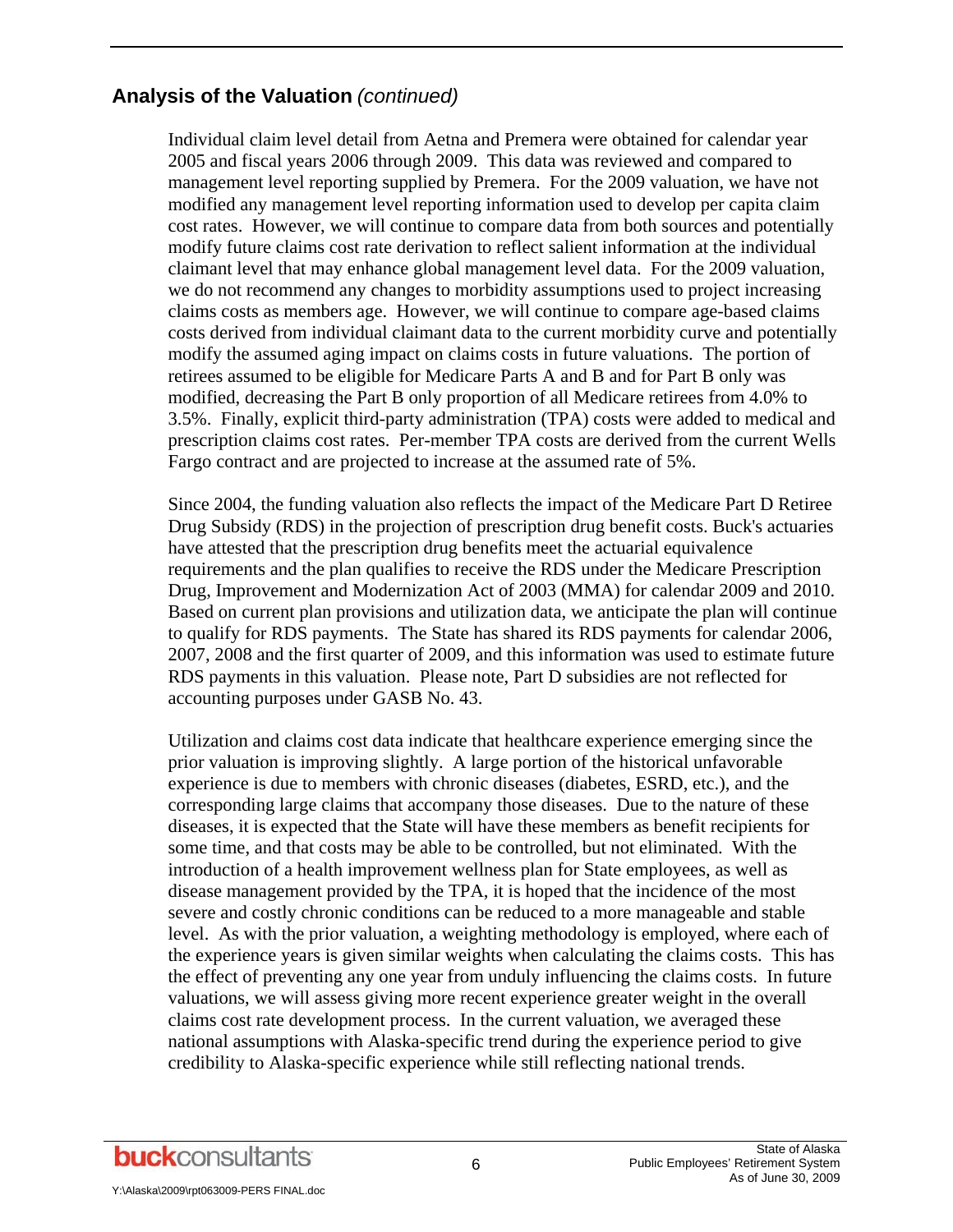The following table summarizes data sources and assumptions and the relative impact changes in each have on healthcare cost projections for 2009 as compared to 2008:

| <b>Healthcare Cost Rate Data Source or</b><br><b>Assumption Change, 2009 vs. 2008</b>                                                                                           | <b>Gain / Loss Impact on</b><br><b>2009 Valuation Results</b>                                                                            |
|---------------------------------------------------------------------------------------------------------------------------------------------------------------------------------|------------------------------------------------------------------------------------------------------------------------------------------|
| Claim lag specific to medical and<br>prescription experience (2.57 months for<br>medical and 0.5 months for Rx versus 1.78<br>and 0.6 respectively)                             | Negligible                                                                                                                               |
| Individual claims level data                                                                                                                                                    | No impact on cost data used for 2009,<br>though potentially a source of future<br>modifications                                          |
|                                                                                                                                                                                 | No impact on morbidity assumptions<br>used for 2009, though potentially a<br>source of future modifications                              |
|                                                                                                                                                                                 | Moderate loss from decreasing<br>the assumed Part B only proportion of<br>all Medicare retirees from 4% to 3.5%                          |
| <b>Explicit TPA</b> fees                                                                                                                                                        | Minor gain                                                                                                                               |
| Actual RDS payments received                                                                                                                                                    | Minor loss                                                                                                                               |
| Weighting of prior experience periods used<br>to derive base claims during the valuation<br>year (nearly equal weighting for all five<br>periods is similar to prior valuation) | Dampens the gain/loss from favorable<br>provider discounts and experience since<br>June 2006 but may be modified in future<br>valuations |
| Averaging Alaska-specific trend during the<br>experience period with Health Care Cost<br>Trend Rates (HCCTR) used to bring prior<br>data forward to the valuation year          | No change                                                                                                                                |
| Aggregate claims data                                                                                                                                                           | Moderate gain due to experience, but<br>dampened by weighting methodology                                                                |

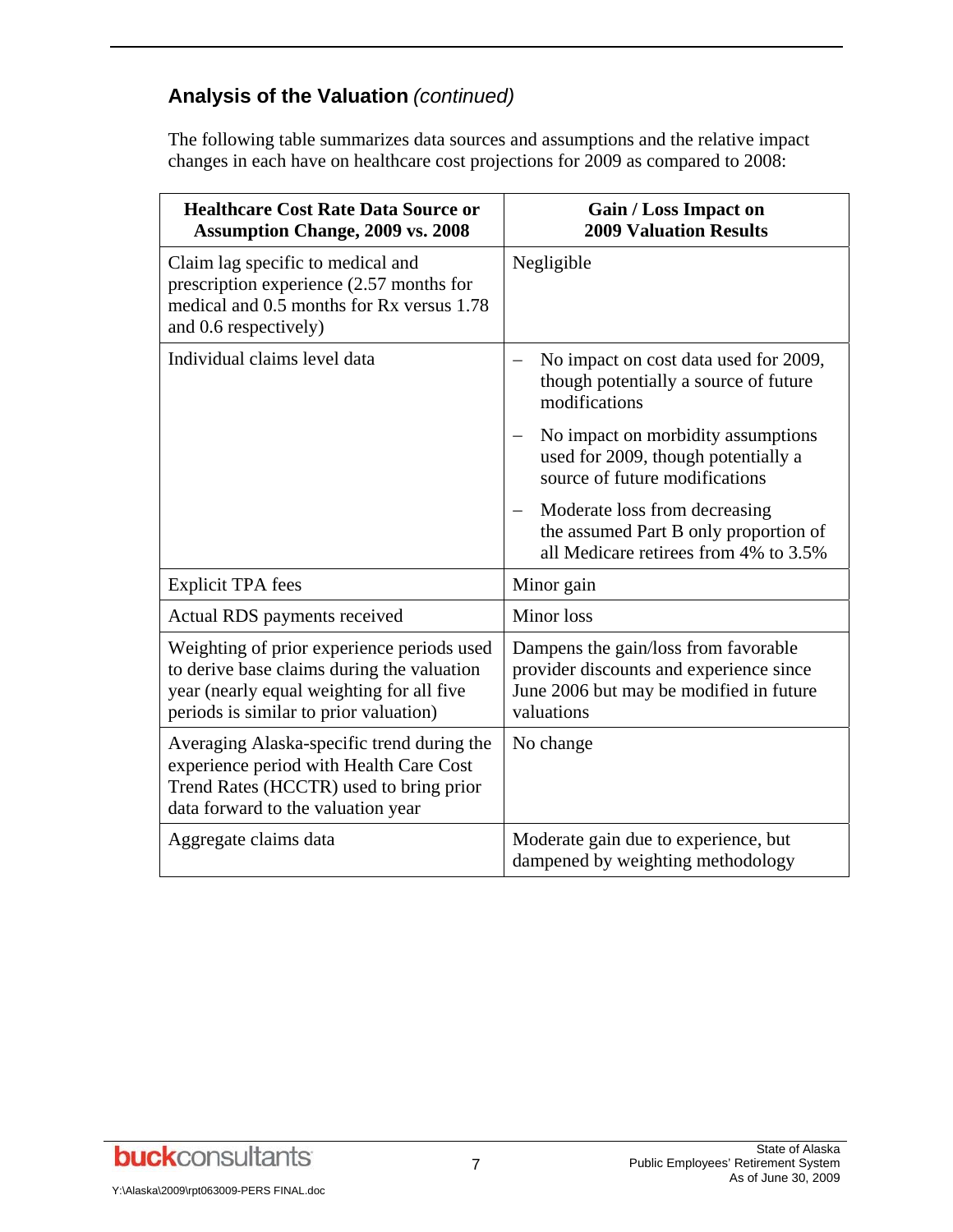#### **(2) Investment Experience**

The approximate FY09 investment return based on market values was (20.5)% compared to the expected investment return of 8.25%. This resulted in a loss of approximately \$3,082 million to the System from investment experience. The asset valuation method recognizes 20 percent of this loss (\$616.4 million) this year and an additional 20 percent in each of the next 4 years. In addition, 20 percent of the FY05 investment gain, 20 percent of the FY06 investment gain, 20% of the FY07 investment gain, and 20% of the FY08 investment loss were recognized this year. The approximate FY09 investment return based on actuarial values was (7.3)%, compared to the expected investment return of 8.25%. The net result was an investment loss of \$1,713.6 million which decreased the funding ratio by 10.30% and increased the Employer/State contribution rate by 5.31%.

#### **(3) Salary Increase**

During the period from June 30, 2008 to June 30, 2009, salary increases for continuing active members were more than anticipated in the valuation assumptions. Higher accrued liabilities caused the funding ratio to decrease by 0.20%. The net effect of the salary loss was an increase of 0.23% in the Employer/State contribution rate.

#### **(4) Demographic Experience**

Section 2.2 provides statistics on active participants. The number of active participants decreased 4.5%, from 28,850 at June 30, 2008 to 27,565 at June 30, 2009 due to the closure of the plan to new entrants as of July 1, 2006. The average age of active participants increased from 47.01 to 47.85 and average credited service increased from 10.48 to 11.19 years.

The number of benefit recipients increased 3.9%, from 24,082 to 25,015, and their average age increased from 66.01 to 66.39. There was a 0.9% decrease in the number of vested terminated participants from 6,627 to 6,566. Their average age increased from 49.41 to 49.83.

The overall effect of these participant data changes along with the healthcare experience was an actuarial gain to the System, resulting in a decrease in the Employer/State contribution rate equal to 2.50% of total payroll. Most of this gain is due to healthcare claims costs which were less than expected. As a result, expected healthcare claims for FY10 and future years is reduced. The gain/loss by decrement on the accrued liability is shown on the summary page.

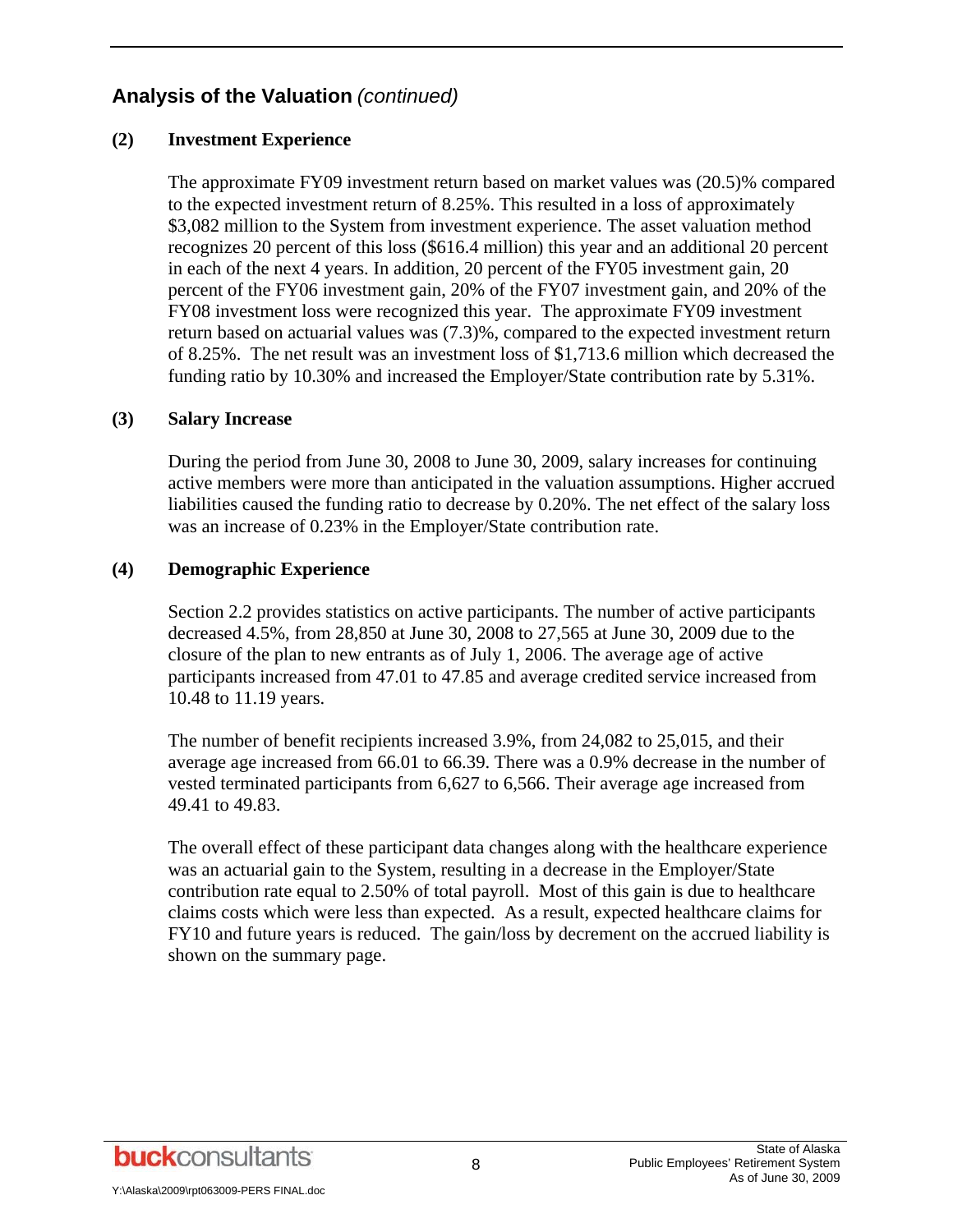#### **(5) Effect of the Two-Year Delay in the Contribution Rate**

As of June 30, 2008, the actuarially calculated rate was 27.96% for FY11 Employer/State contributions. Since Employer/State contribution rates are determined two years prior to the fiscal year, the June 30, 2006 employer rate of 35.22% was contributed during FY09. The difference between the two calculated rates, 27.96% and 35.22%, created a contribution surplus to the System. This surplus decreased the Employer/State contribution rate by 0.24%.

#### **(6) Actuarial Projections**

At the Fall 1991 Board Meetings, the PERS Board approved the use of an enhanced actuarial projection system. The same actuarial cost method is used, but the enhanced system projects the associated liabilities 30 years into the future. By also projecting plan assets, this report in effect produces an actuarial valuation for each of the next 30 years. Section 1.5, Actuarial Projections, contains the results of this analysis.

This type of information can be especially useful to multi-tiered systems, such as PERS. No new DB plan entrants are anticipated.

#### **(7) Changes in Methods from the Prior Valuation**

The amortization methodology has been changed since the last valuation. The methodology has been changed from a simple interest approach to a compound interest approach. The impact of this change is not significant.

#### **(8) Changes in Assumptions from the Prior Valuation**

There were no changes in assumptions from the prior valuation.

#### **(9) Changes in Benefit Provisions Since the Prior Valuation**

There have been no changes in benefit provisions since the prior valuation.

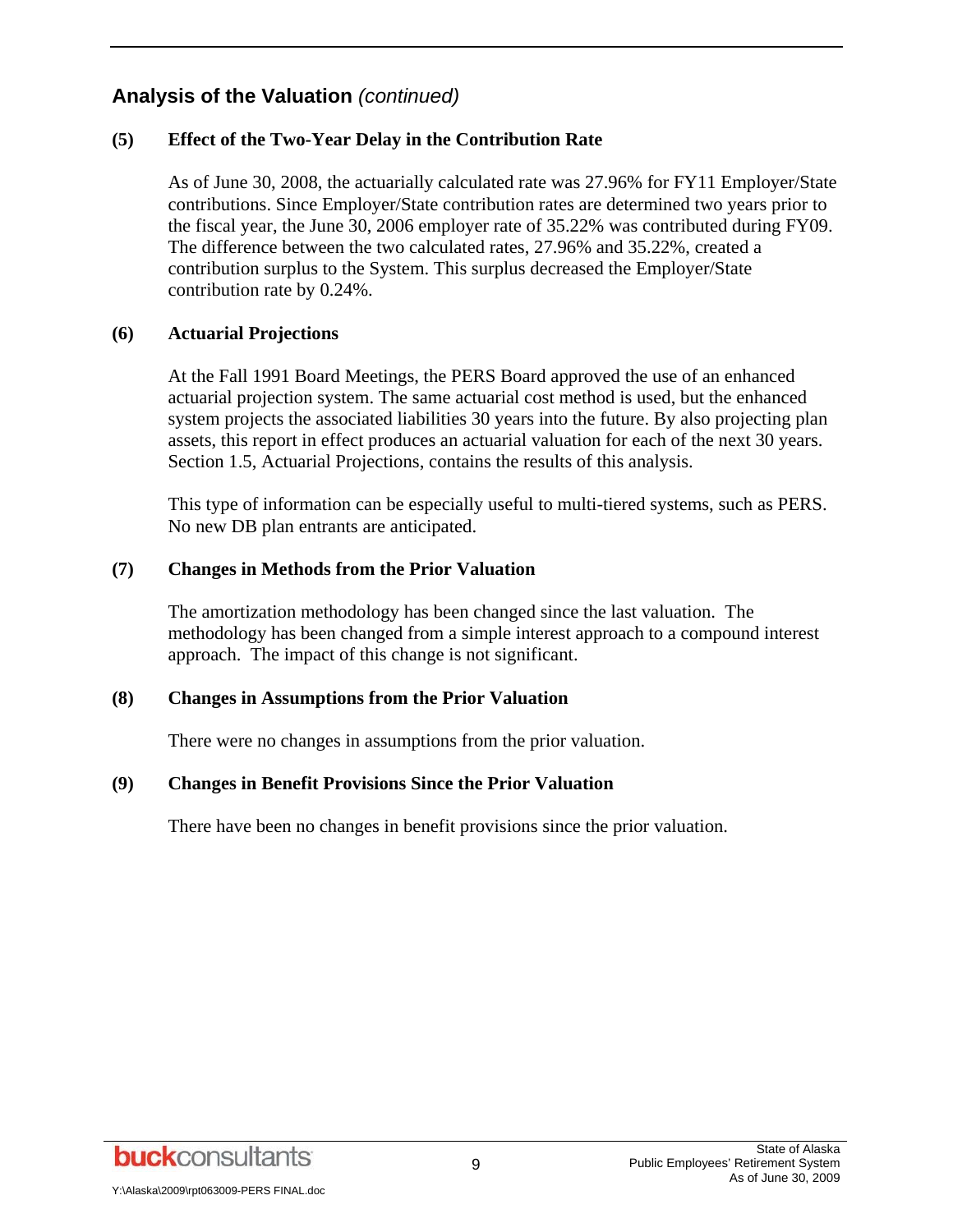#### **Summary**

The following table summarizes the sources of change in the total Employer/State contribution rate based on DB and DCR payroll combined:

|    |                                                                | <b>Pension</b> | <b>Healthcare</b> | Total      |
|----|----------------------------------------------------------------|----------------|-------------------|------------|
| 1. | Last year's total Employer/State contribution rate             | 9.98%          | 17.98%            | 27.96%     |
| 2. | Change due to:                                                 |                |                   |            |
|    |                                                                |                |                   |            |
|    | Effect of two-year delay in the contribution rate<br>a.        | 0.01%          | $(0.25)\%$        | (0.24)%    |
|    | Investment experience<br>b.                                    | 4.72%          | 0.59%             | 5.31%      |
|    | Salary increases<br>c.                                         | 0.23%          | N/A               | 0.23%      |
|    | Demographic and medical experience <sup>1</sup><br>d.          | (0.29)%        | $(2.21)\%$        | $(2.50)\%$ |
|    | Total change, $(a + b + c + d)$<br>e.                          | 4.67%          | $(1.87)\%$        | 2.80%      |
|    |                                                                |                |                   |            |
| 3. | Total Employer/State contribution rate this year, $(1) + (2e)$ | 14.65%         | 16.11%            | 30.76%     |

| The following table shows the gain/(loss) on total accrued liability (in thousands): | Amount |
|--------------------------------------------------------------------------------------|--------|

| - Retirement Experience        |  | \$ | (6, 440)  |
|--------------------------------|--|----|-----------|
| - Termination Experience       |  |    | (20, 118) |
| - Mortality Experience         |  |    | (23, 756) |
| - Disability Experience        |  |    | (60)      |
| - Other Demographic Experience |  |    | (22, 113) |
| - Salary Increases             |  |    | (20, 132) |
| - COLA other than expected     |  |    | (19, 481) |
| - Medical Experience           |  |    | 281,237   |
| - Total                        |  | \$ | 169,137   |

A gain on total accrued liability is favorable to the system. A loss is unfavorable.

*<sup>1</sup> Includes changes in future healthcare claims costs.*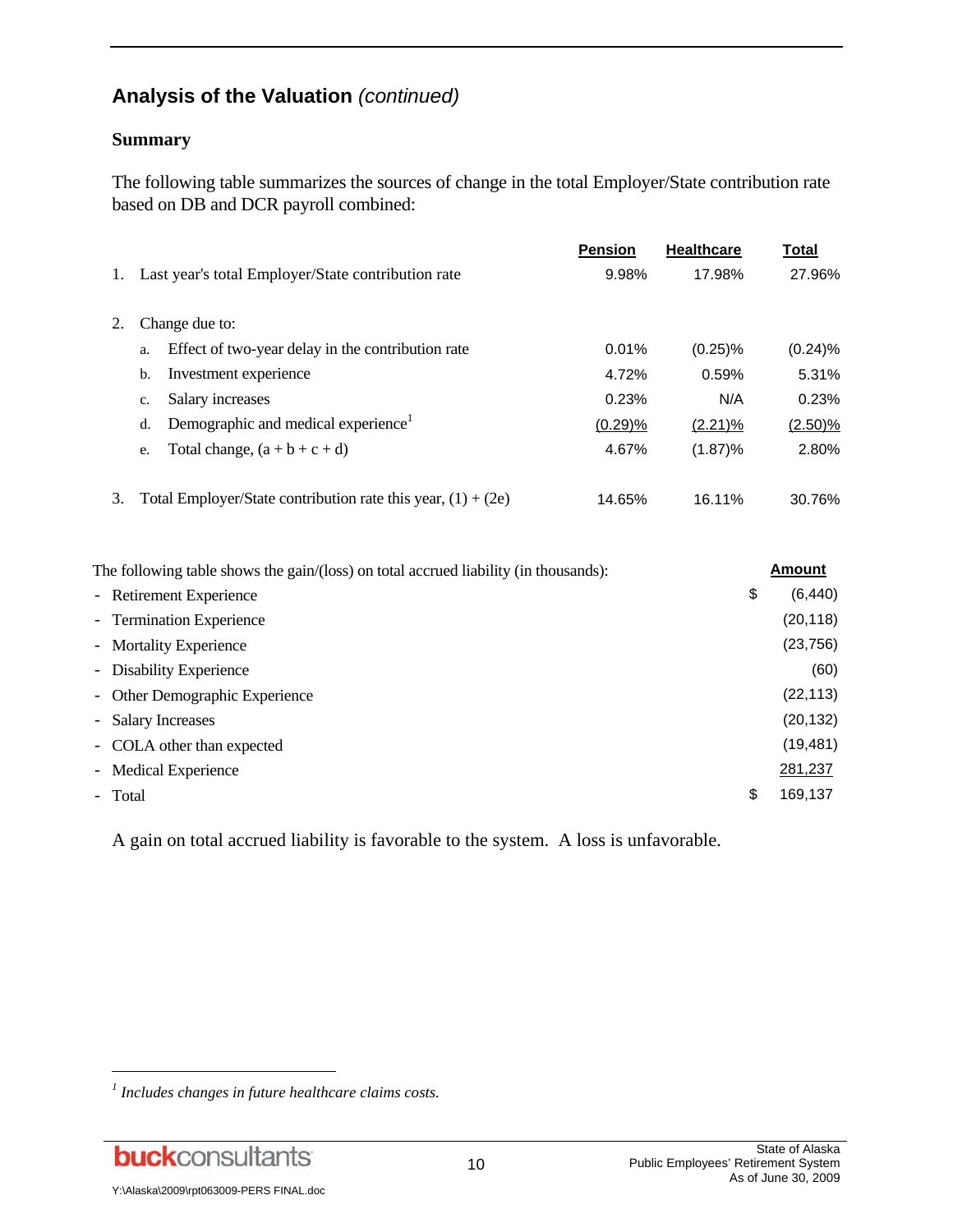# **Section 1**

This section sets forth the results of the actuarial valuation.

- Section 1.1(a) Statement of Net Assets.
- Section 1.1(b) Statement of Changes in Net Assets During FY09 and Investment Return During FY09.
- Section 1.1(c) Actuarial Value of Assets.
- Section 1.2(a) Actuarial Present Values for Peace Officer/Firefighter.
- Section 1.2(b) Actuarial Present Values for Others.
- Section 1.2(c) Actuarial Present Values for All Members.
- Section 1.3(a) Development of Total Employer/State Contribution Rate for Peace Officer/Firefighter for FY12.
- Section 1.3(b) Development of Total Employer/State Contribution Rate for Others for FY12.
- Section 1.3(c) Development of Total Employer/State Contribution Rate for All Members for FY12.
- Section 1.4 Development of Actuarial Gain or Loss for FY09.
- Section 1.5(a) Actuarial Projections Projections at Calculated Rate. Based on Total DB and DCR Payroll.
- Section 1.5(b) Actuarial Projections Projections at Current Rate. Based on Total DB and DCR Payroll.
- Section 1.5(c) Actuarial Projections Effect of Economic Scenarios. Based on Total DB and DCR Payroll.

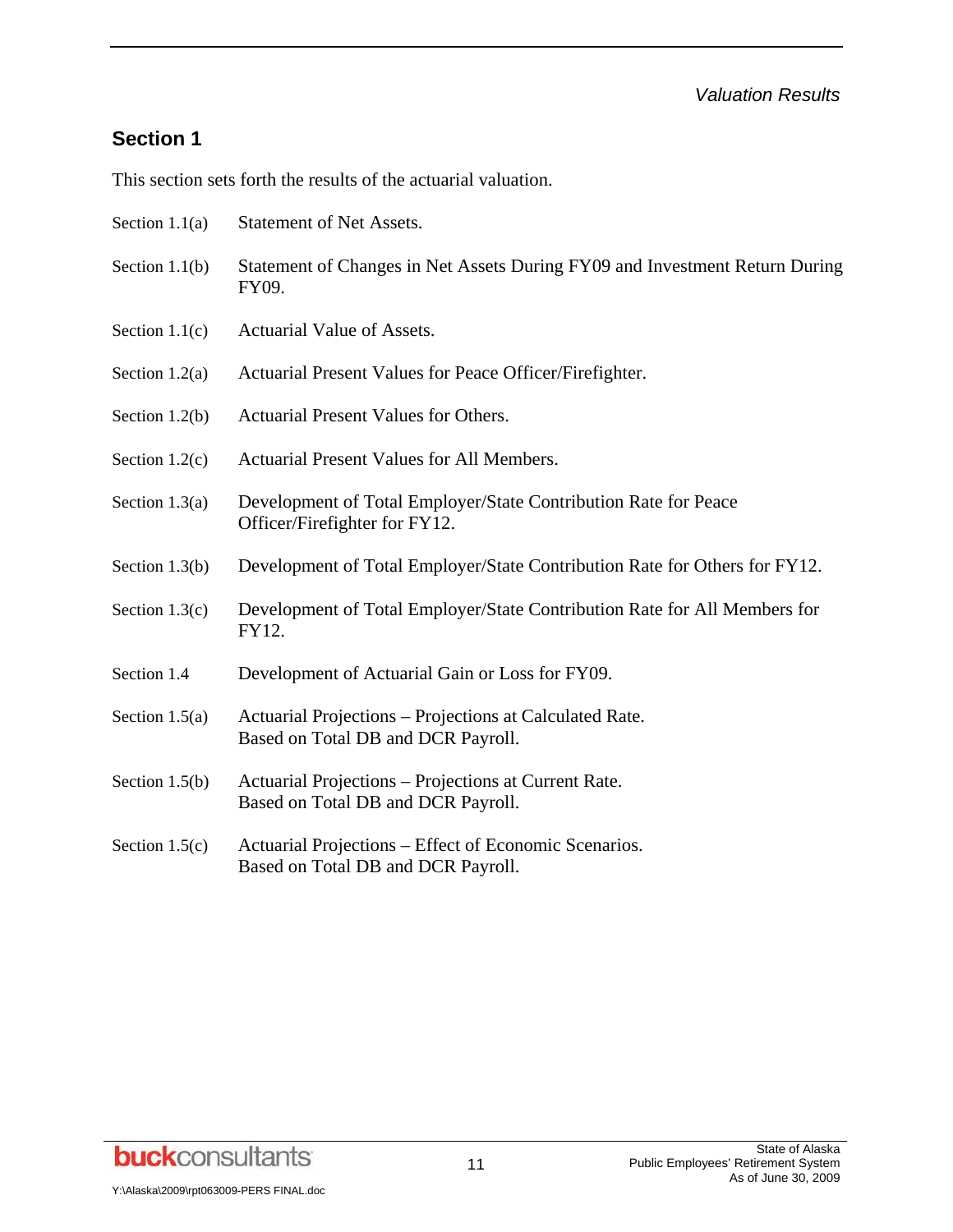# **1.1(a) Statement of Net Assets**

| As of June 30, 2009 (in thousands)        | <b>Pension</b><br><b>Healthcare</b> |           |                | <b>Total</b><br><b>Market Value</b> |         |           |
|-------------------------------------------|-------------------------------------|-----------|----------------|-------------------------------------|---------|-----------|
| Cash and Cash Equivalents                 | \$                                  | 30,991    | $\mathfrak{S}$ | 6,448                               | \$      | 37,439    |
| Domestic Equity Pool                      |                                     | 1,643,106 |                | 1,196,748                           |         | 2,839,854 |
| Domestic Fixed Income Pool                |                                     | 580,397   |                | 418,412                             |         | 998,809   |
| <b>International Equity Pool</b>          |                                     | 754,666   |                | 552,932                             |         | 1,307,598 |
| <b>Real Estate Pool</b>                   |                                     | 613,131   |                | 321,086                             |         | 934,217   |
| <b>International Fixed Income Pool</b>    |                                     | 75,736    |                | 54,458                              |         | 130,194   |
| Private Equity Pool                       |                                     | 447,974   |                | 285,447                             |         | 733,421   |
| <b>Emerging Markets Equity Pool</b>       |                                     | 213,380   |                | 147,003                             |         | 360,383   |
| <b>Absolute Return Pool</b>               |                                     | 215,799   |                | 160,497                             |         | 376,296   |
| High Yield Pool                           |                                     | 110,534   |                | 78,601                              | 189,135 |           |
| <b>Treasury Inflation Protection Pool</b> |                                     | 28,372    |                | 23,702                              |         | 52,074    |
| <b>Emerging Debt Pool</b>                 |                                     | 38,375    |                | 27,372                              |         | 65,747    |
| <b>Other Investments Pool</b>             |                                     | 327,538   |                | 160,631                             |         | 488,169   |
| Loans and Mortgages (Net of Reserves)     |                                     | 9         |                | 2,815                               |         | 2,824     |
| <b>Total Cash and Investments</b>         | \$                                  | 5,080,008 | \$             | 3,436,152                           | \$      | 8,516,160 |
| <b>Net Accrued Receivables</b>            |                                     | 10,432    | 9,223          |                                     |         | 19,655    |
| Net Assets                                | \$                                  | 5,090,440 | \$             | 3,445,375                           | \$      | 8,535,815 |

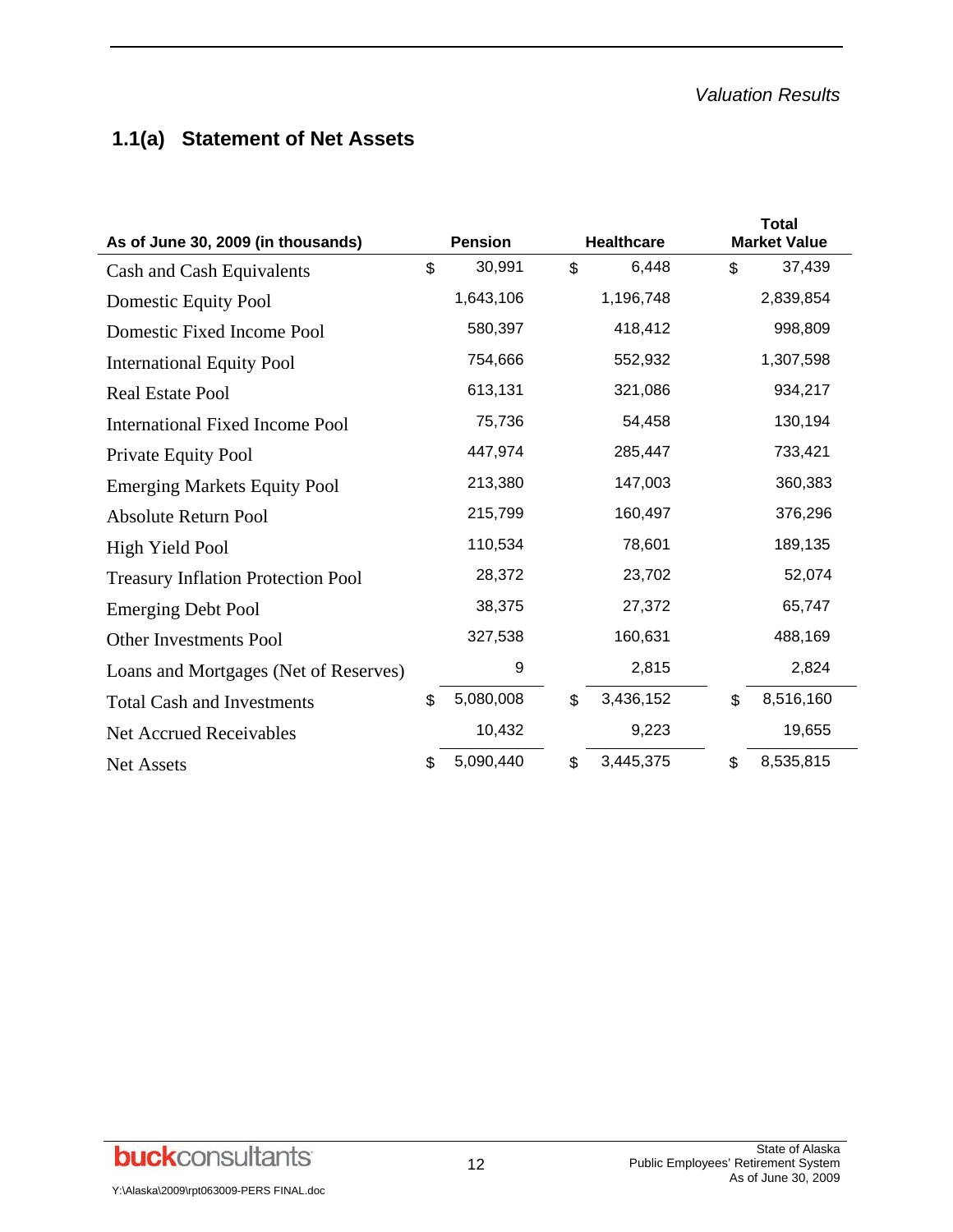# **1.1(b) Statement of Changes in Net Assets**

| Fiscal Year 2009 (in thousands)                                           |                                                                     |     | <b>Pension</b> | <b>Healthcare</b> |             |    | <b>Total</b><br><b>Market Value</b> |  |
|---------------------------------------------------------------------------|---------------------------------------------------------------------|-----|----------------|-------------------|-------------|----|-------------------------------------|--|
| (1)                                                                       | Net Assets, June 30, 2008<br>(market value)                         | \$. | 6,935,808      |                   | \$3,791,105 |    | \$10,726,913                        |  |
|                                                                           |                                                                     |     |                |                   |             |    |                                     |  |
| (2)                                                                       | Additions:                                                          |     |                |                   |             |    |                                     |  |
|                                                                           | (a) Plan Member Contributions                                       | \$  | 118,815        | \$                | 523         | \$ | 119,338                             |  |
|                                                                           | (b) Employer Contributions                                          |     | 113,059        |                   | 266,481     |    | 379,540                             |  |
|                                                                           | (c) Employer Legislative Relief                                     |     | 79,681         |                   | 161,919     |    | 241,600                             |  |
|                                                                           | (d) Interest and Dividend Income                                    |     | 288,657        |                   | 14,451      |    | 303,108                             |  |
|                                                                           | (e) Net Appreciation/(Depreciation)<br>in Fair Value of Investments |     | (1,942,579)    |                   | (527, 365)  |    | (2,469,944)                         |  |
|                                                                           | (f) Other                                                           |     | 35             |                   | 8,758       |    | 8,793                               |  |
|                                                                           | (g) Total Additions                                                 |     | \$(1,342,332)  | \$                | (75, 233)   | \$ | (1,417,565)                         |  |
| (3)                                                                       | Deductions:                                                         |     |                |                   |             |    |                                     |  |
|                                                                           | (a) Medical Benefits                                                | \$  | $\mathbf 0$    | \$                | 256,408     | \$ | 256,408                             |  |
|                                                                           | (b) Retirement Benefits                                             |     | 466,085        |                   | 0           |    | 466,085                             |  |
|                                                                           | (c) Refunds of Contributions                                        |     | 12,498         |                   | 0           |    | 12,498                              |  |
|                                                                           | (d) Investment Expenses                                             |     | 17,885         |                   | 85          |    | 17,970                              |  |
|                                                                           | (e) Administrative Expenses                                         |     | 6,568          |                   | 14,004      |    | 20,572                              |  |
|                                                                           | (f) Total Deductions                                                | \$  | 503,036        | \$                | 270,497     | \$ | 773,533                             |  |
| (4)                                                                       | Net Assets, June 30, 2009                                           |     |                |                   |             |    |                                     |  |
|                                                                           | (market value)                                                      | \$  | 5,090,440      |                   | \$3,445,375 | \$ | 8,535,815                           |  |
| Approximate Market Value Investment<br>Return Rate During FY09 Net of All |                                                                     |     |                |                   |             |    |                                     |  |
| Expense                                                                   |                                                                     |     | $(24.5)\%$     |                   | $(13.6)\%$  |    | $(20.5)\%$                          |  |

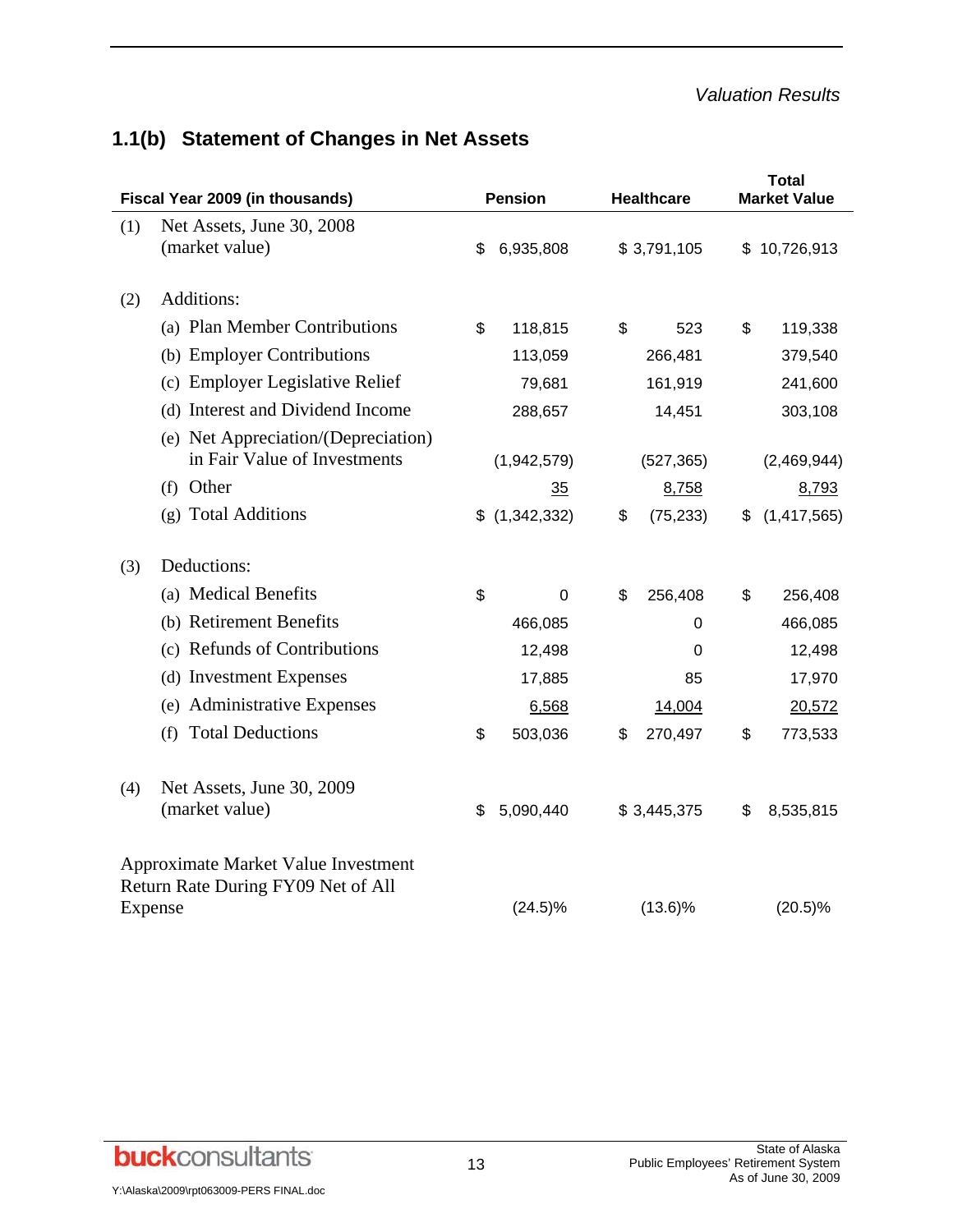# **1.1(c) Actuarial Value of Assets**

The actuarial value of assets was set equal to the market value at June 30, 2002. Future investment gains and losses will be recognized 20% per year over 5 years. In no event may valuation assets be less than 80% or more than 120% of market value as of the current valuation date.

| In Thousands                                                                              | <b>Pension</b> | <b>Healthcare</b> | <b>Total</b>     |
|-------------------------------------------------------------------------------------------|----------------|-------------------|------------------|
| (1) Deferral of Investment Return/(Loss) for FY09                                         |                |                   |                  |
| Market Value, June 30, 2008<br>(a)                                                        | \$6,935,808    | \$3,791,105       | \$10,726,913     |
| Contributions for FY09<br>(b)                                                             | 311,555        | 428,923           | 740,478          |
| Benefit Payments for FY09<br>(c)                                                          | 478,583        | 256,408           | 734,991          |
| Actual Investment Return (net of expenses)<br>(d)                                         | (1,678,340)    | (518, 245)        | (2, 196, 585)    |
| Expected Return Rate (net of expenses)<br>(e)                                             | 8.25%          | 8.25%             | 8.25%            |
| Expected Return - Weighted for Timing<br>(f)                                              | 565,451        | 319,741           | 885,192          |
| Investment Gain/(Loss) for the Year $(d. -f.)$<br>(g)                                     | (2, 243, 791)  | (837, 986)        | (3,081,777)      |
| Deferred Investment Return/(Loss)<br>(h)                                                  | (2,054,513)    | (724, 051)        | (2,778,564)      |
| Actuarial Value, June 30, 2009<br>(2)                                                     |                |                   |                  |
| Market Value, June 30, 2009<br>(a)                                                        | \$5,090,440    | \$3,445,375       | 8,535,815<br>\$. |
| 2009 Deferred Investment Return/(Loss)<br>(b)                                             | (2,054,513)    | (724, 051)        | (2,778,564)      |
| Preliminary Actuarial Value, June 30, 2009 (a. - b.)<br>(c)                               | 7,144,953      | 4,169,426         | 11,314,379       |
| Upper Limit: 120% of Market Value, June 30, 2009<br>(d)                                   | 6,108,528      | 4,134,450         | 10,242,978       |
| Lower Limit: 80% of Market Value, June 30, 2009<br>(e)                                    | 4,072,352      | 2,756,300         | 6,828,652        |
| Actuarial Value, June 30, 2009 (c. limited by d. and e.)<br>(f)                           | \$6,108,528    | \$4,134,450       | \$10,242,978     |
| Ratio of Actuarial Value of Assets to Market Value of<br>(g)<br>Assets                    | 120.00%        | 120.00%           | 120.00%          |
| (h) Approximate Actuarial Value Investment Return Rate<br>During FY09 Net of All Expenses | $(13.1)\%$     | 3.4%              | $(7.3)\%$        |

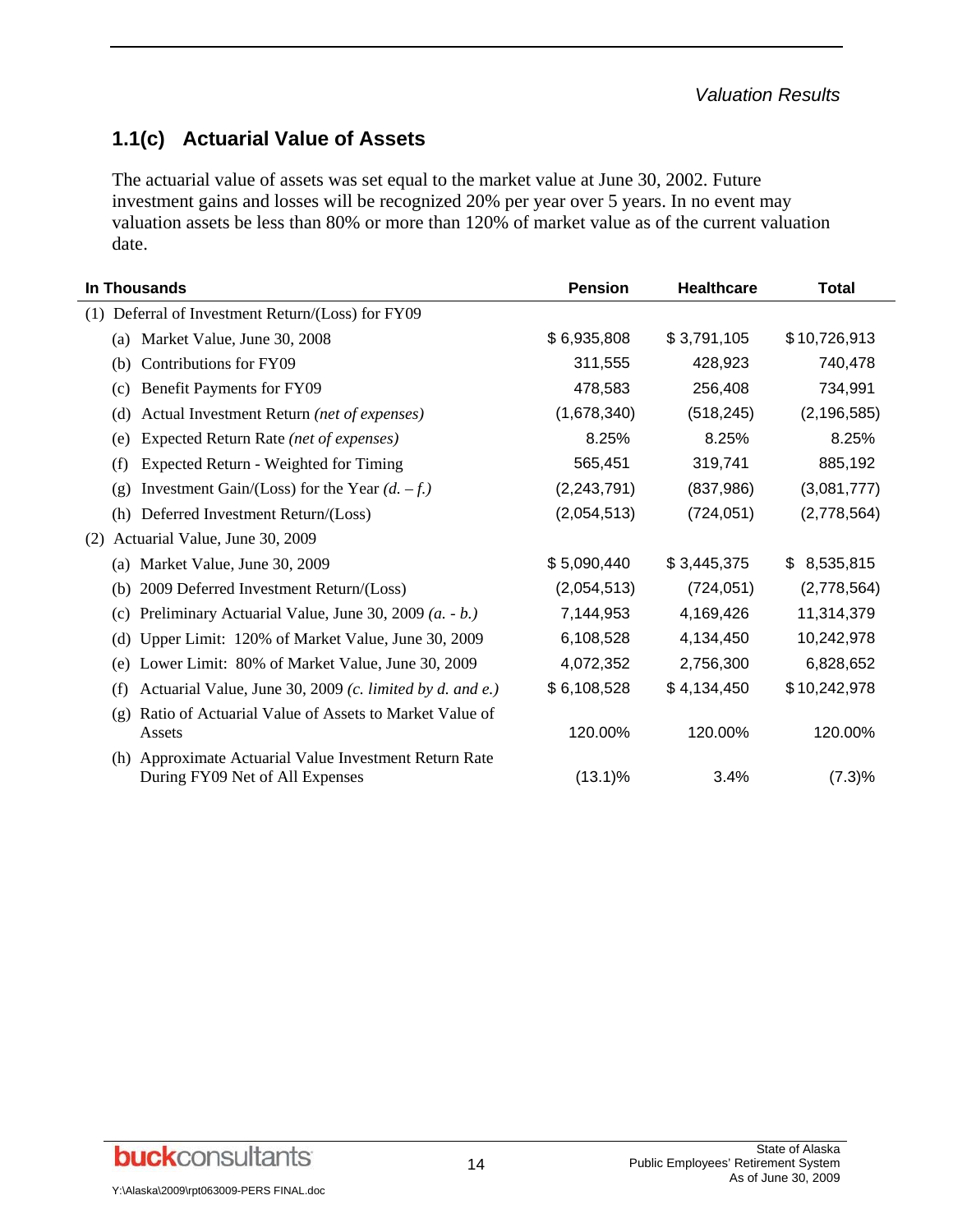# **1.1(c) Actuarial Value of Assets** *(continued)*

The tables below show the development of gain/(loss) to be recognized in the current year (in thousands).

|                                  |                          | <b>Pension</b>                                                                                      |             |             |  |                                                   |
|----------------------------------|--------------------------|-----------------------------------------------------------------------------------------------------|-------------|-------------|--|---------------------------------------------------|
| <b>Plan Year</b><br><b>Ended</b> | <b>Asset Gain/(Loss)</b> | Gain/(Loss)<br>Gain/(Loss)<br><b>Recognized in Prior</b><br><b>Recognized This</b><br>Years<br>Year |             |             |  | Gain/(Loss)<br><b>Deferred to Future</b><br>Years |
| $6/30/2005$ <sup>1</sup>         | \$<br>16,314             | \$<br>13,052                                                                                        | \$<br>3,262 | \$<br>0     |  |                                                   |
| 6/30/2006 <sup>1</sup>           | 181,865                  | 109,119                                                                                             | 36,373      | 36,373      |  |                                                   |
| 6/30/2007 <sup>1</sup>           | 652,485                  | 260,994                                                                                             | 130,497     | 260,994     |  |                                                   |
| 6/30/2008                        | (928, 079)               | (185, 616)                                                                                          | (185, 616)  | (556, 847)  |  |                                                   |
| 6/30/2009                        | (2, 243, 791)            | 0                                                                                                   | (448, 758)  | (1,795,033) |  |                                                   |
| <b>Total</b>                     | (2,321,206)<br>\$        | \$197,549                                                                                           | \$(464,242) | (2,054,513) |  |                                                   |

|                                  |                          | <b>Healthcare</b>                                  |                                               |                                                   |
|----------------------------------|--------------------------|----------------------------------------------------|-----------------------------------------------|---------------------------------------------------|
| <b>Plan Year</b><br><b>Ended</b> | <b>Asset Gain/(Loss)</b> | Gain/(Loss)<br><b>Recognized in Prior</b><br>Years | Gain/(Loss)<br><b>Recognized This</b><br>Year | Gain/(Loss)<br><b>Deferred to Future</b><br>Years |
| $6/30/2005^1$                    | \$<br>7,655              | \$<br>6,124                                        | \$<br>1,531                                   | \$<br>0                                           |
| 6/30/2006 <sup>1</sup>           | 85,332                   | 51,198                                             | 17,067                                        | 17,067                                            |
| 6/30/2007 <sup>1</sup>           | 306,148                  | 122,460                                            | 61,230                                        | 122,458                                           |
| 6/30/2008                        | (321, 977)               | (64, 395)                                          | (64, 395)                                     | (193, 187)                                        |
| 6/30/2009                        | (837, 986)               | 0                                                  | (167, 597)                                    | (670, 389)                                        |
| <b>Total</b>                     | \$<br>(760, 828)         | \$115,387                                          | \$(152, 164)                                  | (724, 051)                                        |

|                                  |                          | <b>Total</b>                                       |                                               |                                                   |
|----------------------------------|--------------------------|----------------------------------------------------|-----------------------------------------------|---------------------------------------------------|
| <b>Plan Year</b><br><b>Ended</b> | <b>Asset Gain/(Loss)</b> | Gain/(Loss)<br><b>Recognized in Prior</b><br>Years | Gain/(Loss)<br><b>Recognized This</b><br>Year | Gain/(Loss)<br><b>Deferred to Future</b><br>Years |
| 6/30/2005                        | \$<br>23,969             | \$<br>19,176                                       | \$<br>4.793                                   | \$<br>0                                           |
| 6/30/2006                        | 267,197                  | 160,317                                            | 53,440                                        | 53,440                                            |
| 6/30/2007                        | 958,633                  | 383,454                                            | 191,727                                       | 383,452                                           |
| 6/30/2008                        | (1, 250, 056)            | (250, 011)                                         | (250, 011)                                    | (750, 034)                                        |
| 6/30/2009                        | (3,081,777)              | 0                                                  | (616, 355)                                    | (2,465,422)                                       |
| <b>Total</b>                     | \$<br>(3,082,034)        | 312,936                                            | \$<br>(616, 406)                              | (2,778,564)                                       |

<sup>&</sup>lt;sup>1</sup> The pension and healthcare assets bases were allocated using a ratio of market value of assets as of June 30, 2007. State of Alaska **buck**consultants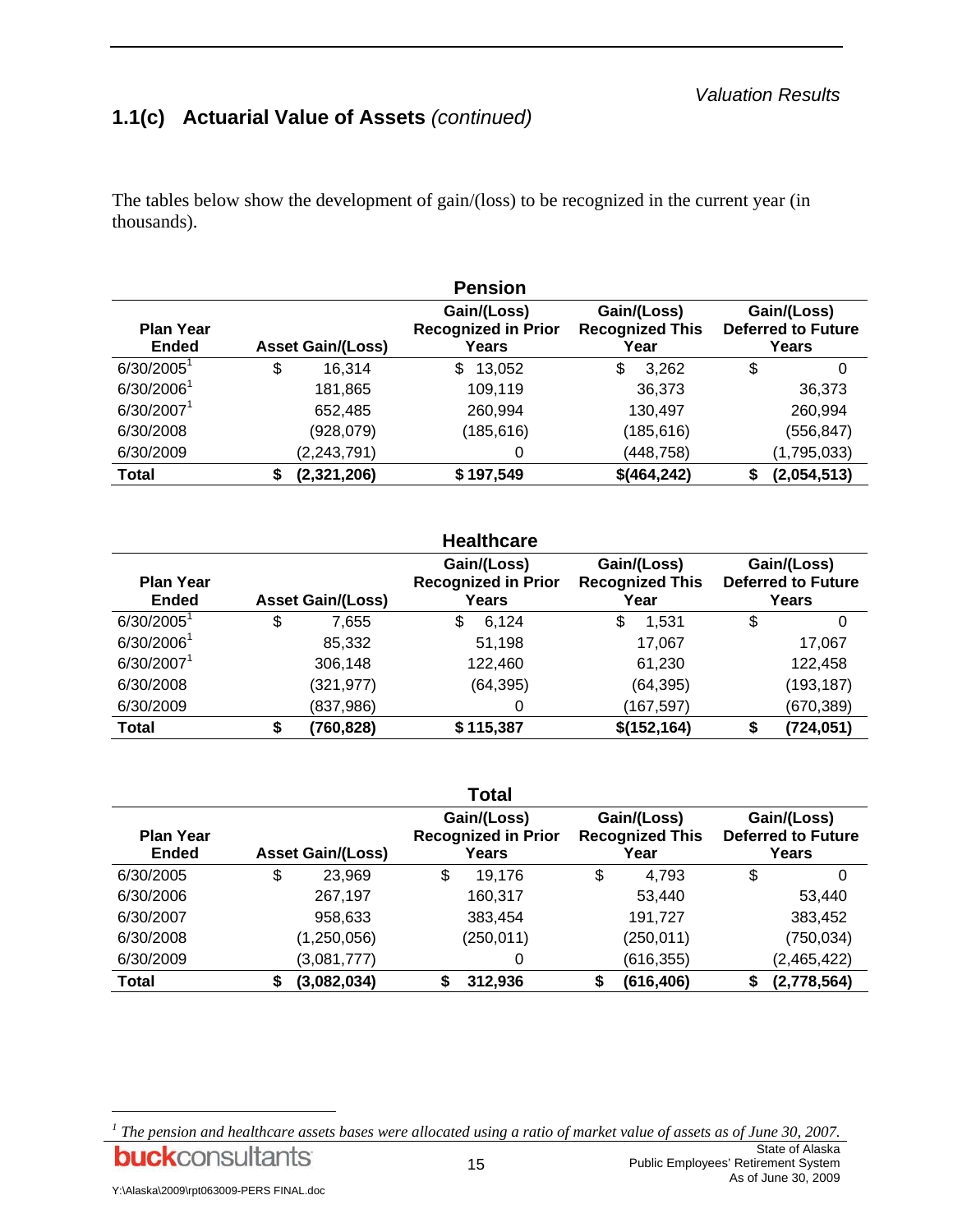|                                                             |                                          | <b>Normal</b><br><b>Cost</b> | <b>Accrued</b><br>(Past Service) |
|-------------------------------------------------------------|------------------------------------------|------------------------------|----------------------------------|
| As of June 30, 2009 (in thousands)<br><b>Active Members</b> |                                          |                              | Liability                        |
| <b>Retirement Benefits</b>                                  |                                          | \$<br>18,625                 | \$<br>465,001                    |
| <b>Termination Benefits</b>                                 |                                          | 2,623                        | 13,864                           |
| <b>Disability Benefits</b>                                  |                                          | 1,337                        | 7,912                            |
| <b>Death Benefits</b>                                       |                                          | 1,063                        | 6,321                            |
| <b>Return of Contributions</b>                              |                                          | 1,471                        | (3,538)                          |
| Medical and Prescription Drug Benefits                      |                                          | 11,727                       | 247,603                          |
| Medicare Part D Subsidy                                     |                                          | (624)                        | (11, 671)                        |
| <b>Indebtedness</b>                                         |                                          | N/A                          | (8, 241)                         |
| Subtotal                                                    |                                          | \$<br>36,222                 | \$<br>717,251                    |
|                                                             |                                          |                              |                                  |
| <b>Inactive Members</b>                                     |                                          |                              |                                  |
| <b>Not Vested</b>                                           |                                          |                              | \$<br>2,159                      |
| <b>Vested Terminations</b>                                  | - Retirement Benefits                    |                              | 17,658                           |
|                                                             | - Medical and Prescription Drug Benefits |                              | 34,666                           |
|                                                             | - Medicare Part D Subsidy                |                              | (1,524)                          |
|                                                             | - Indebtedness                           |                              | (552)                            |
| Retirees & Beneficiaries                                    | - Retirement Benefits                    |                              | 994,002                          |
|                                                             | - Medical and Prescription Drug Benefits |                              | 433,973                          |
|                                                             | - Medicare Part D Subsidy                |                              | (29, 334)                        |
| Subtotal                                                    |                                          |                              | \$<br>1,451,048                  |
|                                                             |                                          |                              |                                  |
| <b>Total</b>                                                |                                          | \$<br>36,222                 | \$<br>2,168,299                  |
| <b>Total Pension</b>                                        |                                          | \$<br>25,119                 | \$<br>1,494,586                  |
| <b>Total Medical, Net of Part D Subsidy</b>                 |                                          | \$<br>11,103                 | \$<br>673,713                    |
| <b>Total Medical, Gross of Part D Subsidy</b>               |                                          | \$<br>11,727                 | \$<br>716,242                    |
|                                                             |                                          |                              |                                  |

# **1.2(a) Actuarial Present Values - Peace Officer/Firefighter**

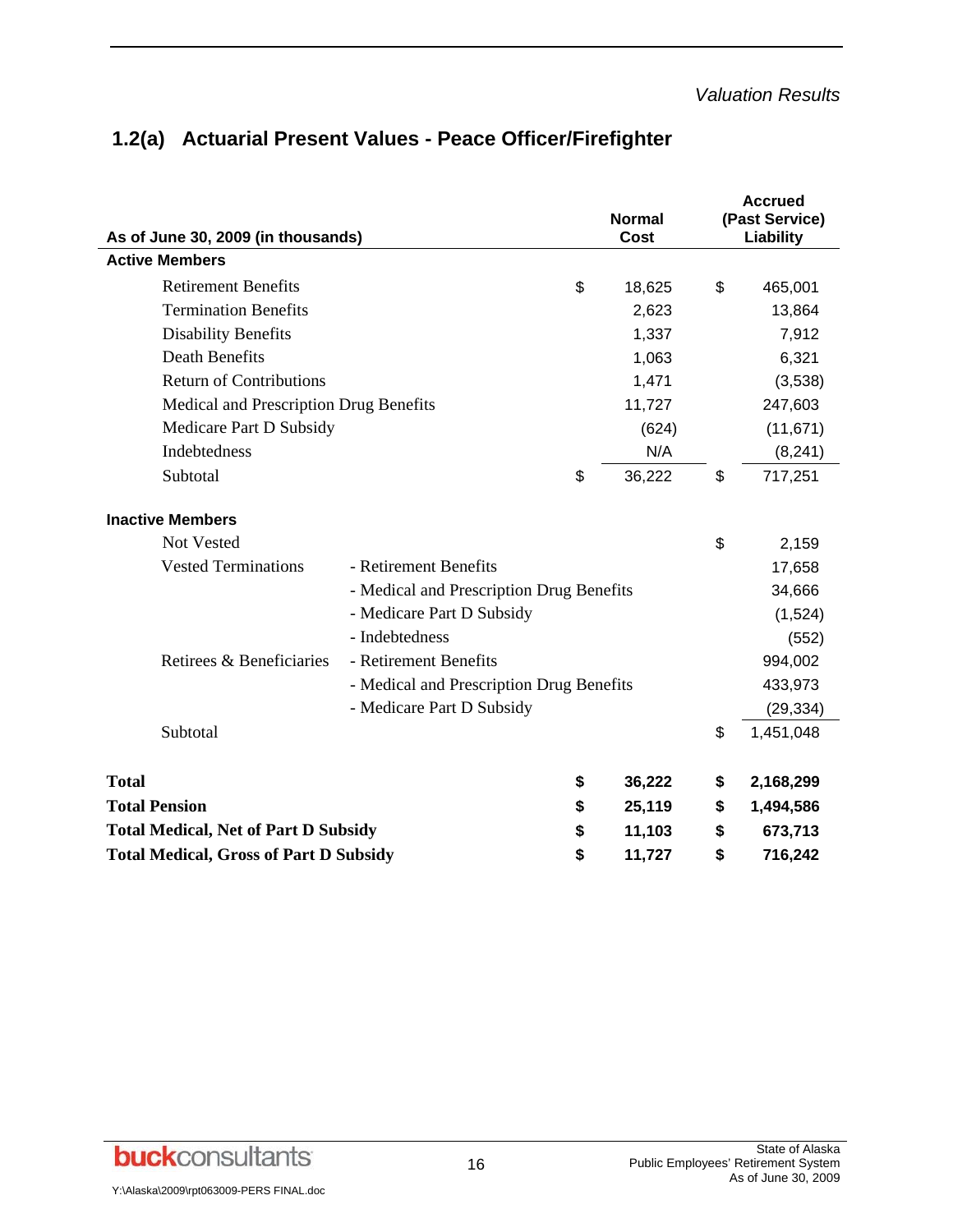| 1.2(a) Actuarial Present Values – Peace Officer/Firefighter |  |
|-------------------------------------------------------------|--|
| (continued)                                                 |  |

| As of June 30, 2009 (in thousands) | <b>Normal</b><br>Cost | <b>Accrued</b><br>(Past Service)<br><b>Liability</b> |
|------------------------------------|-----------------------|------------------------------------------------------|
| <b>By Tier</b>                     |                       |                                                      |
| Tier 1                             |                       |                                                      |
| - Pension                          | \$<br>2,683           | \$<br>1,031,691                                      |
| - Medical, Net of Part D Subsidy   | 1,639                 | 433,671                                              |
| Tier 2                             |                       |                                                      |
| - Pension                          | 7,603                 | 301,004                                              |
| - Medical, Net of Part D Subsidy   | 2,344                 | 132,104                                              |
| Tier 3                             |                       |                                                      |
| - Pension                          | 14,833                | 161,891                                              |
| - Medical, Net of Part D Subsidy   | 7,120                 | 107,938                                              |
| <b>Total</b>                       | \$<br>36,222          | \$<br>2,168,299                                      |

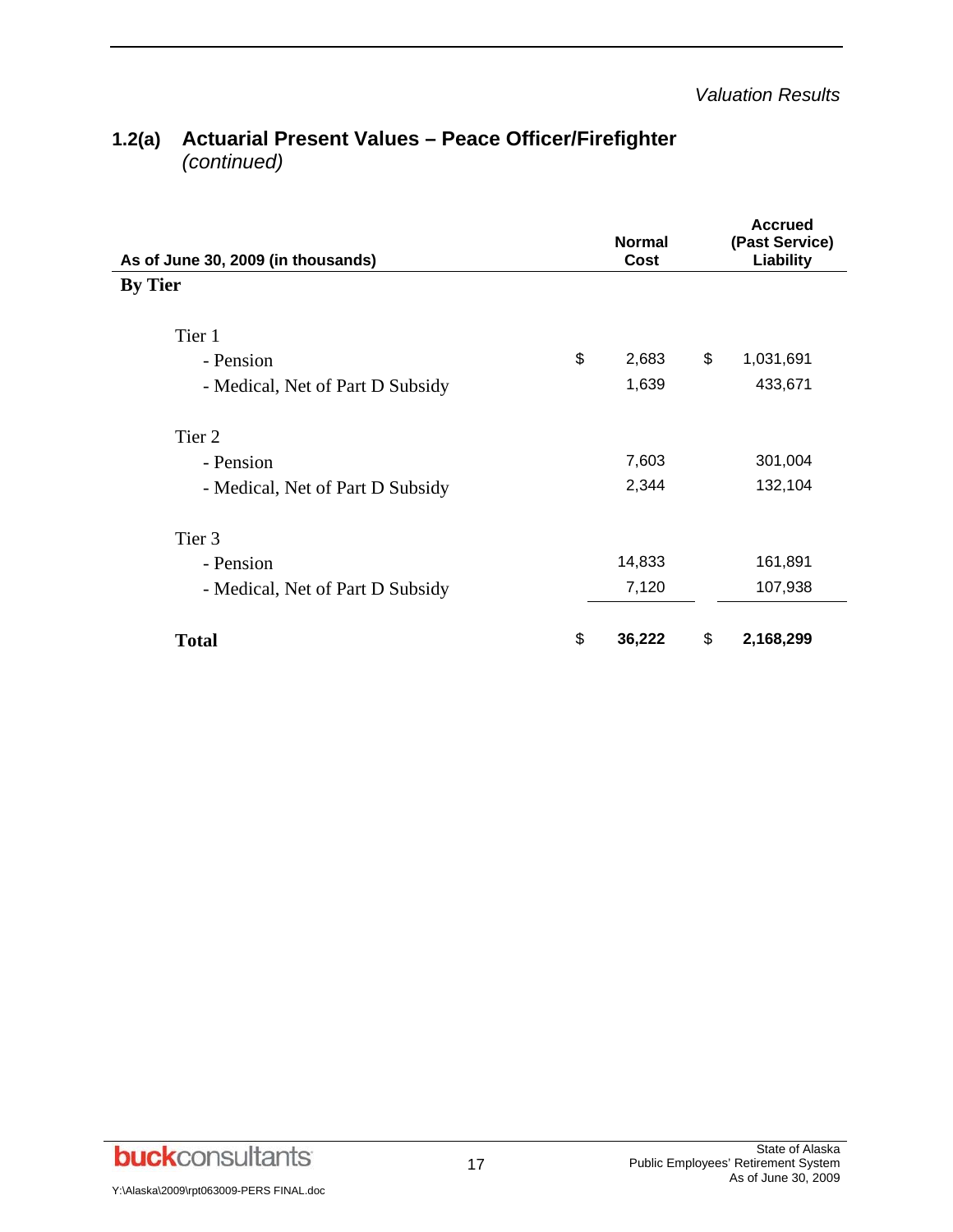# **1.2(b) Actuarial Present Values - Others**

| As of June 30, 2009 (in thousands)                                                              |                                                                                                                                                                                       |                | <b>Normal</b><br>Cost         |                | <b>Accrued</b><br>(Past Service)<br>Liability                                      |
|-------------------------------------------------------------------------------------------------|---------------------------------------------------------------------------------------------------------------------------------------------------------------------------------------|----------------|-------------------------------|----------------|------------------------------------------------------------------------------------|
| <b>Active Members</b>                                                                           |                                                                                                                                                                                       |                |                               |                |                                                                                    |
| <b>Retirement Benefits</b>                                                                      |                                                                                                                                                                                       | \$             | 93,759                        | \$             | 3,190,636                                                                          |
| <b>Termination Benefits</b>                                                                     |                                                                                                                                                                                       |                | 22,016                        |                | 177,016                                                                            |
| <b>Disability Benefits</b>                                                                      |                                                                                                                                                                                       |                | 3,805                         |                | 53,884                                                                             |
| <b>Death Benefits</b>                                                                           |                                                                                                                                                                                       |                | 2,005                         |                | 27,544                                                                             |
| <b>Return of Contributions</b>                                                                  |                                                                                                                                                                                       |                | 19,352                        |                | (72, 656)                                                                          |
| Medical and Prescription Drug Benefits                                                          |                                                                                                                                                                                       |                | 110,219                       |                | 2,525,235                                                                          |
| Medicare Part D Subsidy                                                                         |                                                                                                                                                                                       |                | (6,023)                       |                | (116, 276)                                                                         |
| <b>Indebtedness</b>                                                                             |                                                                                                                                                                                       |                | N/A                           |                | (70, 616)                                                                          |
| Subtotal                                                                                        |                                                                                                                                                                                       | \$             | 245,133                       | \$             | 5,714,767                                                                          |
| <b>Inactive Members</b><br>Not Vested<br><b>Vested Terminations</b><br>Retirees & Beneficiaries | - Retirement Benefits<br>- Medical and Prescription Drug Benefits<br>- Medicare Part D Subsidy<br>- Indebtedness<br>- Retirement Benefits<br>- Medical and Prescription Drug Benefits |                |                               |                | 65,915<br>501,068<br>1,102,104<br>(41, 834)<br>(12, 637)<br>4,347,346<br>2,966,519 |
|                                                                                                 | - Medicare Part D Subsidy                                                                                                                                                             |                |                               |                | (232, 176)                                                                         |
| Subtotal                                                                                        |                                                                                                                                                                                       |                |                               | \$             | 8,696,305                                                                          |
| <b>Total</b><br><b>Total Pension</b><br><b>Total Medical, Net of Part D Subsidy</b>             |                                                                                                                                                                                       | \$<br>\$<br>\$ | 245,133<br>140,937<br>104,196 | \$<br>\$<br>\$ | 14,411,072<br>8,207,500<br>6,203,572                                               |
| <b>Total Medical, Gross of Part D Subsidy</b>                                                   |                                                                                                                                                                                       | \$             | 110,219                       | \$             | 6,593,858                                                                          |

**buck**consultants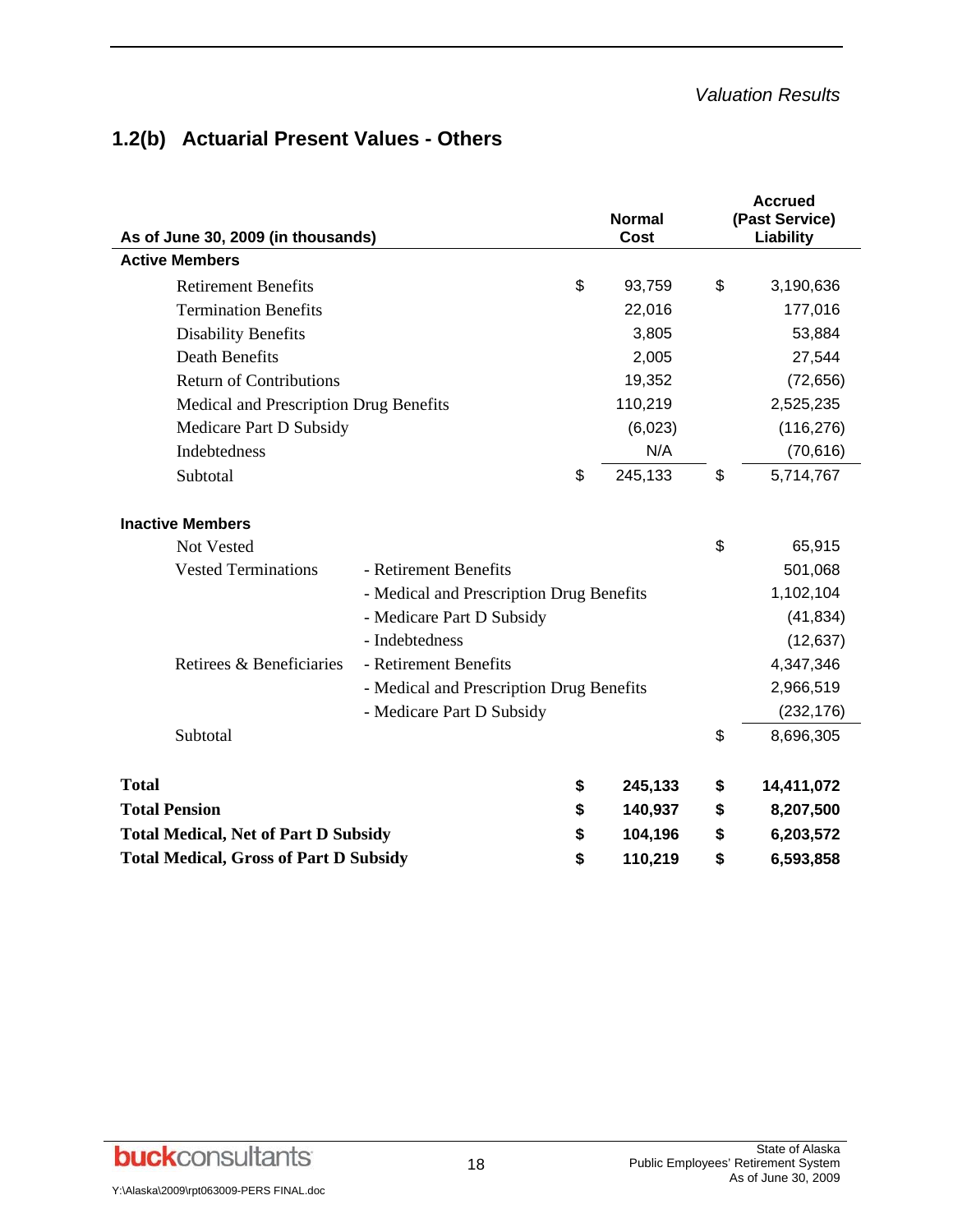#### **1.2(b) Actuarial Present Values - Others**   *(continued)*

| As of June 30, 2009 (in thousands) | <b>Normal</b><br>Cost | <b>Accrued</b><br>(Past Service)<br>Liability |
|------------------------------------|-----------------------|-----------------------------------------------|
| <b>By Tier</b>                     |                       |                                               |
| Tier 1                             |                       |                                               |
| - Pension                          | \$<br>34,264          | \$<br>5,672,919                               |
| - Medical, Net of Part D Subsidy   | 34,074                | 3,902,780                                     |
| Tier 2                             |                       |                                               |
| - Pension                          | 38,315                | 1,711,434                                     |
| - Medical, Net of Part D Subsidy   | 20,168                | 1,332,543                                     |
| Tier <sub>3</sub>                  |                       |                                               |
| - Pension                          | 68,358                | 823,147                                       |
| - Medical, Net of Part D Subsidy   | 49,954                | 968,249                                       |
| <b>Total</b>                       | \$<br>245,133         | \$<br>14,411,072                              |

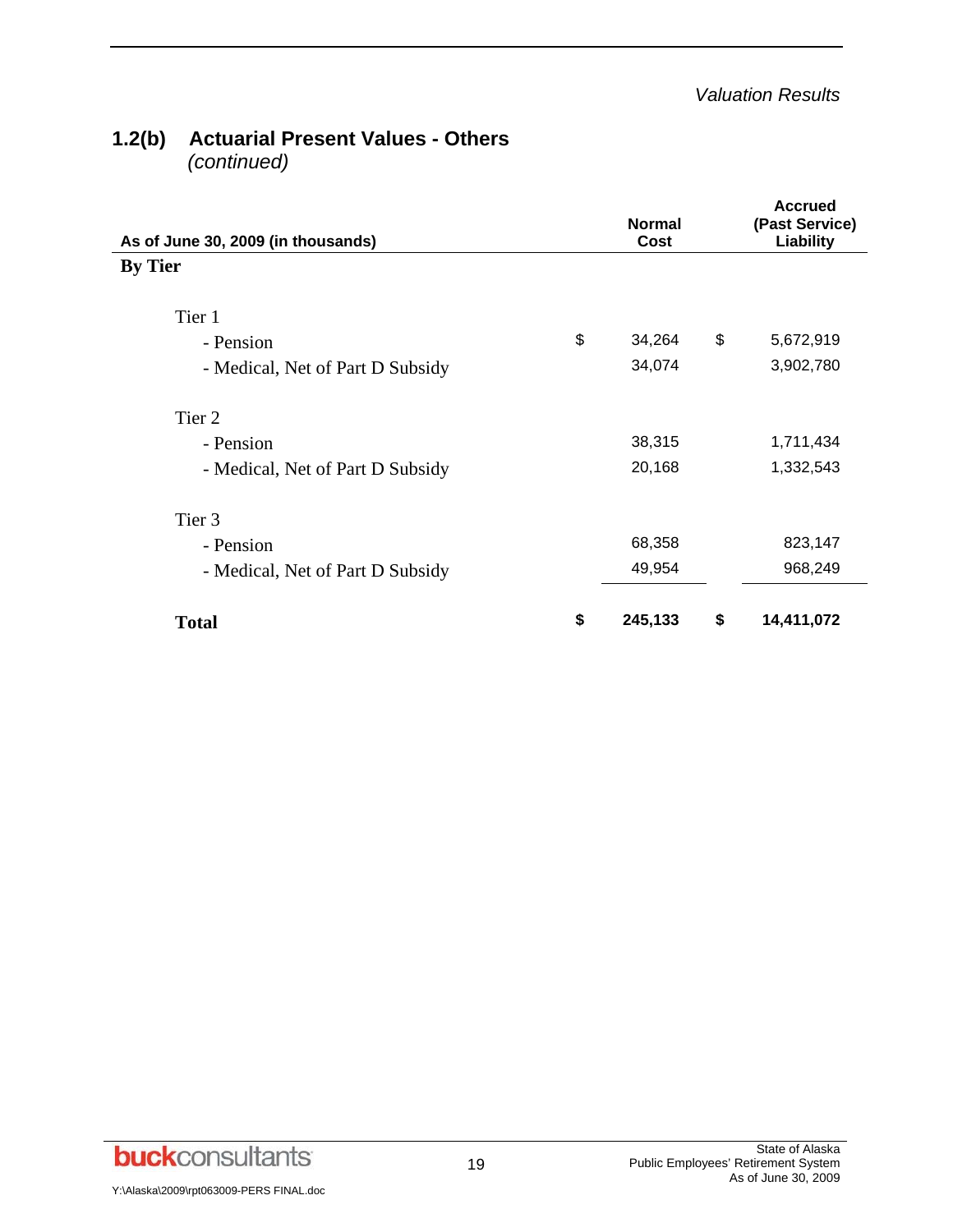|  | 1.2(c) Actuarial Present Values - All Members |  |  |  |  |
|--|-----------------------------------------------|--|--|--|--|
|--|-----------------------------------------------|--|--|--|--|

| As of June 30, 2009 (in thousands)            |                                          | <b>Normal</b><br>Cost | <b>Accrued</b><br>(Past Service)<br>Liability |
|-----------------------------------------------|------------------------------------------|-----------------------|-----------------------------------------------|
| <b>Active Members</b>                         |                                          |                       |                                               |
| <b>Retirement Benefits</b>                    |                                          | \$<br>112,384         | \$<br>3,655,637                               |
| <b>Termination Benefits</b>                   |                                          | 24,639                | 190,880                                       |
| <b>Disability Benefits</b>                    |                                          | 5,142                 | 61,796                                        |
| <b>Death Benefits</b>                         |                                          | 3,068                 | 33,865                                        |
| <b>Return of Contributions</b>                |                                          | 20,823                | (76, 194)                                     |
| Medical and Prescription Drug Benefits        |                                          | 121,946               | 2,772,838                                     |
| Medicare Part D Subsidy                       |                                          | (6, 647)              | (127, 947)                                    |
| Indebtedness                                  |                                          | N/A                   | (78, 857)                                     |
| Subtotal                                      |                                          | \$<br>281,355         | \$<br>6,432,018                               |
| <b>Inactive Members</b>                       |                                          |                       |                                               |
| <b>Not Vested</b>                             |                                          |                       | \$<br>68,074                                  |
| <b>Vested Terminations</b>                    | - Retirement Benefits                    |                       | 518,726                                       |
|                                               | - Medical and Prescription Drug Benefits |                       | 1,136,770                                     |
|                                               | - Medicare Part D Subsidy                |                       | (43, 358)                                     |
|                                               | - Indebtedness                           |                       | (13, 189)                                     |
| Retirees & Beneficiaries                      | - Retirement Benefits                    |                       | 5,341,348                                     |
|                                               | - Medical and Prescription Drug Benefits |                       | 3,400,492                                     |
|                                               | - Medicare Part D Subsidy                |                       | (261, 510)                                    |
| Subtotal                                      |                                          |                       | \$<br>10,147,353                              |
| <b>Total</b>                                  |                                          | \$<br>281,355         | \$<br>16,579,371                              |
| <b>Total Pension</b>                          |                                          | \$<br>166,056         | \$<br>9,702,086                               |
| <b>Total Medical, Net of Part D Subsidy</b>   |                                          | \$<br>115,299         | \$<br>6,877,285                               |
| <b>Total Medical, Gross of Part D Subsidy</b> |                                          | \$<br>121,946         | \$<br>7,310,100                               |

**buck**consultants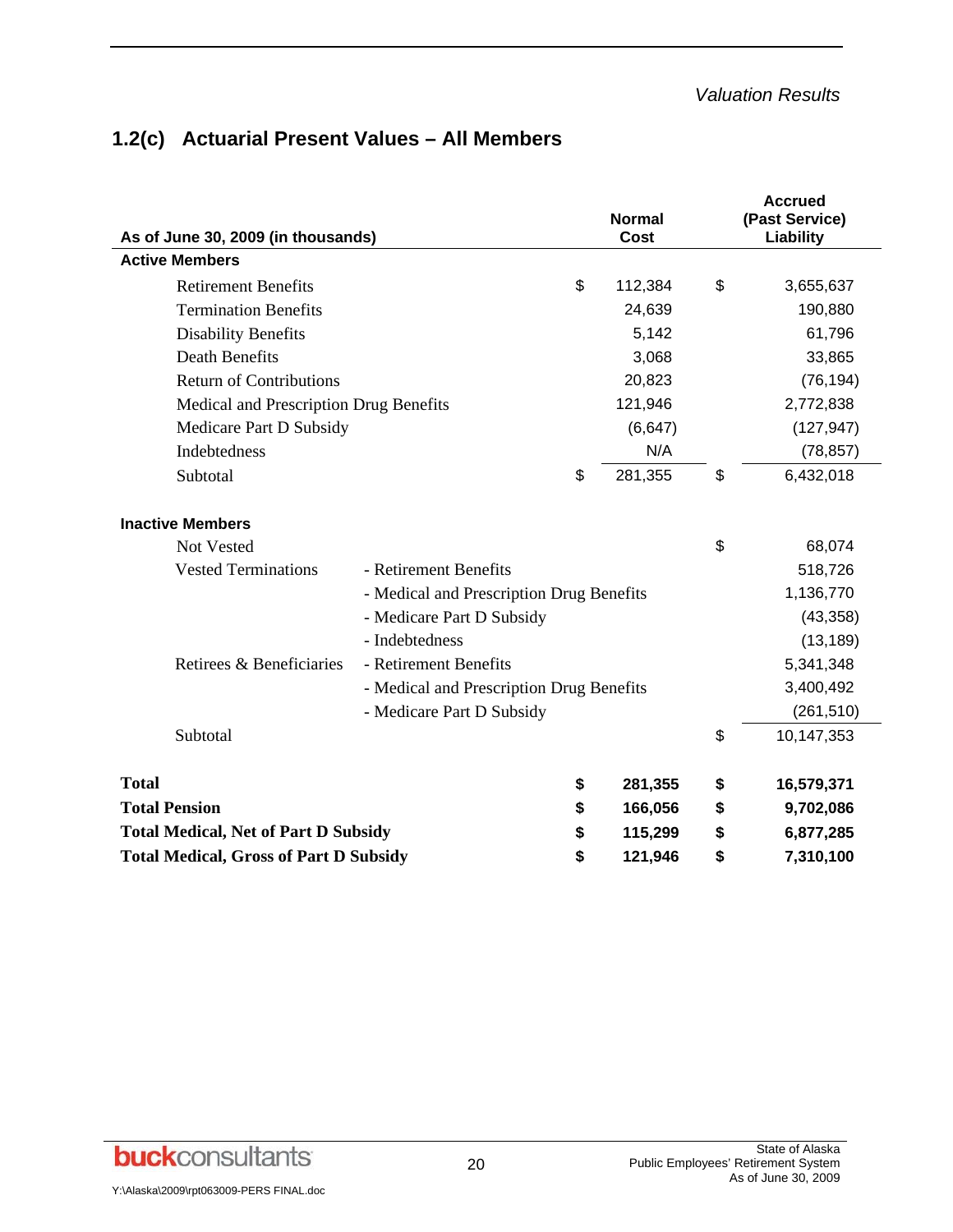### **1.2(c) Actuarial Present Values – All Members**   *(continued)*

| As of June 30, 2009 (in thousands) | <b>Normal</b><br>Cost | <b>Accrued</b><br>(Past Service)<br>Liability |
|------------------------------------|-----------------------|-----------------------------------------------|
| <b>By Tier</b>                     |                       |                                               |
| Tier 1                             |                       |                                               |
| - Pension                          | \$<br>36,947          | \$<br>6,704,610                               |
| - Medical, Net of Part D Subsidy   | 35,713                | 4,336,451                                     |
| Tier 2                             |                       |                                               |
| - Pension                          | 45,918                | 2,012,438                                     |
| - Medical, Net of Part D Subsidy   | 22,512                | 1,464,647                                     |
| Tier 3                             |                       |                                               |
| - Pension                          | 83,191                | 985,038                                       |
| - Medical, Net of Part D Subsidy   | 57,074                | 1,076,187                                     |
| <b>Total</b>                       | \$<br>281,355         | \$<br>16,579,371                              |

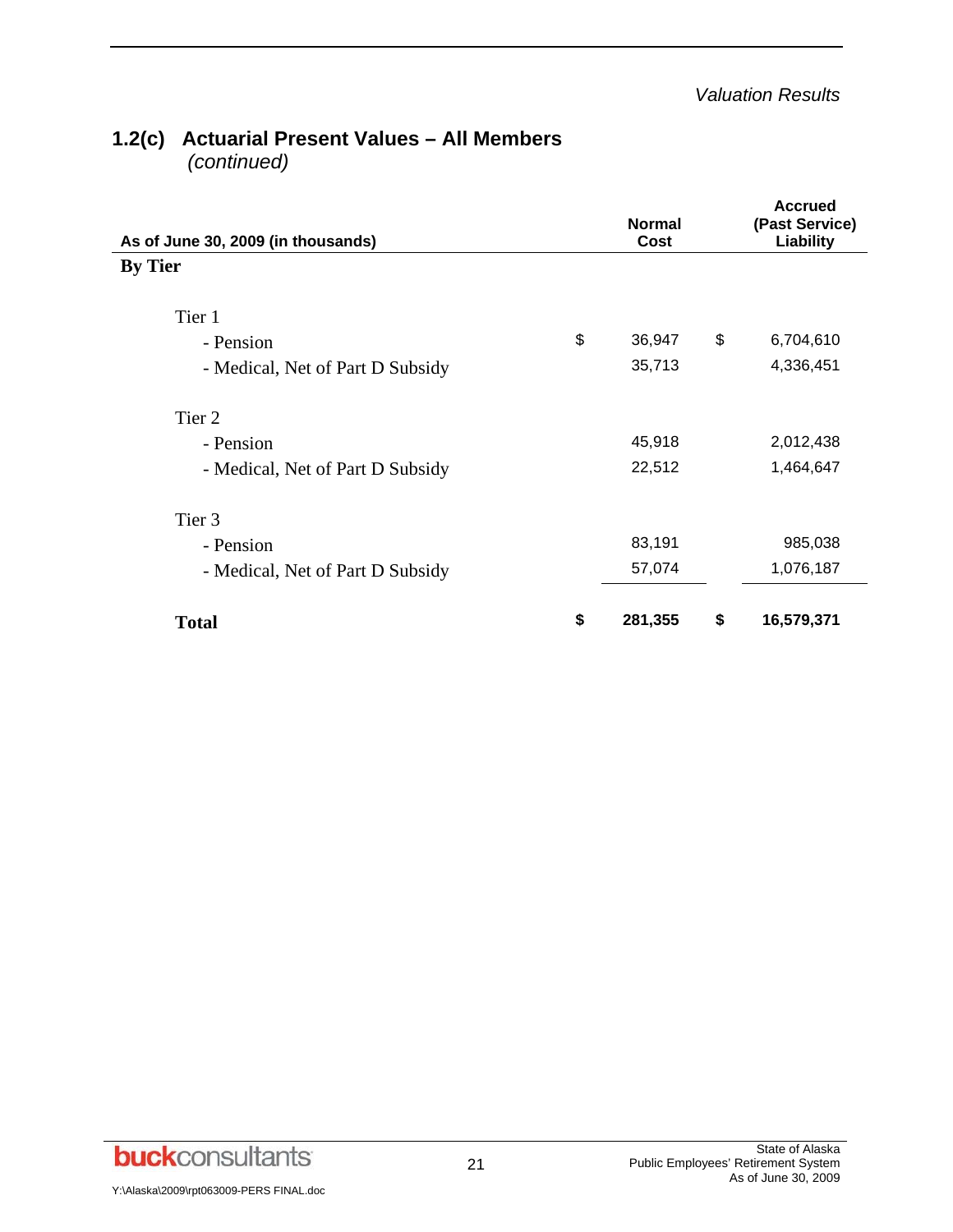| <b>Normal Cost Rate</b>                                           | <b>Pension</b>  | <b>Healthcare</b> | <b>Total</b>           |
|-------------------------------------------------------------------|-----------------|-------------------|------------------------|
| (1) Total Normal Cost                                             | \$<br>25,119    | \$<br>11,103      | $\mathbb{S}$<br>36,222 |
| (2) DB Member Salaries Projected for FY10                         | 204,188         | 204,188           | 204,188                |
| (3) DCR Member Salaries Projected for FY10                        | 35,274          | 35,274            | 35,274                 |
| Total Salaries Projected for FY10<br>(4)                          | 239,462         | 239,462           | 239,462                |
| (5) Normal Cost Rate for Peace Officer/Firefighter                |                 |                   |                        |
| Based on DB Member Salaries, $(1) \div (2)$                       | 12.30%          | 5.44%             | 17.74%                 |
| Based on Total Salaries, $(1) \div (4)$<br>$\mathbf{b}$ .         | 10.49%          | 4.64%             | 15.13%                 |
| (6) Member Contribution Rate                                      |                 |                   |                        |
| (Peace Officer/Firefighter) <sup>1</sup>                          | 6.41%           | 0.00%             | 6.41%                  |
| (7) Employer Normal Cost Rate For Peace                           |                 |                   |                        |
| Officer/Firefighter, $(5b) - (6)$                                 | 4.08%           | 4.64%             | 8.72%                  |
| <b>Past Service Rate</b>                                          |                 |                   |                        |
| (1) Accrued Liability                                             | \$<br>1,494,586 | \$<br>673,713     | \$2,168,299            |
| (2) Valuation Assets <sup>2</sup>                                 | 941,006         | 405,019           | 1,346,025              |
| (3) Unfunded Liability, $(1) - (2)$                               | 553,580         | 268,694           | 822,274                |
| (4) Funded Ratio, $(2) \div (1)$                                  | 63.0%           | 60.1%             | 62.1%                  |
| (5) Past Service Cost Amortization Payment <sup>3</sup>           | 37,498          | 20,353            | 57,851                 |
| Total Salaries Projected for FY10<br>(6)                          | 239,462         | 239,462           | 239,462                |
| (7) Past Service Rate, $(5) \div (6)$                             | 15.66%          | 8.50%             | 24.16%                 |
| <b>Total Employer/State Contribution Rate</b>                     | 19.74%          | 13.14%            | 32.88%                 |
| Normal Cost Rate by Tier (Total Employer and Member) <sup>4</sup> |                 |                   |                        |
| Tier 1                                                            | 13.29%          | 8.12%             | 21.41%                 |
| Tier <sub>2</sub>                                                 | 11.99%          | 3.70%             | 15.69%                 |
| Tier <sub>3</sub>                                                 | 12.30%          | 5.90%             | 18.20%                 |
|                                                                   |                 |                   |                        |

#### **1.3(a) Development of Total Employer/State Contribution Rate – FY12 Peace Officer/Firefighter (in thousands)**

<sup>1</sup> Assumes no member contributions from members in the DCR plan and 7.50% from Tiers 1, 2 and 3 in Peace *Officer/Firefighters. 2*

<sup>2</sup> Allocated between Peace Officer/Firefighters and Others in proportion to accrued liability.<br><sup>3</sup> Amertized on a lavel percentage of non basis

 *Amortized on a level percentage of pay basis.* 

<sup>4</sup> Rate determined considering the pay for members of the plan in this tier. DCR payroll is excluded from these *calculations.* 

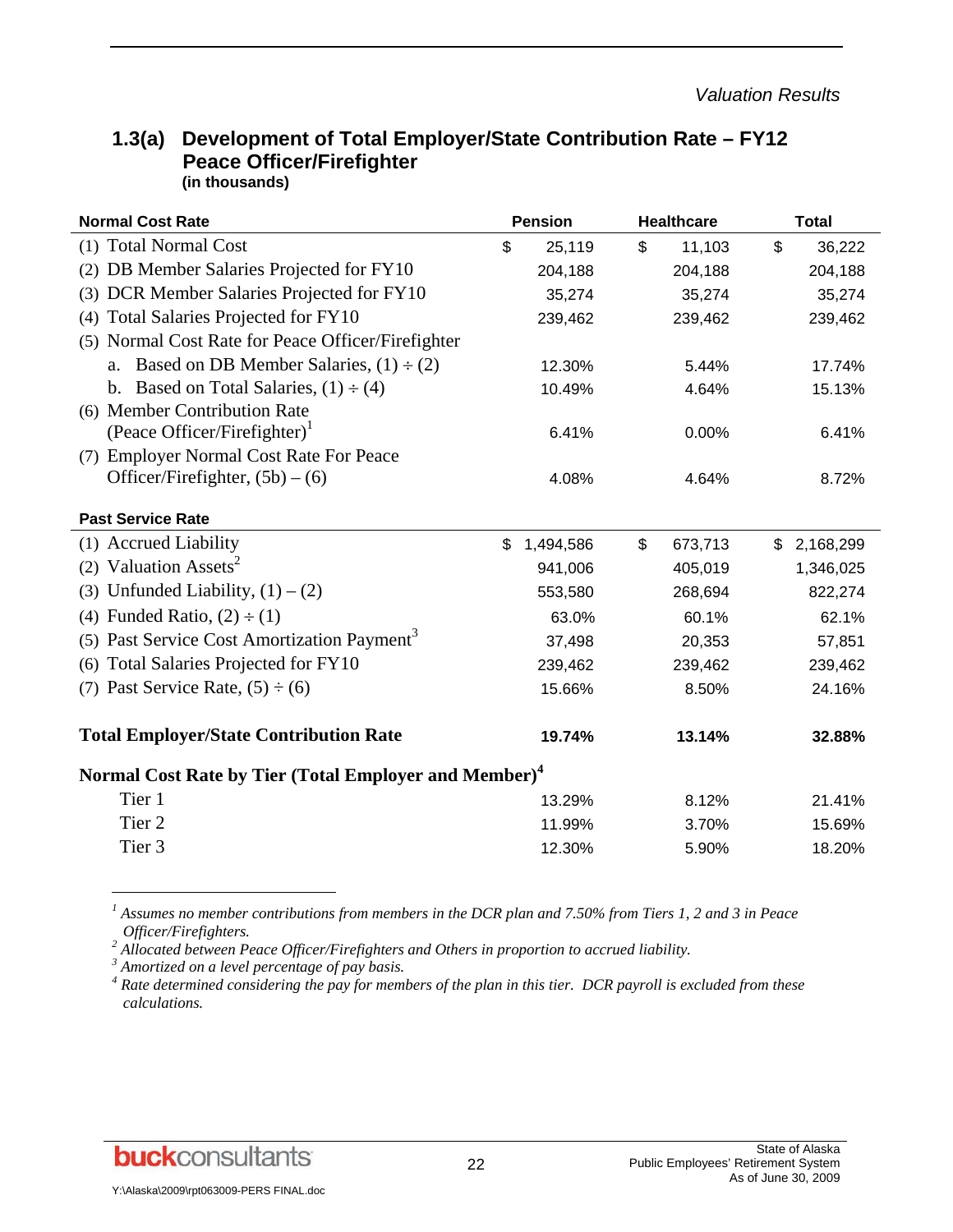### **1.3(a) Development of Total Employer/State Contribution Rate – FY12 Peace Officer/Firefighter** *(continued)*

# **Schedule of Past Service Cost Amortizations – Peace Officer/Firefighter**

|                          |                            |            | <b>Pension</b> |                 |             |          |                                            |
|--------------------------|----------------------------|------------|----------------|-----------------|-------------|----------|--------------------------------------------|
|                          | <b>Amortization Period</b> |            |                | <b>Balances</b> |             |          |                                            |
|                          | <b>Date Created</b>        | Years Left | <b>Initial</b> |                 | Outstanding |          | <b>Beginning-of-Year</b><br><b>Payment</b> |
| <b>Initial Unfunded</b>  |                            |            |                |                 |             |          |                                            |
| Liability <sup>1</sup>   | 6/30/2002                  | 18         | \$             | 137,169         | \$          | 146,462  | \$<br>11,194                               |
| FY03 Loss <sup>1</sup>   | 6/30/2003                  | 19         |                | 9,777           |             | 10,405   | 767                                        |
| $FY04$ $Loss1$           | 6/30/2004                  | 20         |                | 25,832          |             | 27,328   | 1,947                                      |
| $FY05$ $Loss1$           | 6/30/2005                  | 21         |                | 48,970          |             | 51,378   | 3,547                                      |
| Change in                |                            |            |                |                 |             |          |                                            |
| Assumptions/             |                            |            |                |                 |             |          |                                            |
| Methods <sup>1</sup>     | 6/30/2006                  | 22         |                | 65,436          |             | 67,939   | 4,554                                      |
| $FY06$ Gain <sup>1</sup> | 6/30/2006                  | 22         |                | (19,153)        |             | (19,884) | (1, 333)                                   |
| FY07 Loss                | 6/30/2007                  | 23         |                | 22,584          |             | 23,196   | 1,513                                      |
| FY08 Gain                | 6/30/2008                  | 24         |                | (3,036)         |             | (3,080)  | (196)                                      |
| FY09 Loss                | 6/30/2009                  | 25         |                | 249,836         |             | 249,836  | 15,505                                     |
| <b>Total</b>             |                            |            |                |                 | \$          | 553,580  | \$<br>37,498                               |

|                          |                            |                   | <b>Healthcare</b> |                 |             |           |                                            |
|--------------------------|----------------------------|-------------------|-------------------|-----------------|-------------|-----------|--------------------------------------------|
|                          | <b>Amortization Period</b> |                   |                   | <b>Balances</b> |             |           |                                            |
|                          | <b>Date Created</b>        | <b>Years Left</b> | <b>Initial</b>    |                 | Outstanding |           | <b>Beginning-of-Year</b><br><b>Payment</b> |
| <b>Initial Unfunded</b>  |                            |                   |                   |                 |             |           |                                            |
| Liability <sup>1</sup>   | 6/30/2002                  | 18                | \$                | 175,533         | \$          | 187,424   | \$<br>14,324                               |
| FY03 Loss <sup>2</sup>   | 6/30/2003                  | 19                |                   | 12,512          |             | 13,315    | 981                                        |
| $FY04$ $Loss2$           | 6/30/2004                  | 20                |                   | 33,056          |             | 34,971    | 2,491                                      |
| $FY05$ $Loss1$           | 6/30/2005                  | 21                |                   | 62,666          |             | 65,748    | 4,538                                      |
| Change in                |                            |                   |                   |                 |             |           |                                            |
| Assumptions/             |                            |                   |                   |                 |             |           |                                            |
| Methods <sup>2</sup>     | 6/30/2006                  | 22                |                   | 83,737          |             | 86,940    | 5,828                                      |
| $FY06$ Gain <sup>1</sup> | 6/30/2006                  | 22                |                   | (24, 510)       |             | (25, 448) | (1,706)                                    |
| FY07 Gain                | 6/30/2007                  | 23                |                   | (86, 375)       |             | (88, 714) | (5,786)                                    |
| Change in                |                            |                   |                   |                 |             |           |                                            |
| Assumptions              | 6/30/2008                  | 24                |                   | 44,982          |             | 45,624    | 2,900                                      |
| FY08 Gain                | 6/30/2008                  | 24                |                   | (27, 452)       |             | (27, 844) | (1,770)                                    |
| FY09 Gain                | 6/30/2009                  | 25                |                   | (23, 322)       |             | (23, 322) | (1, 447)                                   |
| <b>Total</b>             |                            |                   |                   |                 | \$          | 268,694   | \$<br>20,353                               |

<sup>1</sup> The pension and healthcare split was done using a ratio of unfunded accrued liability as of June 30, 2006.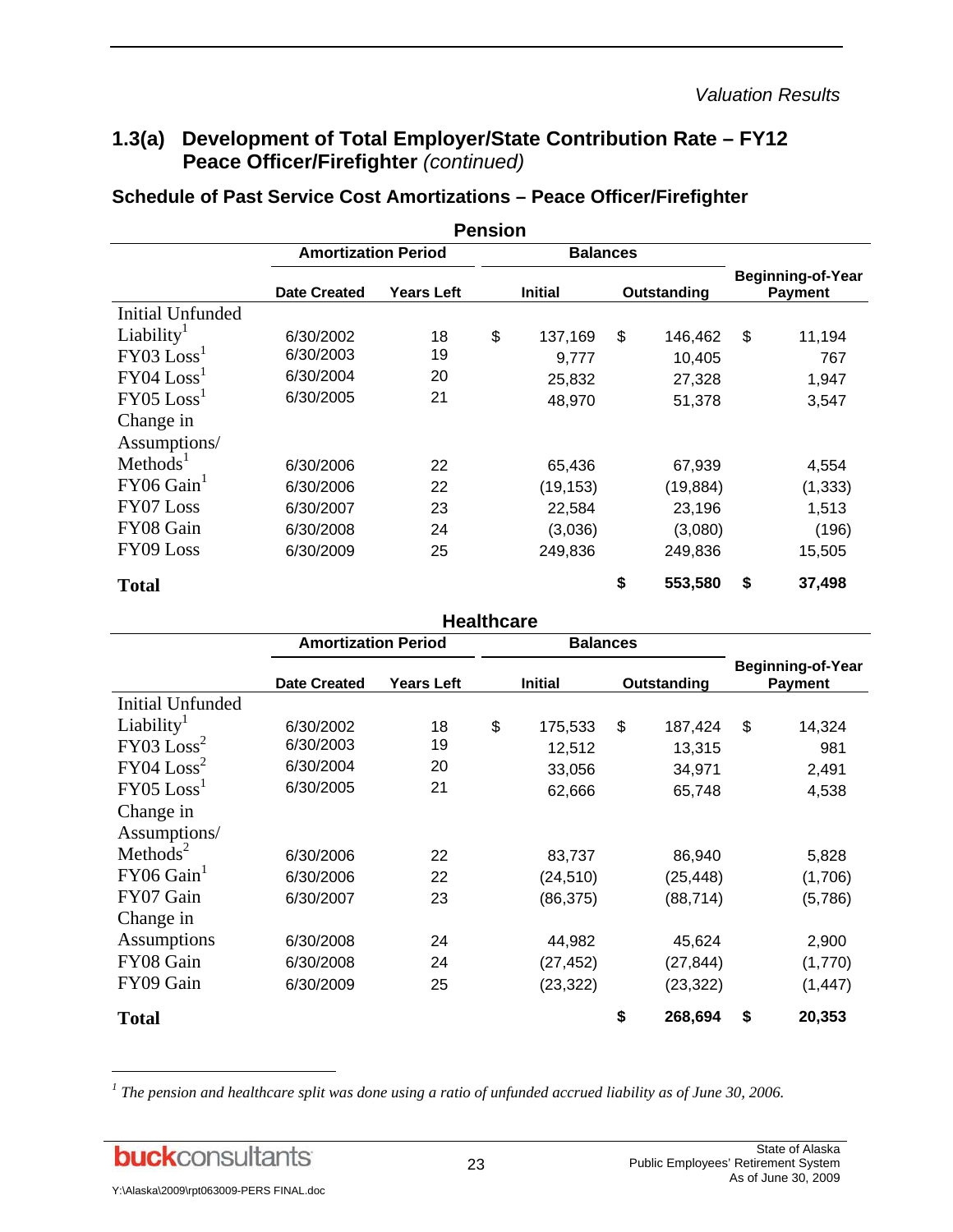# **1.3(a) Development of Total Employer/State Contribution Rate – FY12 Peace Officer/Firefighter** *(continued)*

|                           | <b>Amortization Period</b> |                   |                | <b>Balances</b> |               |                                            |         |  |
|---------------------------|----------------------------|-------------------|----------------|-----------------|---------------|--------------------------------------------|---------|--|
|                           | <b>Date Created</b>        | <b>Years Left</b> | <b>Initial</b> |                 | Outstanding   | <b>Beginning-of-Year</b><br><b>Payment</b> |         |  |
| <b>Initial Unfunded</b>   |                            |                   |                |                 |               |                                            |         |  |
| Liability                 | 6/30/2002                  | 18                | \$             | 312,702         | \$<br>333,886 | \$                                         | 25,518  |  |
| FY03 Loss                 | 6/30/2003                  | 19                |                | 22,289          | 23,720        |                                            | 1,748   |  |
| FY04 Loss                 | 6/30/2004                  | 20                |                | 58,888          | 62,299        |                                            | 4,438   |  |
| FY05 Loss                 | 6/30/2005                  | 21                |                | 111,636         | 117,126       |                                            | 8,085   |  |
| Change in<br>Assumptions/ |                            |                   |                |                 |               |                                            |         |  |
| Methods                   | 6/30/2006                  | 22                |                | 149,173         | 154,879       |                                            | 10,382  |  |
| FY06 Gain                 | 6/30/2006                  | 22                |                | (43, 663)       | (45, 332)     |                                            | (3,039) |  |
| FY07 Gain                 | 6/30/2007                  | 23                |                | (63, 791)       | (65, 518)     |                                            | (4,273) |  |
| Change in                 |                            |                   |                |                 |               |                                            |         |  |
| <b>Assumptions</b>        | 6/30/2008                  | 24                |                | 44,982          | 45,624        |                                            | 2,900   |  |
| FY08 Gain                 | 6/30/2008                  | 24                |                | (30, 488)       | (30, 924)     |                                            | (1,966) |  |
| FY09 Loss                 | 6/30/2009                  | 25                |                | 226,514         | 226,514       |                                            | 14,058  |  |
| <b>Total</b>              |                            |                   |                |                 | \$<br>822,274 | \$                                         | 57,851  |  |

#### **Schedule of Past Service Cost Amortizations – Peace Officer/Firefighter**

The amortization factor for 25 years is 16.112765. The weighted average amortization factor is 14.213652. The amortization method is on a level percent of pay basis.

The equivalent single amortization period is 20 years.

Note: The amortization methodology has been changed since the last valuation. The methodology has been changed from a simple interest approach to a compound interest approach.

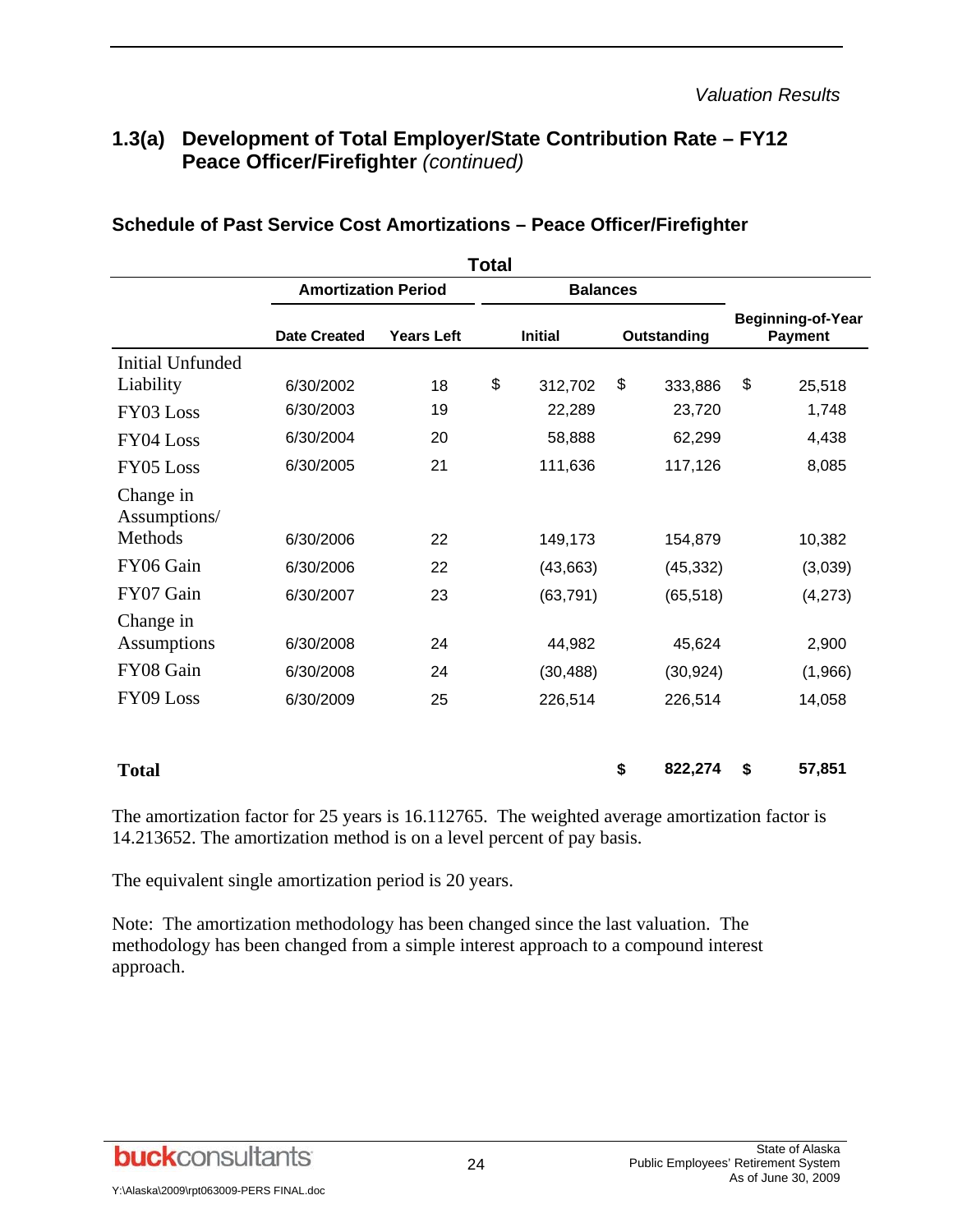#### **1.3(b) Development of Total Employer/State Contribution Rate – FY12 Others (in thousands)**

| <b>Normal Cost Rate</b>                                           | <b>Pension</b>  | <b>Healthcare</b> | <b>Total</b>  |  |
|-------------------------------------------------------------------|-----------------|-------------------|---------------|--|
| (1) Total Normal Cost                                             | \$<br>140,937   | \$<br>104,196     | \$<br>245,133 |  |
| DB Member Salaries Projected for FY10<br>(2)                      | 1,458,593       | 1,458,593         | 1,458,593     |  |
| DCR Member Salaries Projected for FY10<br>(3)                     | 305,086         | 305,086           | 305,086       |  |
| Total Salaries Projected for FY10<br>(4)                          | 1,763,679       | 1,763,679         | 1,763,679     |  |
| (5) Normal Cost Rate for Others                                   |                 |                   |               |  |
| Based on DB Member Salaries, $(1) \div (2)$<br>a.                 | 9.66%           | 7.14%             | 16.80%        |  |
| Based on Total Salaries, $(1) \div (4)$<br>$\mathbf{b}$ .         | 7.99%           | 5.91%             | 13.90%        |  |
| (6) Member Contribution Rate (Others) <sup>1</sup>                | 5.68%           | 0.00%             | 5.68%         |  |
| Employer/State Normal Cost Rate For<br>(7)                        |                 |                   |               |  |
| Others, $(5b) - (6)$                                              | 2.31%           | 5.91%             | 8.22%         |  |
|                                                                   |                 |                   |               |  |
| <b>Past Service Rate</b>                                          |                 |                   |               |  |
| (1) Accrued Liability                                             | \$<br>8,207,500 | \$<br>6,203,572   | \$14,411,072  |  |
| (2) Valuation Assets <sup>2</sup>                                 | 5, 167, 522     | 3,729,431         | 8,896,953     |  |
| (3) Unfunded Liability, $(1) - (2)$                               | 3,039,978       | 2,474,141         | 5,514,119     |  |
| (4) Funded Ratio, $(2) \div (1)$                                  | 63.0%           | 60.1%             | 61.7%         |  |
| Past Service Cost Amortization Payment <sup>3</sup><br>(5)        | 205,522         | 186,959           | 392,481       |  |
| Total Salaries Projected for FY10<br>(6)                          | 1,763,679       | 1,763,679         | 1,763,679     |  |
| (7) Past Service Rate, $(5) \div (6)$                             | 11.65%          | 10.60%            | 22.25%        |  |
|                                                                   |                 |                   |               |  |
| <b>Total Employer/State Contribution Rate</b>                     | 13.96%          | 16.51%            | 30.47%        |  |
| Normal Cost Rate by Tier (Total Employer and Member) <sup>4</sup> |                 |                   |               |  |
| Tier 1                                                            | 10.23%          | 10.18%            | 20.41%        |  |
| Tier <sub>2</sub>                                                 | 9.35%           | 4.92%             | 14.27%        |  |
| Tier 3                                                            | 9.58%           | 7.00%             | 16.58%        |  |

<sup>1</sup> Assumes no member contributions from members in the DCR plan and 6.75% from Tiers 1, 2 and 3 in Others *members.* 

 $^2$  Allocated between Peace Officer/Firefighter and Others in proportion to accrued liability.<br><sup>3</sup> Amertized an a lavel persentage of nav hasis

 *Amortized on a level percentage of pay basis.* 

<sup>4</sup> Rate determined considering the pay for members of the plan in this tier. DCR payroll is excluded from these *calculations.* 



1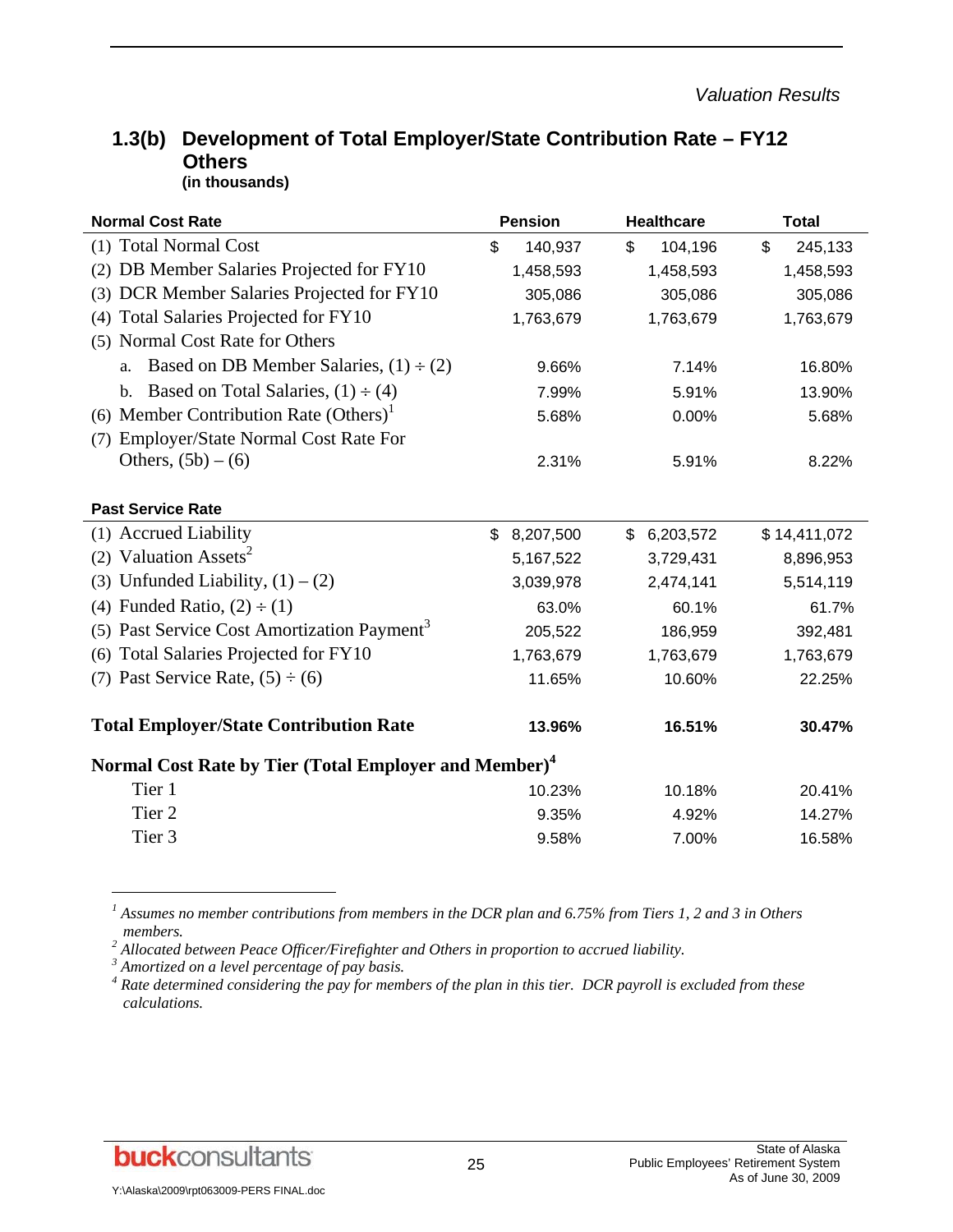# **1.3(b) Development of Total Employer/State Contribution Rate – FY12 Others** *(continued)*

| <b>Schedule of Past Service Cost Amortizations - Others</b> |  |
|-------------------------------------------------------------|--|
|-------------------------------------------------------------|--|

|                           |                            |                   | <b>Pension</b> |                 |             |            |                                            |
|---------------------------|----------------------------|-------------------|----------------|-----------------|-------------|------------|--------------------------------------------|
|                           | <b>Amortization Period</b> |                   |                | <b>Balances</b> |             |            |                                            |
|                           | <b>Date Created</b>        | <b>Years Left</b> | <b>Initial</b> |                 | Outstanding |            | <b>Beginning-of-Year</b><br><b>Payment</b> |
| <b>Initial Unfunded</b>   |                            |                   |                |                 |             |            |                                            |
| Liability <sup>1</sup>    | 6/30/2002                  | 18                | \$             | 734,495         | \$          | 784,250    | \$<br>59,937                               |
| FY03 Loss <sup>1</sup>    | 6/30/2003                  | 19                |                | 52,354          |             | 55,715     | 4,105                                      |
| $FY04$ $Loss1$            | 6/30/2004                  | 20                |                | 138,320         |             | 146,334    | 10,424                                     |
| $FY05$ $Loss1$            | 6/30/2005                  | 21                |                | 262,218         |             | 275,109    | 18,990                                     |
| Change in<br>Assumptions/ |                            |                   |                |                 |             |            |                                            |
| Methods <sup>1</sup>      | 6/30/2006                  | 22                |                | 350,386         |             | 363,788    | 24,386                                     |
| $FY06$ Gain <sup>1</sup>  | 6/30/2006                  | 22                |                | (102, 558)      |             | (106, 483) | (7, 138)                                   |
| FY07 Loss                 | 6/30/2007                  | 23                |                | 120,930         |             | 124,206    | 8,101                                      |
| FY08 Loss                 | 6/30/2008                  | 24                |                | 7,896           |             | 8,010      | 509                                        |
| FY09 Loss                 | 6/30/2009                  | 25                |                | 1,389,049       |             | 1,389,049  | 86,208                                     |
| <b>Total</b>              |                            |                   |                |                 | \$          | 3,039,978  | \$<br>205,522                              |

|                          |                            |                                                    | <b>Healthcare</b> |                                            |                 |               |
|--------------------------|----------------------------|----------------------------------------------------|-------------------|--------------------------------------------|-----------------|---------------|
|                          | <b>Amortization Period</b> |                                                    |                   | <b>Balances</b>                            |                 |               |
|                          | <b>Date Created</b>        | <b>Years Left</b><br><b>Initial</b><br>Outstanding |                   | <b>Beginning-of-Year</b><br><b>Payment</b> |                 |               |
| <b>Initial Unfunded</b>  |                            |                                                    |                   |                                            |                 |               |
| Liability <sup>1</sup>   | 6/30/2002                  | 18                                                 | \$                | 1,596,753                                  | \$<br>1,704,920 | \$<br>130,302 |
| FY03 Loss <sup>7</sup>   | 6/30/2003                  | 19                                                 |                   | 113,814                                    | 121,125         | 8,926         |
| $FY04$ $Loss'$           | 6/30/2004                  | 20                                                 |                   | 300,702                                    | 318,122         | 22,662        |
| FY05 Loss                | 6/30/2005                  | 21                                                 |                   | 570,049                                    | 598,079         | 41,285        |
| Change in                |                            |                                                    |                   |                                            |                 |               |
| Assumptions/             |                            |                                                    |                   |                                            |                 |               |
| Methods <sup>7</sup>     | 6/30/2006                  | 22                                                 |                   | 761,720                                    | 790,854         | 53,013        |
| $FY06$ Gain <sup>'</sup> | 6/30/2006                  | 22                                                 |                   | (222,957)                                  | (231, 484)      | (15, 517)     |
| FY07 Gain                | 6/30/2007                  | 23                                                 |                   | (785, 717)                                 | (807,001)       | (52, 634)     |
| Change in                |                            |                                                    |                   |                                            |                 |               |
| Assumptions              | 6/30/2008                  | 24                                                 |                   | 364,085                                    | 369,278         | 23,476        |
| FY08 Gain                | 6/30/2008                  | 24                                                 |                   | (238, 309)                                 | (241, 708)      | (15, 366)     |
| FY09 Gain                | 6/30/2009                  | 25                                                 |                   | (148, 044)                                 | (148, 044)      | (9, 188)      |
| <b>Total</b>             |                            |                                                    |                   |                                            | \$<br>2,474,141 | \$<br>186,959 |

<sup>&</sup>lt;sup>1</sup> The pension and healthcare split was done using a ratio of unfunded accrued liability as of June 30, 2006. State of Alaska **buck**consultants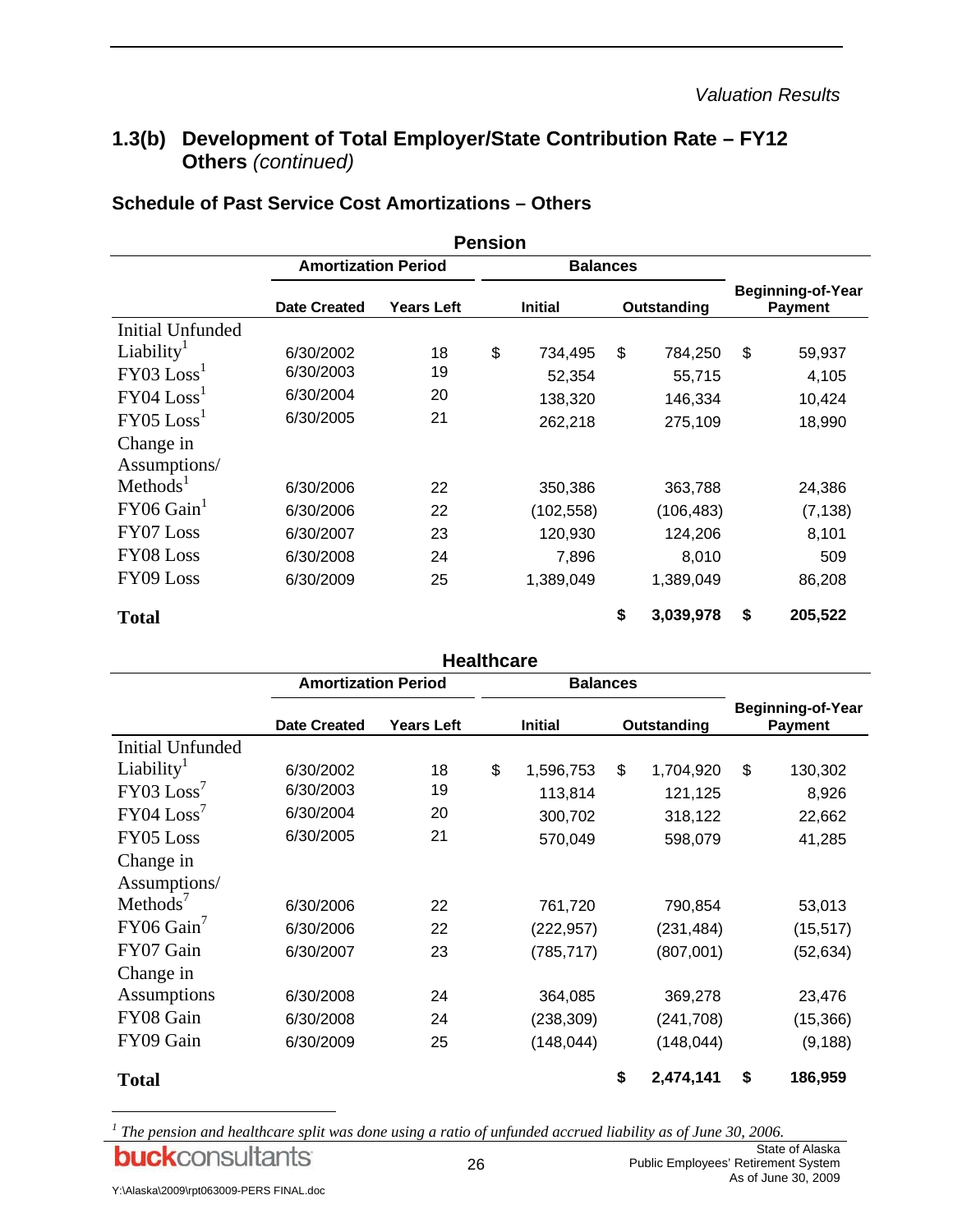## **1.3(b) Development of Total Employer/State Contribution Rate – FY12 Others** *(continued)*

|                           |                            |            | Total |                 |  |              |                                            |           |
|---------------------------|----------------------------|------------|-------|-----------------|--|--------------|--------------------------------------------|-----------|
|                           | <b>Amortization Period</b> |            |       | <b>Balances</b> |  |              |                                            |           |
|                           | <b>Date Created</b>        | Years Left |       | <b>Initial</b>  |  | Outstanding  | <b>Beginning-of-Year</b><br><b>Payment</b> |           |
| Initial Unfunded          |                            |            |       |                 |  |              |                                            |           |
| Liability                 | 6/30/2002                  | 18         | \$    | 2,331,248 \$    |  | 2,489,170 \$ |                                            | 190,239   |
| FY03 Loss                 | 6/30/2003                  | 19         |       | 166,168         |  | 176,840      |                                            | 13,031    |
| FY04 Loss                 | 6/30/2004                  | 20         |       | 439,022         |  | 464.456      |                                            | 33,086    |
| FY05 Loss                 | 6/30/2005                  | 21         |       | 832,267         |  | 873,188      |                                            | 60,275    |
| Change in<br>Assumptions/ |                            |            |       |                 |  |              |                                            |           |
| Methods                   | 6/30/2006                  | 22         |       | 1,112,106       |  | 1,154,642    |                                            | 77,399    |
| FY06 Gain                 | 6/30/2006                  | 22         |       | (325, 515)      |  | (337, 967)   |                                            | (22, 655) |
| FY07 Gain                 | 6/30/2007                  | 23         |       | (664, 787)      |  | (682, 795)   |                                            | (44, 533) |

#### **Schedule of Past Service Cost Amortizations – Others**

The amortization factor for 25 years is 16.112765. The weighted average amortization factor is 14.049391. The amortization method is on a level percent of pay basis.

**Total \$ 5,514,119 \$ 392,481** 

Assumptions 6/30/2008 24 364,085 369,278 23,476 FY08 Gain 6/30/2008 24 (230,413) (233,698) (14,857) FY09 Loss 6/30/2009 25 1,241,005 1,241,005 77,020

The equivalent single amortization period is 20 years.

Note: The amortization methodology has been changed since the last valuation. The methodology has been changed from a simple interest approach to a compound interest approach.



Change in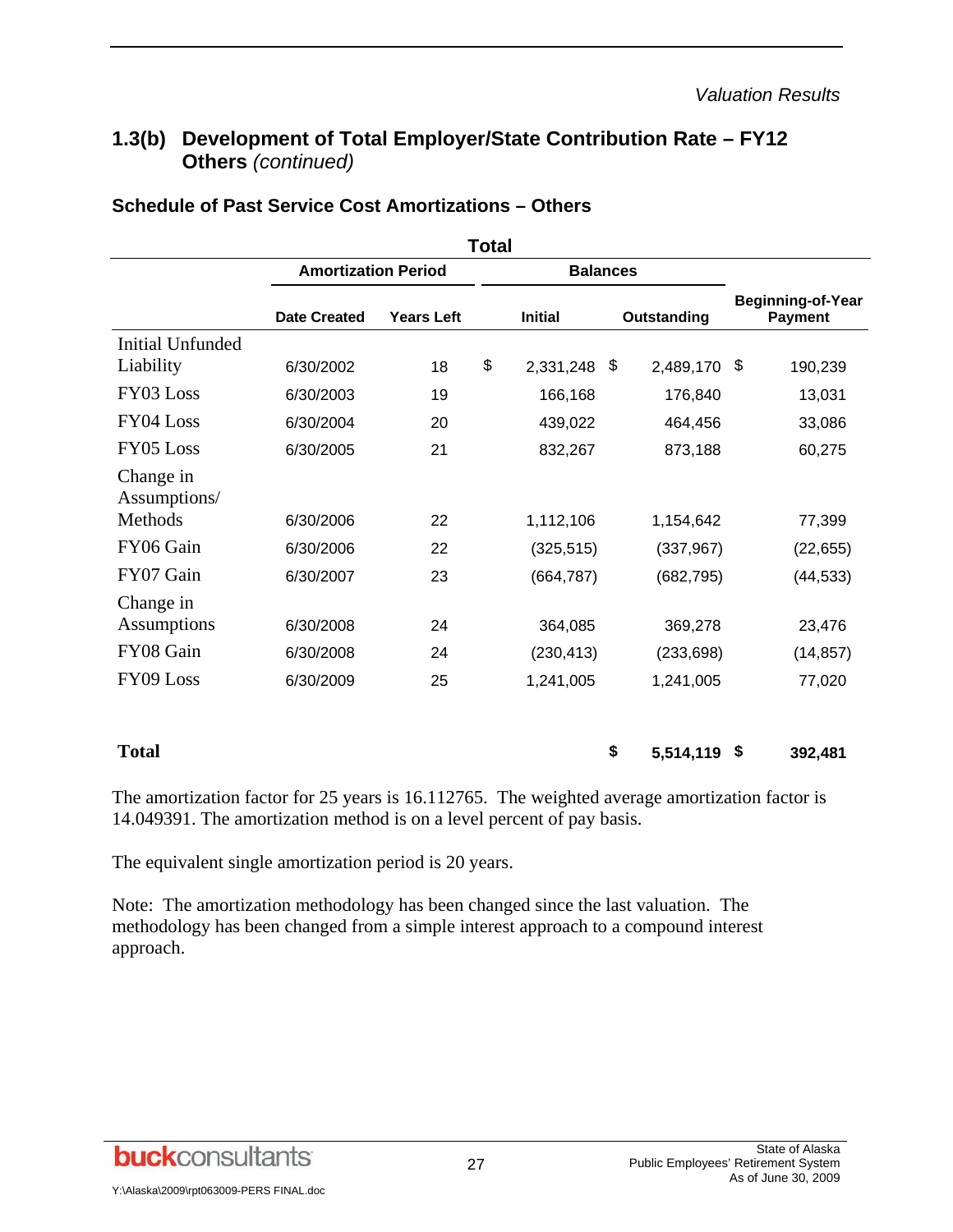| <b>Normal Cost Rate</b>                                           | <b>Pension</b>              | <b>Healthcare</b>          | <b>Total</b>  |
|-------------------------------------------------------------------|-----------------------------|----------------------------|---------------|
| (1) Total Normal Cost                                             | \$<br>166,056               | \$<br>115,299              | \$<br>281,355 |
| DB Member Salaries Projected for FY10<br>(2)                      | 1,662,781                   | 1,662,781                  | 1,662,781     |
| DCR Member Salaries Projected for FY10<br>(3)                     | 340,360                     | 340,360                    | 340,360       |
| Total Salaries Projected for FY10<br>(4)                          | 2,003,141                   | 2,003,141                  | 2,003,141     |
| (5) Normal Cost Rate for All Members                              |                             |                            |               |
| a. Based on DB Member Salaries, $(1) \div (2)$                    | 9.99%                       | 6.93%                      | 16.92%        |
| b. Based on Total Salaries, $(1) \div (4)$                        | 8.29%                       | 5.76%                      | 14.05%        |
| Average Member Contribution Rate<br>(6)                           | 5.77%                       | 0.00%                      | 5.77%         |
| Employer Normal Cost Rate For All Members,<br>(7)                 |                             |                            |               |
| $(5b) - (6)$                                                      | 2.52%                       | 5.76%                      | 8.28%         |
|                                                                   |                             |                            |               |
| <b>Past Service Rate</b>                                          |                             |                            |               |
| (1) Accrued Liability                                             | $\mathfrak{S}$<br>9,702,086 | $\mathsf{\$}$<br>6,877,285 | \$16,579,371  |
| <b>Valuation Assets</b><br>(2)                                    | 6,108,528                   | 4,134,450                  | 10,242,978    |
| (3) Total Unfunded Liability, $(1) - (2)$                         | 3,593,558                   | 2,742,835                  | 6,336,393     |
| Funded Ratio, $(2) \div (1)$<br>(4)                               | 63.0%                       | 60.1%                      | 61.8%         |
| (5) Past Service Cost Amortization Payment <sup>2</sup>           | 243,020                     | 207,312                    | 450,332       |
| Total Salaries Projected for FY10<br>(6)                          | 2,003,141                   | 2,003,141                  | 2,003,141     |
| (7) Past Service Rate, $(5) \div (6)$                             | 12.13%                      | 10.35%                     | 22.48%        |
| <b>Total Employer/State contribution Rate</b>                     | 14.65%                      | 16.11%                     | 30.76%        |
| Normal Cost Rate by Tier (Total Employer and Member) <sup>3</sup> |                             |                            |               |
| Tier 1                                                            | 10.41%                      | 10.06%                     | 20.47%        |
| Tier <sub>2</sub>                                                 | 9.70%                       | 4.76%                      | 14.46%        |
| Tier <sub>3</sub>                                                 | 9.97%                       | 6.84%                      | 16.81%        |
|                                                                   |                             |                            |               |

#### **1.3(c) Development of Total Employer/State Contribution Rate – FY12 All Members (in thousands)**

*1 Assumes no member contribution from members in the DCR plan, 7.5% for Peace Officer/Firefighter members and 6.75% for Others members. 2 Amortized as a level percent of pay.* 

*<sup>3</sup> Rate determined considering the pay for members of the plan in this tier. DCR payroll is excluded from these calculations.*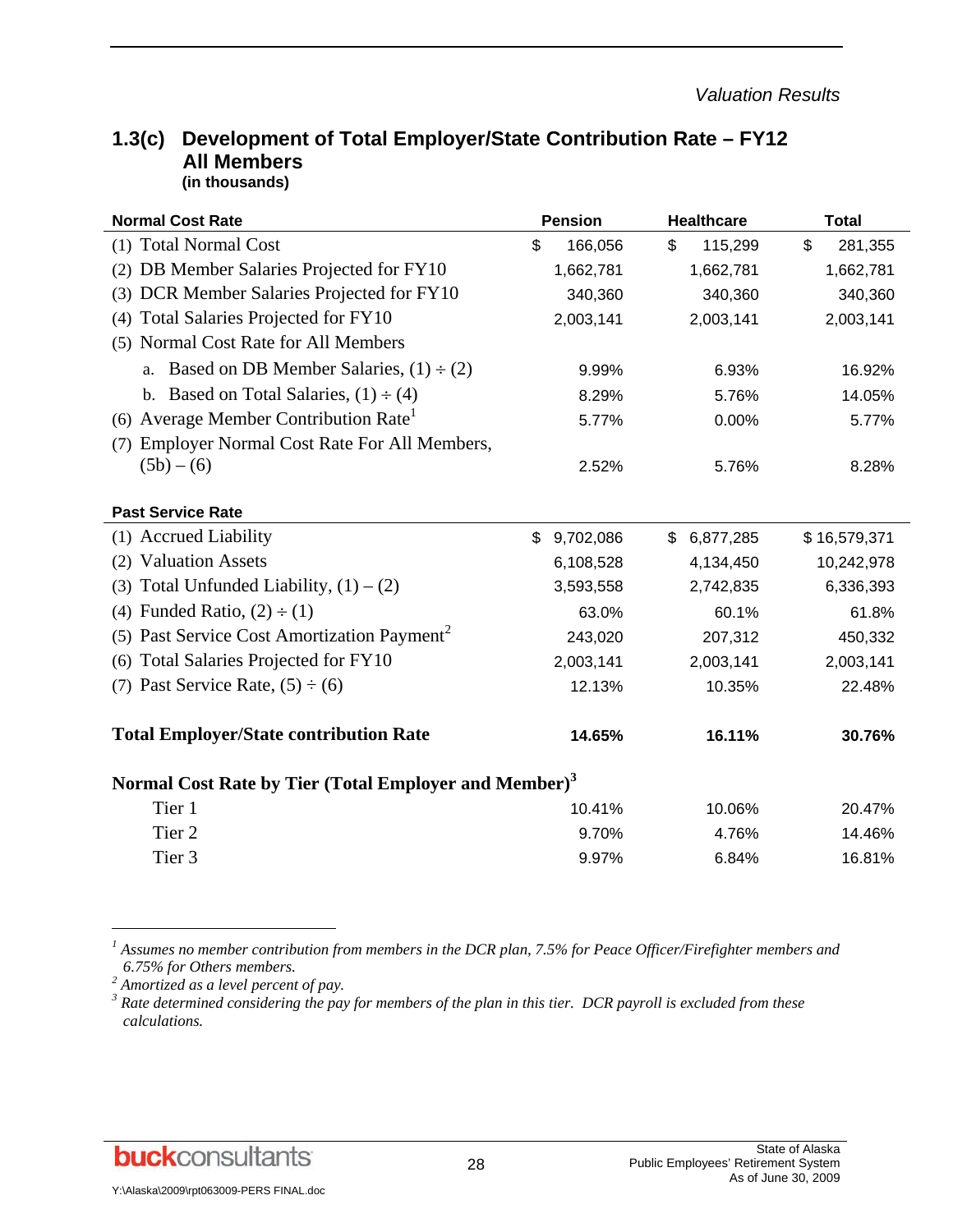# **1.3(c) Development of Total Employer/State Contribution Rate – FY12 All Members** *(continued)*

|                           |                            |                   | <b>Pension</b> |                 |    |             |                                            |
|---------------------------|----------------------------|-------------------|----------------|-----------------|----|-------------|--------------------------------------------|
|                           | <b>Amortization Period</b> |                   |                | <b>Balances</b> |    |             |                                            |
|                           | <b>Date Created</b>        | <b>Years Left</b> |                | <b>Initial</b>  |    | Outstanding | <b>Beginning-of-Year</b><br><b>Payment</b> |
| <b>Initial Unfunded</b>   |                            |                   |                |                 |    |             |                                            |
| Liability <sup>1</sup>    | 6/30/2002                  | 18                | \$             | 871,664         | \$ | 930,712     | \$<br>71,131                               |
| FY03 Loss <sup>1</sup>    | 6/30/2003                  | 19                |                | 62,131          |    | 66,120      | 4,872                                      |
| $FY04$ $Loss1$            | 6/30/2004                  | 20                |                | 164,152         |    | 173,662     | 12,371                                     |
| $FY05$ $Loss1$            | 6/30/2005                  | 21                |                | 311,188         |    | 326,487     | 22,537                                     |
| Change in<br>Assumptions/ |                            |                   |                |                 |    |             |                                            |
| Methods <sup>1</sup>      | 6/30/2006                  | 22                |                | 415,822         |    | 431,727     | 28,940                                     |
| $FY06$ Gain <sup>1</sup>  | 6/30/2006                  | 22                |                | (121, 711)      |    | (126, 367)  | (8, 471)                                   |
| FY07 Loss                 | 6/30/2007                  | 23                |                | 143,514         |    | 147,402     | 9,614                                      |
| FY08 Loss                 | 6/30/2008                  | 24                |                | 4,860           |    | 4,930       | 313                                        |
| FY09 Loss                 | 6/30/2009                  | 25                |                | 1,638,885       |    | 1,638,885   | 101,713                                    |
| <b>Total</b>              |                            |                   |                |                 | \$ | 3,593,558   | \$<br>243,020                              |

#### **Schedule of Past Service Cost Amortizations – All Members**

|                        |                            |                   | <b>Healthcare</b> |                 |             |            |                                            |           |  |
|------------------------|----------------------------|-------------------|-------------------|-----------------|-------------|------------|--------------------------------------------|-----------|--|
|                        | <b>Amortization Period</b> |                   |                   | <b>Balances</b> |             |            |                                            |           |  |
|                        | <b>Date Created</b>        | <b>Years Left</b> |                   | <b>Initial</b>  | Outstanding |            | <b>Beginning-of-Year</b><br><b>Payment</b> |           |  |
| Initial Unfunded       |                            |                   |                   |                 |             |            |                                            |           |  |
| Liability <sup>1</sup> | 6/30/2002                  | 18                | \$                | 1,772,286       | \$          | 1,892,344  | \$                                         | 144,626   |  |
| FY03 Loss <sup>1</sup> | 6/30/2003                  | 19                |                   | 126,326         |             | 134,440    |                                            | 9,907     |  |
| $FY04$ $Loss1$         | 6/30/2004                  | 20                |                   | 333,758         |             | 353,093    |                                            | 25,153    |  |
| $FY05$ $Loss1$         | 6/30/2005                  | 21                |                   | 632,715         |             | 663,827    |                                            | 45,823    |  |
| Change in              |                            |                   |                   |                 |             |            |                                            |           |  |
| Assumptions/           |                            |                   |                   |                 |             |            |                                            |           |  |
| Methods <sup>1</sup>   | 6/30/2006                  | 22                |                   | 845,457         |             | 877,794    |                                            | 58,841    |  |
| FY06 Gain              | 6/30/2006                  | 22                |                   | (247, 467)      |             | (256, 932) |                                            | (17, 223) |  |
| FY07 Gain              | 6/30/2007                  | 23                |                   | (872,092)       |             | (895, 715) |                                            | (58, 420) |  |
| Changes in             |                            |                   |                   |                 |             |            |                                            |           |  |
| Assumptions            | 6/30/2008                  | 24                |                   | 409,067         |             | 414,902    |                                            | 26,376    |  |
| FY08 Gain              | 6/30/2008                  | 24                |                   | (265, 761)      |             | (269, 552) |                                            | (17, 136) |  |
| FY09 Gain              | 6/30/2009                  | 25                |                   | (171, 366)      |             | (171, 366) |                                            | (10, 635) |  |
| <b>Total</b>           |                            |                   |                   |                 | \$          | 2,742,835  | \$                                         | 207,312   |  |

<sup>&</sup>lt;sup>1</sup> The pension and healthcare split was done using a ratio of unfunded accrued liability as of June 30, 2006. State of Alaska **buck**consultants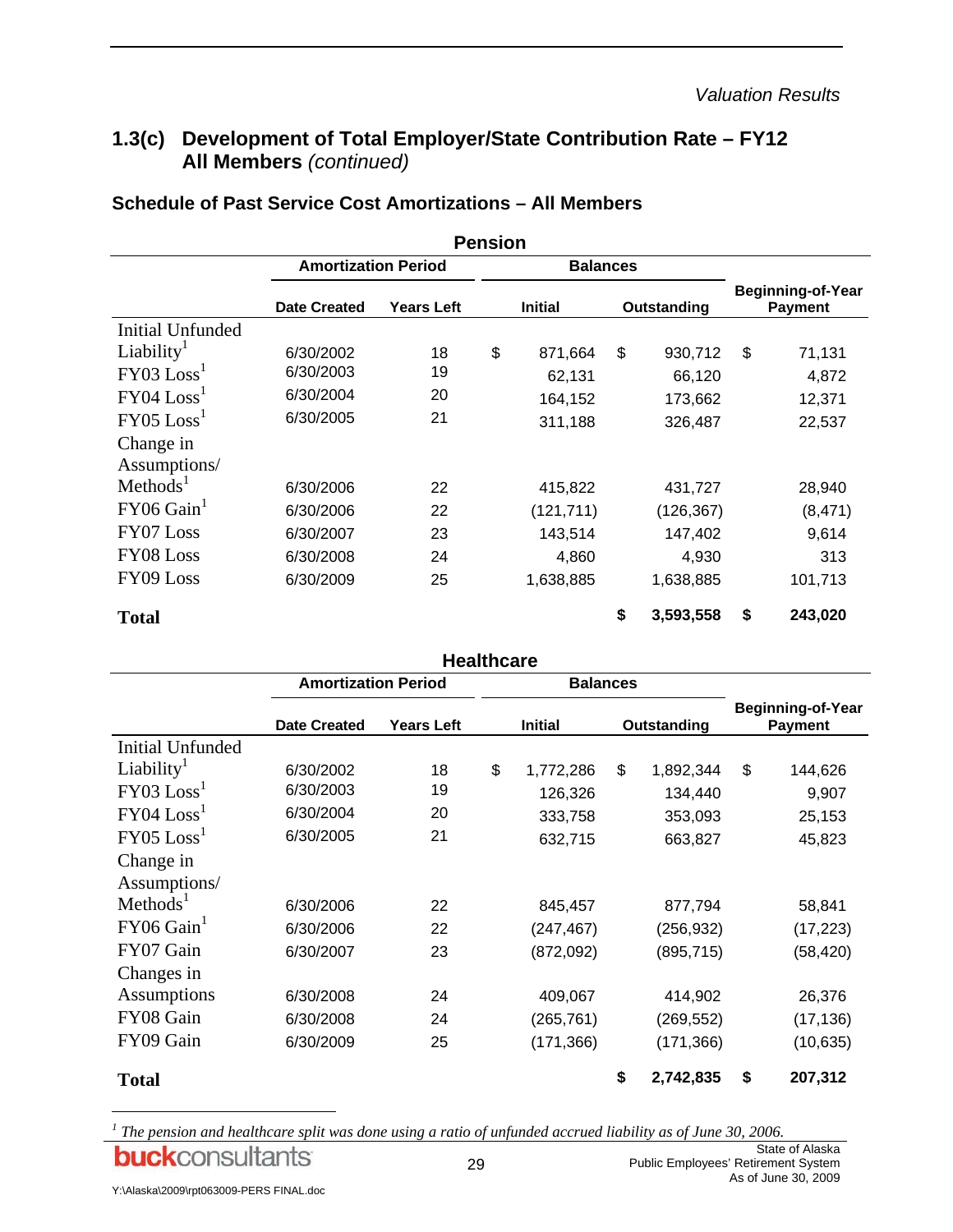# **1.3(c) Development of Total Employer/State Contribution Rate – FY12 All Members** *(continued)*

|                           | <b>Amortization Period</b> |                   | <b>Balances</b> |                 |                                            |
|---------------------------|----------------------------|-------------------|-----------------|-----------------|--------------------------------------------|
|                           | <b>Date Created</b>        | <b>Years Left</b> | <b>Initial</b>  | Outstanding     | <b>Beginning-of-Year</b><br><b>Payment</b> |
| <b>Initial Unfunded</b>   |                            |                   |                 |                 |                                            |
| Liability                 | 6/30/2002                  | 18                | \$<br>2,643,950 | \$<br>2,823,056 | \$<br>215,757                              |
| FY03 Loss                 | 6/30/2003                  | 19                | 188,457         | 200,560         | 14,779                                     |
| FY04 Loss                 | 6/30/2004                  | 20                | 497,910         | 526,755         | 37,524                                     |
| FY05 Loss                 | 6/30/2005                  | 21                | 943,903         | 990,314         | 68,360                                     |
| Change in<br>Assumptions/ |                            |                   |                 |                 |                                            |
| Methods                   | 6/30/2006                  | 22                | 1,261,279       | 1,309,521       | 87,781                                     |
| FY06 Gain                 | 6/30/2006                  | 22                | (369, 178)      | (383, 299)      | (25, 694)                                  |
| FY07 Gain                 | 6/30/2007                  | 23                | (728, 578)      | (748, 313)      | (48, 806)                                  |
| Change in<br>Assumptions  | 6/30/2008                  | 24                | 409,067         | 414,902         | 26,376                                     |
| FY08 Gain                 | 6/30/2008                  | 24                | (260, 901)      | (264, 622)      | (16, 823)                                  |
| FY09 Loss                 | 6/30/2009                  | 25                | 1,467,519       | 1,467,519       | 91,078                                     |
| <b>Total</b>              |                            |                   |                 | \$<br>6,336,393 | \$<br>450,332                              |

#### **Schedule of Past Service Cost Amortizations – All Members**

The amortization factor for 25 years is 16.112765. The weighted average amortization factor is 14.070492. The amortization method is on a level percent of pay basis.

The equivalent single amortization period is 20 years.

Note: The amortization methodology has been changed since the last valuation. The methodology has been changed from a simple interest approach to a compound interest approach.

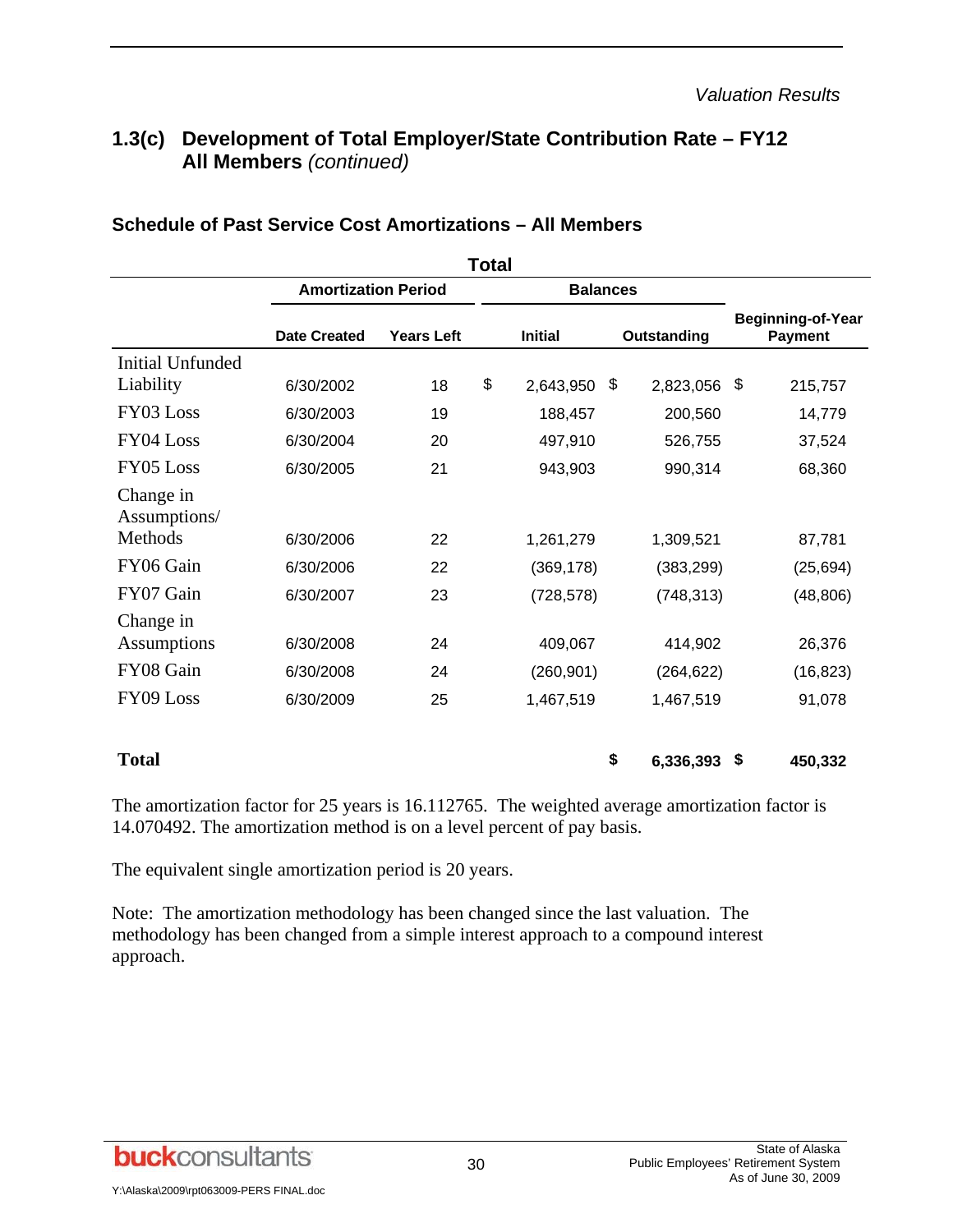*Valuation Results* 

| 1.4 | Development of Actuarial Gain/(Loss) for FY09 |
|-----|-----------------------------------------------|
|     | (in thousands)                                |

|     |     |                                                                                       |    | <b>Pension</b> | <b>Healthcare</b> | <b>Total</b>        |
|-----|-----|---------------------------------------------------------------------------------------|----|----------------|-------------------|---------------------|
| (1) |     | <b>Expected Actuarial Accrued Liability</b>                                           |    |                |                   |                     |
|     | (a) | Accrued Liability, June 30, 2008                                                      | \$ | 9,154,282      | \$<br>6,733,859   | \$15,888,141        |
|     | (b) | Normal Cost for FY09                                                                  |    | 164,812        | 125,538           | 290,350             |
|     | (c) | Interest on (a) and (b) at $8.25\%$                                                   |    | 768,825        | 565,900           | 1,334,725           |
|     | (d) | <b>Benefit Payments for FY09</b>                                                      |    | 466,085        | 256,408           | 722,493             |
|     | (e) | Refund of Contributions for FY09                                                      |    | 12,498         | 0                 | 12,498              |
|     | (f) | Interest on (d) and (e) at 8.25% for one-half year                                    |    | 19,350         | 10,367            | 29,717              |
|     | (g) | Expected Accrued Liability as of June 30, 2009<br>$(a) + (b) + (c) - (d) - (e) - (f)$ |    | 9,589,986      | 7,158,522         | 16,748,508          |
| (2) |     | Actual Accrued Liability, June 30, 2009                                               |    | 9,702,086      | 6,877,285         | 16,579,371          |
| (3) |     | Liability Gain/(Loss), $(1)(g) - (2)$                                                 | \$ | (112, 100)     | \$<br>281,237     | \$<br>169,137       |
| (4) |     | <b>Expected Actuarial Asset Value</b>                                                 |    |                |                   |                     |
|     | (a) | Actuarial Asset Value, June 30, 2008                                                  | \$ | 7,210,772      | \$<br>3,829,334   | \$11,040,106        |
|     | (b) | Interest on (a) at $8.25\%$                                                           |    | 594,889        | 315,920           | 910,809             |
|     | (c) | <b>Employee Contributions for FY09</b>                                                |    | 118,815        | 523               | 119,338             |
|     | (d) | <b>Employer Contributions for FY09</b>                                                |    | 113,059        | 266,481           | 379,540             |
|     | (e) | <b>Employer Legislative Relief for FY09</b>                                           |    | 79,681         | 161,919           | 241,600             |
|     | (f) | Interest on $(c)$ , $(d)$ and $(e)$ at 8.25% for one-half<br>year                     |    | 12,597         | 17,342            | 29,939              |
|     | (g) | <b>Benefit Payments for FY09</b>                                                      |    | 466,085        | 256,408           | 722,493             |
|     | (h) | Refund of Contributions for FY09                                                      |    | 12,498         | 0                 | 12,498              |
|     | (i) | Interest on $(f)$ and $(g)$ at 8.25% for one-half year                                |    | 19,350         | 10,367            | 29,717              |
|     | (i) | Expected Actuarial Asset Value, June 30, 2009                                         |    |                |                   |                     |
|     |     | $(a) + (b) + (c) + (d) + (e) - (f) - (g) - (h) - (i)$                                 |    | 7,631,880      | 4,324,744         | 11,956,624          |
| (5) |     | Actuarial Asset Value, June 30, 2009                                                  |    | 6,108,528      | 4,134,450         | 10,242,978          |
| (6) |     | Actuarial Asset Gain/(Loss), $(5) - (4)(j)$                                           | S  | (1,523,352)    | \$<br>(190, 294)  | \$(1,713,646)       |
| (7) |     | Actuarial Gain/(Loss), $(3) + (6)$                                                    | S  | (1,635,452)    | \$<br>90,943      | \$<br>(1, 544, 509) |
| (8) |     | <b>Effect of the 2-Year Delay on Contributions</b>                                    | S  | (3, 433)       | \$<br>80,423      | \$<br>76,990        |
| (9) |     | FY09 Gain/(Loss) to be Amortized, $(7) + (8)$                                         | \$ | (1,638,885)    | \$<br>171,366     | \$<br>(1,467,519)   |

**buck**consultants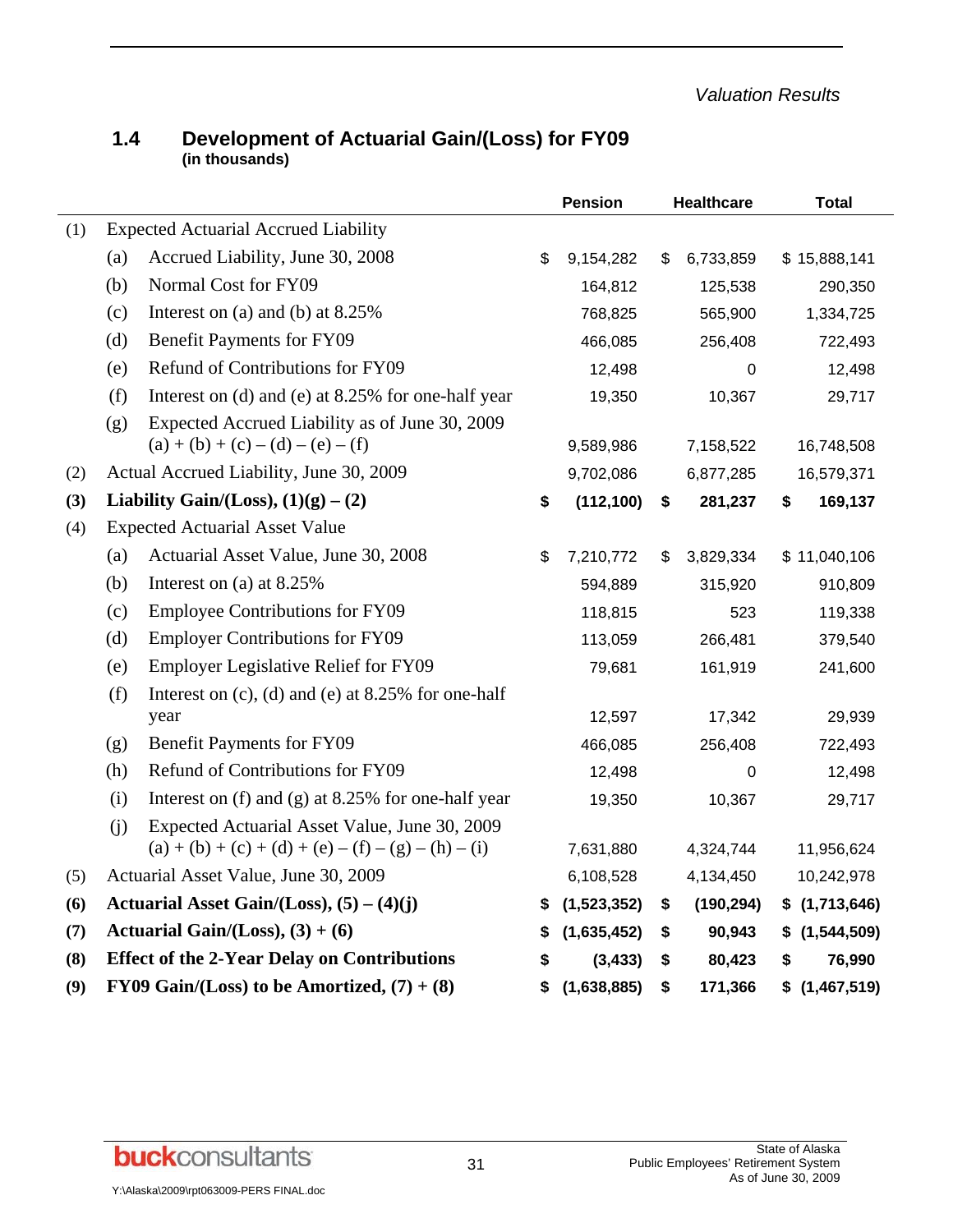#### *Valuation Results*

## **1.5(a) Actuarial Projections – Projections at Calculated Rate Based on Total DB and DCR Payroll**

#### **Key Assumptions**

- 8.25% investment return on the Market Value of Assets in all years.
- The Actuarial Value of Assets reflects the deferred gains and losses generated by the smoothing method. The current deferred amounts are recognized in the first four years of the projections.
- Actuarial assumptions and methods as described in Section 2.3.
- The actuarially calculated contribution rate with a two-year lag is adopted each year.
- No new DB Plan entrants into Tiers 1, 2 and 3.
- Projections assume a 1% increase in the total active population. All new members are expected to enter the DCR plan.

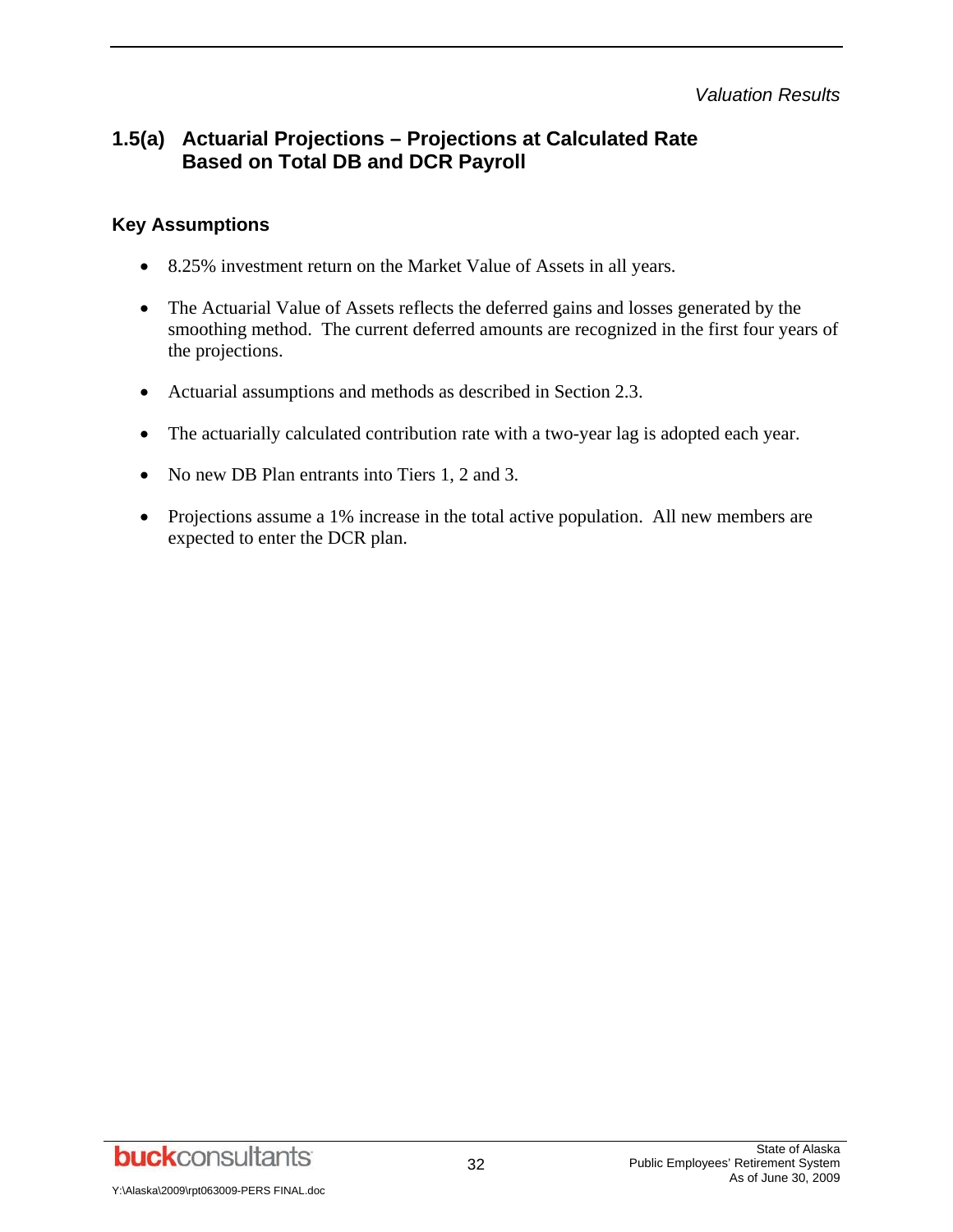#### **1.5(a) Actuarial Projections – Projections at Calculated Rate Based on Total DB and DCR Payroll** *(continued)*

## **Projected Active Member Count**



Y:\Alaska\2009\rpt063009-PERS FINAL.doc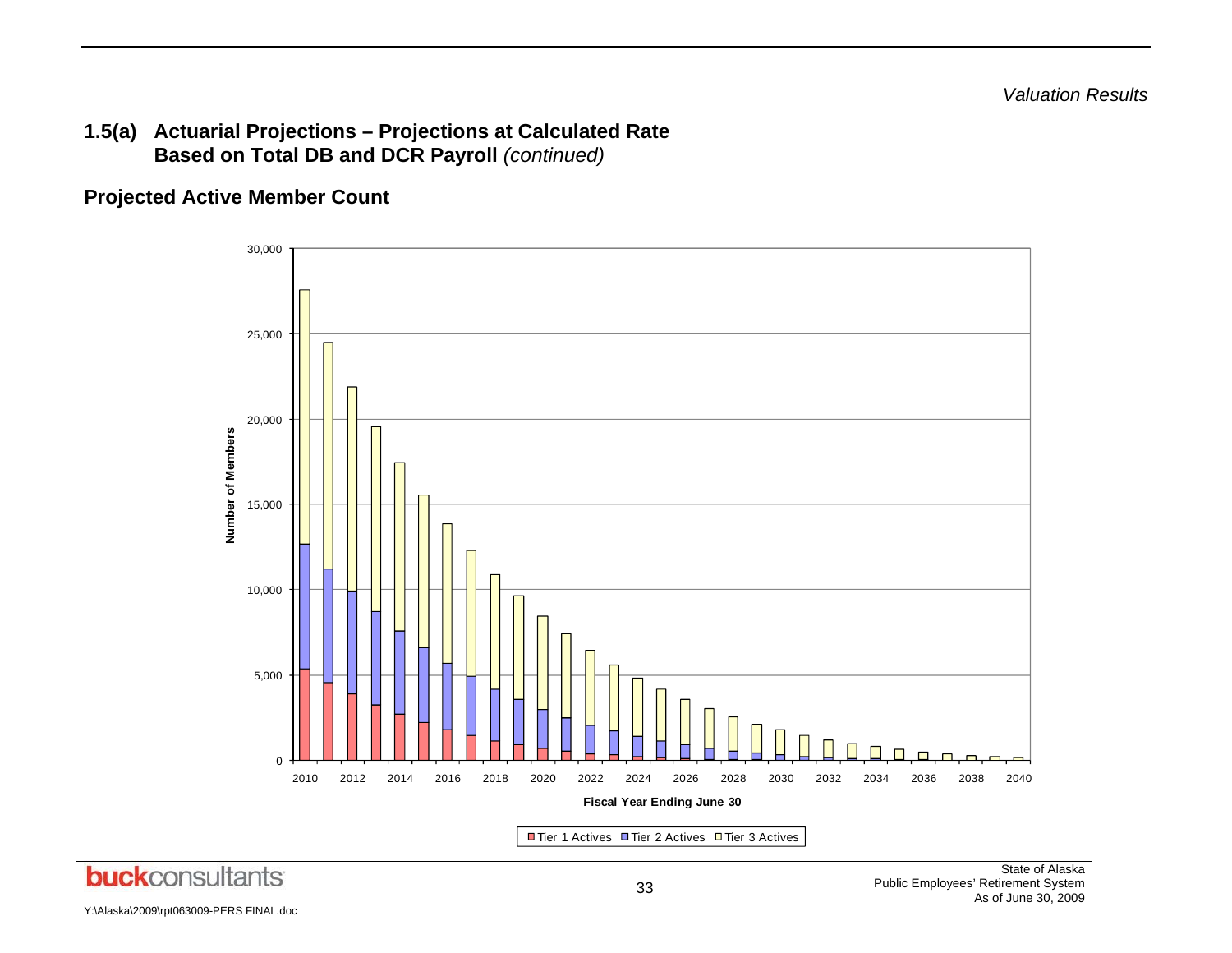#### **1.5(a) Actuarial Projections – Projections at Calculated Rate Based on Total DB and DCR Payroll** *(continued)*

## **Projected Inactive Member Count**



■Tier 1 Inactives  $\Box$  Tier 2 Inactives  $\Box$  Tier 3 Inactives

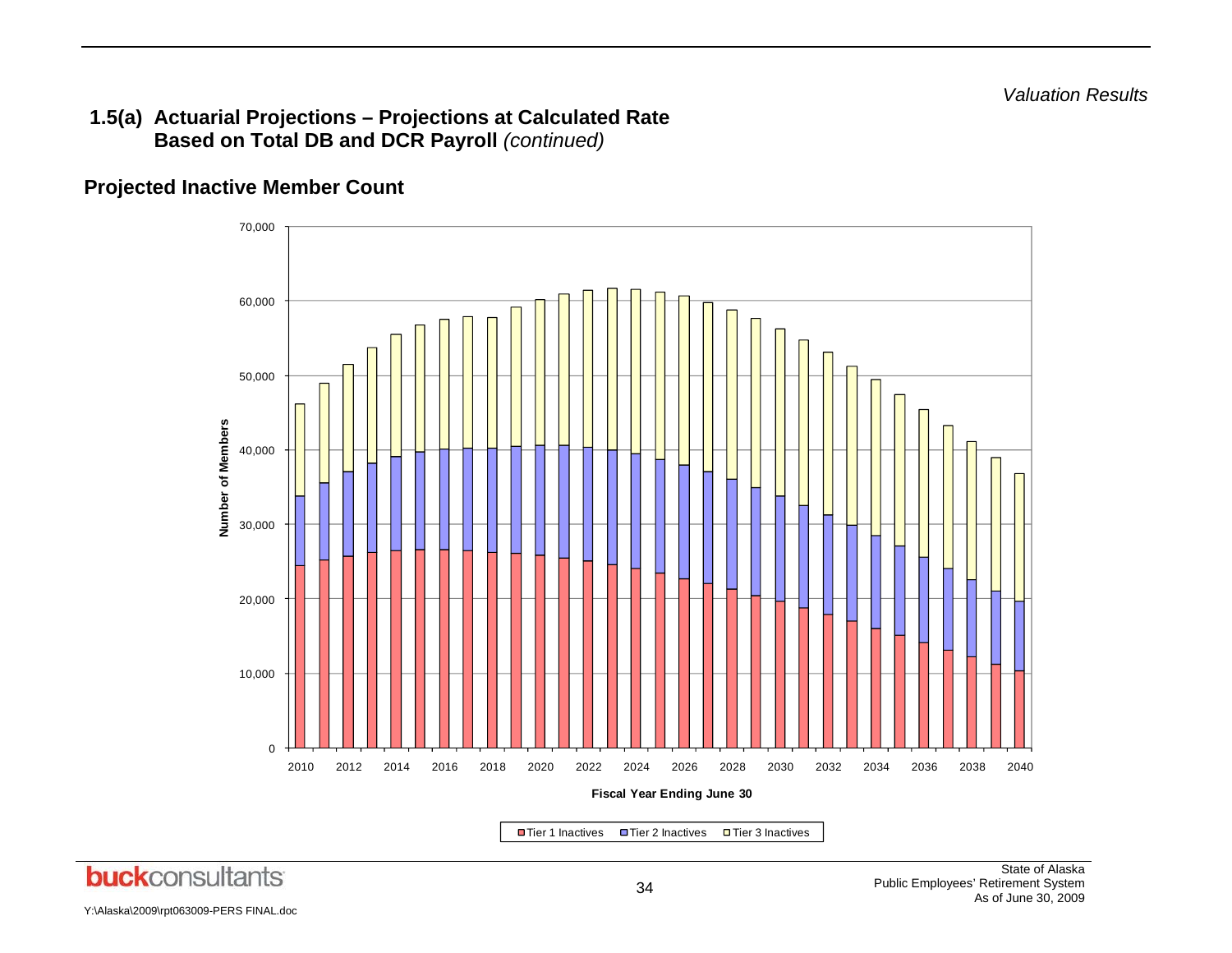*Valuation Results* 

## **1.5(a) Actuarial Projections – Projections at Calculated Rate Based on Total DBR and DC Payroll** *(continued)*

#### **Observations**

- Contribution amounts have been shown instead of rates. The actual contribution amount provides a more meaningful illustration of the contributions due.
- Contribution amounts increase until FY29 before dropping off significantly as the June 30, 2002 unfunded liability amortization base is paid off.
- Contributions become \$0 towards the end of the projection period upon completion of 25-year amortizations of recent gains and losses.
- Funding ratios decrease until FY14 as the deferral of recent investment losses are realized, and then improve throughout the rest of the projection period.

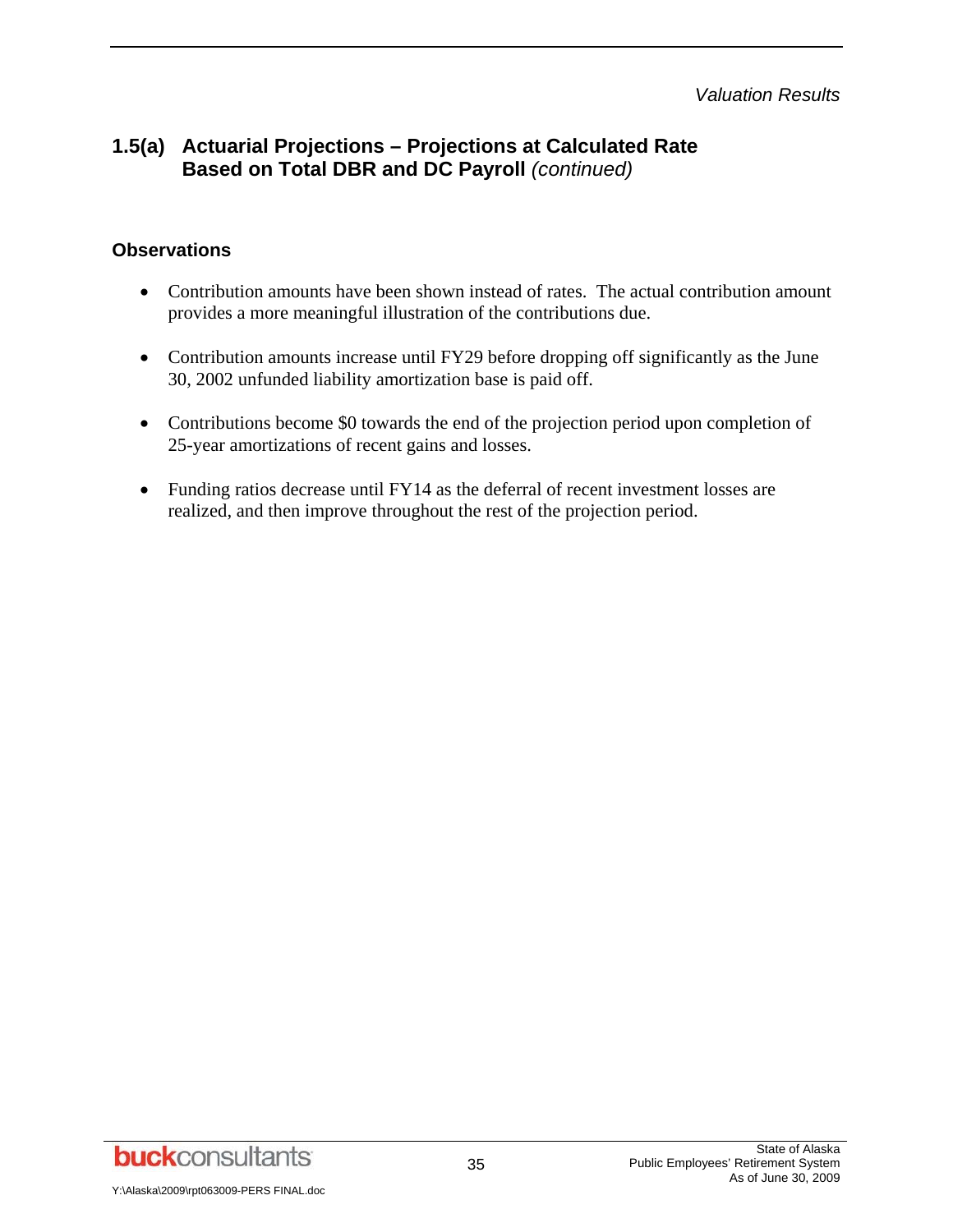#### **1.5(a) Actuarial Projections – Projections at Calculated Rate Based on Total DB and DCR Payroll** *(continued)*

**Projected Employer/State Contribution Amounts** 

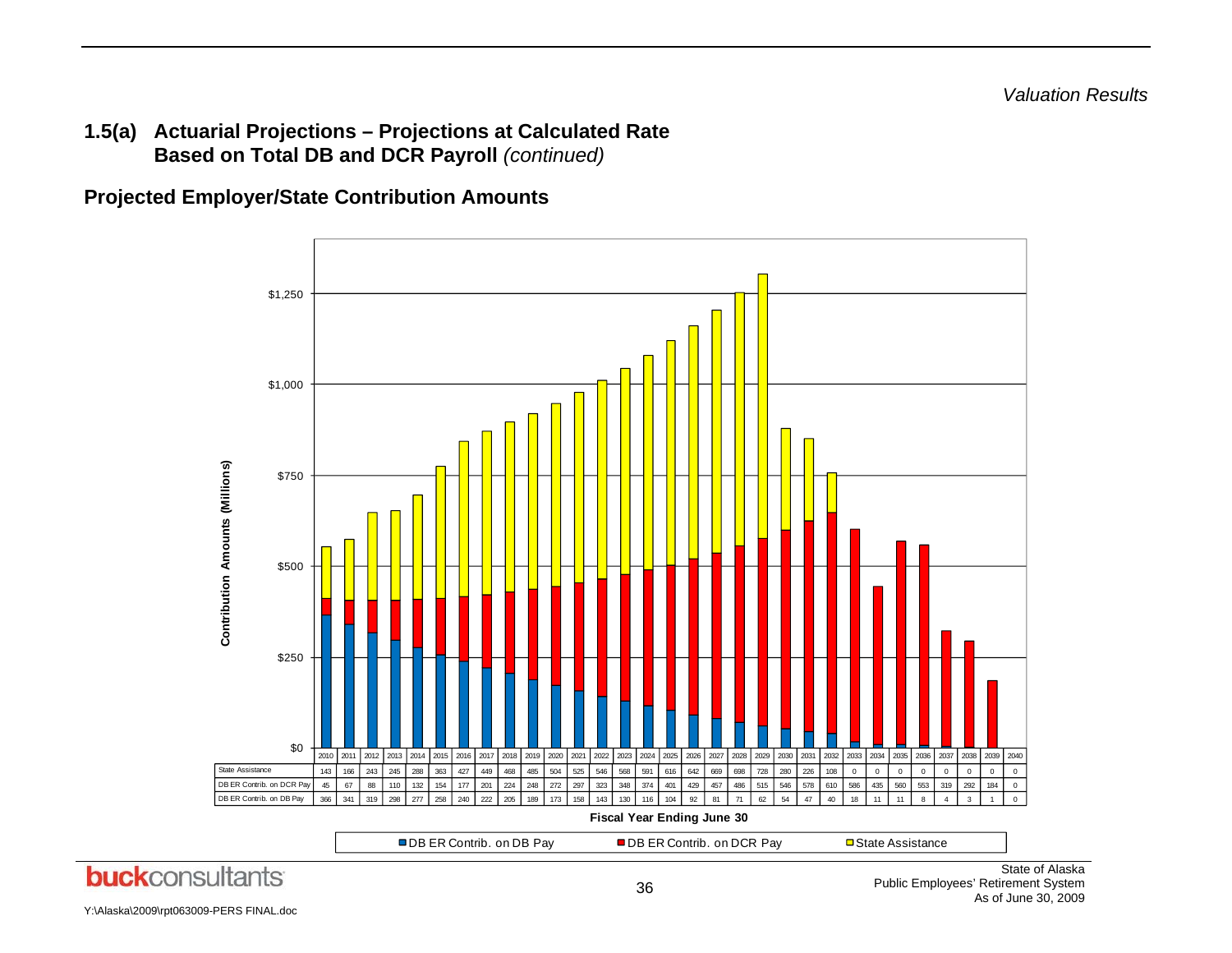*Valuation Results* 

## **1.5(a) Actuarial Projections – Projections at Calculated Rate Based on Total DB and DCR Payroll** *(continued)*

## **Projected Funding Ratios**



**Fiscal Year Ending June 30**

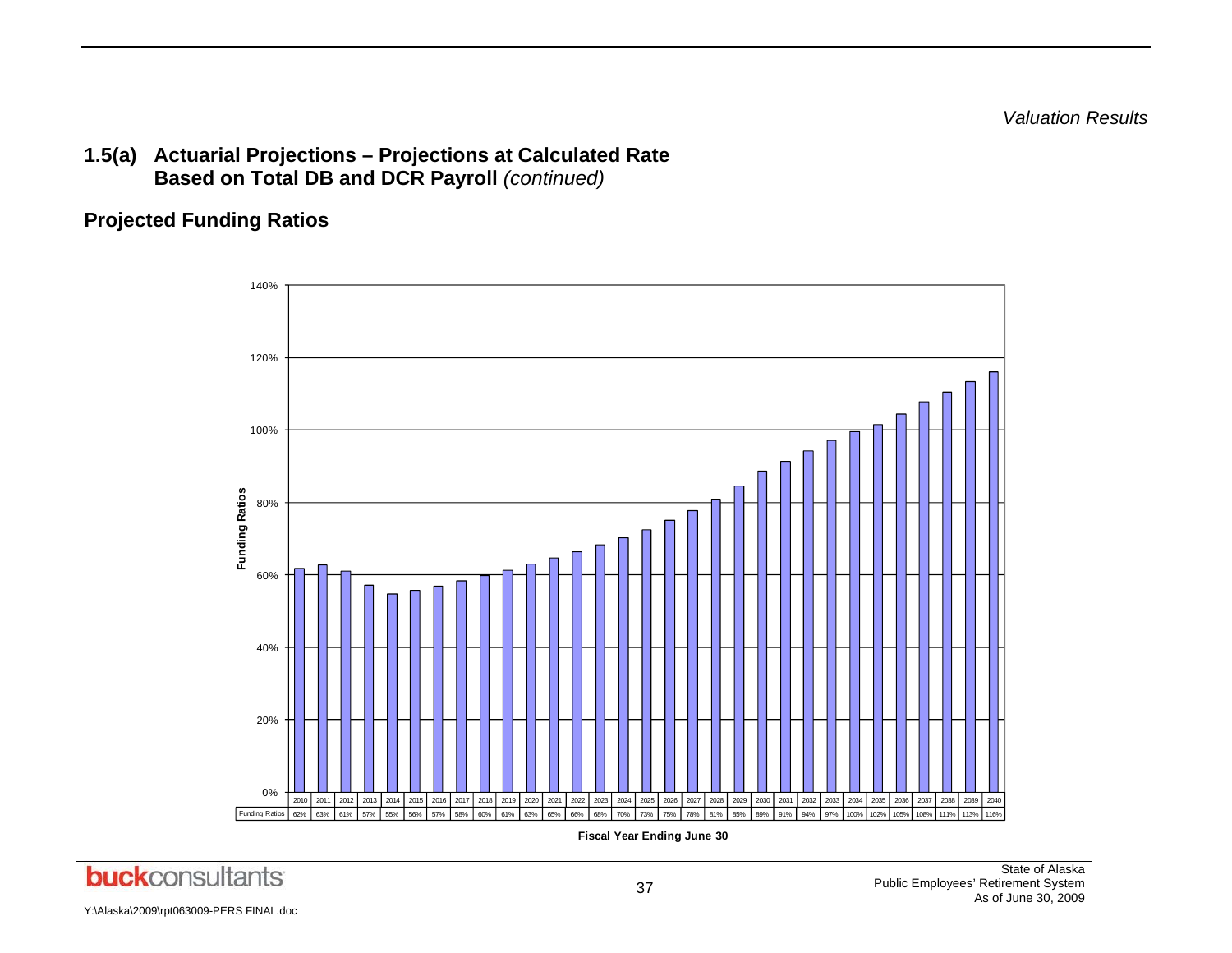## **1.5(a) Actuarial Projections – Projections at Calculated Rate Based on Total DB and DCR Payroll** *(continued)*

|                    |                          |                                                                                    |                         |                             |                          | <b>Financial Projections (in Thousands)</b> |                                          |                       |                                         |                                   |                               |                        |                       |                            |
|--------------------|--------------------------|------------------------------------------------------------------------------------|-------------------------|-----------------------------|--------------------------|---------------------------------------------|------------------------------------------|-----------------------|-----------------------------------------|-----------------------------------|-------------------------------|------------------------|-----------------------|----------------------------|
|                    |                          | Investment Return: 8.25%<br>Valuation Amounts on July 1 (Beginning of Fiscal Year) |                         |                             |                          |                                             |                                          |                       | Flow Amounts During Following 12 Months |                                   |                               |                        | Recoanized            | Ending                     |
| Fiscal<br>Year End | Actuarial<br>Assets      | Accrued<br>Liability                                                               | <b>Funding</b><br>Ratio | <b>Surplus</b><br>(Deficit) | Total<br><b>Salaries</b> | <b>Employer/State</b><br><b>Ctb Rate</b>    | <b>Employer/State</b><br><b>Contribs</b> | Employee<br>Contribs  | Total<br>Contribs                       | <b>Benefit</b><br><b>Payments</b> | <b>Net</b><br><b>Contribs</b> | Investment<br>Earnings | Asset<br>Gain/(Loss)  | <b>Actuarial</b><br>Assets |
| --------<br>2010   | --------<br>\$10,242,978 | --------<br>\$16,579,371                                                           | --------<br>61.78%      | --------<br>(\$6,336,393)   | --------<br>\$2,003,141  | --------<br>27.65%                          | --------<br>\$553,868                    | --------<br>\$127,552 | --------<br>\$681,420                   | --------<br>\$828,971             | --------<br>(\$147,551)       | --------<br>\$698,239  | --------<br>\$110,138 | --------<br>\$10,903,804   |
| 2011               | 10,903,804               | 17,394,993                                                                         | 62.68%                  | (6,491,189)                 | 2,052,495                | 27.96%                                      | 573,878                                  | 130,323               | 704,201                                 | 904,892                           | (200, 691)                    | 741,522                | (334, 578)            | 11,110,057                 |
| 2012               | 11,110,057               | 18,181,129                                                                         | 61.11%                  | (7,071,072)                 | 2,111,483                | 30.76%                                      | 649,492                                  | 123,292               | 772,784                                 | 973,652                           | (200, 868)                    | 786,133                | (866, 367)            | 10,828,955                 |
| 2013               | 10,828,955               | 18,936,269                                                                         | 57.19%                  | (8, 107, 314)               | 2,178,561                | 29.94%                                      | 652,261                                  | 116,925               | 769,186                                 | 1,043,253                         | (274, 067)                    | 831,458                | (616, 355)            | 10,769,991                 |
| 2014               | 10,769,991               | 19,658,935                                                                         | 54.78%                  | (8,888,944)                 | 2,252,502                | 30.94%                                      | 696,924                                  | 110,908               | 807,832                                 | 1,112,646                         | (304, 814)                    | 876,200                | 0                     | 11,341,377                 |
| 2015               | 11,341,377               | 20,348,017                                                                         | 55.74%                  | (9,006,640)                 | 2,334,299                | 33.24%                                      | 775,921                                  | 105,255               | 881,176                                 | 1,184,169                         | (302, 993)                    | 923,413                | 0                     | 11,961,797                 |
| 2016               | 11,961,797               | 21,000,350                                                                         | 56.96%                  | (9,038,553)                 | 2,423,734                | 34.81%                                      | 843,702                                  | 99,935                | 943,637                                 | 1,257,531                         | (313, 894)                    | 974,157                | $\Omega$              | 12,622,060                 |
| 2017               | 12,622,060               | 21,612,333                                                                         | 58.40%                  | (8,990,273)                 | 2,518,912                | 34.61%                                      | 871,795                                  | 94,629                | 966,424                                 | 1,329,279                         | (362, 855)                    | 1,026,649              | $\Omega$              | 13,285,854                 |
| 2018               | 13,285,854               | 22,183,282                                                                         | 59.89%                  | (8,897,428)                 | 2,619,618                | 34.26%                                      | 897,481                                  | 72,563                | 970,044                                 | 1,400,752                         | (430, 708)                    | 1,078,668              | $\Omega$              | 13,933,814                 |
| 2019               | 13,933,814               | 22,707,497                                                                         | 61.36%                  | (8,773,683)                 | 2,724,809                | 33.84%                                      | 922,075                                  | 67,030                | 989,105                                 | 1,463,314                         | (474, 209)                    | 1,130,366              | 0                     | 14,589,971                 |
| 2020               | 14,589,971               | 23,182,436                                                                         | 62.94%                  | (8,592,465)                 | 2,836,101                | 33.47%                                      | 949,243                                  | 61,827                | 1,011,070                               | 1,537,474                         | (526, 404)                    | 1,182,389              | 0                     | 15,245,956                 |
| 2021               | 15,245,956               | 23,605,510                                                                         | 64.59%                  | (8,359,554)                 | 2,955,421                | 33.15%                                      | 979,722                                  | 56,744                | 1,036,466                               | 1,611,683                         | (575, 217)                    | 1,234,534              | $\Omega$              | 15,905,273                 |
| 2022               | 15,905,273               | 23,973,417                                                                         | 66.35%                  | (8,068,144)                 | 3,079,884                | 32.85%                                      | 1,011,742                                | 51,742                | 1,063,484                               | 1,689,180                         | (625, 696)                    | 1,286,886              | $\Omega$              | 16,566,463                 |
| 2023               | 16,566,463               | 24,279,376                                                                         | 68.23%                  | (7,712,913)                 | 3,210,930                | 32.56%                                      | 1,045,479                                | 46,880                | 1,092,359                               | 1,765,362                         | (673,003)                     | 1,339,522              | 0                     | 17,232,982                 |
| 2024               | 17,232,982               | 24,520,269                                                                         | 70.28%                  | (7, 287, 287)               | 3,349,003                | 32.31%                                      | 1,082,063                                | 42,532                | 1,124,595                               | 1,840,092                         | (715, 497)                    | 1,392,792              | $\Omega$              | 17,910,277                 |
| 2025               | 17,910,277               | 24,693,467                                                                         | 72.53%                  | (6,783,190)                 | 3,494,975                | 32.09%                                      | 1,121,537                                | 38,095                | 1,159,632                               | 1,913,804                         | (754, 172)                    | 1,447,105              | $\Omega$              | 18,603,210                 |
| 2026               | 18,603,210               | 24,794,886                                                                         | 75.03%                  | (6, 191, 676)               | 3,649,422                | 31.88%                                      | 1,163,436                                | 33,940                | 1,197,376                               | 1,981,549                         | (784, 173)                    | 1,503,059              | $\Omega$              | 19,322,096                 |
| 2027               | 19,322,096               | 24,825,790                                                                         | 77.83%                  | (5,503,694)                 | 3,810,581                | 31.69%                                      | 1,207,573                                | 30,104                | 1,237,677                               | 2,046,393                         | (808, 716)                    | 1,561,374              | $\Omega$              | 20,074,754                 |
| 2028               | 20,074,754               | 24,784,267                                                                         | 81.00%                  | (4,709,513)                 | 3,982,020                | 31.51%                                      | 1,254,735                                | 26,680                | 1,281,415                               | 2,109,481                         | (828,066)                     | 1,622,686              | $\Omega$              | 20,869,374                 |
| 2029               | 20,869,374               | 24,666,731                                                                         | 84.61%                  | (3,797,357)                 | 4,163,432                | 31.35%                                      | 1,305,236                                | 23,315                | 1,328,551                               | 2,165,812                         | (837, 261)                    | 1,687,871              | $\Omega$              | 21,719,984                 |
| 2030               | 21,719,984               | 24,474,928                                                                         | 88.74%                  | (2,754,944)                 | 4,355,441                | 20.20%                                      | 879.799                                  | 20,471                | 900,270                                 | 2,214,880                         | (1,314,610)                   | 1,738,745              | $\Omega$              | 22,144,119                 |
| 2031               | 22,144,119               | 24,211,022                                                                         | 91.46%                  | (2,066,903)                 | 4,561,972                | 18.64%                                      | 850,352                                  | 17,792                | 868,144                                 | 2,262,842                         | (1,394,698)                   | 1,770,498              | $\Omega$              | 22,519,919                 |
| 2032               | 22,519,919               | 23,870,954                                                                         | 94.34%                  | (1,351,035)                 | 4,776,337                | 15.87%                                      | 758,005                                  | 15,284                | 773,289                                 | 2,303,704                         | (1,530,415)                   | 1,796,015              | $\Omega$              | 22,785,519                 |
| 2033               | 22,785,519               | 23,456,280                                                                         | 97.14%                  | (670, 761)                  | 5,000,192                | 12.08%                                      | 604,023                                  | 13,000                | 617,023                                 | 2,333,930                         | (1,716,907)                   | 1,810,386              | $\Omega$              | 22,878,998                 |
| 2034               | 22,878,998               | 22,972,531                                                                         | 99.59%                  | (93, 533)                   | 5,234,704                | 8.52%                                       | 445,997                                  | 10,993                | 456,990                                 | 2,357,596                         | (1,900,606)                   | 1,810,671              | $\Omega$              | 22,789,063                 |
| 2035               | 22,789,063               | 22,421,212                                                                         | 101.64%                 | 367,851                     | 5,481,033                | 10.41%                                      | 570,576                                  | 9,318                 | 579,894                                 | 2,370,715                         | (1,790,821)                   | 1,807,690              | $\Omega$              | 22,805,932                 |
| 2036               | 22,805,932               | 21,808,270                                                                         | 104.57%                 | 997,662                     | 5,739,602                | 9.78%                                       | 561,333                                  | 7,461                 | 568,794                                 | 2,372,947                         | (1,804,153)                   | 1,808,543              | $\Omega$              | 22,810,322                 |
| 2037               | 22,810,322               | 21,140,445                                                                         | 107.90%                 | 1,669,877                   | 6,007,530                | 5.37%                                       | 322,604                                  | 6,008                 | 328,612                                 | 2,368,608                         | (2,039,996)                   | 1,799,369              | $\Omega$              | 22,569,695                 |
| 2038               | 22,569,695               | 20,420,298                                                                         | 110.53%                 | 2,149,397                   | 6,289,452                | 4.68%                                       | 294,346                                  | 5,032                 | 299,378                                 | 2,351,708                         | (2,052,330)                   | 1,779,019              | $\Omega$              | 22,296,384                 |
| 2039               | 22,296,384               | 19,656,809                                                                         | 113.43%                 | 2,639,575                   | 6,584,216                | 2.81%                                       | 185,016                                  | 3,951                 | 188,967                                 | 2,324,495                         | (2, 135, 528)                 | 1,753,107              | $\Omega$              | 21,913,963                 |
| 2040               | 21,913,963               | 18,857,507                                                                         | 116.21%                 | 3,056,456                   | 6,893,877                | 0.00%                                       | 0                                        | 3,447                 | 3.447                                   | 2,286,463                         | (2, 283, 016)                 | 1,715,594              | 0                     | 21,346,541                 |

#### **State of Alaska PERS**

Y:\Alaska\2009\rpt063009-PERS FINAL.doc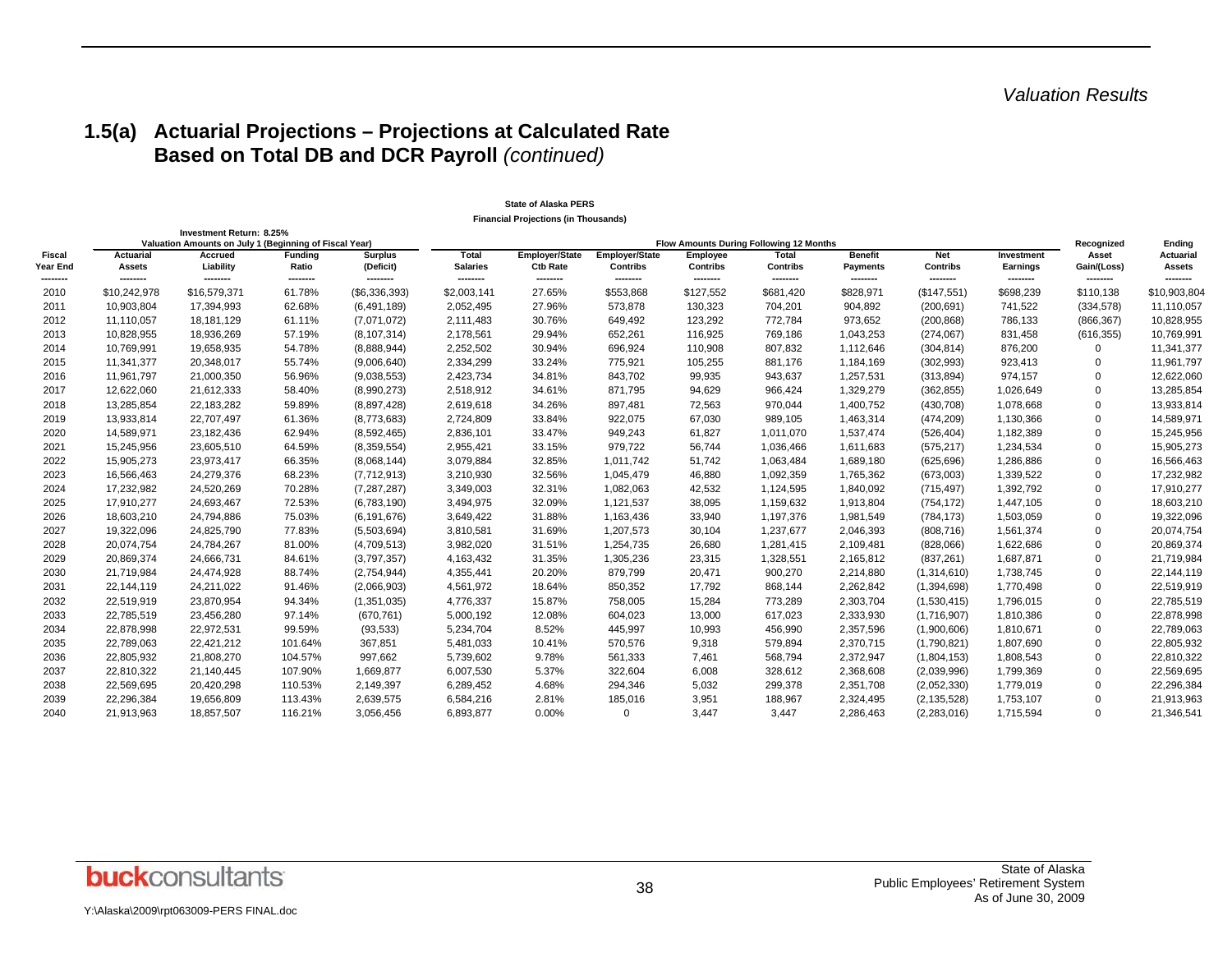*Valuation Results* 

## **1.5(b) Actuarial Projections – Projections at Current Rate Based on Total DB and DCR Payroll**

### **Key Assumptions**

• All assumptions and methods are the same as Section 1.5(a), except adopted contribution rate is maintained at the FY12 level of 30.76% of total pay for all future years.

#### **Observations**

- Contribution amounts increase through the projection period.
- Funding ratios decrease until FY14 as the deferral of recent investment losses are realized, and then improve throughout the rest of the projection period.

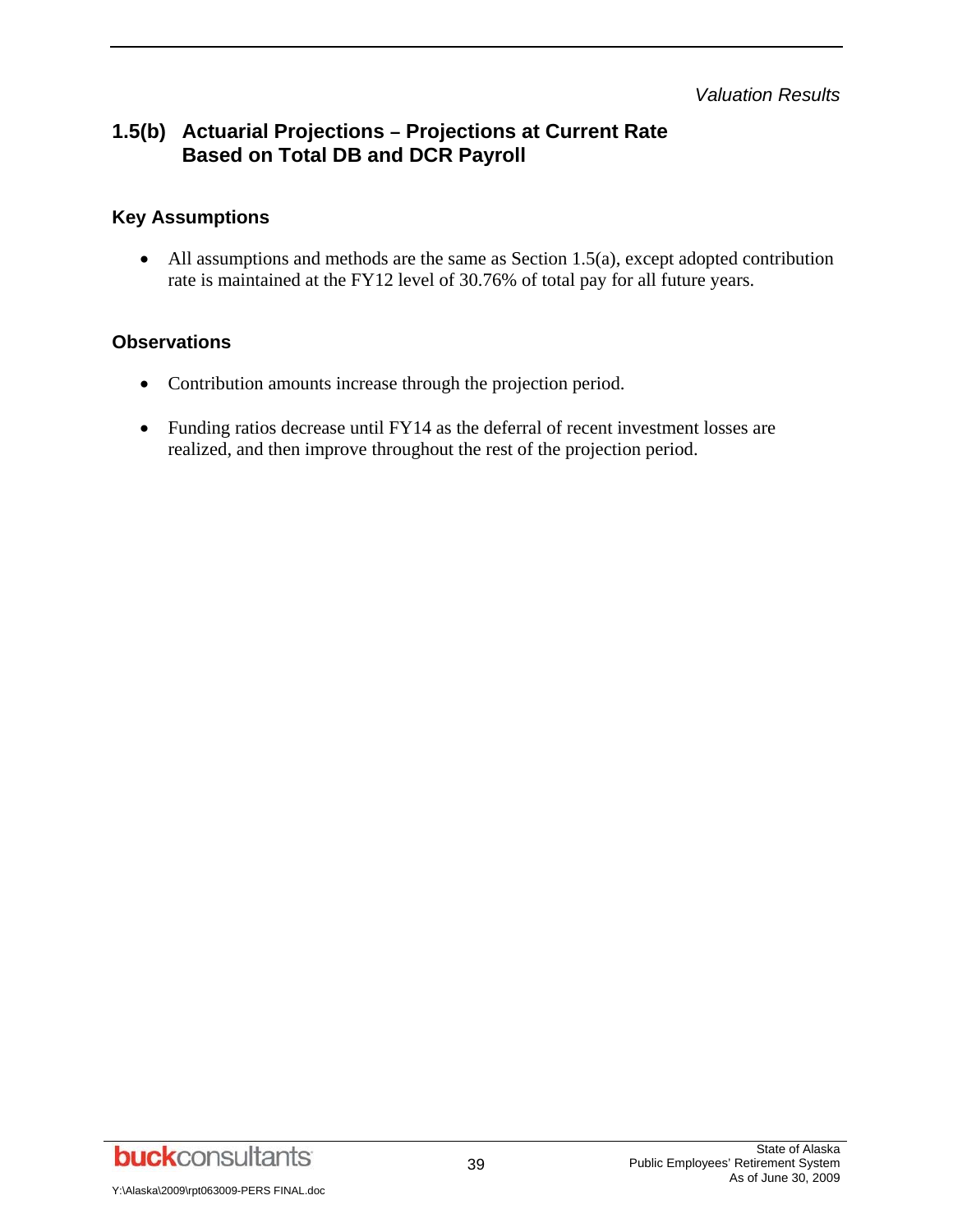**1.5(b) Actuarial Projections – Projections at Current Rate Based on Total DB and DCR Payroll** *(continued)* 

**Projected Employer/State Contribution Amounts** 

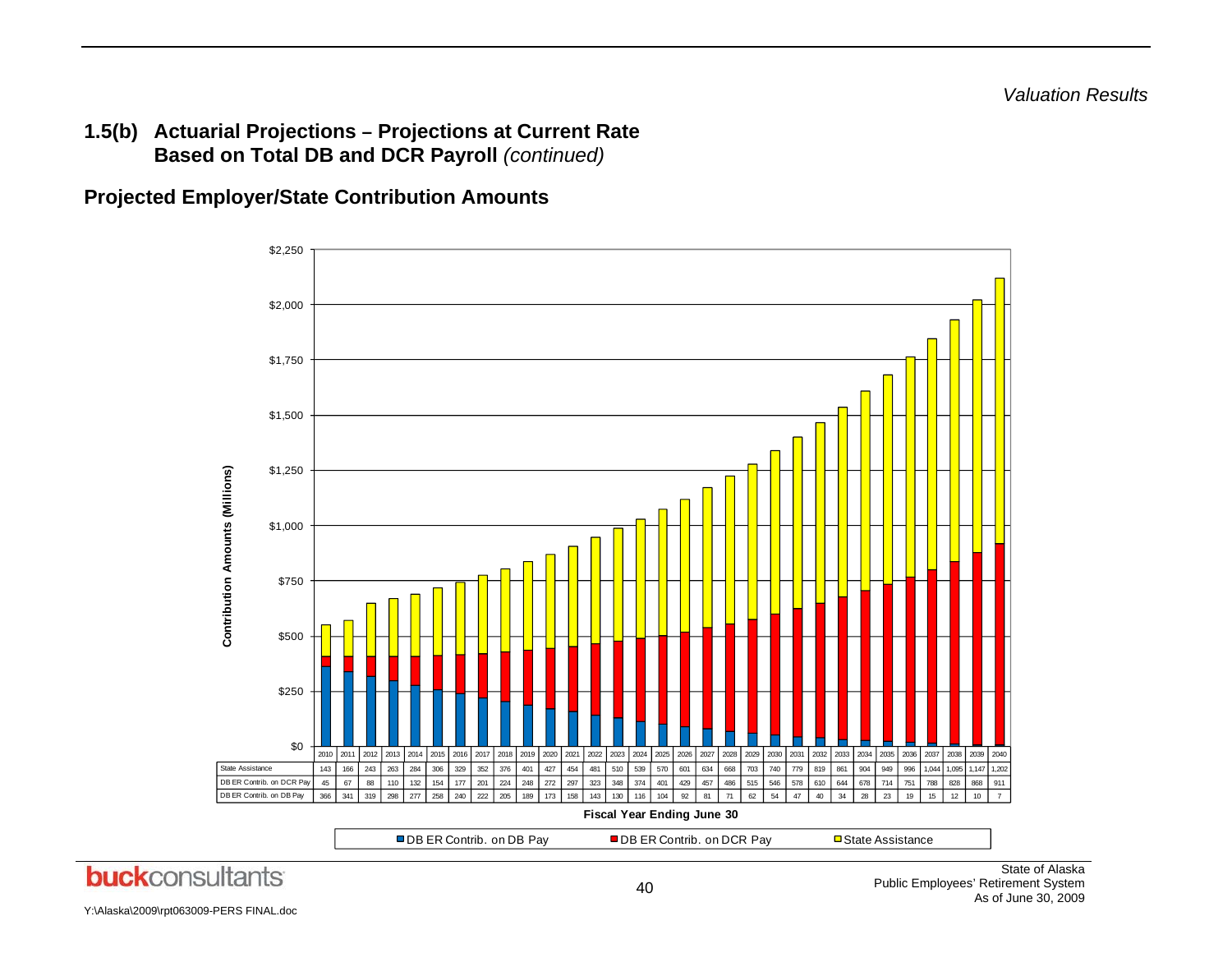*Valuation Results* 

## **1.5(b) Actuarial Projections – Projections at Current Rate Based on Total DB and DCR Payroll** *(continued)*

## **Projected Funding Ratios**

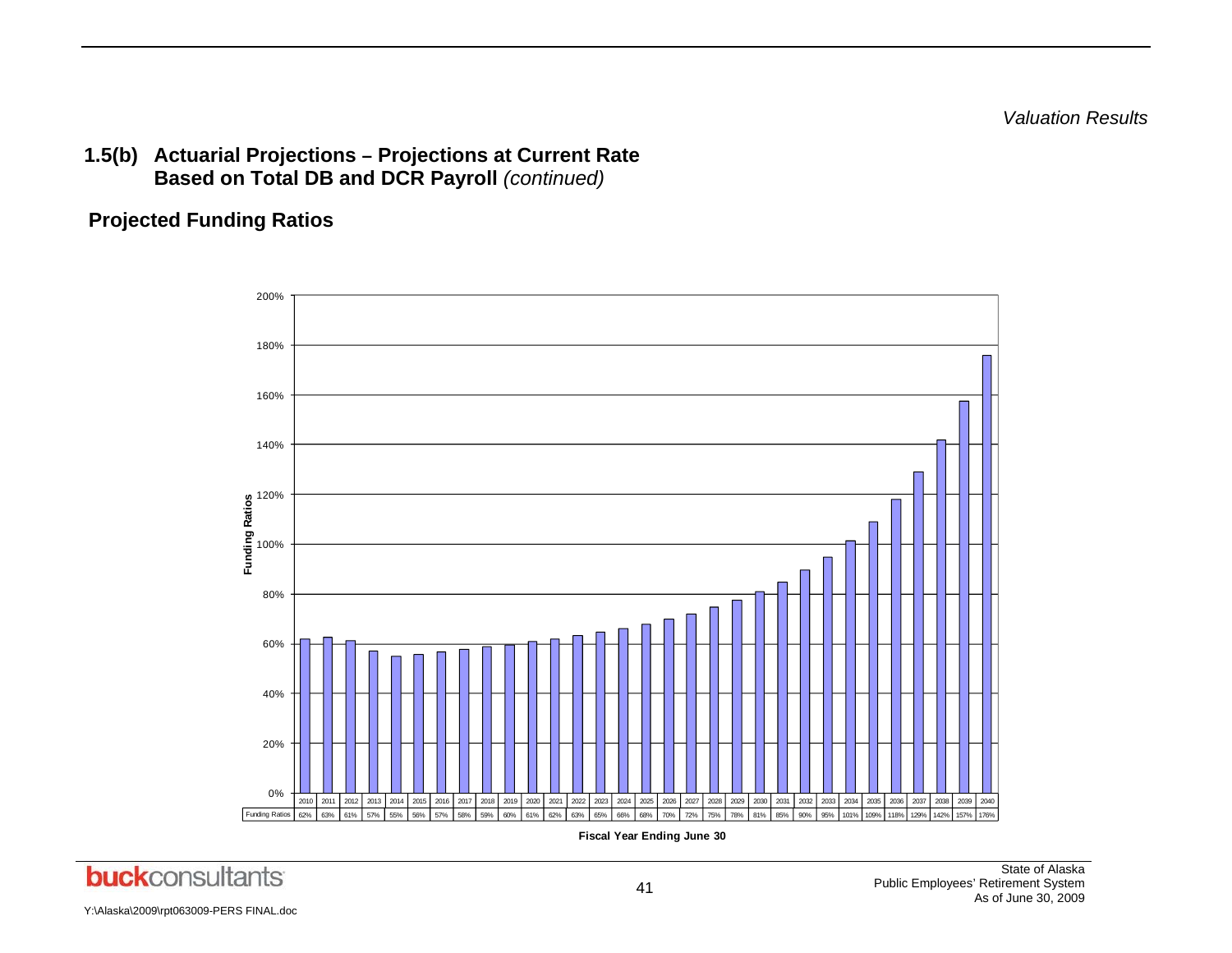## **1.5(b) Actuarial Projections – Projections at Current Rate Based on Total DB and DCR Payroll** *(continued)*

|                           |                                   |                                                                                    |                         |                             |                                 | <b>Financial Projections (in Thousands)</b> |                                          |                       |                                                |                                   |                               |                        |                        |                                   |
|---------------------------|-----------------------------------|------------------------------------------------------------------------------------|-------------------------|-----------------------------|---------------------------------|---------------------------------------------|------------------------------------------|-----------------------|------------------------------------------------|-----------------------------------|-------------------------------|------------------------|------------------------|-----------------------------------|
|                           |                                   | Investment Return: 8.25%<br>Valuation Amounts on July 1 (Beginning of Fiscal Year) |                         |                             |                                 |                                             |                                          |                       | <b>Flow Amounts During Following 12 Months</b> |                                   |                               |                        | Recognized             | Ending                            |
| <b>Fiscal</b><br>Year End | <b>Actuarial</b><br><b>Assets</b> | Accrued<br>Liability                                                               | <b>Funding</b><br>Ratio | <b>Surplus</b><br>(Deficit) | <b>Total</b><br><b>Salaries</b> | <b>Employer/State</b><br><b>Ctb Rate</b>    | <b>Employer/State</b><br><b>Contribs</b> | Employee<br>Contribs  | <b>Total</b><br>Contribs                       | <b>Benefit</b><br><b>Payments</b> | <b>Net</b><br><b>Contribs</b> | Investment<br>Earnings | Asset<br>Gain/(Loss)   | <b>Actuarial</b><br><b>Assets</b> |
| --------<br>2010          | --------<br>\$10,242,978          | --------<br>\$16,579,371                                                           | --------<br>61.78%      | --------<br>(\$6,336,393)   | --------<br>\$2,003,141         | --------<br>27.65%                          | --------<br>\$553,868                    | --------<br>\$127,552 | --------<br>\$681,420                          | --------<br>\$828,971             | ---------<br>(\$147,551)      | --------<br>\$698,239  | ---------<br>\$110,138 | --------<br>\$10,903,804          |
| 2011                      | 10,903,804                        | 17,394,993                                                                         | 62.68%                  | (6,491,189)                 | 2,052,495                       | 27.96%                                      | 573,878                                  | 130,323               | 704,201                                        | 904,892                           | (200, 691)                    | 741,522                | (334, 578)             | 11,110,057                        |
| 2012                      | 11,110,057                        | 18,181,129                                                                         | 61.11%                  | (7,071,072)                 | 2,111,483                       | 30.76%                                      | 649,492                                  | 123,292               | 772,784                                        | 973,652                           | (200, 868)                    | 786,133                | (866, 367)             | 10,828,955                        |
| 2013                      | 10,828,955                        | 18,936,269                                                                         | 57.19%                  | (8, 107, 314)               | 2,178,561                       | 30.76%                                      | 670,125                                  | 116,925               | 787,050                                        | 1,043,253                         | (256, 203)                    | 832,180                | (616, 355)             | 10,788,577                        |
| 2014                      | 10,788,577                        | 19,658,935                                                                         | 54.88%                  | (8,870,358)                 | 2,252,502                       | 30.76%                                      | 692,870                                  | 110,908               | 803,778                                        | 1,112,646                         | (308, 868)                    | 877,569                | $\Omega$               | 11,357,278                        |
| 2015                      | 11,357,278                        | 20,348,017                                                                         | 55.82%                  | (8,990,739)                 | 2,334,299                       | 30.76%                                      | 718,030                                  | 105,255               | 823,285                                        | 1,184,169                         | (360, 884)                    | 922,384                | $\Omega$               | 11,918,778                        |
| 2016                      | 11,918,778                        | 21,000,350                                                                         | 56.76%                  | (9,081,572)                 | 2,423,734                       | 30.76%                                      | 745,541                                  | 99,935                | 845,476                                        | 1,257,531                         | (412, 055)                    | 966,639                | $\Omega$               | 12,473,362                        |
| 2017                      | 12,473,362                        | 21,612,333                                                                         | 57.71%                  | (9, 138, 971)               | 2,518,912                       | 30.76%                                      | 774,817                                  | 94,629                | 869,446                                        | 1,329,279                         | (459, 833)                    | 1,010,460              | 0                      | 13,023,989                        |
| 2018                      | 13,023,989                        | 22,183,282                                                                         | 58.71%                  | (9, 159, 293)               | 2,619,618                       | 30.76%                                      | 805,794                                  | 72,563                | 878,357                                        | 1,400,752                         | (522, 395)                    | 1,053,357              | $\Omega$               | 13,554,951                        |
| 2019                      | 13,554,951                        | 22,707,497                                                                         | 59.69%                  | (9, 152, 546)               | 2,724,809                       | 30.76%                                      | 838,151                                  | 67,030                | 905,181                                        | 1,463,314                         | (558, 133)                    | 1,095,717              | $\mathbf 0$            | 14,092,535                        |
| 2020                      | 14,092,535                        | 23,182,436                                                                         | 60.79%                  | (9,089,901)                 | 2,836,101                       | 30.76%                                      | 872,385                                  | 61,827                | 934,212                                        | 1,537,474                         | (603, 262)                    | 1,138,243              | 0                      | 14,627,516                        |
| 2021                      | 14,627,516                        | 23,605,510                                                                         | 61.97%                  | (8,977,994)                 | 2,955,421                       | 30.76%                                      | 909,087                                  | 56,744                | 965,831                                        | 1,611,683                         | (645, 852)                    | 1,180,657              | 0                      | 15,162,321                        |
| 2022                      | 15,162,321                        | 23,973,417                                                                         | 63.25%                  | (8,811,096)                 | 3,079,884                       | 30.76%                                      | 947,372                                  | 51,742                | 999,114                                        | 1,689,180                         | (690,066)                     | 1,222,990              | 0                      | 15,695,245                        |
| 2023                      | 15,695,245                        | 24,279,376                                                                         | 64.64%                  | (8,584,131)                 | 3,210,930                       | 30.76%                                      | 987,682                                  | 46,880                | 1,034,562                                      | 1,765,362                         | (730, 800)                    | 1,265,309              | 0                      | 16,229,754                        |
| 2024                      | 16,229,754                        | 24,520,269                                                                         | 66.19%                  | (8, 290, 515)               | 3,349,003                       | 30.76%                                      | 1,030,153                                | 42,532                | 1,072,685                                      | 1,840,092                         | (767, 407)                    | 1,307,926              | 0                      | 16,770,273                        |
| 2025                      | 16,770,273                        | 24,693,467                                                                         | 67.91%                  | (7,923,194)                 | 3,494,975                       | 30.76%                                      | 1,075,054                                | 38,095                | 1,113,149                                      | 1,913,804                         | (800, 655)                    | 1,351,175              | $\Omega$               | 17,320,793                        |
| 2026                      | 17,320,793                        | 24,794,886                                                                         | 69.86%                  | (7,474,093)                 | 3,649,422                       | 30.76%                                      | 1,122,562                                | 33,940                | 1,156,502                                      | 1,981,549                         | (825, 047)                    | 1,395,607              | 0                      | 17,891,353                        |
| 2027                      | 17,891,353                        | 24,825,790                                                                         | 72.07%                  | (6,934,437)                 | 3,810,581                       | 30.76%                                      | 1,172,135                                | 30,104                | 1,202,239                                      | 2,046,393                         | (844, 154)                    | 1,441,905              | $\Omega$               | 18,489,104                        |
| 2028                      | 18,489,104                        | 24,784,267                                                                         | 74.60%                  | (6, 295, 163)               | 3,982,020                       | 30.76%                                      | 1,224,869                                | 26,680                | 1,251,549                                      | 2,109,481                         | (857, 932)                    | 1,490,663              | 0                      | 19,121,835                        |
| 2029                      | 19,121,835                        | 24,666,731                                                                         | 77.52%                  | (5,544,896)                 | 4,163,432                       | 30.76%                                      | 1,280,672                                | 23,315                | 1,303,987                                      | 2,165,812                         | (861, 825)                    | 1,542,705              | 0                      | 19,802,715                        |
| 2030                      | 19,802,715                        | 24,474,928                                                                         | 80.91%                  | (4,672,213)                 | 4,355,441                       | 30.76%                                      | 1,339,734                                | 20,471                | 1,360,205                                      | 2,214,880                         | (854, 675)                    | 1,599,167              | $\Omega$               | 20,547,207                        |
| 2031                      | 20,547,207                        | 24,211,022                                                                         | 84.87%                  | (3,663,815)                 | 4,561,972                       | 30.76%                                      | 1,403,263                                | 17,792                | 1,421,055                                      | 2,262,842                         | (841, 787)                    | 1,661,109              | 0                      | 21,366,529                        |
| 2032                      | 21,366,529                        | 23,870,954                                                                         | 89.51%                  | (2,504,425)                 | 4,776,337                       | 30.76%                                      | 1,469,201                                | 15,284                | 1,484,485                                      | 2,303,704                         | (819, 219)                    | 1,729,615              | $\Omega$               | 22,276,925                        |
| 2033                      | 22,276,925                        | 23,456,280                                                                         | 94.97%                  | (1, 179, 355)               | 5,000,192                       | 30.76%                                      | 1,538,059                                | 13,000                | 1,551,059                                      | 2,333,930                         | (782, 871)                    | 1,806,193              | $\Omega$               | 23,300,247                        |
| 2034                      | 23,300,247                        | 22,972,531                                                                         | 101.43%                 | 327,716                     | 5,234,704                       | 30.76%                                      | 1,610,195                                | 10,993                | 1,621,188                                      | 2,357,596                         | (736, 408)                    | 1,892,495              | 0                      | 24,456,334                        |
| 2035                      | 24,456,334                        | 22,421,212                                                                         | 109.08%                 | 2,035,122                   | 5,481,033                       | 30.76%                                      | 1,685,966                                | 9,318                 | 1,695,284                                      | 2,370,715                         | (675, 431)                    | 1,990,338              | 0                      | 25,771,241                        |
| 2036                      | 25,771,241                        | 21,808,270                                                                         | 118.17%                 | 3,962,971                   | 5,739,602                       | 30.76%                                      | 1,765,502                                | 7,461                 | 1,772,963                                      | 2,372,947                         | (599, 984)                    | 2,101,868              | 0                      | 27,273,125                        |
| 2037                      | 27,273,125                        | 21,140,445                                                                         | 129.01%                 | 6,132,680                   | 6,007,530                       | 30.76%                                      | 1,847,916                                | 6,008                 | 1,853,924                                      | 2,368,608                         | (514, 684)                    | 2,229,223              | $\Omega$               | 28,987,664                        |
| 2038                      | 28,987,664                        | 20,420,298                                                                         | 141.96%                 | 8,567,366                   | 6,289,452                       | 30.76%                                      | 1,934,635                                | 5,032                 | 1,939,667                                      | 2,351,708                         | (412, 041)                    | 2,374,822              | $\Omega$               | 30,950,445                        |
| 2039                      | 30,950,445                        | 19,656,809                                                                         | 157.45%                 | 11,293,636                  | 6,584,216                       | 30.76%                                      | 2,025,305                                | 3,951                 | 2,029,256                                      | 2,324,495                         | (295, 239)                    | 2,541,474              | $\Omega$               | 33,196,680                        |
| 2040                      | 33,196,680                        | 18,857,507                                                                         | 176.04%                 | 14,339,173                  | 6,893,877                       | 30.76%                                      | 2,120,557                                | 3,447                 | 2,124,004                                      | 2,286,463                         | (162, 459)                    | 2,732,157              | $\Omega$               | 35,766,378                        |

#### **State of Alaska PERS**

**buck**consultants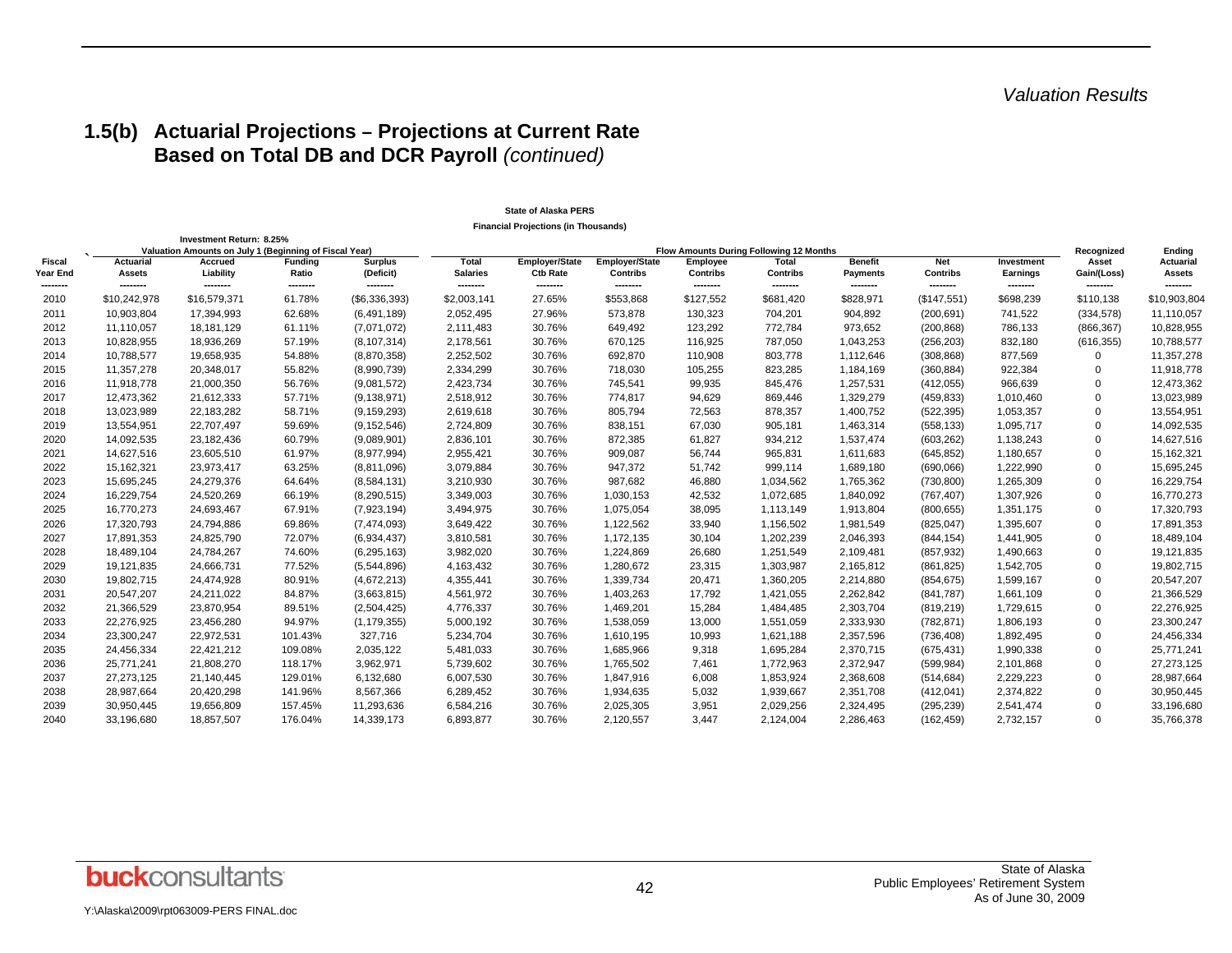*Valuation Results* 

## **1.5(c) Actuarial Projections – Effect of Economic Scenarios Based on Total DB and DCR Payroll**

#### **Key Assumptions**

• All assumptions and methods are the same as Section 1.5(a) except investment returns on the Market Value of Assets are assumed as follows:

| Base Case:   | 8.25% for all future years |
|--------------|----------------------------|
| Optimistic:  | 9.00% for all future years |
| Pessimistic: | 7.50% for all future years |

• In all cases, liabilities have been projected using 8.25% as the discount rate for future benefit payments. These scenarios are intended to illustrate the impact if investment rates are different than the 8.25% assumed investment return. They do not illustrate the effect of changing the assumed discount rate for determining liabilities.

#### **Observations**

- As expected, lower investment returns would yield higher contribution requirements and higher investment returns would yield lower contribution requirements.
- In all scenarios, contribution amounts decrease towards the end of the projection period upon completion of 25-year amortizations of recent gains and losses.

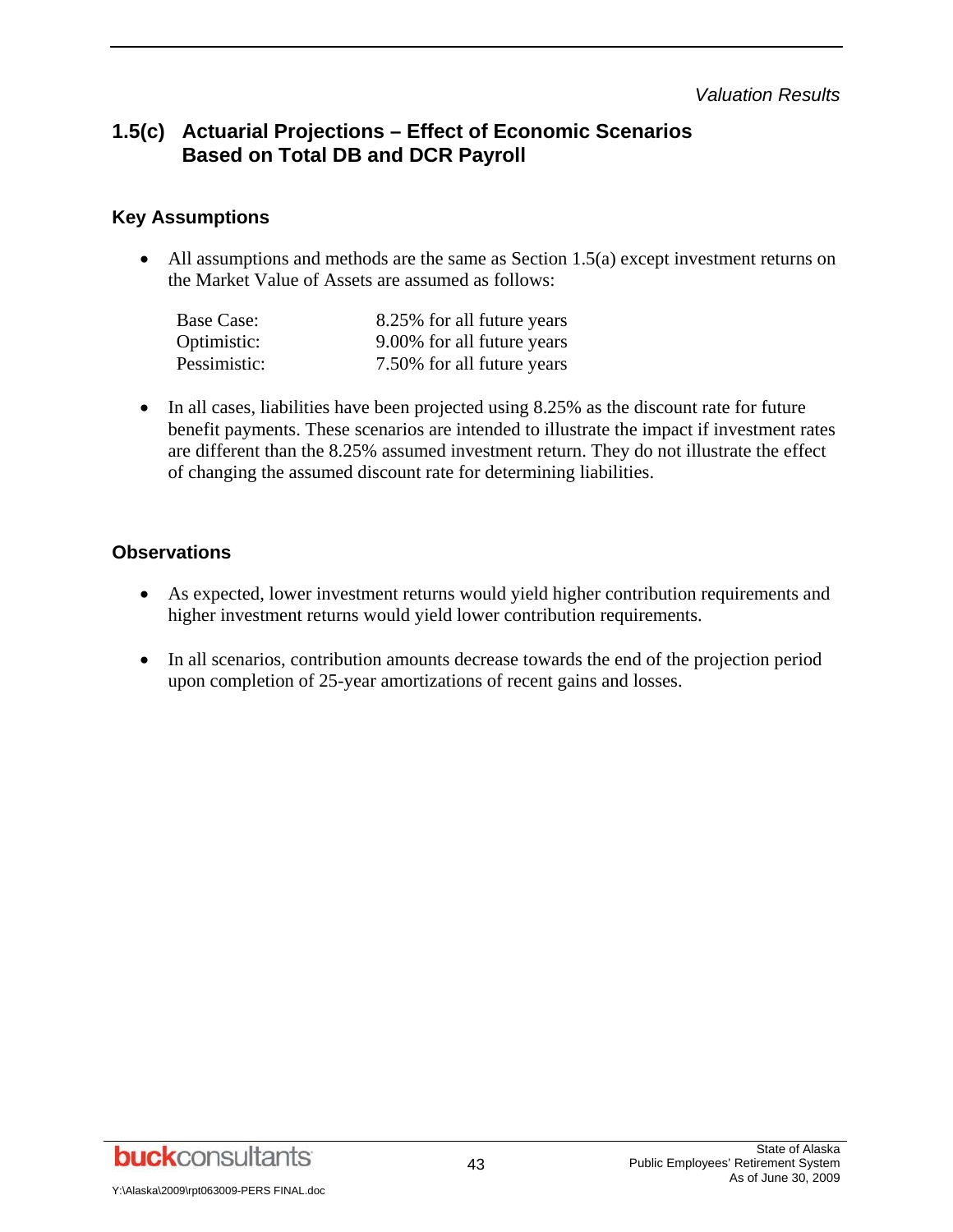**1.5(c) Actuarial Projections – Projections at Calculated Rate Effect of Economic Scenarios Based on Total DB and DCR Payroll** *(continued)*

**Projected Employer/State Contribution Amounts** 

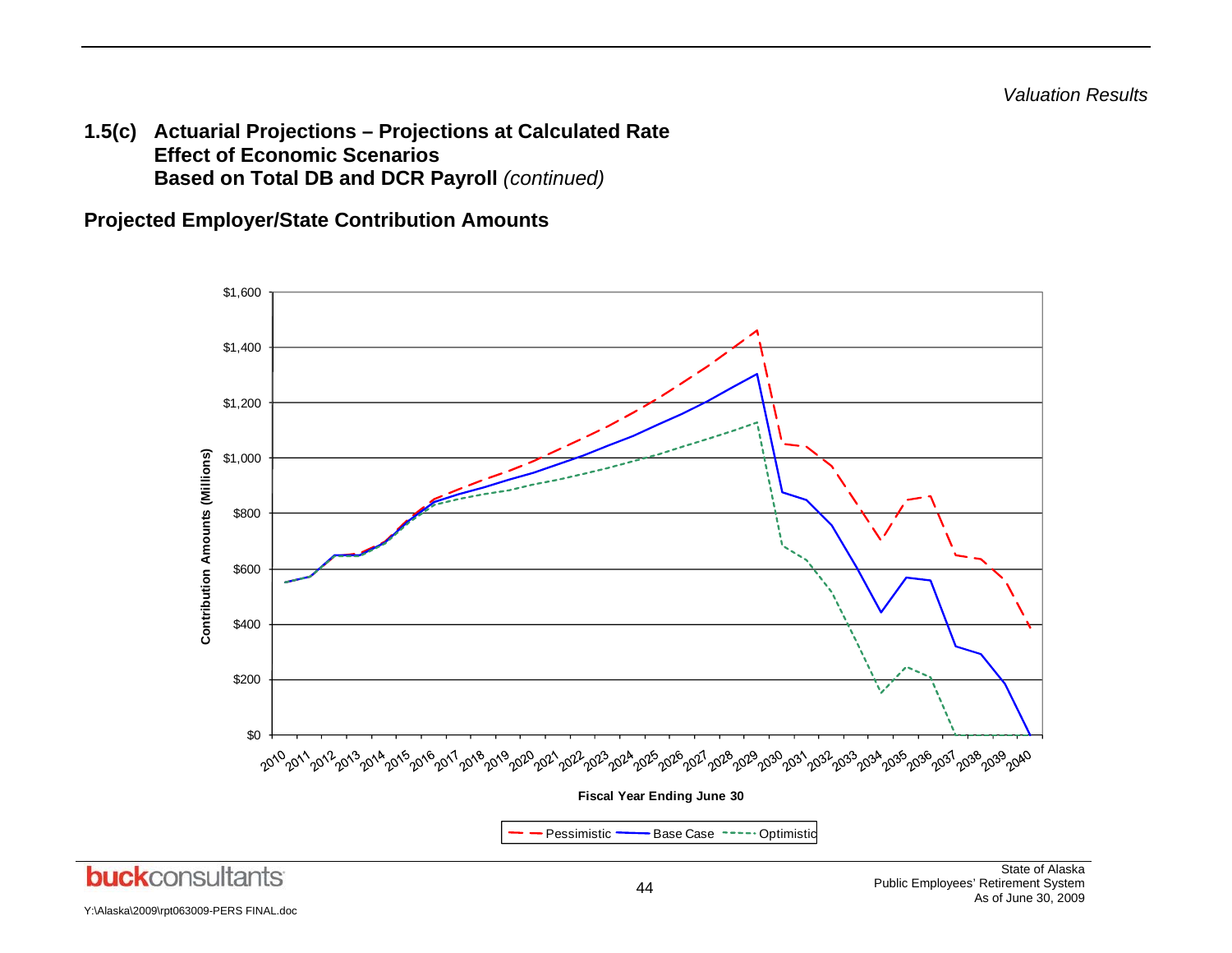# **Section 2**

In this section, the basis of the valuation is presented and described. This information – the provisions of the plan and the census of participants – is the foundation of the valuation, since these are the present facts upon which benefit payments will depend.

A summary of plan provisions is provided in Section 2.1 and participant census information is shown in Section 2.2.

The valuation is based upon the premise that the plan will continue in existence so that future events must also be considered. These future events are assumed to occur in accordance with the actuarial assumptions and concern such events as the earnings of the fund, the number of participants who will retire, die, terminate their services, their ages at such termination and their expected benefits.

The actuarial assumptions and the actuarial cost method, or funding method, which have been adopted to guide the sponsor in funding the plan in a reasonable and acceptable manner, are described in Section 2.3.

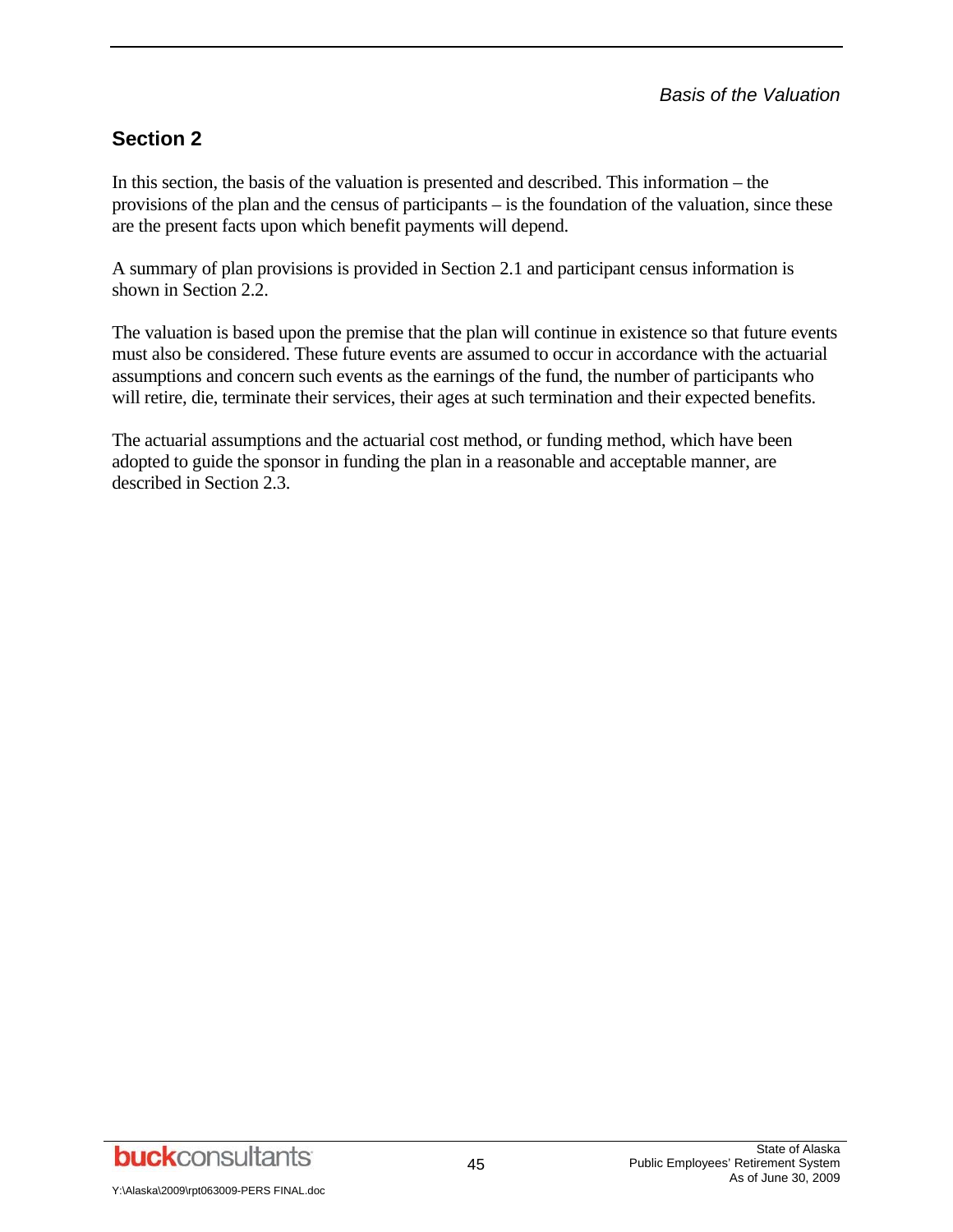#### **(1) Effective Date**

January 1, 1961, with amendments through June 30, 2008. Chapter 82, 1986 Session Laws of Alaska, created a two-tier retirement system. Members who were first hired under the PERS before July 1, 1986 (Tier 1) are eligible for different benefits than members hired after June 30, 1986 (Tier 2). Chapter 4, 1996 Session Laws of Alaska created a third tier for members who were first hired after June 30, 1996 (Tier 3). Chapter 9, 2005 Session Laws of Alaska, closed the plan to new members hired after June 30, 2006.

#### **(2) Administration of Plan**

The Commissioner of Administration or the Commissioner's designee is the administrator of the system. The Attorney General of the state is the legal counsel for the system and shall advise the administrator and represent the system in legal proceedings.

Prior to June 30, 2005, the Public Employees' Retirement Board prescribed policies and adopted regulations and performed other activities necessary to carry out the provisions of the system. The Alaska State Pension Investment Board, Department of Revenue, Treasury Division was responsible for investing PERS funds.

On July 27, 2005, Senate Bill 141, enacted as Chapter 9, 2005 Session laws of Alaska, replaced the Public Employees' Retirement Board and the Alaska State Pension Investment Board with the Alaska Retirement Management Board.

## **(3) Employers Included**

Currently there are 160 employers participating in the PERS, including the State of Alaska and 159 political subdivisions and public organizations.

## **(4) Membership**

PERS membership is mandatory for all permanent full-time and part-time employees of the State of Alaska and participating political subdivisions and public organizations, unless they are specifically excluded by Alaska Statute or employer participation agreements. Employees participating in the University of Alaska's Optional Retirement Plan or other retirement plans funded by the State are not covered by the PERS. Elected officials may waive PERS membership.

Certain members of the Alaska Teachers' Retirement System (TRS) are eligible for PERS retirement benefits for their concurrent elected public official service with municipalities. In addition, employees who work half-time in the PERS and TRS simultaneously are eligible for half-time PERS and TRS credit.

Senate Bill 141, signed into law on July 27, 2005, closes the Plan effective July 1, 2006, to new members first hired on or after July 1, 2006.

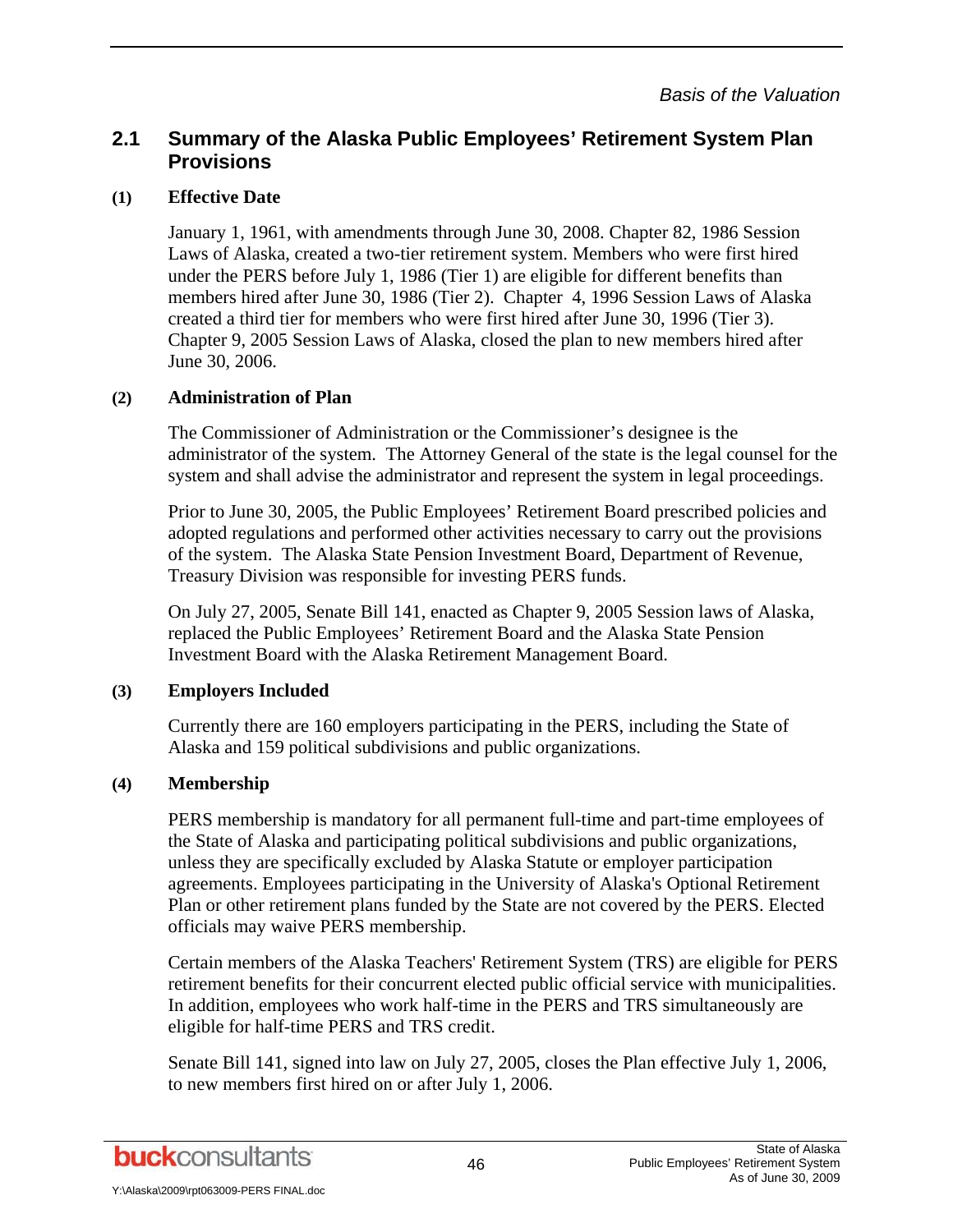### **(5) Credited Service**

Permanent employees who work at least 30 hours a week earn full-time credit; part-time employees working between 15 and 30 hours a week earn partial credit based upon the number of hours worked. Members receiving PERS occupational disability benefits continue to earn PERS credit while disabled. Survivors who are receiving occupational death benefits continue to earn PERS service credit while occupational survivor benefits are being paid.

Members may claim other types of service, including:

- **Part-time State of Alaska service rendered after December 31, 1960, and before** January 1, 1976;
- service with the State, former Territory of Alaska, or U.S. Government in Alaska before January 1, 1961;
- **Example 3** past Peace Officer, correctional officer, fire fighter, and special officer service after January 1, 1961;
- military service (not more than five years may be claimed);
- temporary service after December 31, 1960;
- elected official service before January 1, 1981;
- Alaska Bureau of Indian Affairs service:
- **Past service rendered by employees who worked half-time in the PERS and Teachers'** Retirement System (TRS) simultaneously;
- leave without pay service after June 13, 1987, while receiving Workers' Compensation;
- Village Public Safety Officer service; and
- service as a temporary employee of the legislature before July 1, 1979, but this service must have been claimed no later than July 1, 2003, or by the date of retirement, if sooner (not more than 10 years may be claimed).

Except for service before January 1, 1961, with the State, former Territory of Alaska, or U.S. Government in Alaska, contributions are required for all past service.

**buck**consultants

Y:\Alaska\2009\rpt063009-PERS FINAL.doc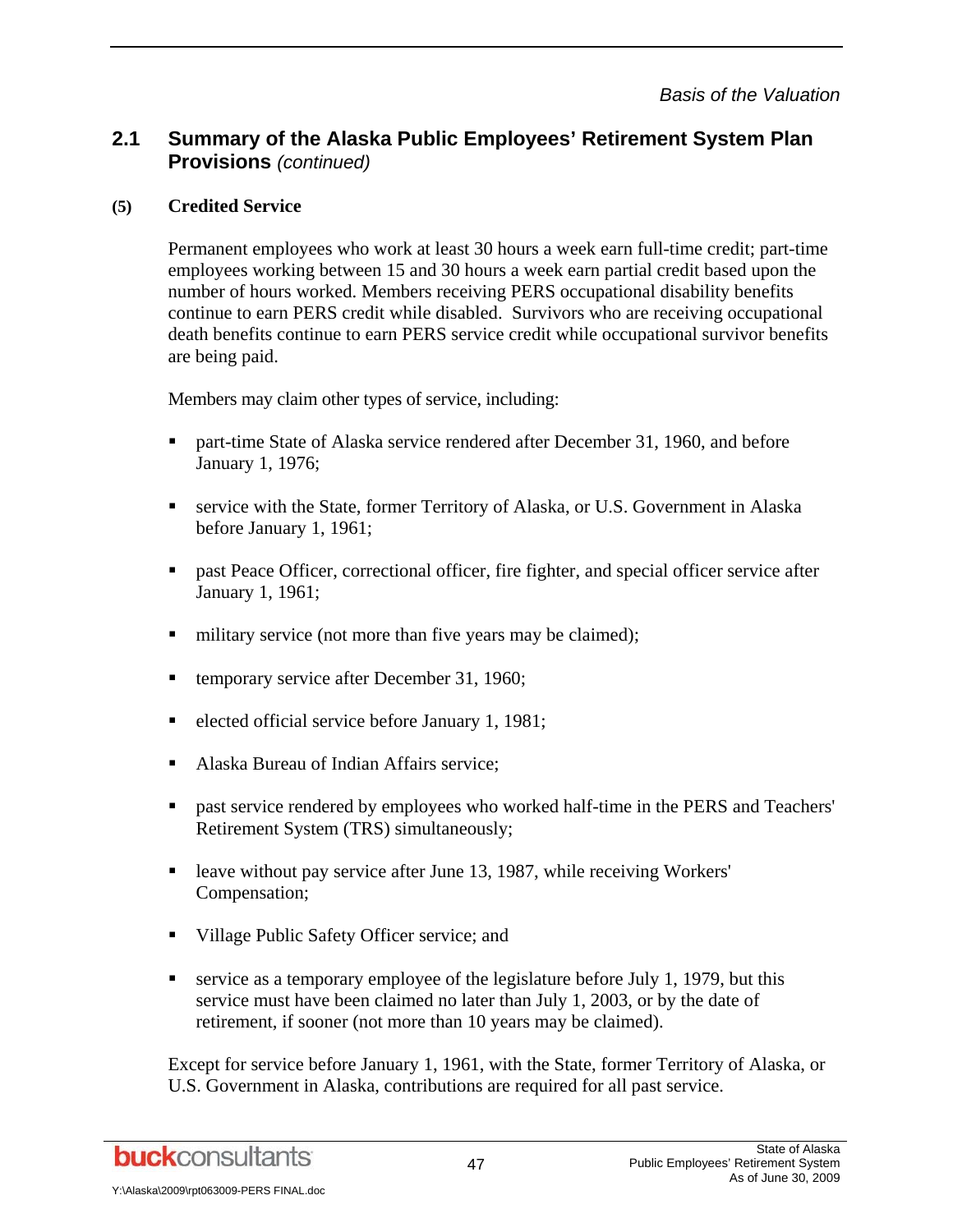Past employment with participating political subdivisions that occurred before the employers joined the PERS is creditable if the employers agree to pay the required contributions.

At the election of certain PERS members, certain service may be credited in the same fashion as members in the State of Alaska Teachers' Retirement System (TRS).

Members employed as dispatchers or within a state correctional facility may, at retirement, elect to convert their dispatcher or correctional facility service from "all other" service to Peace Officer/Firefighter service and retire under the 20 year retirement option. Members pay the full actuarial cost of conversion.

#### **(6) Employer Contributions**

PERS employers contribute the amounts required, in addition to employees' contributions, to fund the benefits of the system.

The normal cost rate is a uniform rate for all participating employers (less the value of members' contributions).

The past service rate is a uniform rate for all participating employers to amortize the unfunded past service liability with payments that are a level percentage of pay amount over fixed 25-year periods.

Employer rates cannot be less than the normal cost rate.

Pursuant to AS 39.35.255 effective July 1, 2008, each PERS employer will pay a simple uniform contribution rate of 22% of member payroll.

## **(7) Additional State Contributions**

Pursuant to AS 39.35.280 effective July 1, 2008, the State shall contribute an amount (in addition to the State contribution as an employer) that when combined with the employer contribution (22%) will be sufficient to pay the total contribution rate adopted by The Alaska Retirement Management Board.

## **(8) Member Contributions**

Mandatory Contributions: Peace Officer/Firefighter members are required to contribute 7.5% of their compensation; all Others contribute 6.75%. Those all Others who have elected to have their service calculated under the Teachers' Retirement System rules contribute 9.76% of their compensation. Members' contributions are deducted from gross wages before federal income taxes are withheld.

Contributions for Claimed Service: Member contributions are also required for most of the claimed service described in (5) above.

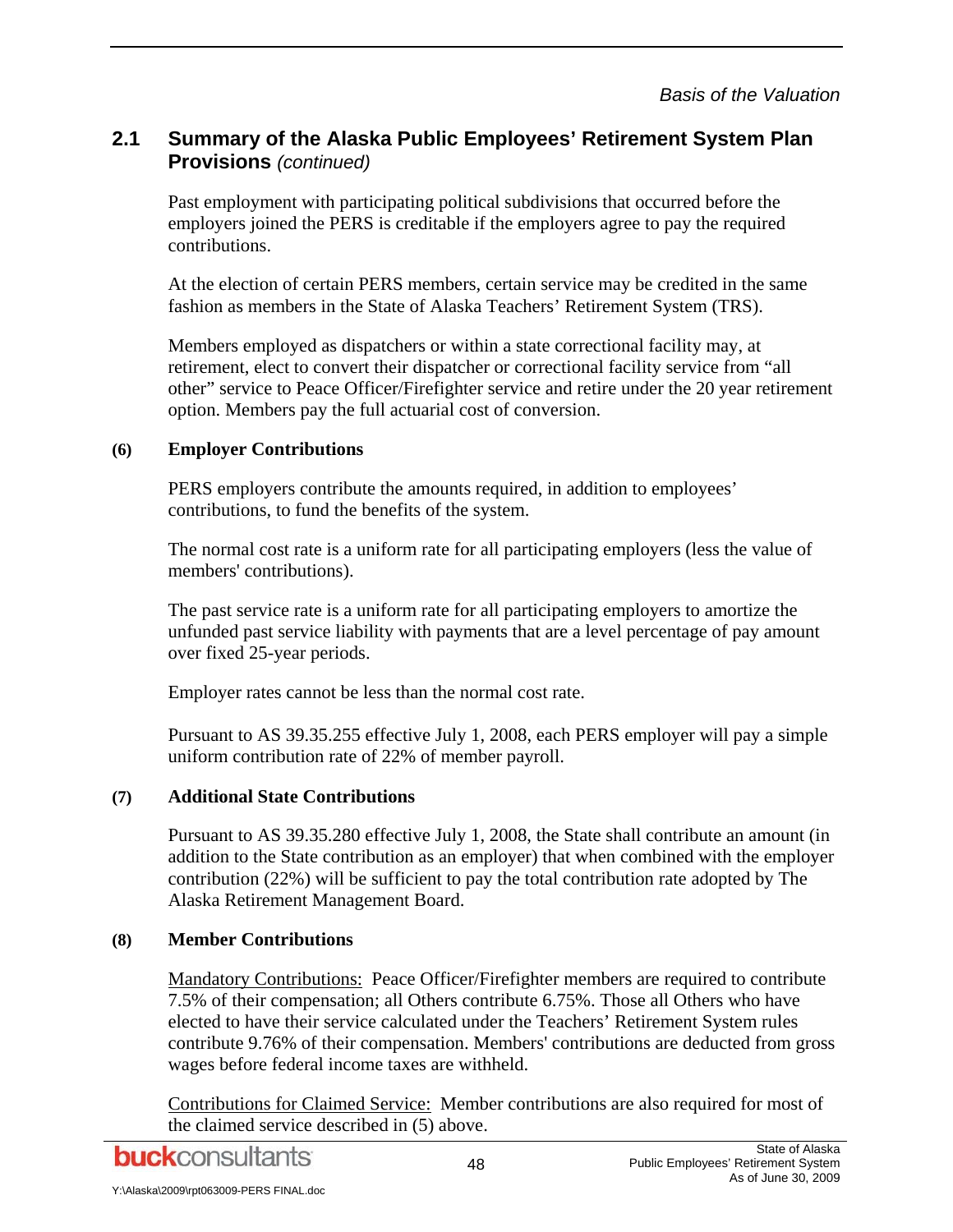Voluntary Contributions: Members may voluntarily contribute up to 5% of their salary on an after-tax basis. Voluntary contributions are recorded in a separate account and are payable to the:

- (a) member in lump sum payment upon termination of employment;
- (b) member's beneficiary if the member dies; or
- (c) member in a lump sum, life annuity, or payments over a designated period of time when the member retires.

Interest: Members' contributions earn 4.5% interest, compounded semiannually on June 30 and December 31.

Refund of Contributions: Terminated members may receive refunds of their member contribution accounts which includes their mandatory and voluntary contributions, indebtedness payments, and interest earned. Terminated members' accounts may be attached to satisfy claims under Alaska Statute 09.38.065, federal income tax levies, and valid Qualified Domestic Relations Orders.

Reinstatement of Contributions: Refunded accounts and the corresponding PERS service may be reinstated upon reemployment in the PERS prior to July 1, 2010. Accounts attached to satisfy claims under Alaska Statute 09.38.065 or a federal tax levy may be reinstated at any time. Interest accrues on refunds until paid in full or members retire.

#### **(9) Retirement Benefits**

#### Eligibility:

- (a) Members, including deferred vested members, are eligible for normal retirement at age 55 or early retirement at age 50 if they were hired before July 1, 1986 (Tier 1), and 60 or early retirement at age 55 if they were hired after July 1, 1986 (Tiers 2 & 3). Additionally, they must have at least:
	- (i) five years of paid-up PERS service;
	- (ii) 60 days of paid-up PERS service as employees of the legislature during each of five legislative sessions and they were first hired under the PERS before May 30, 1987;

**buck**consultants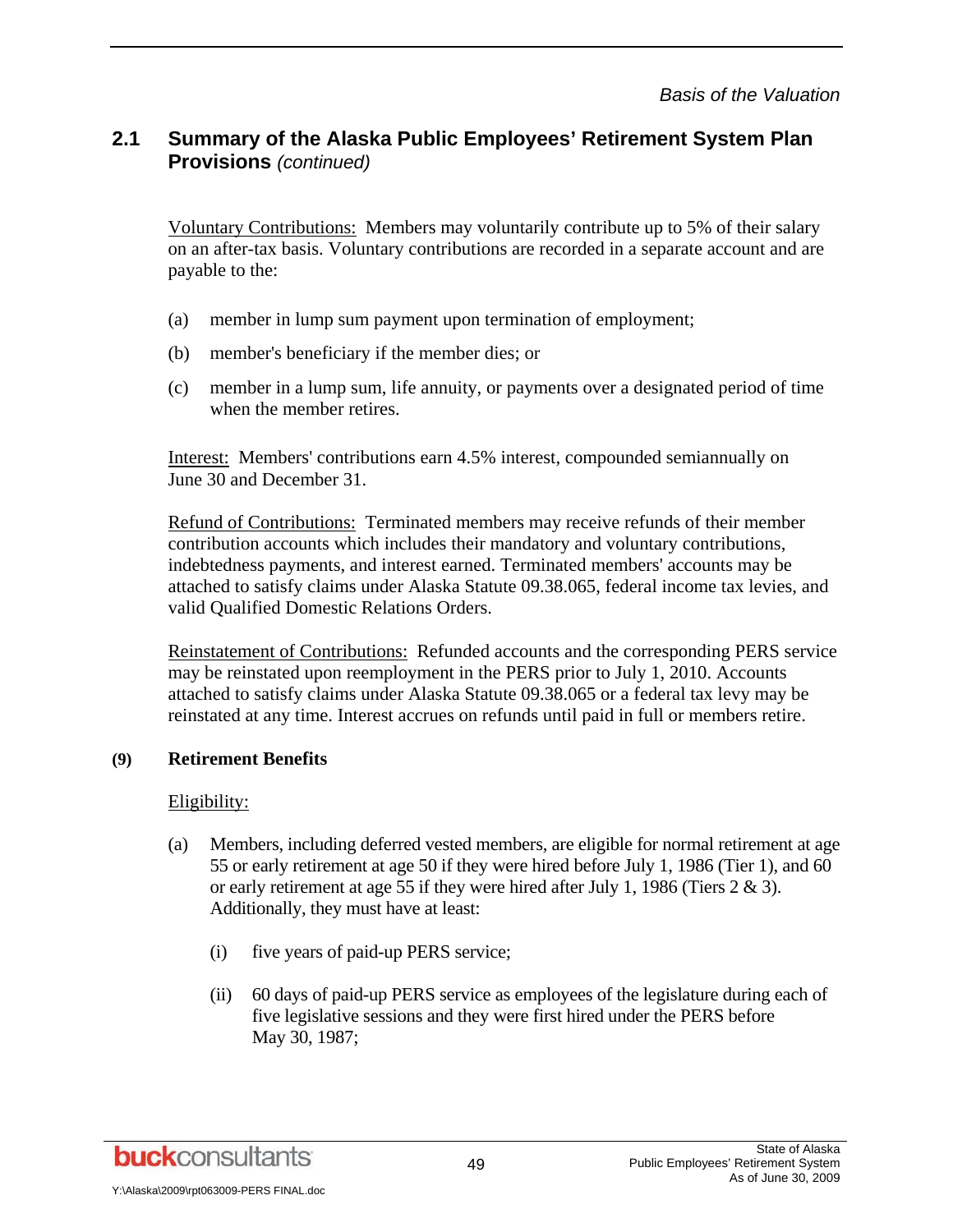- (iii) 80 days of paid-up PERS service as employees of the legislature during each of five legislative sessions and they were first hired under the PERS after May 29, 1987;
- (iv) two years of paid-up PERS service and they are vested in the Teachers' Retirement System; or
- (v) two years of paid-up PERS service and a minimum three years of TRS service to qualify for a public service benefit.
- (b) Members may retire at any age when they have:
	- (i) 20 paid-up years of PERS Peace Officer/Firefighter service; or
	- (ii) 30 paid-up years of PERS "all other" or "elected official" service.

Benefit Type: Lifetime benefits are paid to members. Eligible members may receive normal, unreduced benefits when they (1) reach normal retirement age and complete the service required; or (2) satisfy the minimum service requirements under the "20 and out" or "30 and out" provisions. Members may receive early, actuarially reduced benefits when they reach early retirement age and complete the service required.

Members may elect an early retirement or a joint and survivor option. Members who entered the PERS prior to July 1, 1986 may also select a 66-2/3 last survivor option and a level income option. Under these options and early retirement, benefits are actuarially adjusted so that members receive the actuarial equivalents of their normal benefit amounts.

Benefit Calculations: Retirement benefits are calculated by multiplying the average monthly compensation (AMC) times credited PERS service times the percentage multiplier. The AMC is determined by averaging the salaries earned during the five highest (three highest for Peace Officer/Firefighter members or members hired prior to July 1, 1996) consecutive payroll years. Members must earn at least 115 days of credit in the last year worked to include it in the AMC calculation. The PERS pays a minimum benefit of \$25.00 per month for each year of service when the calculated benefit is less.

The percentage multipliers for Peace Officer/Firefighter members are 2% for the first ten years of service and 2.5% for all service over 10 years.

The percentage multipliers for all Others are 2% for the first ten years, 2.25% for the next ten years, and 2.5% for all remaining service earned on or after July 1, 1986. All service before that date is calculated at 2%.

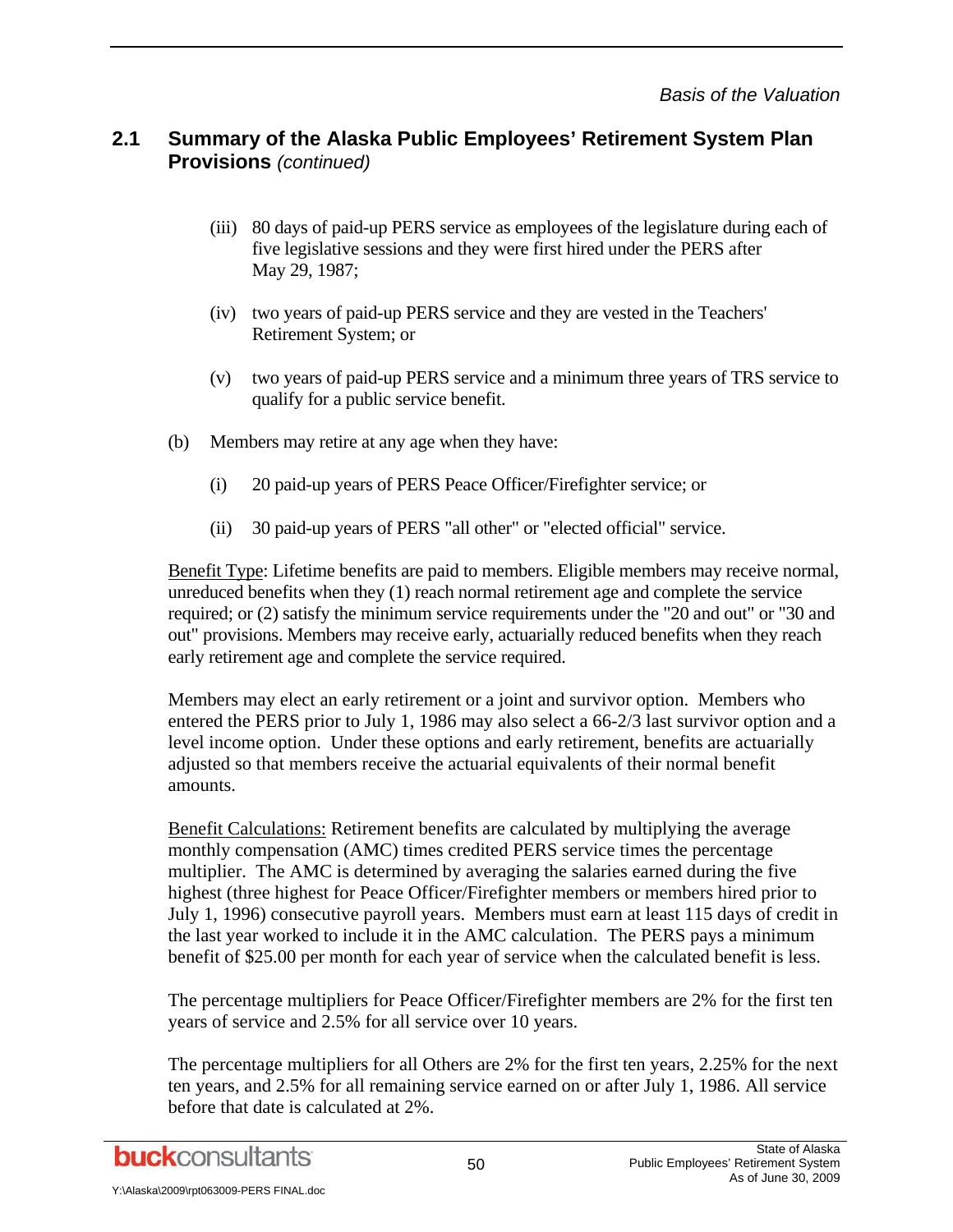Indebtedness: Members who terminate and refund their PERS contributions are not eligible to retire, unless they return to PERS employment and pay back their refunds plus interest or accrue additional service which qualifies them for retirement. PERS refunds must be paid in full if the corresponding service is to count toward the minimum service requirements for retirement. Refunded PERS service is included in total service for the purpose of calculating retirement benefits. However, if a member is otherwise eligible to retire, when refunds are not completely paid before retirement, benefits are actuarially reduced for life. Indebtedness balances may also be created when a member purchases qualified claimed service.

#### **(10) Reemployment of Retired Members**

Retirement and retiree healthcare benefits are suspended while retired members are reemployed under the PERS. During reemployment, members earn additional PERS service and contributions are withheld from their wages. A member who retired with a normal retirement benefit can elect to waive payment of PERS contributions. The waiver allows the member to continue receiving the retirement benefit during the period of reemployment. Members who elect the waiver option do not earn additional PERS service. The Waiver Option first became effective July 1, 2005 and applies to reemployment periods after that date. The Waiver Option is not available to members who retired early or under the Retirement Incentive Programs (RIPs). The Waiver Option is no longer available after June 30, 2009.

Members retired under the Retirement Incentive Programs (RIPs) who return to employment under the PERS, Teachers' Retirement System (TRS), or the University of Alaska's Optional Retirement Plan will:

- (a) forfeit the three years of incentive credits that they received;
- (b) owe the PERS 150% of the benefits that they received for state and political subdivision members, and 110% for school district employees, under the 1996-2000 RIP, which may include costs for health insurance, excluding amounts that they paid to participate for the 1986 and 1989 RIPs. Under prior RIPs, the penalty is 110% of the benefits received; and
- (c) be charged 7% interest from the date that they are reemployed until their indebtedness is paid in full or they retire again. If the indebtedness is not completely paid, future benefits will be actuarially reduced for life.

Employers make contributions to the unfunded liability of the plan on behalf of rehired retired members at the rate the employer is making contributions to the unfunded liability of the plan for other members.

**buck**consultants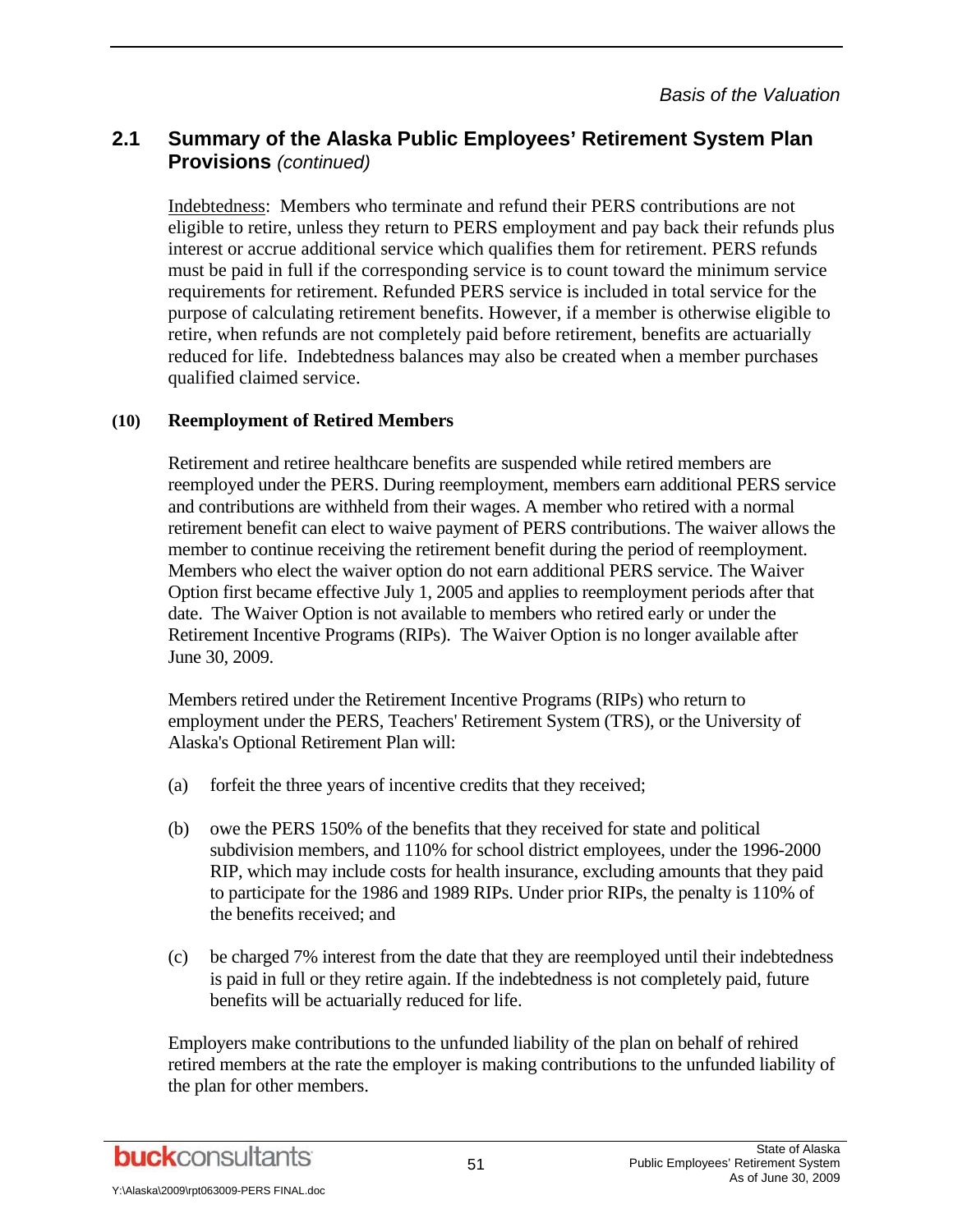#### **(11) Postemployment Healthcare Benefits**

Major medical benefits are provided to retirees and their surviving spouses by the PERS for all employees hired before July 1, 1986 (Tier 1) and disabled retirees. Employees hired after June 30, 1986 (Tier 2) and their surviving spouses with five years of credited service (or ten years of credited service for those first hired after June 30, 1996 (Tier 3)) must pay the full monthly premium if they are under age sixty and will receive benefits paid by the PERS if they are over age sixty. In addition, Peace Officers and their surviving spouses with twentyfive years of Peace Officer membership service and Other employees and their surviving spouses with thirty years of membership service receive benefits paid by the PERS, regardless of their age or date of hire. Peace Officers / Firefighters who are disabled between 20 and 25 years must pay the full monthly premium.

#### **(12) Disability Benefits**

Monthly disability benefits are paid to permanently disabled members until they die, recover or become eligible for normal retirement. Members are appointed to normal retirement on the first of the month after they become eligible.

Occupational Disability: Members are not required to satisfy age or service requirements to be eligible for occupational disability. Monthly benefits are equal to 40% of their gross monthly compensation on the date of their disability. Members on occupational disability continue to earn PERS service until they become eligible for normal retirement. Peace Officer/Firefighter members may elect to retain the disability benefit formula for the calculation of their normal retirement benefits.

Nonoccupational Disability: Members must be vested (five paid-up years of PERS service) to be eligible for nonoccupational disability benefits. Monthly benefits are calculated based on the member's average monthly compensation and PERS service on the date of termination from employment because of disability. Members do not earn PERS service while on nonoccupational disability.

#### **(13) Death Benefits**

Monthly death benefits may be paid to a spouse or dependent children upon the death of a member. If monthly benefits are not payable under the occupational and nonoccupational death provisions, the designated beneficiary receives the lump sum benefit described below.

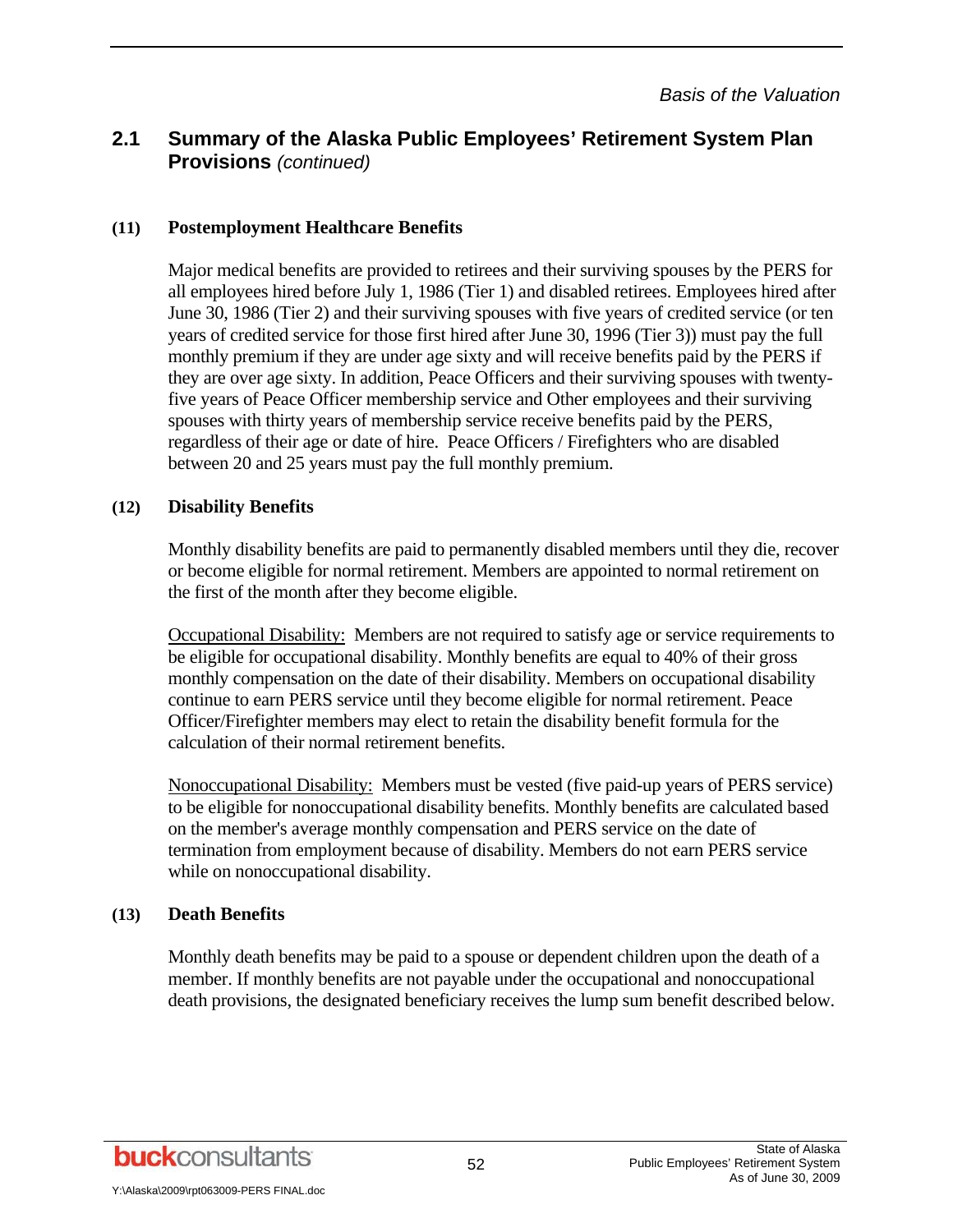Occupational Death: When an active member (vested or nonvested) dies from occupational causes, a monthly survivor's pension may be paid to the spouse. The pension equals 40% of the member's gross monthly compensation on the date of death or disability, if earlier. If there is no spouse, the pension may be paid to the member's dependent children. On the member's normal retirement date, the benefit converts to a normal retirement benefit. The normal benefit is based on the member's salary on the date of death and service, including service accumulated from the date of the member's death to the normal retirement date. Survivors of Peace Officer/Firefighter members receive the greater of 50% of the member's gross monthly compensation on the date of death or disability, or 75% of the member's monthly normal retirement benefit (including service projected to Normal Retirement). If the member is unmarried with no children, a refund of contributions is payable to the estate.

Death after Occupational Disability: When a member dies while occupationally disabled, benefits are paid as described above in Occupational Death.

Nonoccupational Death: When a vested member dies from nonoccupational causes, the surviving spouse may elect to receive a monthly 50% joint and survivor benefit or a lump sum benefit. The monthly benefit is calculated on the member's average monthly compensation and PERS service at the time of termination or death.

Lump Sum Nonoccupational Death Benefit: Upon the death of a member who has less than one year of service, the designated beneficiary receives the member's contribution account, which includes mandatory and voluntary contributions, indebtedness payments, and interest earned. If the member has more than one year of PERS service or is vested, the beneficiary also receives \$1,000 and \$100 for each year of PERS service.

Death After Retirement: When a retired member dies, the designated beneficiary receives the member's contribution account, less any benefits already paid and the member's last benefit check. If the member selected a survivor option at retirement, the eligible spouse receives continuing, lifetime monthly benefits.

#### **(14) Postretirement Pension Adjustments**

Postretirement pension adjustments (PRPAs) are granted annually to eligible benefit recipients when the consumer price index (CPI) for urban wage earners and clerical workers for Anchorage increases during the preceding calendar year. PRPAs are calculated by multiplying the recipient's base benefit, including past PRPAs, excluding the Alaska COLA, times:

- (a) 75% of the CPI increase in the preceding calendar year or 9%, whichever is less, if the recipient is at least age 65 or on PERS disability; or
- (b) 50% of the CPI increase in the preceding calendar year or 6%, whichever is less, if the recipient is at least age 60, or has been receiving benefits for at least five years.

**buck**consultants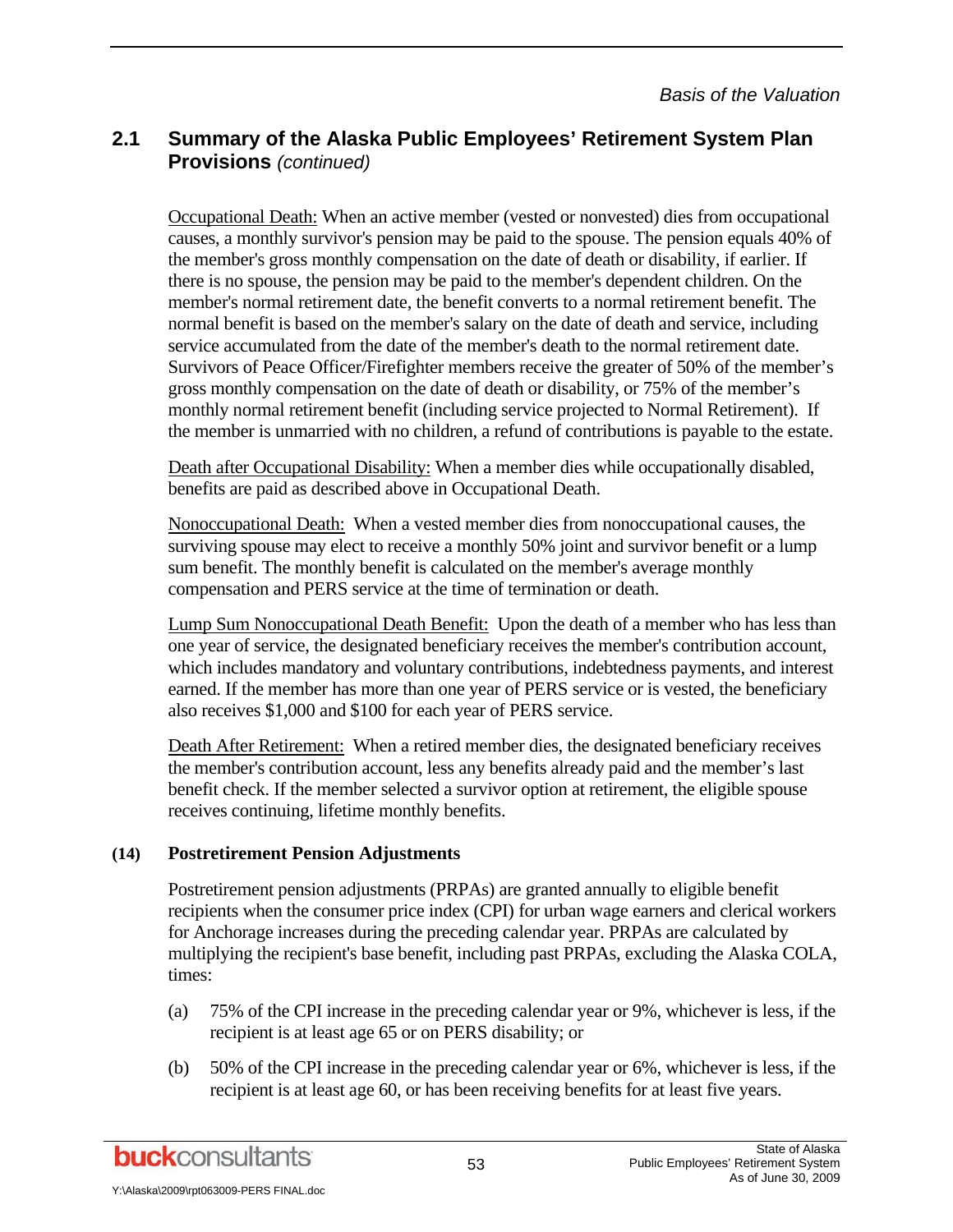Ad hoc PRPAs, up to a maximum of 4%, may be granted to eligible recipients who first entered the PERS before July 1, 1986 (Tier 1) if the CPI increases and the funding ratio is at least 105%.

In a year where an ad hoc PRPA is granted, eligible recipients will receive the higher of the two calculations.

#### **(15) Alaska Cost of Living Allowance**

Eligible benefit recipients who reside in Alaska receive an Alaska cost of living allowance (COLA) equal to 10% of their base benefits or \$50, whichever is more. The following benefit recipients are eligible:

- (a) members who first entered the PERS before July 1, 1986 (Tier 1) and their survivors;
- (b) members who first entered the PERS after June 30, 1986 (Tiers  $2 \& 3$ ) and their survivors if they are at least age 65; and
- (c) all disabled members.

#### **Changes in Benefit Provisions Since the Prior Valuation**

There have been no changes in benefit provisions since the prior valuation.

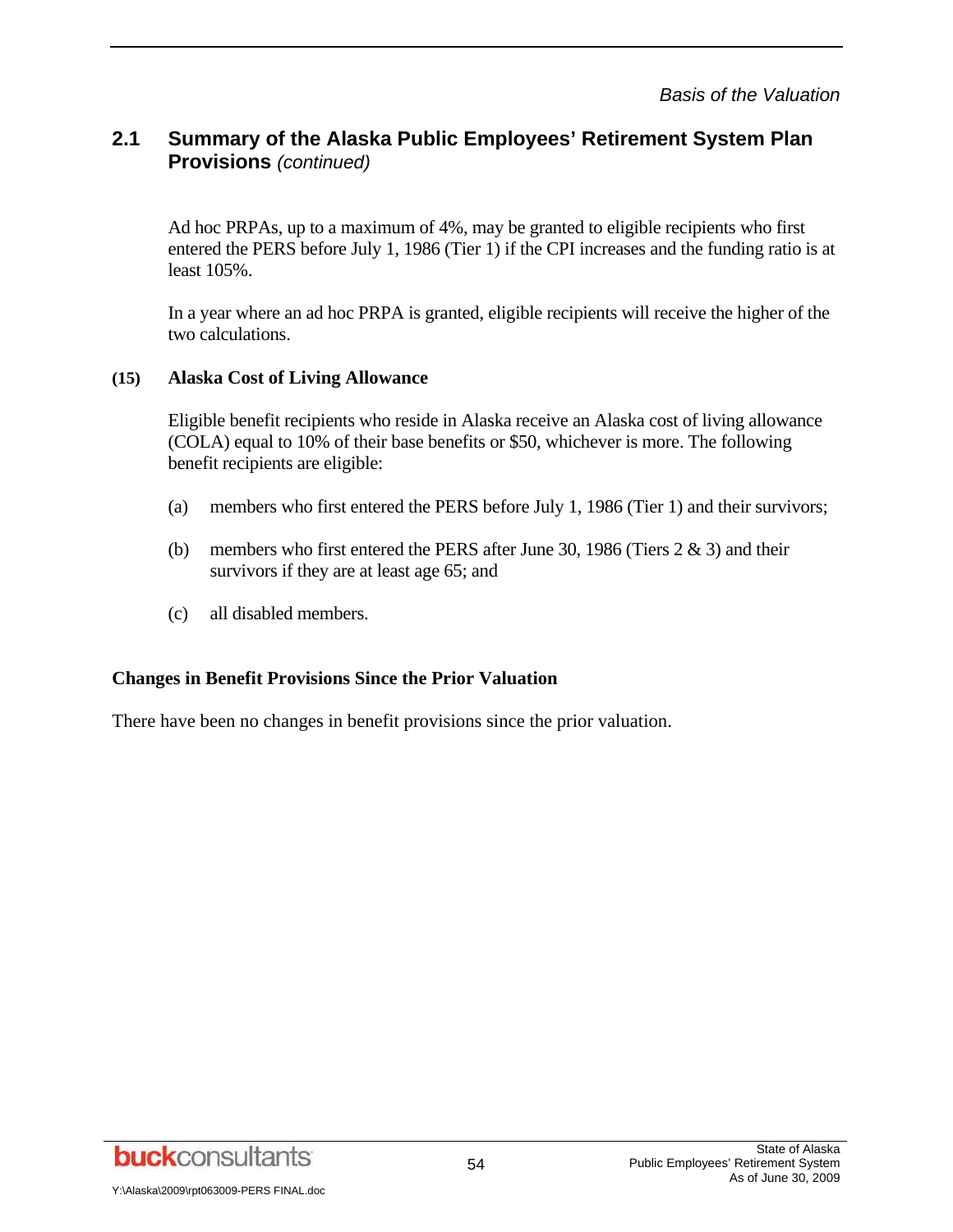# **2.2(a) Member Census Information – Total PERS**

| As of June 30                                                                                         | 2005         |               | 2006   | 2007        | 2008        | 2009        |
|-------------------------------------------------------------------------------------------------------|--------------|---------------|--------|-------------|-------------|-------------|
| <b>Active Members</b>                                                                                 |              |               |        |             |             |             |
| $(1)$ Number                                                                                          | 33,730       |               | 34,071 | 31,362      | 28,850      | 27,565      |
| (2) Average Age                                                                                       | 44.82        |               | 45.04  | 46.06       | 47.01       | 47.85       |
| (3) Average Credited Service                                                                          | 8.72         |               | 8.92   | 9.66        | 10.48       | 11.19       |
| (4) Average Entry Age                                                                                 | 36.10        |               | 36.12  | 36.40       | 36.53       | 36.66       |
| (5) Average Annual Earnings                                                                           | \$<br>44,860 | \$            | 46,688 | \$51,203    | \$54,691    | \$57,518    |
| (6) Number Vested                                                                                     | 19,349       |               | 19,032 | 19,587      | 20,058      | 20,671      |
| (7) Percent Who Are Vested                                                                            | 57.4%        |               | 55.9%  | 62.5%       | 69.5%       | 75.0%       |
| <b>Retirees, Disableds and Beneficiaries</b>                                                          |              |               |        |             |             |             |
| $(1)$ Number                                                                                          | 20,703       |               | 21,901 | 22,997      | 24,082      | 25,015      |
| (2) Average Age                                                                                       | 65.21        |               | 65.40  | 65.69       | 66.01       | 66.39       |
| (3) Average Monthly Pension Benefit                                                                   |              |               |        |             |             |             |
| Base                                                                                                  | \$<br>1,193  | \$            | 1,217  | \$<br>1,242 | \$<br>1,263 | \$<br>1,280 |
| <b>COLA</b>                                                                                           | 82           |               | 83     | 84          | 84          | 85          |
| P.R.P.A.                                                                                              | 221          |               | 222    | 226         | 225         | 244         |
| Adjustment                                                                                            | 1            |               | 1      | $\pmb{0}$   | 1           | 0           |
| Total                                                                                                 | \$<br>1,497  | \$            | 1,523  | \$<br>1,552 | \$<br>1,573 | \$<br>1,609 |
| Vested Terminations (vested at time of termination, not refunded contributions or commenced benefits) |              |               |        |             |             |             |
| Number<br>(1)                                                                                         | 6,105        |               | 6,219  | 6,398       | 6,627       | 6,566       |
| (2) Average Age                                                                                       | 48.46        |               | 48.76  | 49.07       | 49.41       | 49.83       |
| (3) Average Monthly Pension Benefit                                                                   | \$<br>582    | \$            | 590    | \$<br>786   | \$<br>816   | \$<br>836   |
| Non-Vested Terminations With Account Balances (not vested at termination, not refunded contributions) |              |               |        |             |             |             |
| $(1)$ Number                                                                                          | 12,761       |               | 14,155 | 14,902      | 14,930      | 14,626      |
| (2) Average Account Balance                                                                           | \$<br>3,832  | $\mathsf{\$}$ | 3,876  | \$<br>4,035 | \$<br>4,354 | \$<br>4,654 |
| <b>Total Number of Members</b>                                                                        | 73,299       |               | 76,346 | 75,659      | 74,489      | 73,772      |



Y:\Alaska\2009\rpt063009-PERS FINAL.doc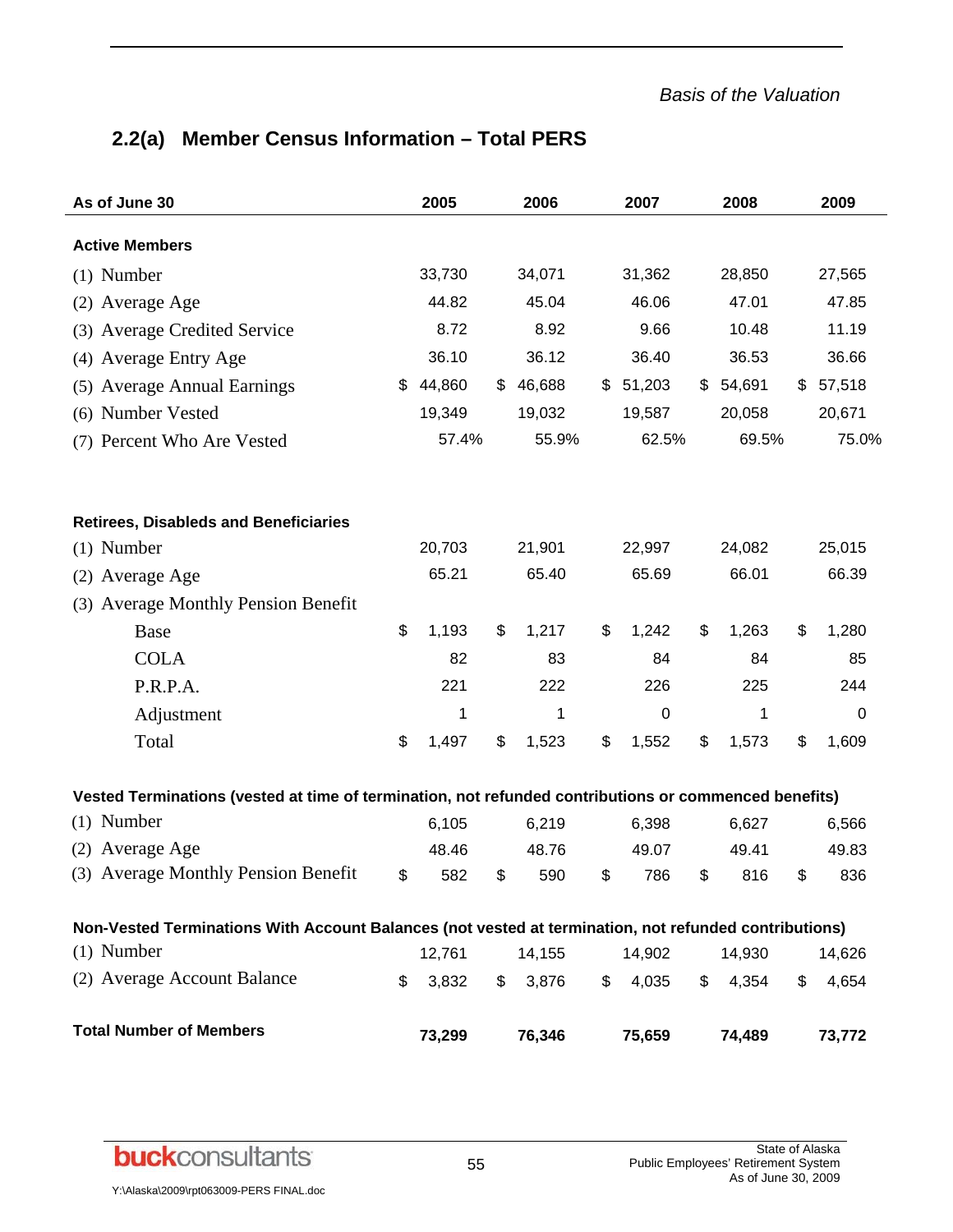# **2.2(a) Member Census Information – Total PERS** *(continued)*

| As of June 30, 2009                           |    | Tier 1 |       | Tier 2   |     | Tier 3   | Total  |       |  |
|-----------------------------------------------|----|--------|-------|----------|-----|----------|--------|-------|--|
| <b>Retirees, Disableds and Beneficiaries</b>  |    |        |       |          |     |          |        |       |  |
| $(1)$ Number                                  |    | 20,936 | 3,504 |          | 575 |          | 25,015 |       |  |
| Average Age<br>(2)                            |    | 66.67  | 65.26 |          |     | 62.89    |        | 66.39 |  |
| <b>Average Monthly Pension Benefit</b><br>(3) |    |        |       |          |     |          |        |       |  |
| Base                                          | \$ | 1,370  | \$    | 847      | \$  | 664      | \$     | 1,280 |  |
| <b>COLA</b>                                   |    | 96     |       | 27       |     | 25       |        | 85    |  |
| P.R.P.A.                                      |    | 280    |       | 66       |     | 27       |        | 244   |  |
| Adjustment                                    |    | 1      |       | $\Omega$ |     | $\Omega$ |        | 0     |  |
| Total                                         | \$ | 1.747  | \$    | 940      | \$  | 716      | \$     | 1.609 |  |

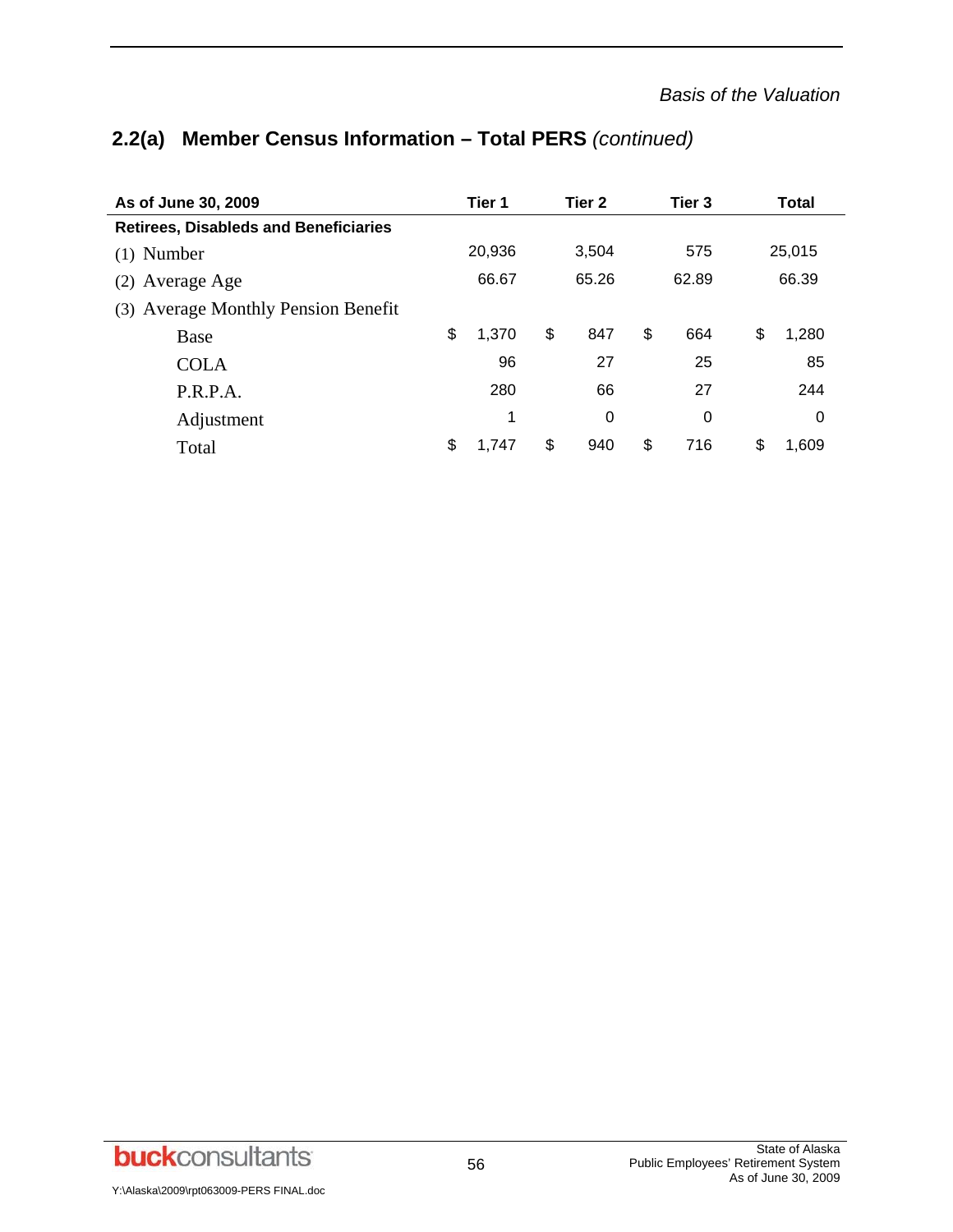# **2.2(b) Additional Information – Active Members**

| As of June 30                    | 2005     | 2006     | 2007     | 2008     | 2009     |
|----------------------------------|----------|----------|----------|----------|----------|
| <b>Peace Officer/Firefighter</b> |          |          |          |          |          |
| $(1)$ Number                     | 2,733    | 2,785    | 2,687    | 2,549    | 2,476    |
| (2) Average Age                  | 40.82    | 40.94    | 41.48    | 42.04    | 42.63    |
| (3) Average Credited Service     | 9.46     | 9.54     | 10.05    | 10.80    | 11.55    |
| (4) Average Entry Age            | 31.36    | 31.40    | 31.43    | 31.24    | 31.08    |
| (5) Average Annual Earnings      | \$63,723 | \$65,289 | \$71,334 | \$74,825 | \$78,562 |
| (6) Number Vested                | 1,799    | 1,811    | 1,892    | 1,928    | 2,017    |
| (7) Percent Who Are Vested       | 65.8%    | 65.0%    | 70.4%    | 75.6%    | 81.5%    |
| <b>Others</b>                    |          |          |          |          |          |
| $(1)$ Number                     | 30,997   | 31,286   | 28,675   | 26,301   | 25,089   |
| (2) Average Age                  | 45.17    | 45.40    | 46.49    | 47.49    | 48.36    |
| (3) Average Credited Service     | 8.65     | 8.86     | 9.62     | 10.45    | 11.15    |
| (4) Average Entry Age            | 36.52    | 36.54    | 36.87    | 37.04    | 37.21    |
| (5) Average Annual Earnings      | \$43,197 | \$45,032 | \$49,316 | \$52,740 | \$55,441 |
| (6) Number Vested                | 17,550   | 17,221   | 17,695   | 18,130   | 18,654   |
| (7) Percent Who Are Vested       | 56.6%    | 55.0%    | 61.7%    | 68.9%    | 74.4%    |
| <b>Total</b>                     |          |          |          |          |          |
| $(1)$ Number                     | 33,730   | 34,071   | 31,362   | 28,850   | 27,565   |
| (2) Average Age                  | 44.82    | 45.04    | 46.06    | 47.01    | 47.85    |
| (3) Average Credited Service     | 8.72     | 8.92     | 9.66     | 10.48    | 11.19    |
| (4) Average Entry Age            | 36.10    | 36.12    | 36.40    | 36.53    | 36.66    |
| (5) Average Annual Earnings      | \$44,860 | \$46,688 | \$51,203 | \$54,691 | \$57,518 |
| (6) Number Vested                | 19,349   | 19,032   | 19,587   | 20,058   | 20,671   |
| (7) Percent Who Are Vested       | 57.4%    | 55.9%    | 62.5%    | 69.5%    | 75.0%    |

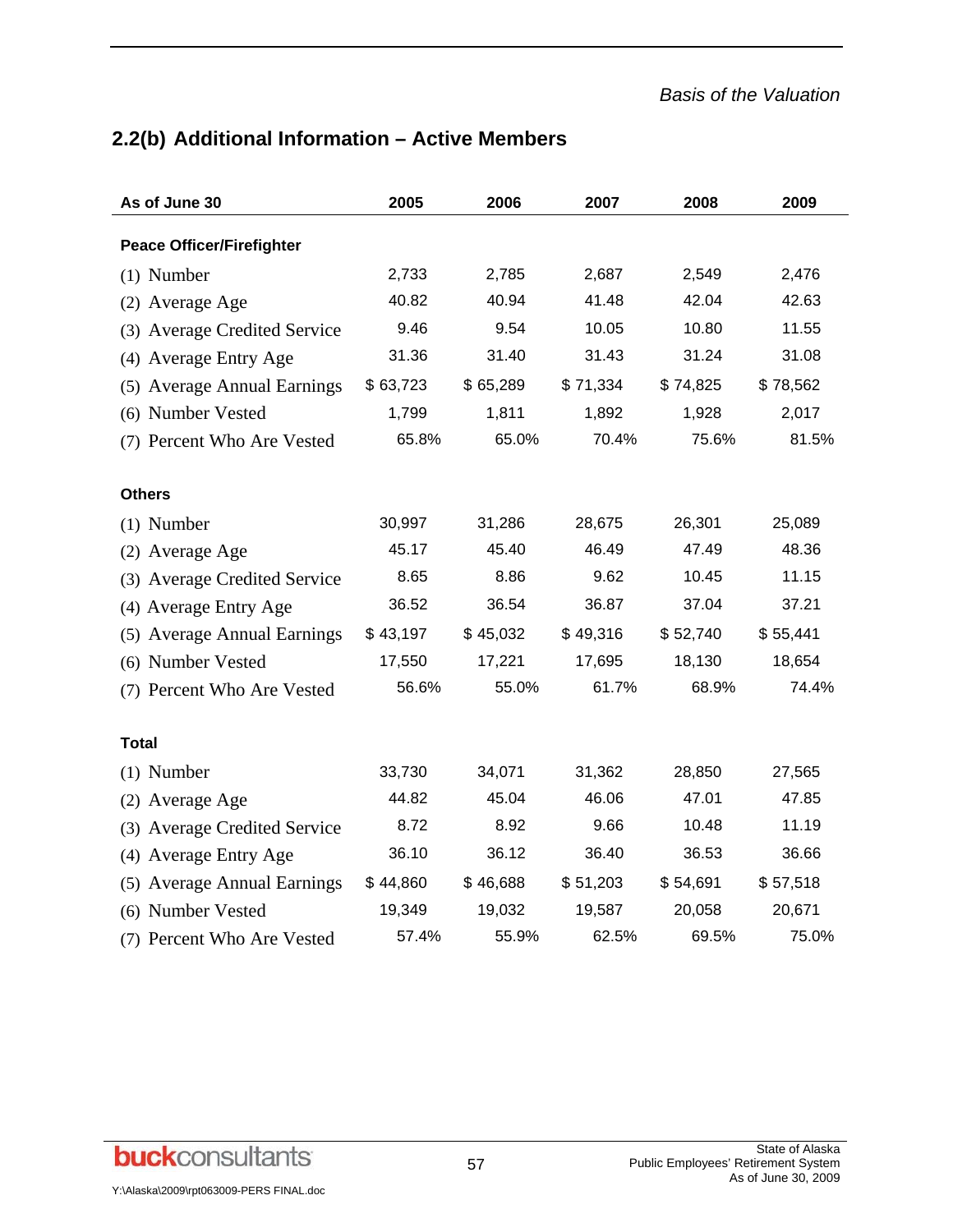

#### **2.2(b) Additional Information – Active Members** *(continued)*

**buck**consultants

Y:\Alaska\2009\rpt063009-PERS FINAL.doc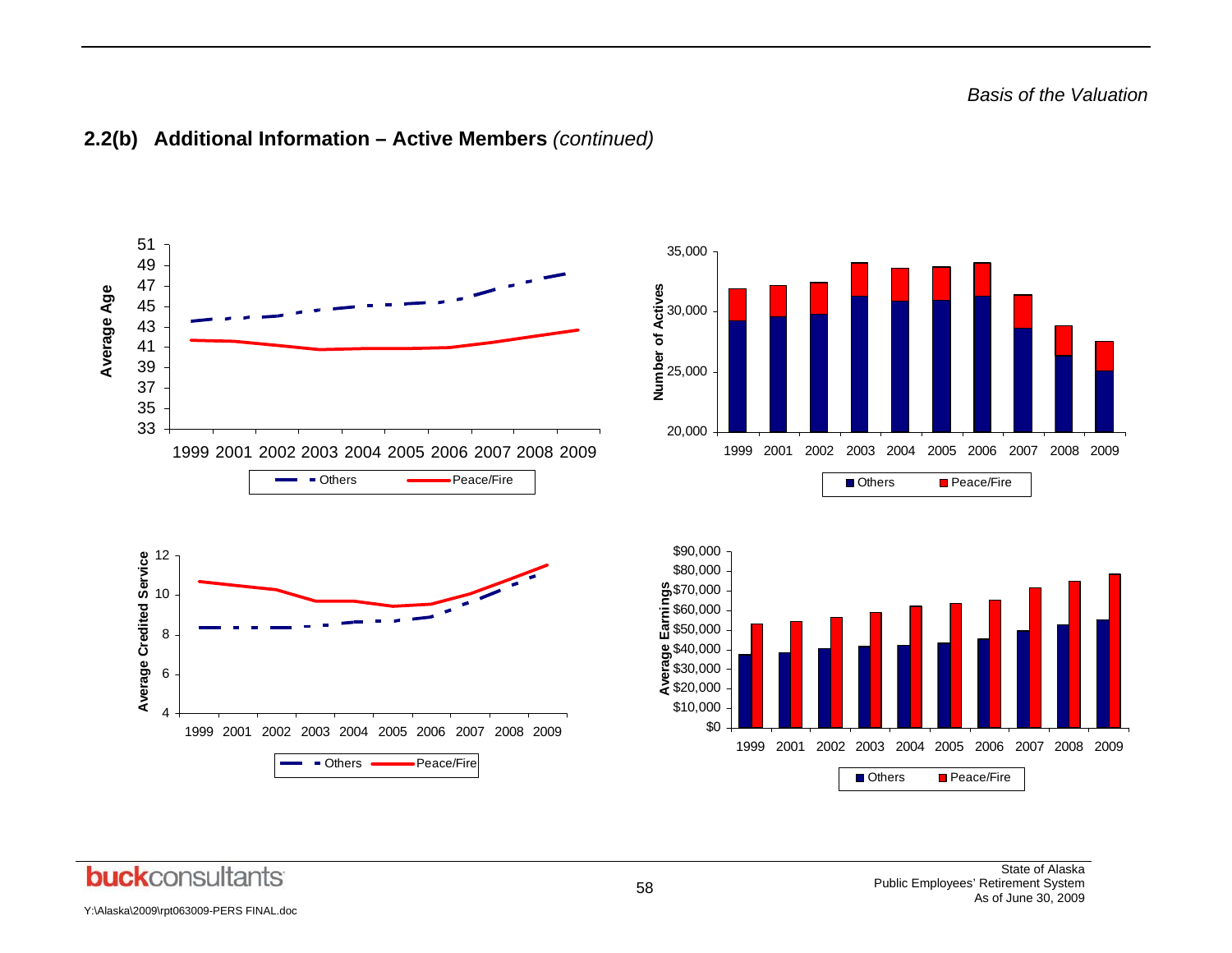# **2.2(c) Distribution of Active Members** – **Peace Officer/Firefighter**

|           |        | Total             | Average      | Years     |          | Total             | Average      |
|-----------|--------|-------------------|--------------|-----------|----------|-------------------|--------------|
|           |        | Annual            | Annual       | of        |          | Annual            | Annual       |
| Age       | Number | Earnings          | Earnings     | Service   | Number   | Earnings          | Earnings     |
| $0 - 19$  | 0      | \$<br>0           | \$<br>0      | $\Omega$  | 5        | \$<br>265,425     | \$<br>53,085 |
| $20 - 24$ | 12     | 772.516           | 64.376       |           | 18       | 981.513           | 54.529       |
| $25 - 29$ | 165    | 12,016,528        | 72,827       | 2         | 16       | 1,025,971         | 64,123       |
| $30 - 34$ | 361    | 27,803,865        | 77,019       | 3         | 236      | 16,025,110        | 67,903       |
| $35 - 39$ | 510    | 40,509,797        | 79,431       | 4         | 200      | 14,476,390        | 72,382       |
| $40 - 44$ | 479    | 39,274,458        | 81,993       | $0 - 4$   | 475      | 32,774,409        | 68,999       |
| $45 - 49$ | 401    | 31.880.366        | 79.502       | $5 - 9$   | 740      | 56.209.761        | 75.959       |
| $50 - 54$ | 290    | 22.519.533        | 77,654       | $10 - 14$ | 596      | 49.123.928        | 82,423       |
| $55 - 59$ | 193    | 14,998,285        | 77,711       | $15 - 19$ | 355      | 30,398,798        | 85,630       |
| $60 - 64$ | 59     | 4,358,394         | 73.871       | $20 - 24$ | 202      | 16,893,350        | 83,630       |
| $65 - 69$ | 6      | 385,747           | 64.291       | $25 - 29$ | 85       | 7,087,276         | 83,380       |
| $70 - 74$ | 0      | 0                 | 0            | $30 - 34$ | 22       | 1,944,109         | 88,369       |
| $75+$     | 0      | 0                 | 0            | $35 - 39$ | $\Omega$ | 0                 | 0            |
|           |        |                   |              | $40+$     |          | 87,858            | 87,858       |
| Total     | 2,476  | 194,519,489<br>\$ | 78,562<br>\$ | Total     | 2,476    | \$<br>194,519,489 | \$<br>78,562 |
|           |        |                   |              |           |          |                   |              |

#### Annual Earnings by Age **Annual Earnings by Credited Service Annual Earnings by Credited Service**

#### **Years of Credited Service by Age**

| <b>Years of Service</b> |         |       |           |           |           |       |       |       |       |       |  |
|-------------------------|---------|-------|-----------|-----------|-----------|-------|-------|-------|-------|-------|--|
| Age                     | $0 - 4$ | $5-9$ | $10 - 14$ | $15 - 19$ | $20 - 24$ | 25-29 | 30-34 | 35-39 | $40+$ | Total |  |
| $0 - 19$                | 0       | 0     |           | O         | 0         | 0     |       |       |       |       |  |
| $20 - 24$               | 12      |       |           |           |           |       |       |       |       | 12    |  |
| $25 - 29$               | 113     | 51    |           |           |           |       |       |       |       | 165   |  |
| $30 - 34$               | 111     | 188   | 62        |           |           |       |       |       |       | 361   |  |
| $35 - 39$               | 79      | 192   | 187       | 51        |           |       |       |       |       | 510   |  |
| $40 - 44$               | 56      | 125   | 143       | 120       | 35        |       |       |       |       | 479   |  |
| $45 - 49$               | 45      | 111   | 87        | 75        | 66        | 17    |       |       |       | 401   |  |
| $50 - 54$               | 36      | 44    | 60        | 59        | 49        | 36    | 6     |       |       | 290   |  |
| $55 - 59$               | 17      | 19    | 44        | 37        | 38        | 27    |       |       |       | 193   |  |
| $60 - 64$               | 6       | 9     | 11        | 11        | 11        | 5     | 5     |       |       | 59    |  |
| $65 - 69$               |         |       |           | 2         | 2         |       |       |       |       | 6     |  |
| $70 - 74$               |         |       |           |           |           |       |       |       |       |       |  |
| $75+$                   | 0       | 0     | 0         | 0         | 0         | 0     | 0     | 0     | 0     | 0     |  |
| Total                   | 475     | 740   | 596       | 355       | 202       | 85    | 22    |       |       | 2,476 |  |

Total annual earnings are the annualized earnings for the fiscal year ending on the valuation date.

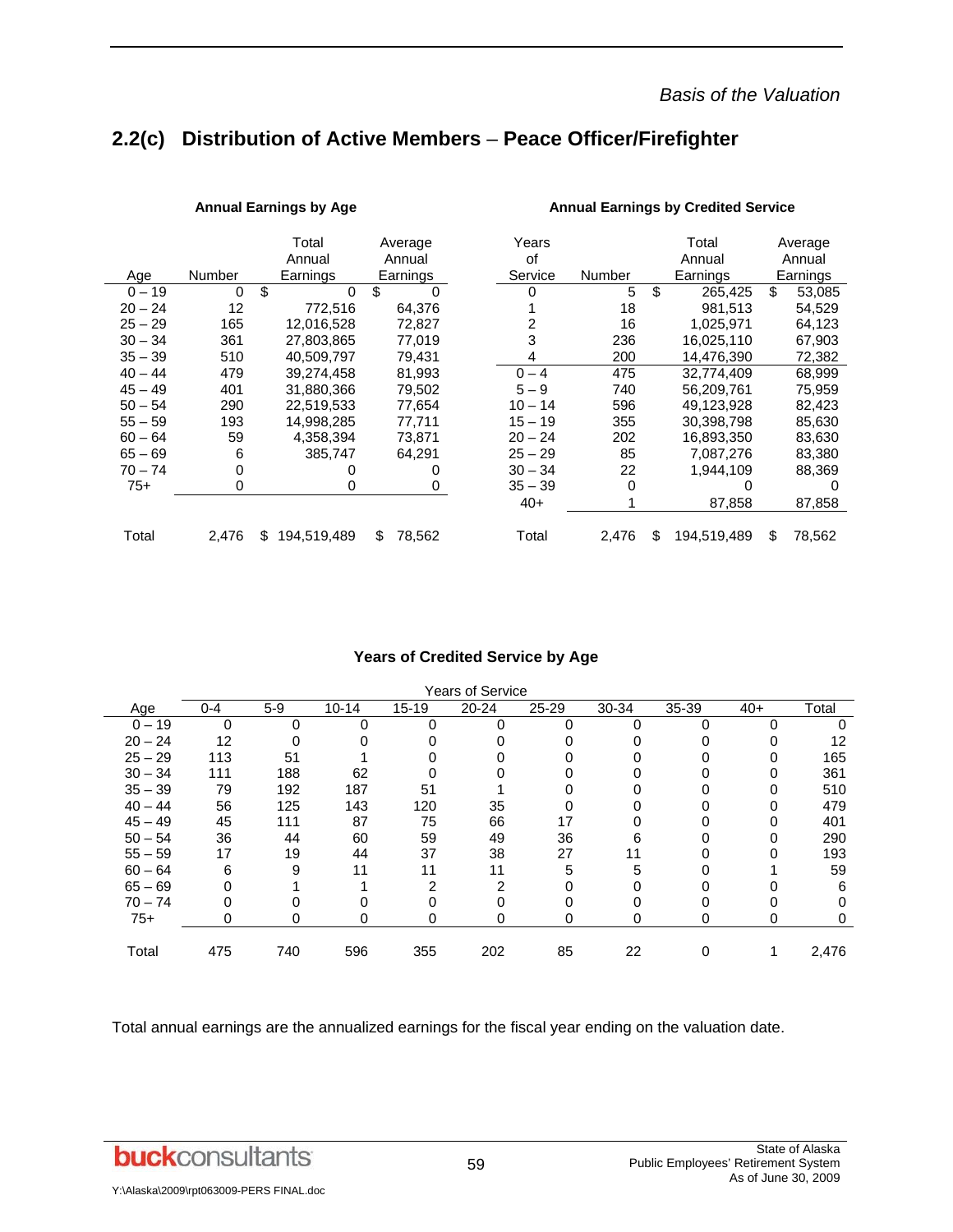| <b>Valuation</b><br>Date | <b>Number</b> | Annual<br><b>Earnings</b><br>$(000's)$ <sup>1</sup> | Annual<br>Average<br><b>Earnings</b> | <b>Percent</b><br>Increase/<br>(Decrease)<br>in Average<br><b>Earnings</b> | Number of<br>Participating<br><b>Employers</b> |
|--------------------------|---------------|-----------------------------------------------------|--------------------------------------|----------------------------------------------------------------------------|------------------------------------------------|
| June 30, 2009            | 2,476         | \$<br>194,519                                       | \$<br>78,562                         | 5.0%                                                                       | 160                                            |
| June 30, 2008            | 2,549         | 190,729                                             | 74,825                               | 4.9%                                                                       | 159                                            |
| June 30, 2007            | 2,687         | 191,674                                             | 71,334                               | 9.3%                                                                       | 160                                            |
| June 30, 2006            | 2,785         | 181,830                                             | 65,289                               | 2.5%                                                                       | 160                                            |
| June 30, 2005            | 2,733         | 174,155                                             | 63,723                               | 3.0%                                                                       | 160                                            |
| June 30, 2004            | 2,705         | 167,317                                             | 61,855                               | 4.9%                                                                       | 161                                            |
| June 30, 2003            | 2,727         | 160,743                                             | 58,945                               | 0.8%                                                                       | 160                                            |
| June 30, 2002            | 2,695         | 157,632                                             | 58,490                               | 3.4%                                                                       | 161                                            |
| June 30, 2001            | 2,683         | 151,701                                             | 56,542                               | 3.9%                                                                       | 158                                            |
| June 30, 1999            | 2,624         | 142,843                                             | 54,437                               | 2.7%                                                                       | 148                                            |

## **2.2(d) Schedule of Active Member Valuation Data – Peace Officer/Firefighter**

**buck**consultants

l

<sup>&</sup>lt;sup>1</sup> Prior to June 30, 2006, unannualized earnings were used. Starting June 30, 2006, annualized earnings are used.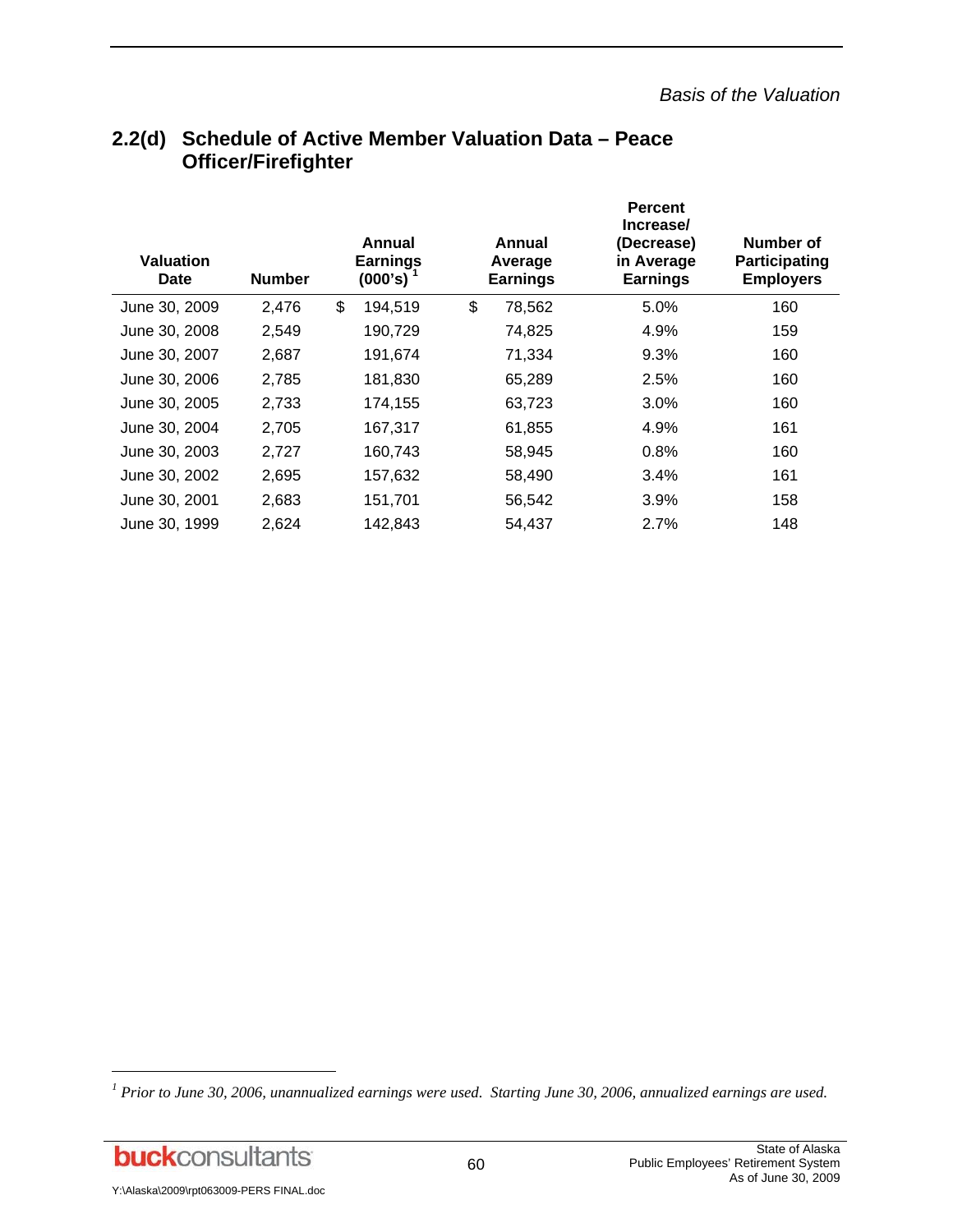## **2.2(e) Distribution of Active Members** – **Others**

|           |        | Total<br>Annual | Average<br>Annual | Years<br>οf |        | Total<br>Annual | Average<br>Annual |
|-----------|--------|-----------------|-------------------|-------------|--------|-----------------|-------------------|
| Age       | Number | Earnings        | Earnings          | Service     | Number | Earnings        | Earnings          |
| $0 - 19$  | 0      | \$<br>$\Omega$  | \$<br>0           | 0           | 177    | \$<br>7,031,619 | \$<br>39,727      |
| $20 - 24$ | 139    | 5,819,805       | 41,869            |             | 502    | 20,255,657      | 40,350            |
| $25 - 29$ | 1,001  | 47,082,916      | 47,036            | 2           | 864    | 34,799,999      | 40,278            |
| $30 - 34$ | 1,783  | 91,347,531      | 51,232            | 3           | 2,300  | 107,125,613     | 46,576            |
| $35 - 39$ | 2,288  | 123,819,041     | 54,117            | 4           | 2,048  | 99,918,683      | 48,788            |
| $40 - 44$ | 3,015  | 161,853,150     | 53,683            | $0 - 4$     | 5,891  | 269,131,571     | 45,685            |
| $45 - 49$ | 4.671  | 255,692,148     | 54.740            | $5 - 9$     | 7.827  | 401,618,476     | 51,312            |
| $50 - 54$ | 5.589  | 323.772.955     | 57,930            | $10 - 14$   | 4.581  | 262.214.591     | 57,240            |
| $55 - 59$ | 4.220  | 246.379.695     | 58,384            | $15 - 19$   | 3.175  | 201.013.963     | 63,311            |
| $60 - 64$ | 1,781  | 103,277,892     | 57,989            | $20 - 24$   | 2,069  | 141,258,328     | 68,274            |
| $65 - 69$ | 471    | 26.025.975      | 55.257            | $25 - 29$   | 1.219  | 90.422.932      | 74,178            |
| $70 - 74$ | 102    | 4,522,511       | 44,338            | $30 - 34$   | 283    | 21,464,273      | 75,845            |
| 75+       | 29     | 1,376,918       | 47,480            | $35 - 39$   | 41     | 3,577,328       | 87,252            |
|           |        |                 |                   | $40+$       | 3      | 269.075         | 89,692            |
| Total     | 25,089 | \$1,390,970,537 | 55,441<br>\$.     | Total       | 25,089 | \$1,390,970,537 | \$<br>55,441      |

#### Annual Earnings by Age **Annual Earnings by Credited Service Annual Earnings by Credited Service**

#### **Years of Credited Service by Age**

|           | Years of Service |       |           |           |       |           |       |          |       |          |  |  |  |  |
|-----------|------------------|-------|-----------|-----------|-------|-----------|-------|----------|-------|----------|--|--|--|--|
| Age       | $0 - 4$          | $5-9$ | $10 - 14$ | $15 - 19$ | 20-24 | $25 - 29$ | 30-34 | 35-39    | $40+$ | Total    |  |  |  |  |
| $0 - 19$  | $\Omega$         | 0     | 0         | 0         | 0     | 0         | 0     | $\Omega$ | 0     | $\Omega$ |  |  |  |  |
| $20 - 24$ | 134              | 5     | 0         | 0         | 0     | 0         | 0     | 0        | 0     | 139      |  |  |  |  |
| $25 - 29$ | 721              | 276   | 4         |           | 0     |           | 0     | 0        | 0     | 1,001    |  |  |  |  |
| $30 - 34$ | 800              | 854   | 125       | 4         | 0     |           | 0     | 0        | 0     | 1,783    |  |  |  |  |
| $35 - 39$ | 744              | 1,014 | 452       | 73        | 5     | 0         | 0     | 0        | 0     | 2,288    |  |  |  |  |
| $40 - 44$ | 830              | 1,090 | 613       | 364       | 113   | 5         | 0     | 0        | 0     | 3,015    |  |  |  |  |
| $45 - 49$ | 882              | 1,468 | 930       | 710       | 453   | 219       | 9     | 0        | 0     | 4,671    |  |  |  |  |
| $50 - 54$ | 821              | 1,431 | 1.111     | 895       | 700   | 519       | 111   |          |       | 5,589    |  |  |  |  |
| $55 - 59$ | 593              | 1,023 | 878       | 736       | 550   | 334       | 92    | 14       | 0     | 4,220    |  |  |  |  |
| $60 - 64$ | 275              | 491   | 353       | 302       | 193   | 105       | 45    | 16       |       | 1,781    |  |  |  |  |
| $65 - 69$ | 65               | 139   | 95        | 70        | 41    | 30        | 22    | 8        |       | 471      |  |  |  |  |
| $70 - 74$ | 22               | 24    | 19        | 16        | 12    | 4         | 3     |          |       | 102      |  |  |  |  |
| $75+$     | 4                | 12    |           | 5         | 2     | 3         |       |          | 0     | 29       |  |  |  |  |
| Total     | 5,891            | 7,827 | 4,581     | 3,175     | 2,069 | 1,219     | 283   | 41       | 3     | 25,089   |  |  |  |  |

Total annual earnings are the annualized earnings for the fiscal year ending on the valuation date.

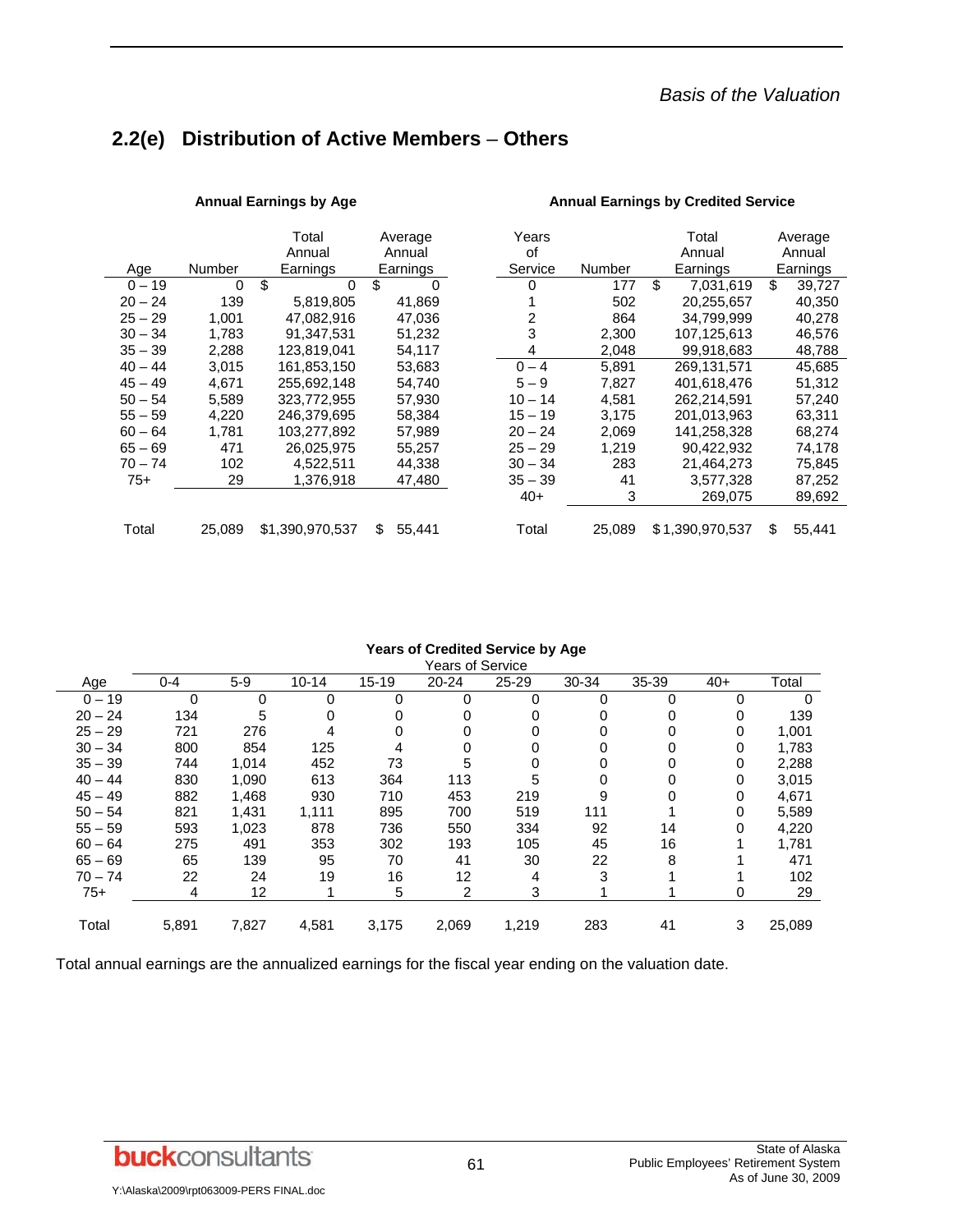| <b>Valuation</b><br><b>Date</b> | <b>Number</b> | Annual<br><b>Earnings</b><br>$(000's)$ <sup>1</sup> | Annual<br>Average<br><b>Earnings</b> | <b>Percent</b><br>Increase/<br>(Decrease)<br>in Average<br><b>Earnings</b> | Number of<br>Participating<br><b>Employers</b> |
|---------------------------------|---------------|-----------------------------------------------------|--------------------------------------|----------------------------------------------------------------------------|------------------------------------------------|
| June 30, 2009                   | 25,089        | \$1,390,971                                         | \$<br>55,441                         | 5.1%                                                                       | 160                                            |
| June 30, 2008                   | 26,301        | 1,387,117                                           | 52,740                               | 6.9%                                                                       | 159                                            |
| June 30, 2007                   | 28,675        | 1,414,145                                           | 49,316                               | 9.5%                                                                       | 160                                            |
| June 30, 2006                   | 31,286        | 1,408,863                                           | 45,032                               | 4.2%                                                                       | 160                                            |
| June 30, 2005                   | 30,997        | 1,338,962                                           | 43,197                               | 2.3%                                                                       | 160                                            |
| June 30, 2004                   | 30,907        | 1,305,670                                           | 42,245                               | 1.8%                                                                       | 161                                            |
| June 30, 2003                   | 31,338        | 1,300,041                                           | 41,484                               | 1.8%                                                                       | 160                                            |
| June 30, 2002                   | 30,547        | 1,245,055                                           | 40,759                               | 0.3%                                                                       | 161                                            |
| June 30, 2001                   | 29,758        | 1,208,700                                           | 40,618                               | 5.4%                                                                       | 158                                            |
| June 30, 1999                   | 29,590        | 1,140,706                                           | 38,550                               | 3.0%                                                                       | 148                                            |

## **2.2(f) Schedule of Active Member Valuation Data – Others**

**buck**consultants

l

<sup>&</sup>lt;sup>1</sup> Prior to June 30, 2006, unannualized earnings were used. Starting June 30, 2006, annualized earnings are used.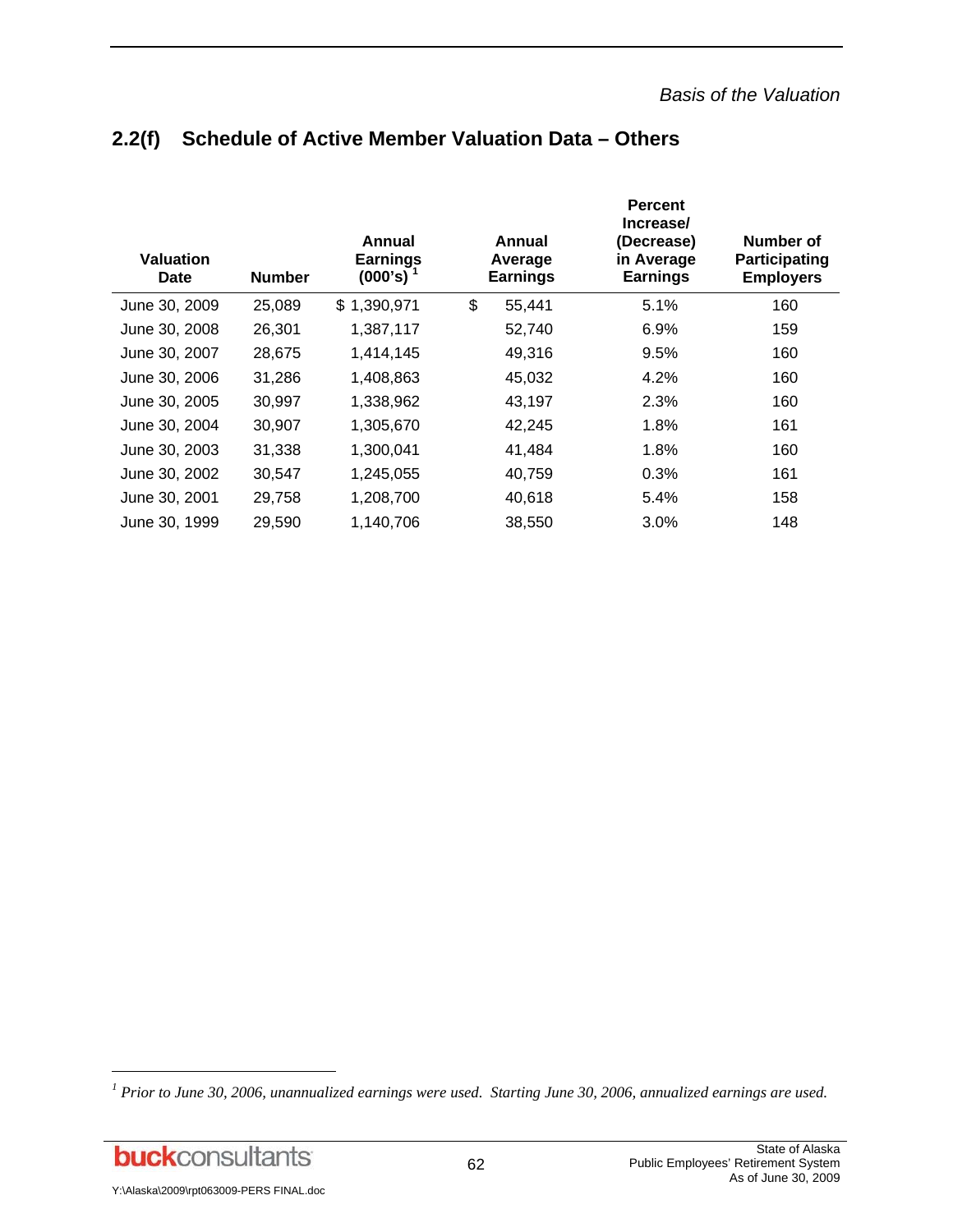# **2.2(g) Statistics on New Benefit Recipients – Peace Officer/Firefighter**

| During the Year Ending June 30                  | 2005           |       | 2006 |       | 2007        | 2008        | 2009 |       |  |
|-------------------------------------------------|----------------|-------|------|-------|-------------|-------------|------|-------|--|
| <b>Service</b>                                  |                |       |      |       |             |             |      |       |  |
| $(1)$ Number                                    |                | 121   |      | 91    | 97          | 97          |      | 80    |  |
| (2) Average Age at Commencement                 |                | 52.98 |      | 54.50 | 54.23       | 55.95       |      | 55.98 |  |
| (3) Average Monthly Pension Benefit             | \$             | 2,435 | \$   | 2,415 | \$<br>2,692 | \$<br>2,616 | \$   | 2,402 |  |
| Survivor (including surviving spouse and QDROs) |                |       |      |       |             |             |      |       |  |
| $(1)$ Number                                    |                | 12    |      | 22    | 30          | 20          |      | 25    |  |
| (2) Average Age at Commencement                 |                | 49.41 |      | 56.72 | 57.01       | 56.36       |      | 58.42 |  |
| (3) Average Monthly Pension Benefit             | -\$            | 876   | \$   | 993   | \$<br>1,388 | \$<br>1,163 | \$   | 1,337 |  |
| <b>Disability</b>                               |                |       |      |       |             |             |      |       |  |
| $(1)$ Number                                    |                | 12    |      | 5     | 11          | 8           |      | 3     |  |
| (2) Average Age at Commencement                 |                | 47.42 |      | 47.21 | 48.51       | 43.62       |      | 44.87 |  |
| (3) Average Monthly Pension Benefit             | $\mathfrak{L}$ | 1,691 | \$   | 2,032 | \$<br>2,253 | \$<br>2,425 | \$   | 1,461 |  |
| <b>Total</b>                                    |                |       |      |       |             |             |      |       |  |
| $(1)$ Number                                    |                | 145   |      | 118   | 138         | 125         |      | 108   |  |
| (2) Average Age at Commencement                 |                | 52.23 |      | 54.61 | 54.38       | 55.23       |      | 56.24 |  |
| (3) Average Monthly Pension Benefit             | \$             | 2,244 | \$   | 2,134 | \$<br>2,374 | \$<br>2,371 | \$   | 2,129 |  |

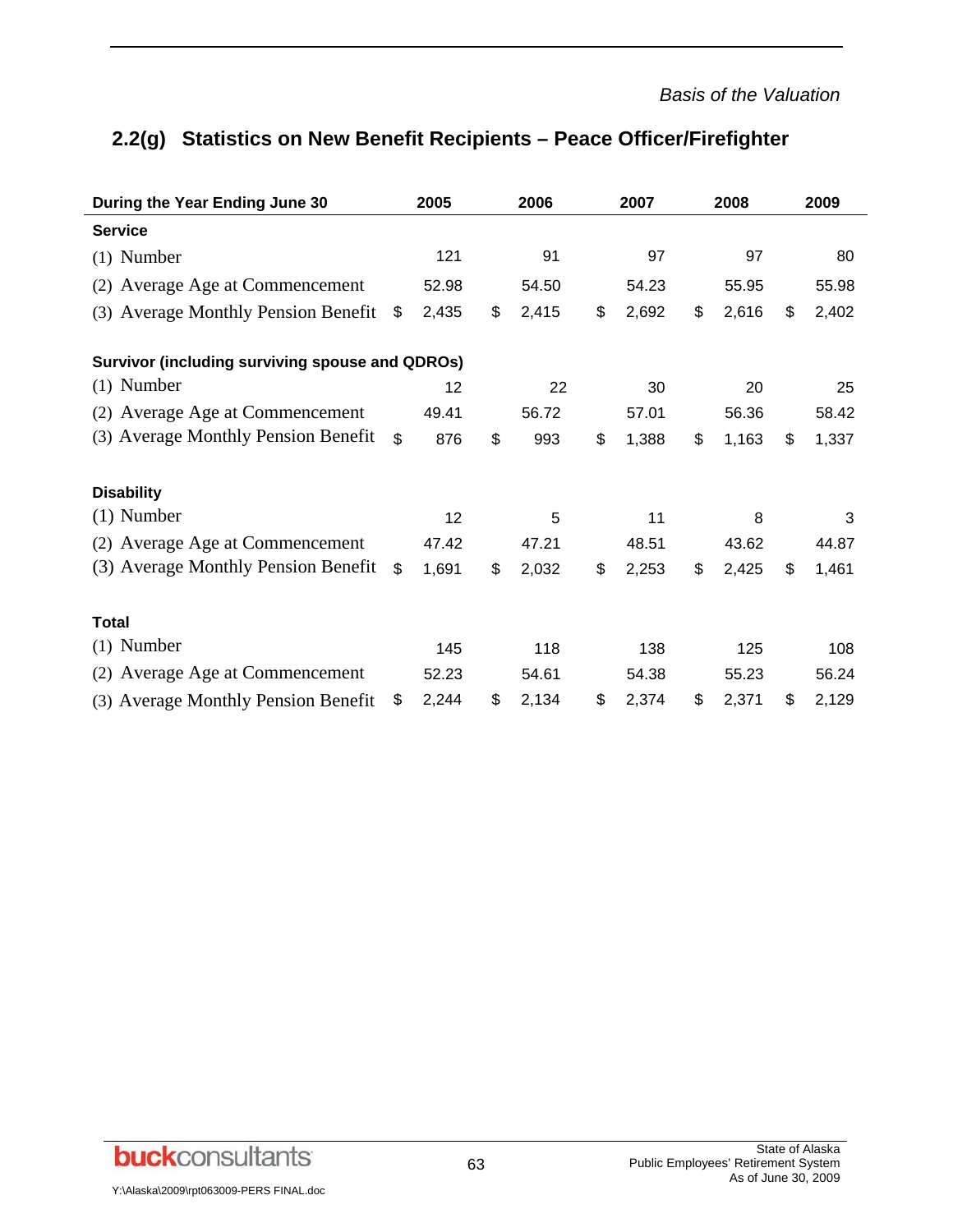|                                                                                            | <b>Years of Credited Service</b> |                       |         |             |                |               |                |             |    |              |    |             |    |                         |
|--------------------------------------------------------------------------------------------|----------------------------------|-----------------------|---------|-------------|----------------|---------------|----------------|-------------|----|--------------|----|-------------|----|-------------------------|
|                                                                                            | $0 - 4$                          |                       | $5 - 9$ |             |                | $10 - 14$     |                | $15 - 19$   |    | $20 - 24$    |    | $25 - 29$   |    | $30+$                   |
| Period 7/1/08 - 6/30/09:                                                                   |                                  |                       |         |             |                |               |                |             |    |              |    |             |    |                         |
| <b>Average Monthly Pension Benefit</b><br>Number of Recipients                             | \$                               | 489<br>$\overline{2}$ | \$      | 820<br>17   | \$             | 979<br>11     | \$             | 2,466<br>18 | \$ | 3,152<br>23  | \$ | 4,213       | \$ | 4,894<br>5              |
| Period 7/1/07 - 6/30/08:                                                                   |                                  |                       |         |             |                |               |                |             |    |              |    |             |    |                         |
| <b>Average Monthly Pension Benefit</b><br>Number of Recipients                             | \$                               | 1,522<br>6            | \$      | 950<br>13   |                | \$1,171<br>13 | \$             | 2,378<br>20 | \$ | 3,179<br>32  | \$ | 3,837<br>18 | \$ | 6,014<br>3              |
| Period 7/1/06 - 6/30/07:                                                                   |                                  |                       |         |             |                |               |                |             |    |              |    |             |    |                         |
| <b>Average Monthly Pension Benefit</b><br>Number of Recipients<br>Period 7/1/05 - 6/30/06: | \$                               | 925<br>4              | \$      | 858<br>13   | \$             | 1,304<br>9    | \$             | 2,385<br>26 | \$ | 3,180<br>40  | \$ | 4,198<br>12 | \$ | 4,942<br>4              |
| <b>Average Monthly Pension Benefit</b><br>Number of Recipients                             | \$                               | 1,556<br>5            | \$      | 748<br>11   | \$             | 1,280<br>9    | \$             | 2,236<br>26 | \$ | 2,931<br>29  | \$ | 3,595<br>13 | \$ | 4,190<br>3              |
| Period 7/1/04 - 6/30/05:                                                                   |                                  |                       |         |             |                |               |                |             |    |              |    |             |    |                         |
| <b>Average Monthly Pension Benefit</b><br>Number of Recipients<br>Period 7/1/03 - 6/30/04: | \$                               | 277                   | \$      | 700<br>14   | \$             | 1,209<br>20   | \$             | 1,823<br>23 | \$ | 2,852<br>66  | \$ | 3,804<br>13 | \$ | 3,846<br>3              |
| <b>Average Monthly Pension Benefit</b>                                                     |                                  |                       |         |             |                |               |                |             |    |              |    |             |    |                         |
| Number of Recipients<br>Period 7/1/02 - 6/30/03:                                           | \$                               | 1,644                 | \$      | 2,392<br>78 | \$             | 2,298<br>46   | \$             | 2,093<br>43 | \$ | 2,435<br>61  | \$ | 2,895<br>30 | \$ | 2,546<br>8              |
| <b>Average Monthly Pension Benefit</b><br>Number of Recipients                             | \$                               | 1,594                 | \$      | 697<br>9    | $\mathfrak{S}$ | 1,131<br>20   | $\mathfrak{S}$ | 2,043<br>20 | \$ | 3,013<br>79  | \$ | 4,079<br>11 | \$ | 4,313<br>3              |
| Period 7/1/01 - 6/30/02:                                                                   |                                  |                       |         |             |                |               |                |             |    |              |    |             |    |                         |
| <b>Average Monthly Pension Benefit</b><br>Number of Recipients<br>Period 7/1/00 - 6/30/01: | \$                               | 1,903                 | \$      | 466<br>6    | \$             | 1,056<br>12   | \$             | 1,561<br>19 | \$ | 2,567<br>85  | \$ | 3,447<br>32 | \$ | 5,996<br>$\overline{2}$ |
| <b>Average Monthly Pension Benefit</b><br>Number of Recipients                             | \$                               | 1,416<br>2            | \$      | 927<br>13   | \$             | 1,249<br>34   | \$             | 1,704<br>61 | \$ | 2,824<br>143 | \$ | 2,892<br>57 | \$ | 2,702<br>18             |

## **2.2(h) Schedule of Average Pension Benefit Payments – New Benefit Recipients – Peace Officer/Firefighter**

"Average Monthly Pension Benefit" includes post-retirement pension adjustments and cost-of-living increases.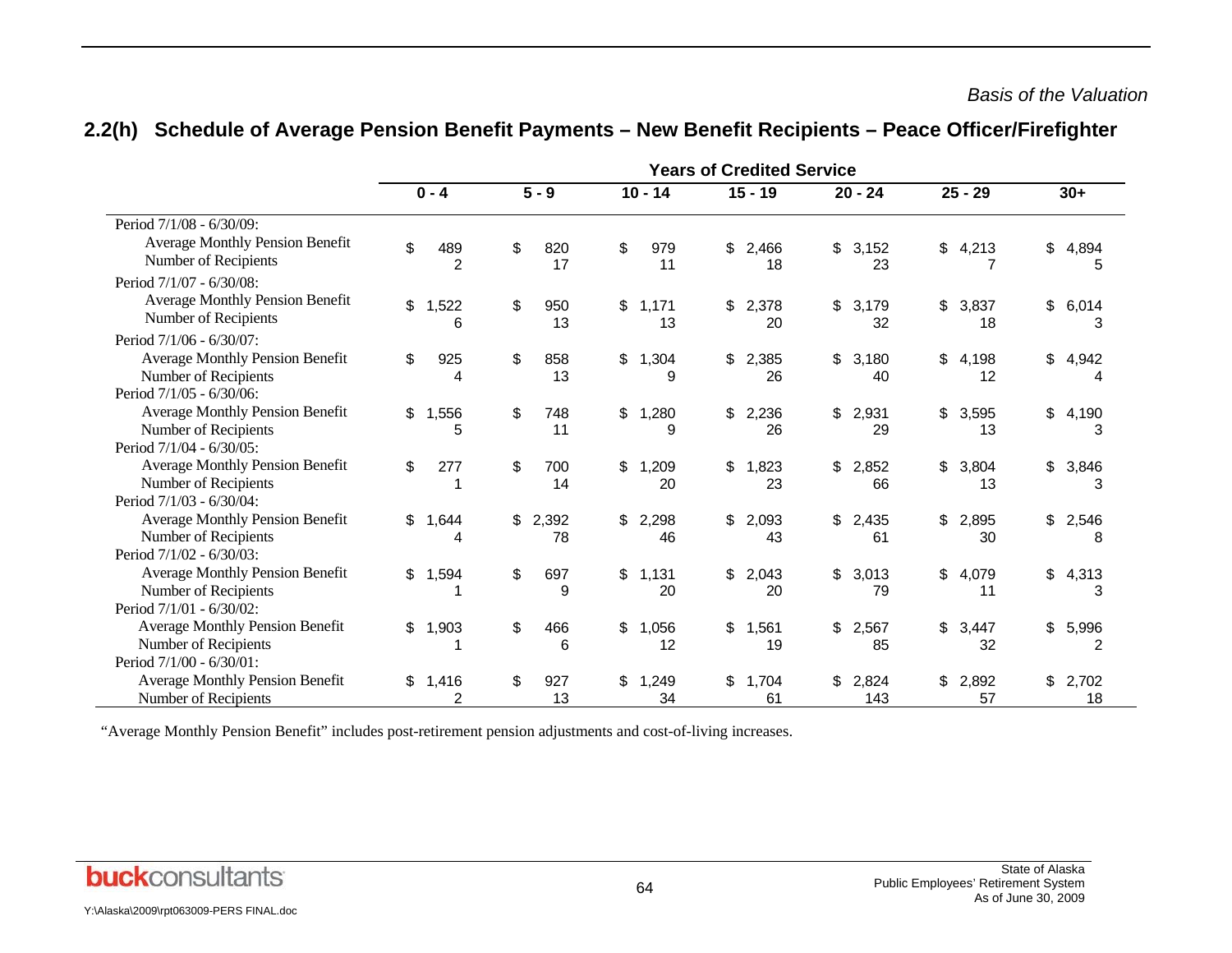#### *Basis of the Valuation*

# **2.2(i) Statistics on New Benefit Recipients – Others**

| During the Year Ending June 30                         | 2005 |       | 2006        |    | 2007  | 2008        | 2009 |       |  |
|--------------------------------------------------------|------|-------|-------------|----|-------|-------------|------|-------|--|
| <b>Service</b>                                         |      |       |             |    |       |             |      |       |  |
| $(1)$ Number                                           |      | 1,200 | 1,308       |    | 1,270 | 1,226       |      | 1,140 |  |
| (2) Average Age at Commencement                        |      | 57.09 | 57.41       |    | 57.70 | 57.77       |      | 58.10 |  |
| (3) Average Monthly Pension Benefit                    | \$   | 1,524 | \$<br>1,539 | \$ | 1,731 | \$<br>1,743 | \$   | 1,698 |  |
| <b>Survivor (including surviving spouse and QDROs)</b> |      |       |             |    |       |             |      |       |  |
| $(1)$ Number                                           |      | 43    | 155         |    | 175   | 201         |      | 181   |  |
| (2) Average Age at Commencement                        |      | 55.11 | 62.33       |    | 62.74 | 63.66       |      | 64.33 |  |
| (3) Average Monthly Pension Benefit                    | \$   | 602   | \$<br>852   | \$ | 847   | \$<br>1,000 | \$   | 866   |  |
| <b>Disability</b>                                      |      |       |             |    |       |             |      |       |  |
| $(1)$ Number                                           |      | 44    | 31          |    | 34    | 27          |      | 19    |  |
| (2) Average Age at Commencement                        |      | 50.26 | 49.93       |    | 50.60 | 47.75       |      | 51.79 |  |
| (3) Average Monthly Pension Benefit                    | \$   | 1,354 | \$<br>1,222 | \$ | 2,026 | \$<br>1,355 | \$   | 1,264 |  |
| <b>Total</b>                                           |      |       |             |    |       |             |      |       |  |
| $(1)$ Number                                           |      | 1,287 | 1,494       |    | 1,479 | 1,454       |      | 1,340 |  |
| (2) Average Age at Commencement                        |      | 56.79 | 57.77       |    | 58.13 | 58.40       |      | 58.85 |  |
| (3) Average Monthly Pension Benefit                    | \$   | 1,487 | \$<br>1,461 | \$ | 1,633 | \$<br>1,633 | \$   | 1,579 |  |

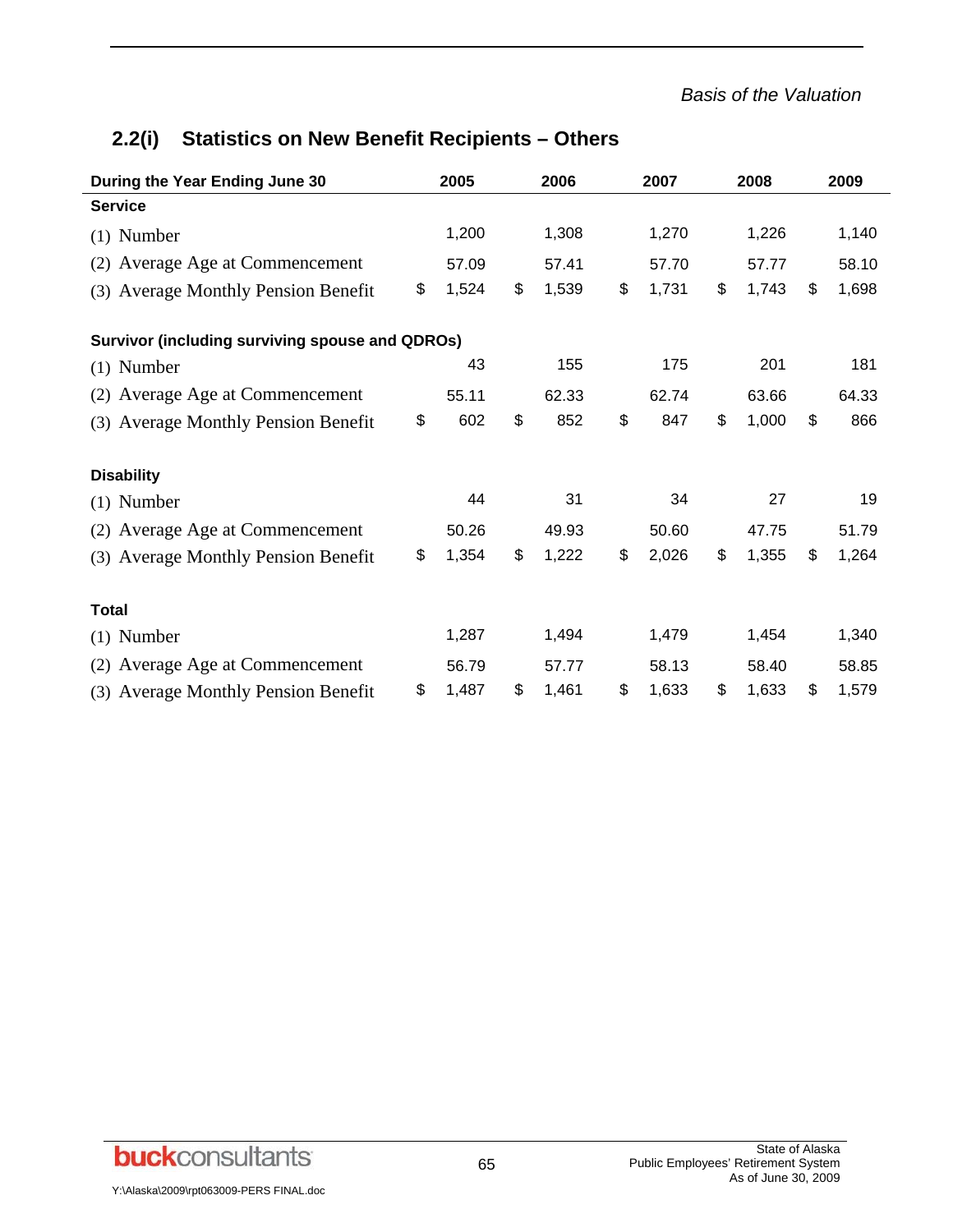#### **Years of Credited Service 0 - 4 5 - 9 10 - 14 15 - 19 20 - 24 25 - 29 30+** Period 7/1/08 - 6/30/09: Average Monthly Pension Benefit Number of Recipients \$ 534 71 \$ 554 341 \$ 988 216 \$ 1,708 171 \$ 2,693 154 \$ 3,718 159 \$ 4,723 47 Period 7/1/07 - 6/30/08: Average Monthly Pension Benefit Number of Recipients \$ 586 69 \$ 548 315 \$ 1,044 249 \$ 1,655 222 \$ 2,668 172 \$ 3,642 170 \$ 4,561 56 Period 7/1/06 - 6/30/07: Average Monthly Pension Benefit Number of Recipients \$ 1,026 97 \$ 564 320 \$ 1,084 263 \$ 1,773 207 \$ 2,509 190 \$ 3,699 183 \$ 4,132 44 Period 7/1/05 - 6/30/06: Average Monthly Pension Benefit Number of Recipients \$ 519 72 \$ 536 319 \$ 950 271 \$ 1,464 246 \$ 2,212 197 \$ 3,247 184 \$ 3,837 50 Period 7/1/04 - 6/30/05: Average Monthly Pension Benefit Number of Recipients \$ 423 40 \$ 516 363 \$ 1,008 266 \$ 1,571 211 \$ 2,249 213 \$ 3,176 118 \$ 3,369 76 Period 7/1/03 - 6/30/04: Average Monthly Pension Benefit Number of Recipients \$ 659 28 \$ 745 300 \$ 806 231 \$ 968 218 \$ 917 234 \$ 1,163 109 \$ 1,488 58 Period 7/1/02 - 6/30/03: Average Monthly Pension Benefit Number of Recipients \$ 984 202 \$ 678 379 \$ 1,022 290 \$ 1,601 219 \$ 2,201 179 \$ 3,116 99 \$ 4,004 77 Period 7/1/01 - 6/30/02: Average Monthly Pension Benefit Number of Recipients \$ 488 15 \$ 500 283 \$ 886 246 \$ 1,428 227 \$ 2,020 198 \$ 2,663 94 \$ 3,653 72 Period 7/1/00 - 6/30/01: Average Monthly Pension Benefit Number of Recipients \$ 602 8 \$ 577 174 \$ 791 289 \$ 1,129 594 \$ 1,392 542 \$ 1,771 438 \$ 1,949 297

## **2.2(j) Schedule of Average Pension Benefit Payments – New Benefit Recipients – Others**

"Average Monthly Benefit" includes post-retirement pension adjustments and cost-of-living increases.

**buck**consultants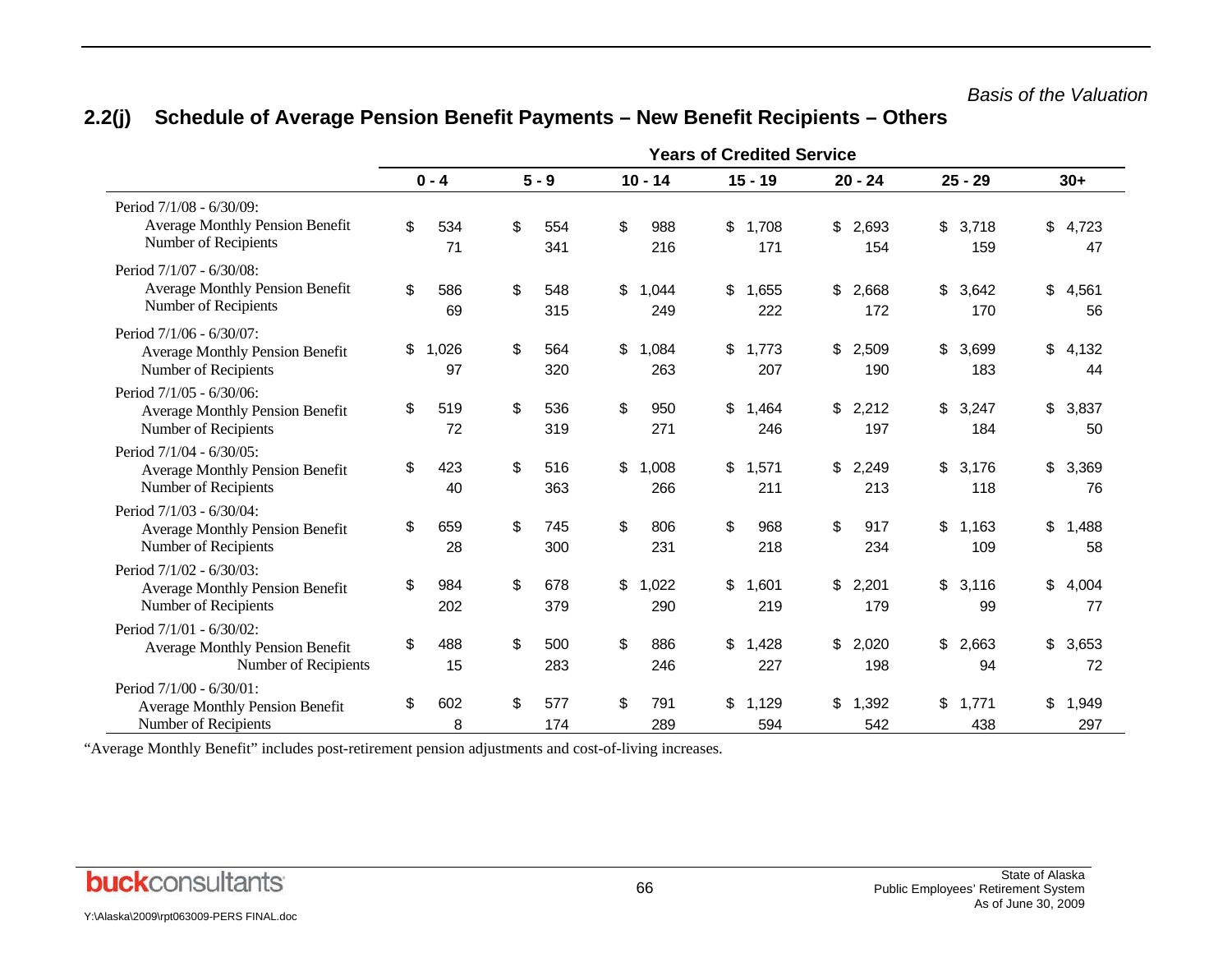## **2.2(k) Statistics on All Pension Benefit Recipients**

|                                                          | <b>Peace Officer/</b><br>Firefighter | <b>Others</b> |
|----------------------------------------------------------|--------------------------------------|---------------|
| <b>Service Retirements</b>                               |                                      |               |
| (1) Number, June 30, 2008                                | 2,187                                | 19,254        |
| (2) Net Change During FY09                               | 59                                   | 791           |
| (3) Number, June 30, 2009                                | 2,246                                | 20,045        |
| (3) Average Age At Commencement                          | 51.75                                | 56.70         |
| (4) Average Current Age                                  | 62.70                                | 66.93         |
| (5) Average Monthly Pension Benefit                      | \$<br>2,858                          | \$<br>1,545   |
| <b>Survivors (including surviving spouses and QDROs)</b> |                                      |               |
| (1) Number, June 30, 2008                                | 288                                  | 1,990         |
| (2) Net Change During FY09                               | 21                                   | 100           |
| (3) Number, June 30, 2009                                | 309                                  | 2,090         |
| (4) Average Age At Commencement                          | 52.36                                | 58.78         |
| (5) Average Current Age                                  | 60.95                                | 68.24         |
| (6) Average Monthly Pension Benefit                      | \$<br>1,471                          | \$<br>919     |
| <b>Disabilities</b>                                      |                                      |               |
| (1) Number, June 30, 2008                                | 61                                   | 302           |
| (2) Net Change During FY09                               | (11)                                 | (27)          |
| (3) Number, June 30, 2009                                | 50                                   | 275           |
| (4) Average Age At Commencement                          | 44.52                                | 45.05         |
| (5) Average Current Age                                  | 50.72                                | 52.37         |
| (6) Average Monthly Pension Benefit                      | \$<br>1,988                          | \$<br>1,475   |
| <b>Total</b>                                             |                                      |               |
| (1) Number, June 30, 2008                                | 2,536                                | 21,546        |
| Net Change During FY09<br>(2)                            | 69                                   | 864           |
| (3) Number, June 30, 2009                                | 2,605                                | 22,410        |
| (4) Average Age At Commencement                          | 51.68                                | 56.75         |
| (5) Average Current Age                                  | 62.26                                | 66.87         |
| (6) Average Monthly Pension Benefit                      | \$<br>2,677                          | \$<br>1,487   |

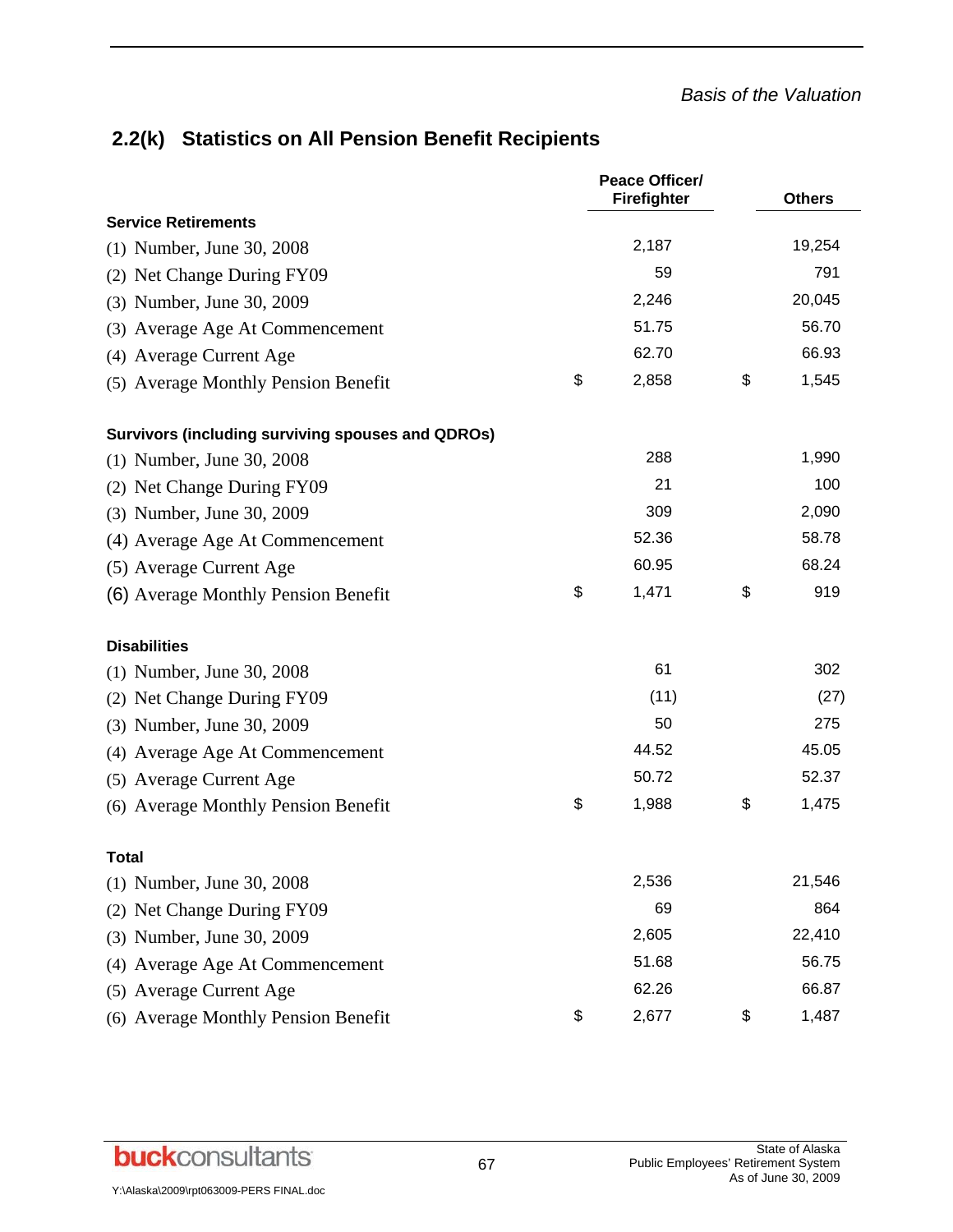## **2.2(k) Statistics on All Pension Benefit Recipients** *(continued)*

## **Peace Officer/Firefighter**

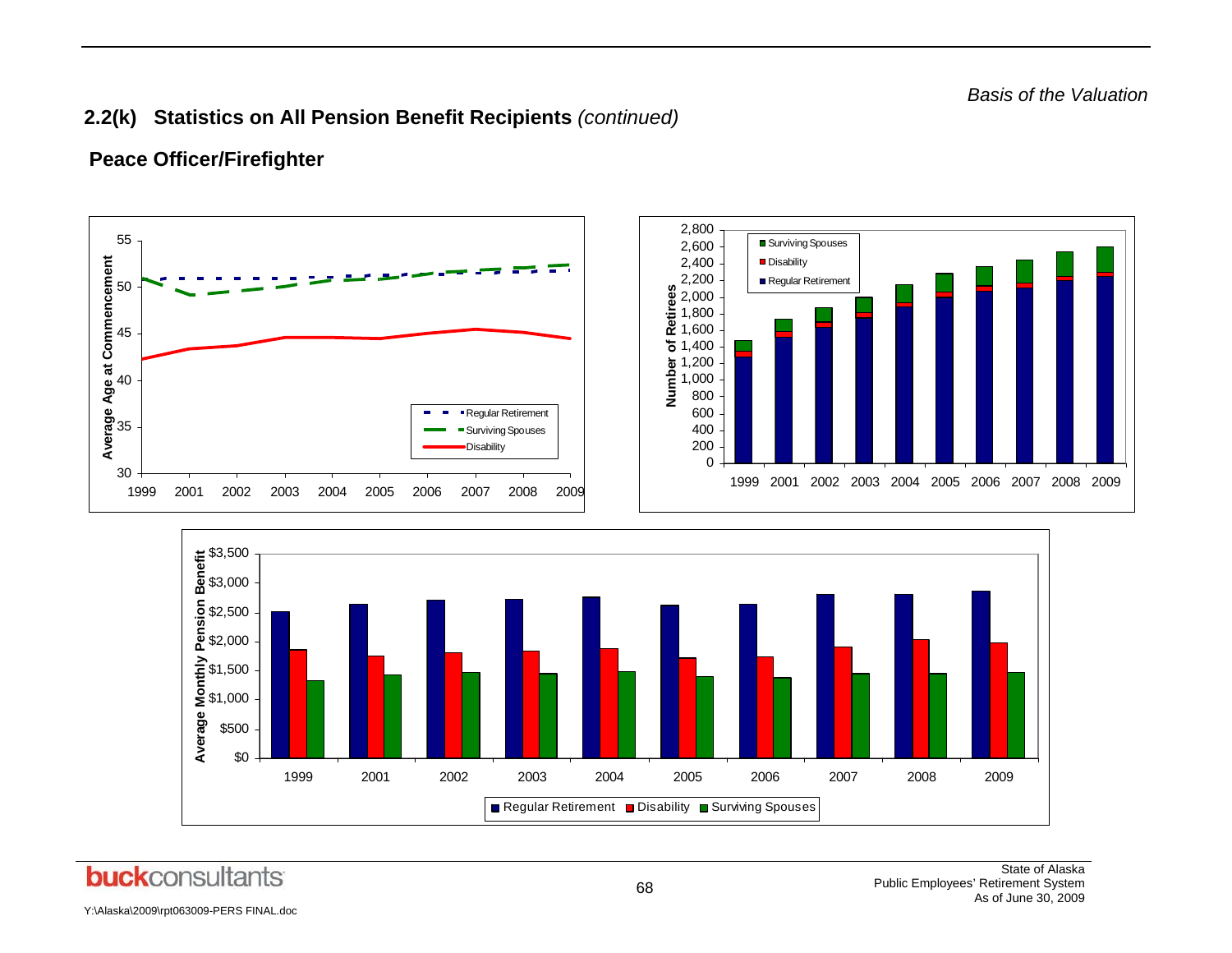## **2.2(k) Statistics on All Pension Benefit Recipients** *(continued)*

## **Others**

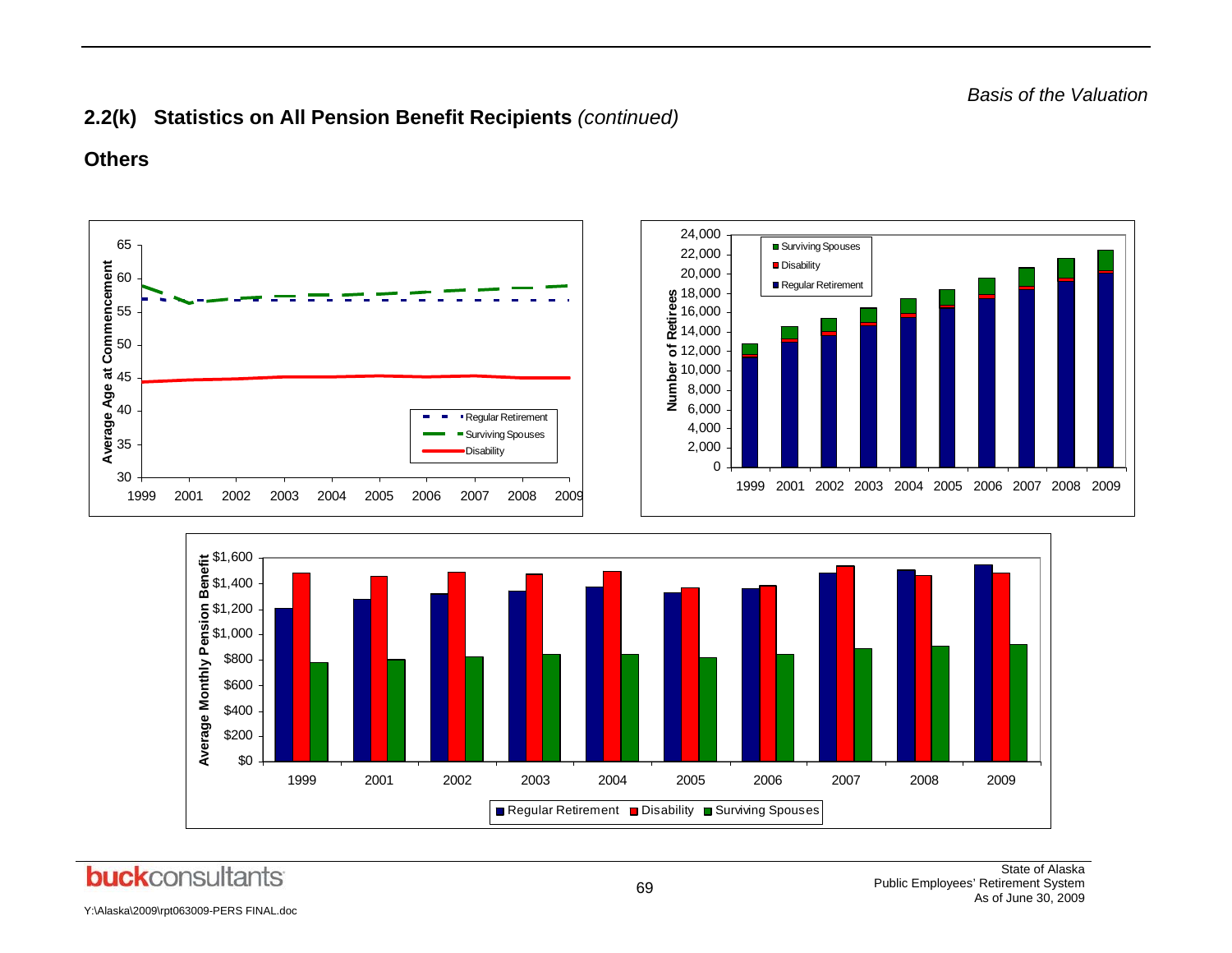## **2.2(l) Distribution of Annual Pension Benefits for Benefit Recipients – Peace Officer/Firefighter**

|           |        | Total          | Average        | Years        |        | Total            | Average        |
|-----------|--------|----------------|----------------|--------------|--------|------------------|----------------|
|           |        | Annual         | Annual         | Since        |        | Annual           | Annual         |
| Age       | Number | <b>Benefit</b> | <b>Benefit</b> | Commencement | Number | <b>Benefit</b>   | <b>Benefit</b> |
| $0 - 19$  | 0      | \$<br>0        | \$<br>0        | 0            | 113    | \$<br>2,943,556  | \$<br>26,049   |
| $20 - 24$ | 0      | 0              |                |              | 128    | 3,499,981        | 27,344         |
| $25 - 29$ | 0      | 0              |                | 2            | 136    | 3,927,785        | 28,881         |
| $30 - 34$ | 2      | 57.008         | 28,504         | 3            | 118    | 3,343,419        | 28,334         |
| $35 - 39$ | 5      | 116,706        | 23,341         | 4            | 147    | 4,224,366        | 28,737         |
| $40 - 44$ | 16     | 376.027        | 23.502         | $0 - 4$      | 642    | 17,939,107       | 27,943         |
| $45 - 49$ | 101    | 3,207,319      | 31,756         | $5 - 9$      | 712    | 22,375,623       | 31,426         |
| $50 - 54$ | 339    | 11,408,386     | 33,653         | $10 - 14$    | 640    | 21,385,711       | 33,415         |
| $55 - 59$ | 603    | 19,503,791     | 32,345         | $15 - 19$    | 285    | 9,270,181        | 32,527         |
| $60 - 64$ | 645    | 21,457,965     | 33,268         | $20 - 24$    | 216    | 9,078,489        | 42,030         |
| $65 - 69$ | 478    | 14.411.651     | 30.150         | $25 - 29$    | 74     | 2,567,929        | 34,702         |
| $70 - 74$ | 235    | 7,415,531      | 31,555         | $30 - 34$    | 31     | 958,536          | 30,921         |
| 75+       | 181    | 5,708,828      | 31,540         | $35 - 39$    | 5      | 87,636           | 17,527         |
|           |        |                |                | $40+$        | 0      | 0                | 0              |
| Total     | 2,605  | 83,663,212     | \$<br>32,116   | Total        | 2,605  | \$<br>83,663,212 | \$<br>32,116   |
|           |        |                |                |              |        |                  |                |

#### Annual Pension Benefit by Age **Annual Pension Benefit by Years Since Commencement**

#### **Years Since Benefit Commencement by Age**

|           |         |       |           |           | Years Since Commencement |           |       |       |       |       |
|-----------|---------|-------|-----------|-----------|--------------------------|-----------|-------|-------|-------|-------|
| Age       | $0 - 4$ | $5-9$ | $10 - 14$ | $15 - 19$ | $20 - 24$                | $25 - 29$ | 30-34 | 35-39 | $40+$ | Total |
| $0 - 19$  | 0       | 0     | 0         | $\Omega$  | 0                        |           |       | 0     |       |       |
| $20 - 24$ |         |       |           |           |                          |           |       |       |       |       |
| $25 - 29$ |         |       |           |           |                          |           |       |       |       |       |
| $30 - 34$ |         |       |           |           |                          |           |       |       |       |       |
| $35 - 39$ |         |       |           |           |                          |           |       |       |       |       |
| $40 - 44$ |         |       |           |           |                          |           |       |       |       | 16    |
| $45 - 49$ | 66      | 32    |           | っ         |                          |           |       |       |       | 101   |
| $50 - 54$ | 145     | 156   | 32        |           |                          |           |       |       |       | 339   |
| $55 - 59$ | 207     | 248   | 130       | 16        |                          |           |       |       |       | 603   |
| $60 - 64$ | 151     | 168   | 215       | 70        | 34                       |           |       |       |       | 645   |
| $65 - 69$ | 38      | 76    | 192       | 108       | 59                       |           |       |       |       | 478   |
| $70 - 74$ | 12      | 21    | 52        | 58        | 73                       | 15        |       |       |       | 235   |
| $75+$     |         |       | 15        | 28        | 47                       | 52        | 23    | 2     |       | 181   |
|           |         |       |           |           |                          |           |       |       |       |       |
| Total     | 642     | 712   | 640       | 285       | 216                      | 74        | 31    | 5     | 0     | 2,605 |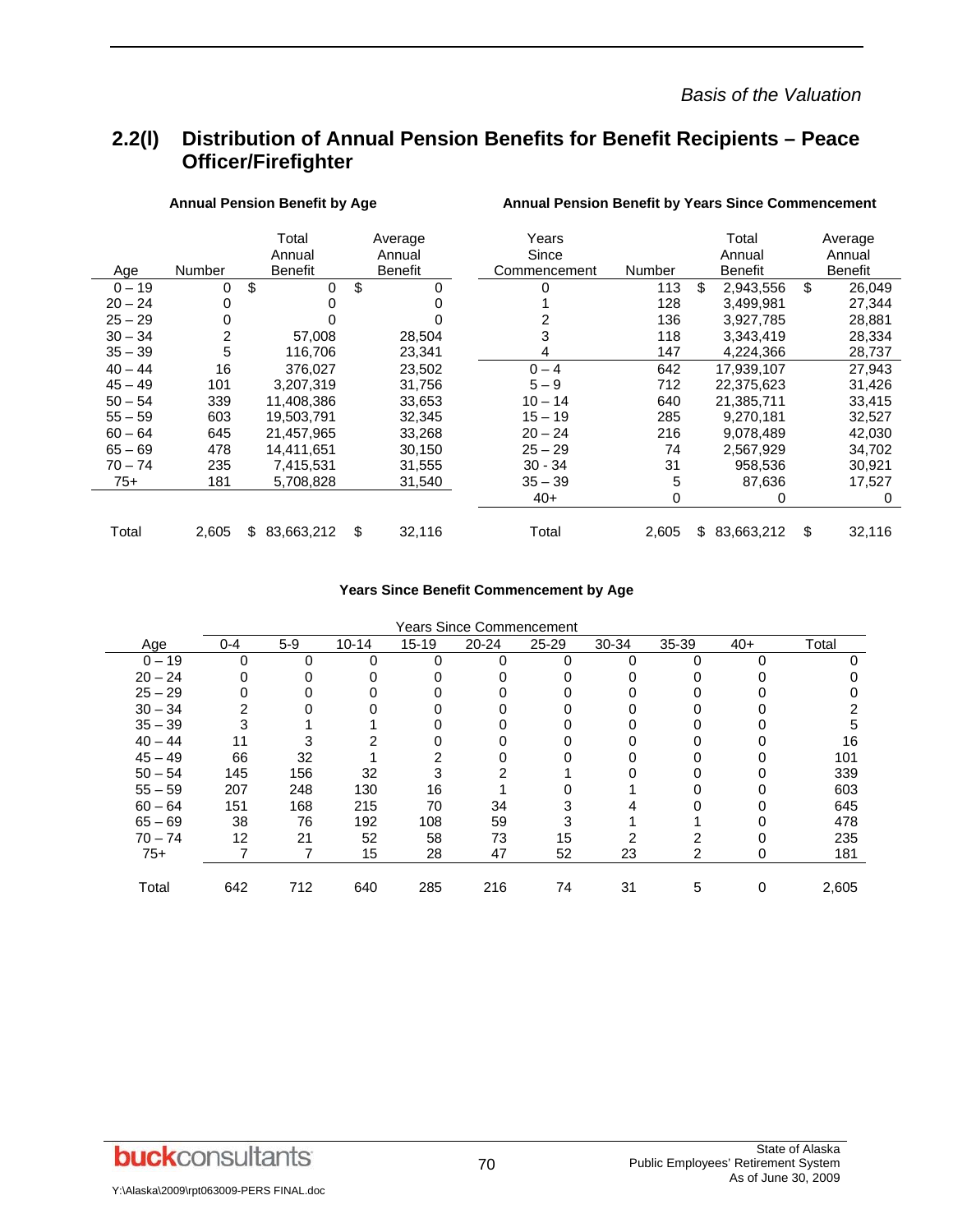|                         | <b>Amount of</b>                  |  |           |                   |       |                                |    |     |             |                        |     |     |
|-------------------------|-----------------------------------|--|-----------|-------------------|-------|--------------------------------|----|-----|-------------|------------------------|-----|-----|
| <b>Monthly Pension</b>  |                                   |  |           | Number of         |       | <b>Type of Pension Benefit</b> |    |     |             | <b>Option Selected</b> |     |     |
|                         | <b>Benefit</b>                    |  |           | <b>Recipients</b> |       | $\mathbf{2}$                   | 3  |     | $\mathbf 2$ | 3                      | 4   | 5   |
| $\sqrt[6]{\frac{1}{2}}$ |                                   |  | \$<br>300 | 45                | 27    | 18                             | 0  | 23  | 8           |                        |     | 12  |
|                         | 301<br>$\overline{\phantom{0}}$   |  | 600       | 147               | 99    | 46                             | 2  | 66  | 38          | 18                     | 12  | 13  |
|                         | 601                               |  | 900       | 133               | 85    | 45                             | 3  | 70  | 35          | 9                      | 9   | 10  |
|                         | 901<br>$\overline{\phantom{m}}$   |  | 1,200     | 150               | 100   | 46                             | 4  | 80  | 34          | 15                     | 8   | 13  |
|                         | 1,201<br>$\overline{\phantom{m}}$ |  | 1,500     | 143               | 113   | 27                             | 3  | 66  | 33          | 17                     | 15  | 12  |
|                         | 1,501<br>$\qquad \qquad$          |  | 1,800     | 130               | 102   | 23                             | 5  | 48  | 42          | 25                     | 9   | 6   |
|                         | 1,801<br>-                        |  | 2,100     | 172               | 130   | 32                             | 10 | 76  | 48          | 21                     | 13  | 14  |
|                         | 2,101<br>$\qquad \qquad$          |  | 2,400     | 199               | 166   | 23                             | 10 | 70  | 81          | 25                     | 18  | 5   |
|                         | 2,401<br>$\qquad \qquad$          |  | 2,700     | 192               | 177   | 11                             | 4  | 55  | 84          | 26                     | 15  | 12  |
|                         | 2,701<br>$\overline{\phantom{m}}$ |  | 3,000     | 259               | 239   | 14                             | 6  | 66  | 124         | 43                     | 10  | 16  |
|                         | 3,001<br>$\qquad \qquad$          |  | 3,300     | 193               | 183   | 8                              | 2  | 54  | 89          | 24                     | 17  | 9   |
|                         | 3,301<br>$\qquad \qquad$          |  | 3,600     | 182               | 177   | 5                              | 0  | 42  | 87          | 26                     | 16  | 11  |
|                         | 3,601<br>$\qquad \qquad$          |  | 3,900     | 158               | 154   | 3                              |    | 41  | 81          | 15                     | 15  | 6   |
|                         | 3,901<br>$\qquad \qquad -$        |  | 4,200     | 135               | 133   | $\overline{2}$                 | 0  | 32  | 63          | 20                     | 12  | 8   |
|                         | Over \$4,200                      |  |           | 367               | 361   | 6                              | 0  | 68  | 221         | 38                     | 28  | 12  |
|                         | Totals                            |  |           | 2,605             | 2,246 | 309                            | 50 | 857 | 1,068       | 323                    | 198 | 159 |

## **2.2(m) Schedule of Pension Benefit Recipients by Type of Pension Benefit and Option Selected – Peace Officer/Firefighter**

#### **Type of Pension Benefit Option Selected**

- *1.*
- *2.*
- *3.*
- *Regular retirement 1. Whole Life Annuity*  2. 75% Joint and Contingent Annuity
- *Disability 3. 50% Joint and Contingent Annuity*
- *4. 66 2/3% Joint and Survivor Annuity*
- *5. Level Income Option*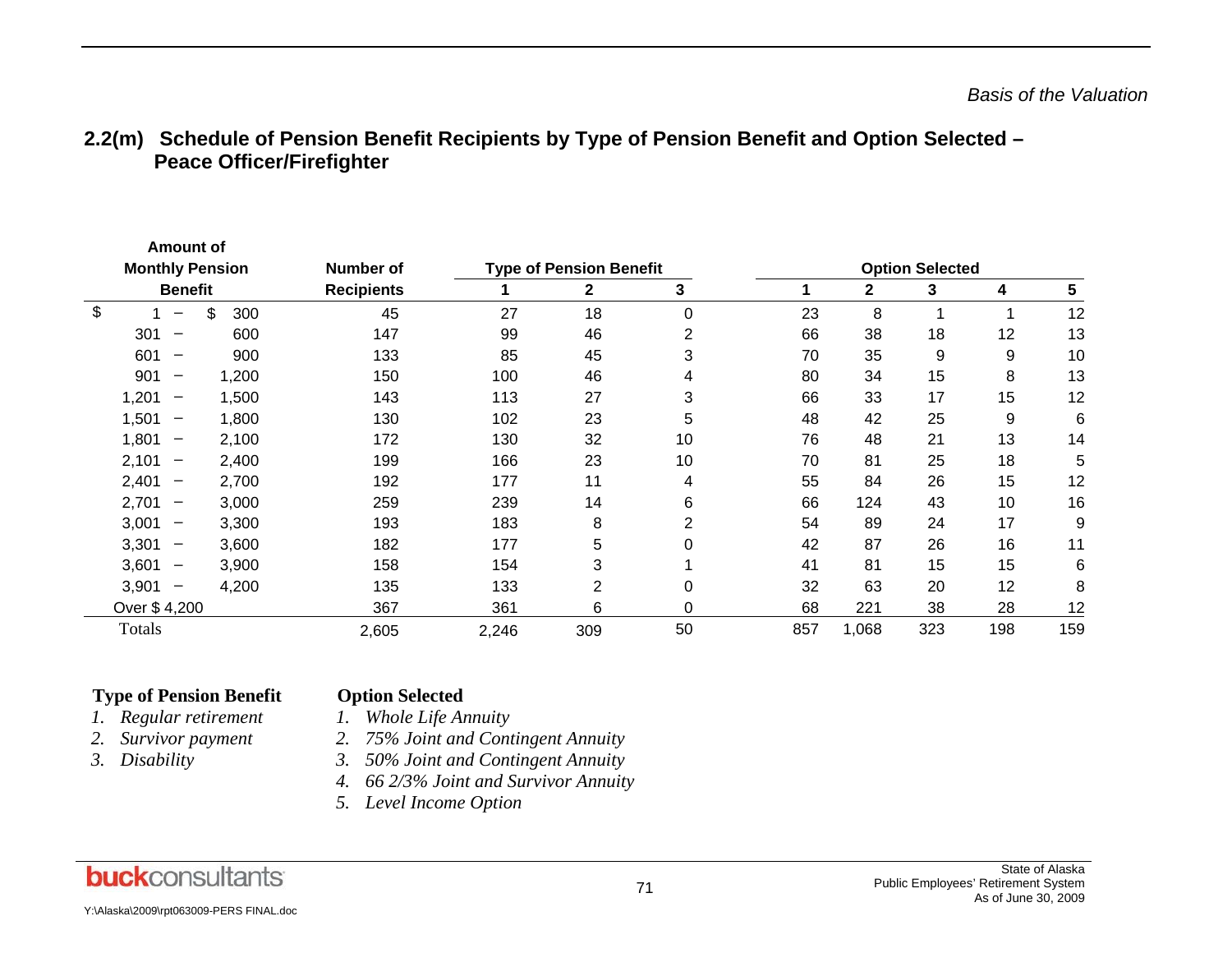## **2.2(n) Distribution of Annual Pension Benefits for Benefit Recipients** – **Others**

|           |        | Total<br>Annual<br>Pension | Average<br>Annual<br>Pension | Years<br>Since |        | Total<br>Annual<br>Pension | Average<br>Annual<br>Pension |
|-----------|--------|----------------------------|------------------------------|----------------|--------|----------------------------|------------------------------|
| Age       | Number | Benefit                    | <b>Benefit</b>               | Commencement   | Number | <b>Benefit</b>             | Benefit                      |
| $0 - 19$  |        | \$<br>31,485               | \$<br>31,485                 | 0              | 1,283  | 24,294,447<br>\$.          | \$<br>18,936                 |
| $20 - 24$ | 0      | 0                          | 0                            |                | 1,452  | 28,758,807                 | 19,806                       |
| $25 - 29$ |        | 22,274                     | 22,274                       | 2              | 1,454  | 27,772,670                 | 19,101                       |
| $30 - 34$ | 2      | 37,571                     | 18,786                       | 3              | 1,447  | 28,027,214                 | 19,369                       |
| $35 - 39$ | 13     | 176.528                    | 13,579                       | 4              | 1,359  | 26,048,293                 | 19,167                       |
| $40 - 44$ | 39     | 457.387                    | 11,728                       | $0 - 4$        | 6,995  | 134.901.431                | 19,285                       |
| $45 - 49$ | 119    | 1.848.859                  | 15,537                       | $5 - 9$        | 5,655  | 100,356,947                | 17,747                       |
| $50 - 54$ | 924    | 17,322,568                 | 18,747                       | $10 - 14$      | 4,331  | 78,563,628                 | 18,140                       |
| $55 - 59$ | 4,070  | 83,172,895                 | 20,436                       | $15 - 19$      | 2,488  | 37,129,258                 | 14,923                       |
| $60 - 64$ | 5,517  | 103.054.868                | 18,680                       | $20 - 24$      | 1,828  | 31,992,471                 | 17,501                       |
| $65 - 69$ | 4,519  | 77.335.930                 | 17,114                       | $25 - 29$      | 755    | 11,396,097                 | 15,094                       |
| $70 - 74$ | 3,074  | 50,455,844                 | 16,414                       | $30 - 34$      | 331    | 4,923,662                  | 14,875                       |
| 75+       | 4,131  | 65,747,540                 | 15,916                       | $35 - 39$      | 26     | 373,027                    | 14,347                       |
|           |        |                            |                              | $40+$          |        | 27,228                     | 27,228                       |
| Total     | 22,410 | \$399,663,749              | \$<br>17,834                 | Total          | 22,410 | \$399,663,749              | \$<br>17,834                 |

Annual Pension Benefit by Age **Annual Pension Benefit by Years Since Commencement** 

#### **Years Since Benefit Commencement by Age**

|           |         |       |           |           | <b>Years Since Commencement</b> |           |       |       |       |        |
|-----------|---------|-------|-----------|-----------|---------------------------------|-----------|-------|-------|-------|--------|
| Age       | $0 - 4$ | $5-9$ | $10 - 14$ | $15 - 19$ | $20 - 24$                       | $25 - 29$ | 30-34 | 35-39 | $40+$ | Total  |
| $0 - 19$  |         | ∩     | 0         | 0         |                                 |           |       | 0     |       |        |
| $20 - 24$ |         |       |           |           |                                 |           |       |       |       |        |
| $25 - 29$ |         |       |           |           |                                 |           |       |       |       |        |
| $30 - 34$ |         |       |           |           |                                 |           |       |       |       |        |
| $35 - 39$ | 9       |       | ი         | 0         |                                 |           |       |       |       | 13     |
| $40 - 44$ | 20      | 13    | 5         |           |                                 |           |       |       |       | 39     |
| $45 - 49$ | 63      | 33    | 14        | 6         | 3                               |           |       |       |       | 119    |
| $50 - 54$ | 765     | 90    | 46        | 15        | 6                               |           |       |       |       | 924    |
| $55 - 59$ | 2,890   | 1,026 | 120       | 18        | 12                              |           |       |       |       | 4,070  |
| $60 - 64$ | 1,984   | 2,490 | 998       | 26        | 12                              | 5         |       |       |       | 5,517  |
| $65 - 69$ | 824     | 1,236 | 1,693     | 670       | 72                              | 16        |       |       |       | 4,519  |
| $70 - 74$ | 235     | 515   | 872       | 929       | 494                             | 17        | 10    |       |       | 3,074  |
| $75+$     | 201     | 248   | 583       | 823       | 1,229                           | 712       | 311   | 23    |       | 4,131  |
| Total     | 6,995   | 5,655 | 4,331     | 2,488     | 1,828                           | 755       | 331   | 26    |       | 22,410 |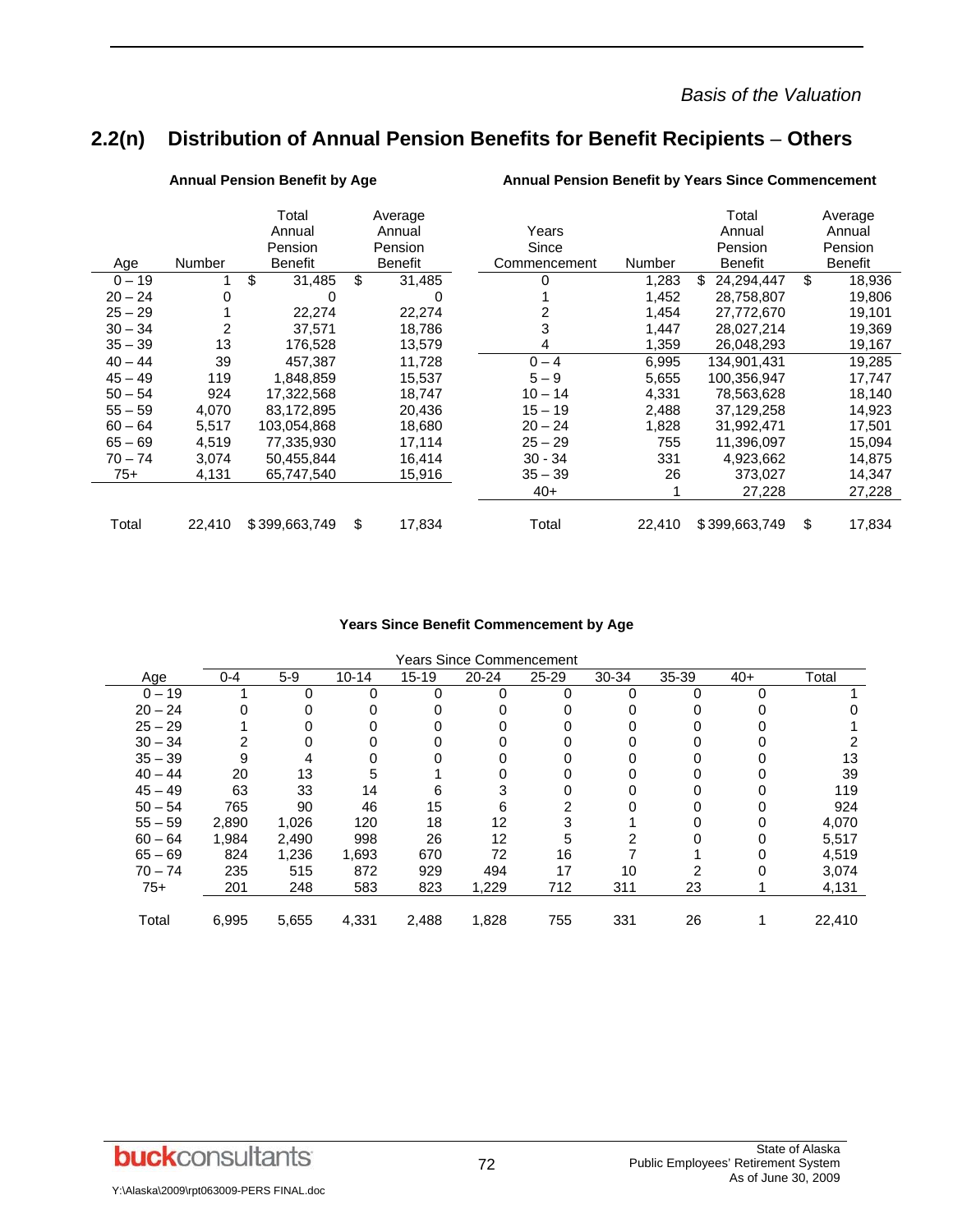|                        | <b>Amount of</b>         |           |                   |        |                                |                |       |                        |       |       |       |
|------------------------|--------------------------|-----------|-------------------|--------|--------------------------------|----------------|-------|------------------------|-------|-------|-------|
| <b>Monthly Pension</b> |                          |           | Number of         |        | <b>Type of Pension Benefit</b> |                |       | <b>Option Selected</b> |       |       |       |
|                        | <b>Benefit</b>           |           | <b>Recipients</b> |        | $\mathbf{2}$                   | 3              |       | 2                      | 3     | 4     | 5     |
| \$                     |                          | \$<br>300 | 1,830             | 1,472  | 354                            | 4              | 797   | 365                    | 267   | 59    | 342   |
| 301                    |                          | 600       | 4,124             | 3,548  | 531                            | 45             | 2,004 | 1,040                  | 627   | 231   | 222   |
| 601                    |                          | 900       | 3,230             | 2,820  | 386                            | 24             | 1,514 | 819                    | 495   | 204   | 198   |
| 901                    | $\overline{\phantom{m}}$ | 1,200     | 2,692             | 2,384  | 270                            | 38             | 1,243 | 688                    | 429   | 181   | 151   |
| 1,201                  |                          | 1,500     | 2,176             | 1,940  | 195                            | 41             | 961   | 613                    | 337   | 135   | 130   |
| 1,501                  | $\overline{\phantom{m}}$ | 1,800     | 1,641             | 1,499  | 110                            | 32             | 646   | 487                    | 275   | 116   | 117   |
| 1,801                  | $\overline{\phantom{m}}$ | 2,100     | 1,397             | 1,272  | 88                             | 37             | 562   | 412                    | 229   | 100   | 94    |
| 2,101                  | $\overline{\phantom{m}}$ | 2,400     | 1,091             | 1,019  | 46                             | 26             | 406   | 348                    | 194   | 70    | 73    |
| 2,401                  | $\overline{\phantom{m}}$ | 2,700     | 854               | 806    | 40                             | 8              | 311   | 296                    | 155   | 50    | 42    |
| 2,701                  | $\overline{\phantom{0}}$ | 3,000     | 704               | 672    | 24                             | 8              | 241   | 252                    | 129   | 38    | 44    |
| 3,001                  | $\qquad \qquad$          | 3,300     | 609               | 589    | 16                             | 4              | 190   | 235                    | 115   | 40    | 29    |
| 3,301                  | $\overline{\phantom{m}}$ | 3,600     | 453               | 432    | 17                             | 4              | 147   | 183                    | 61    | 36    | 26    |
| 3,601                  | $\overline{\phantom{m}}$ | 3,900     | 355               | 349    | 5                              |                | 107   | 145                    | 67    | 19    | 17    |
| 3,901                  |                          | 4,200     | 316               | 314    | 1                              |                | 89    | 149                    | 53    | 15    | 10    |
| Over \$4,200           |                          |           | 938               | 929    | 7                              | $\overline{2}$ | 263   | 399                    | 167   | 69    | 40    |
| Totals                 |                          |           | 22,410            | 20,045 | 2,090                          | 275            | 9,481 | 6,431                  | 3,600 | 1,363 | 1,535 |

### **2.2(o) Schedule of Pension Benefit Recipients by Type of Pension Benefit and Option Selected – Others**

#### **Type of Pension Benefit Option Selected**

# *Regular retirement 1. Whole Life Annuity*

- *1.*
- *2.*
- *3.*
- *Survivor payment 2. 75% Joint and Contingent Annuity*
- *Disability 3. 50% Joint and Contingent Annuity*
- *4. 66 2/3% Joint and Survivor Annuity*
- *5. Level Income Option*

Y:\Alaska\2009\rpt063009-PERS FINAL.doc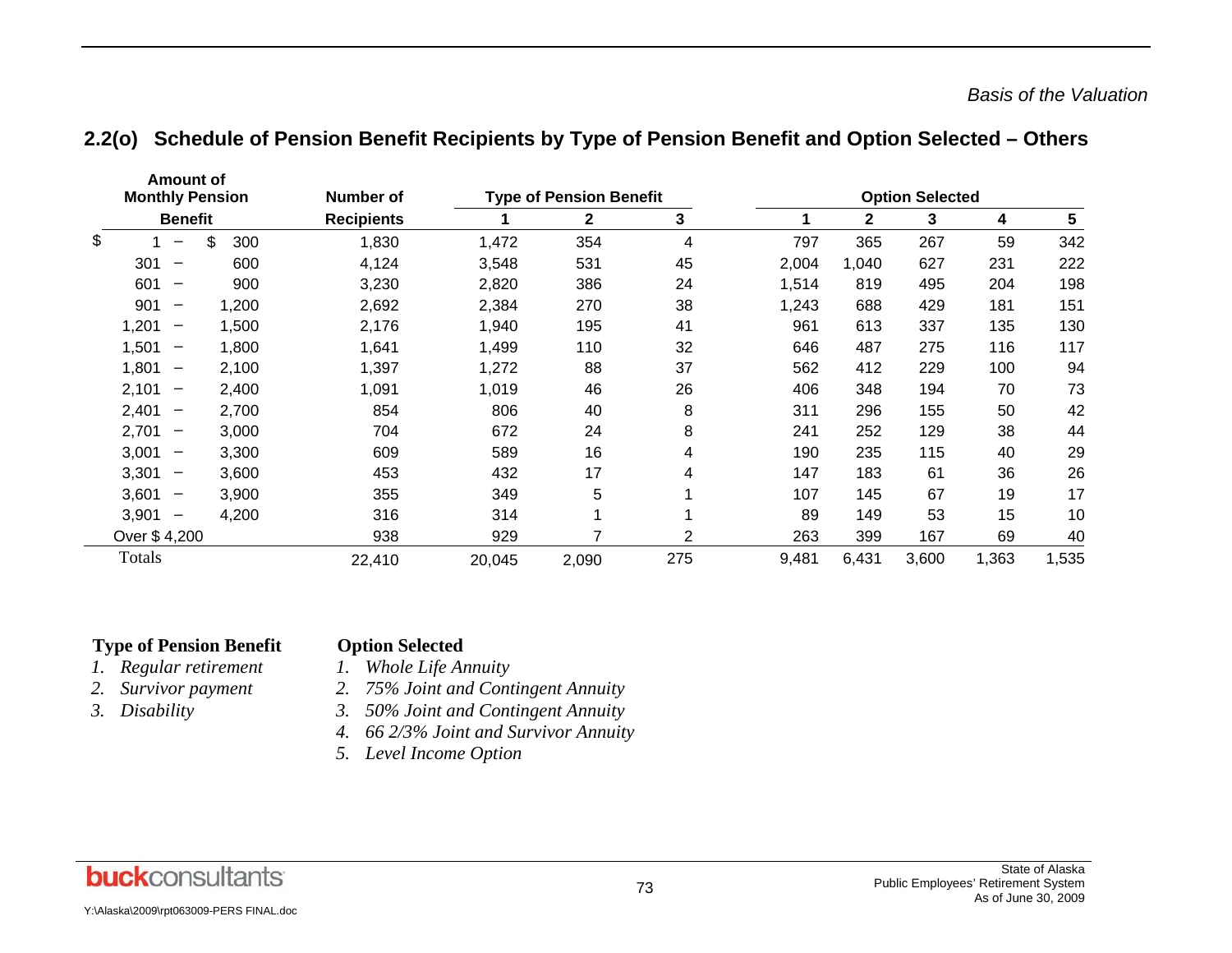|                      |                  | <b>Added to Rolls</b>                             |                  | <b>Removed from Rolls</b>                         |       | <b>Rolls - End of Year</b>                  | <b>Percent</b>                                                    |                                                       |  |
|----------------------|------------------|---------------------------------------------------|------------------|---------------------------------------------------|-------|---------------------------------------------|-------------------------------------------------------------------|-------------------------------------------------------|--|
| Year<br><b>Ended</b> | No. <sup>1</sup> | Annual<br><b>Pension</b><br>Benefits <sup>1</sup> | No. <sup>1</sup> | Annual<br><b>Pension</b><br>Benefits <sup>1</sup> | No.   | Annual<br><b>Pension</b><br><b>Benefits</b> | Increase in<br><b>Annual</b><br><b>Pension</b><br><b>Benefits</b> | Average<br>Annual<br><b>Pension</b><br><b>Benefit</b> |  |
| June 30, 2009        | 108              | \$2,759,299                                       | 39               | (518, 134)<br>\$                                  | 2,605 | \$83,663,212                                | 4.1%                                                              | \$32,116                                              |  |
| June 30, 2008        | 125              | 3,556,519                                         | 28               | 191,073                                           | 2,536 | 80,385,779                                  | 4.4%                                                              | 31,698                                                |  |
| June 30, 2007        | 138              | 3,930,564                                         | 67               | (2,546,491)                                       | 2,439 | 77,020,333                                  | 9.2%                                                              | 31,579                                                |  |
| June 30, 2006        | 118              | 3,289,370                                         | 30               | 209,287                                           | 2,368 | 70,543,278                                  | 4.6%                                                              | 29,790                                                |  |
| June 30, 2005        | 145              | 3,904,737                                         | 5                | 3,332,357                                         | 2,280 | 67,463,195                                  | 0.9%                                                              | 29,589                                                |  |
| June 30, 2004        | 174              | 6,388,270                                         | 25               | 904,310                                           | 2,140 | 66,890,815                                  | 8.9%                                                              | 31,257                                                |  |
| June 30, 2003        | 143              | 4,923,581                                         | 21               | 802,499                                           | 1,991 | 61,406,855                                  | 7.2%                                                              | 30,842                                                |  |
| June 30, 2002        | 157              | 6,155,365                                         | 19               | 744,917                                           | 1,869 | 57,285,773                                  | 10.4%                                                             | 30,650                                                |  |
| June 30, 2001        | 328              | 12,637,854                                        | 75               | 2,889,753                                         | 1,731 | 51,875,325                                  | 23.1%                                                             | 29,968                                                |  |
| June 30, 1999        | 163              | 4,761,117                                         | 8                | 233,673                                           | 1,478 | 42, 127, 224                                | 12.0%                                                             | 28,503                                                |  |

#### **2.2(p) Schedule of Pension Benefit Recipients Added to and Removed from Rolls – Peace Officer/Firefighter**

*<sup>1</sup> Numbers are estimated, and include other internal transfers.*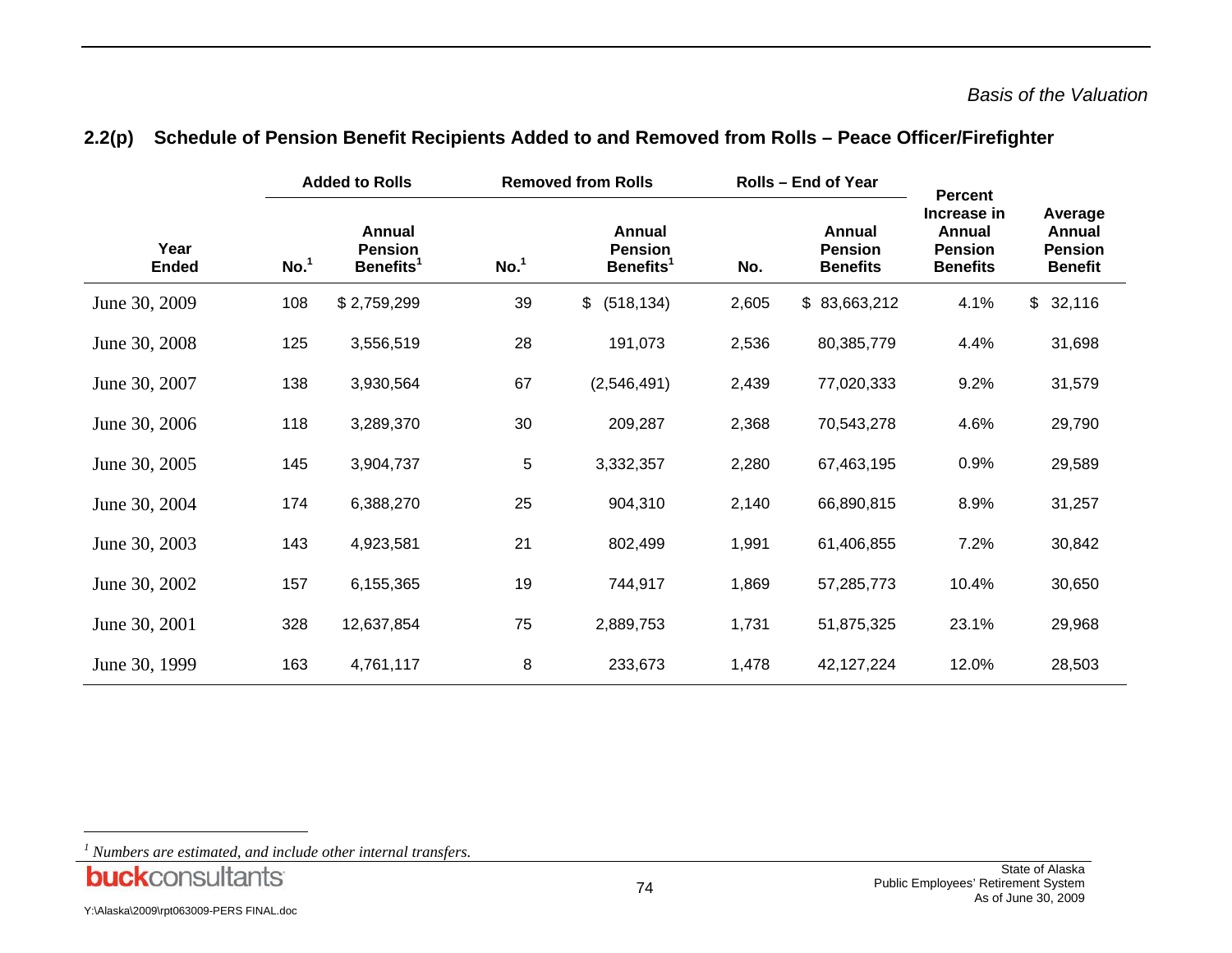|                      |                  | <b>Added to Rolls</b>                             |                  | <b>Removed from Rolls</b>                         |        | <b>Rolls - End of Year</b>                  | <b>Percent</b>                                             |                                                       |  |
|----------------------|------------------|---------------------------------------------------|------------------|---------------------------------------------------|--------|---------------------------------------------|------------------------------------------------------------|-------------------------------------------------------|--|
| Year<br><b>Ended</b> | No. <sup>1</sup> | Annual<br><b>Pension</b><br>Benefits <sup>1</sup> | No. <sup>1</sup> | Annual<br><b>Pension</b><br>Benefits <sup>1</sup> | No.    | Annual<br><b>Pension</b><br><b>Benefits</b> | Increase in<br>Annual<br><b>Pension</b><br><b>Benefits</b> | Average<br>Annual<br><b>Pension</b><br><b>Benefit</b> |  |
| June 30, 2009        | 1,340            | \$25,402,811                                      | 476              | \$<br>28,773                                      | 22,410 | \$399,663,749                               | 6.8%                                                       | \$17,834                                              |  |
| June 30, 2008        | 1,454            | 28,498,471                                        | 466              | 5,349,935                                         | 21,546 | 374,289,711                                 | 6.6%                                                       | 17,372                                                |  |
| June 30, 2007        | 1,479            | 28,985,748                                        | 454              | (14, 280, 390)                                    | 20,558 | 351, 141, 175                               | 14.1%                                                      | 17,081                                                |  |
| June 30, 2006        | 1,494            | 26,193,750                                        | 384              | 2,265,651                                         | 19,533 | 307,875,037                                 | 8.4%                                                       | 15,762                                                |  |
| June 30, 2005        | 1,287            | 22,966,842                                        | 296              | 17,019,851                                        | 18,423 | 283,946,938                                 | 2.1%                                                       | 15,413                                                |  |
| June 30, 2004        | 1,346            | 27,617,383                                        | 354              | 6,823,010                                         | 17,432 | 277,999,947                                 | 8.1%                                                       | 15,948                                                |  |
| June 30, 2003        | 1,445            | 27,802,265                                        | 351              | 6,507,821                                         | 16,440 | 257,205,574                                 | 9.0%                                                       | 15,645                                                |  |
| June 30, 2002        | 1,135            | 27,484,388                                        | 332              | 8,039,486                                         | 15,346 | 235,911,130                                 | 9.0%                                                       | 15,373                                                |  |
| June 30, 2001        | 2,342            | 46,880,694                                        | 506              | 10,128,792                                        | 14,543 | 216,466,228                                 | 20.5%                                                      | 14,885                                                |  |
| June 30, 1999        | 1,053            | 19,402,623                                        | 124              | 2,284,829                                         | 12,707 | 179,714,326                                 | 10.5%                                                      | 14,143                                                |  |

## **2.2(q) Schedule of Pension Benefit Recipients Added to and Removed from Rolls – Others**

*1 Numbers are estimated, and include other internal transfers.*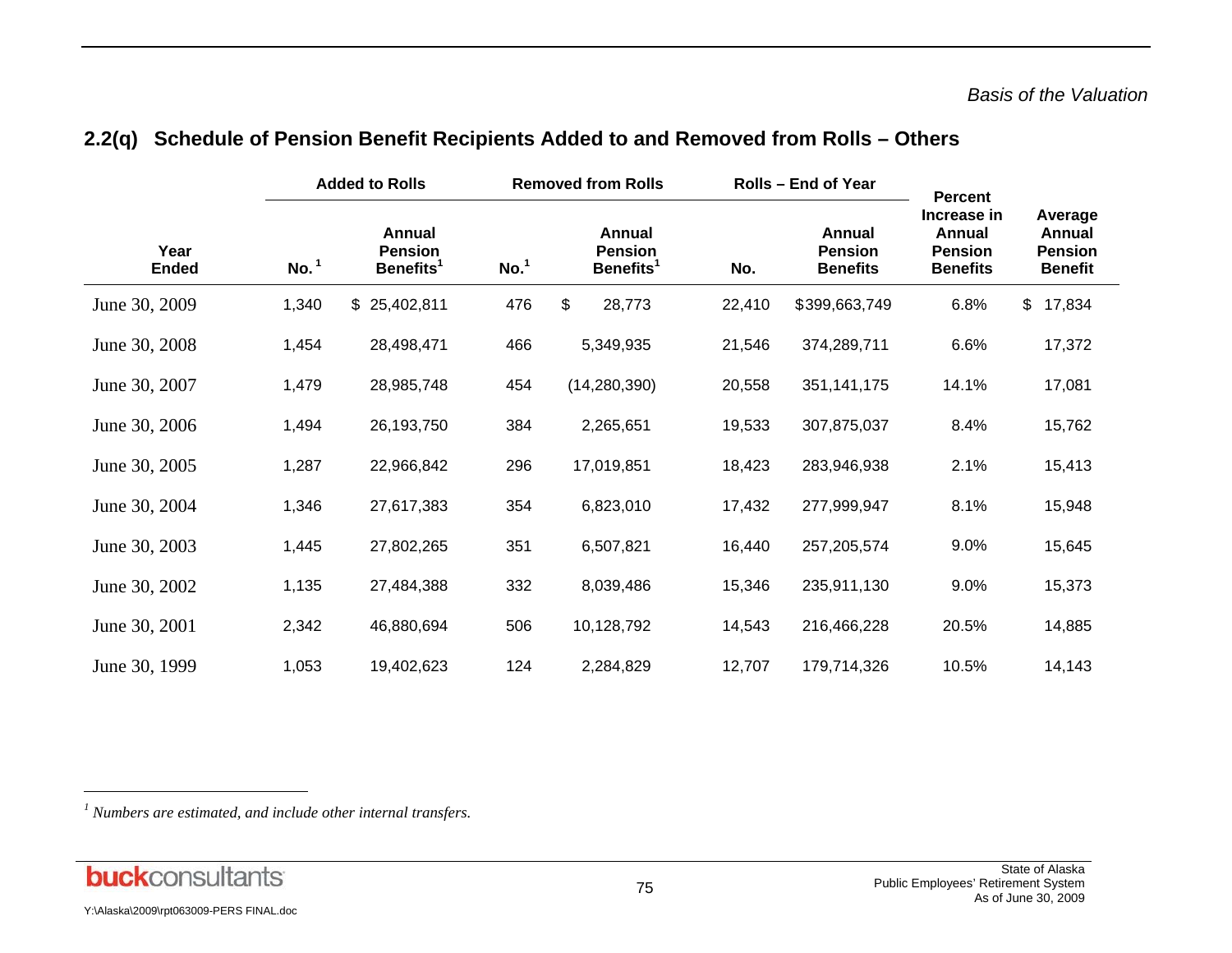## **2.3 Summary of Actuarial Assumptions, Methods and Procedures**

The demographic and economic assumptions used in the June 30, 2009 valuation are described below. Unless noted otherwise, these assumptions were adopted by the Board in October 2006. These assumptions were the result of an experience study performed as of June 30, 2005. The funding method used in this valuation was adopted by the Board in October 2006. The asset smoothing method used to determine valuation assets was changed effective June 30, 2002.

Benefits valued are those delineated in Alaska State statutes as of the valuation date. Changes in State statutes effective after the valuation date are not taken into consideration in setting the assumptions and methods.

#### **Valuation of Liabilities**

#### **(A) Actuarial Method** – Entry Age Actuarial Cost

 Liabilities and contributions shown in the report are computed using the Entry Age Actuarial Cost method of funding. Any funding surpluses or unfunded accrued liability is amortized over 25 years as a level percent of pay. Payroll is assumed to increase by the payroll growth assumption per year for this purpose. State statutes allow the contribution rate to be determined on payroll for all members, defined benefit and defined contribution member payroll combined. However, for GASB disclosure requirements, the net amortization period will not exceed 30 years and the level dollar amortization method is used since the defined benefit plan membership was closed effective July 1, 2006.

 Projected pension and postemployment healthcare benefits were determined for all active members. Cost factors designed to produce annual costs as a constant percentage of each member's expected compensation in each year for pension benefits (constant dollar amount for healthcare benefits) from the assumed entry age to the assumed retirement age were applied to the projected benefits to determine the normal cost (the portion of the total cost of the plan allocated to the current year under the method). The normal cost is determined by summing intermediate results for active members and determining an average normal cost rate which is then related to the total payroll of active members. The actuarial accrued liability for active members (the portion of the total cost of the plan allocated to prior years under the method) was determined as the excess of the actuarial present value of projected benefits over the actuarial present value of future normal costs.

 The actuarial accrued liability for retired members and their beneficiaries currently receiving benefits, terminated vested members and disabled members not yet receiving benefits was determined as the actuarial present value of the benefits expected to be paid. No future normal costs are payable for these members.

 The actuarial accrued liability under this method at any point in time is the theoretical amount of the fund that would have been accumulated had annual contributions equal to the normal cost been made in prior years (it does not represent the liability for benefits accrued to the valuation date). The unfunded actuarial accrued liability is the excess of the actuarial accrued liability over the actuarial value of plan assets measured on the valuation date.

 Under this method, experience gains or losses, i.e., decreases or increases in accrued liabilities attributable to deviations in experience from the actuarial assumptions, adjust the unfunded actuarial accrued liability.

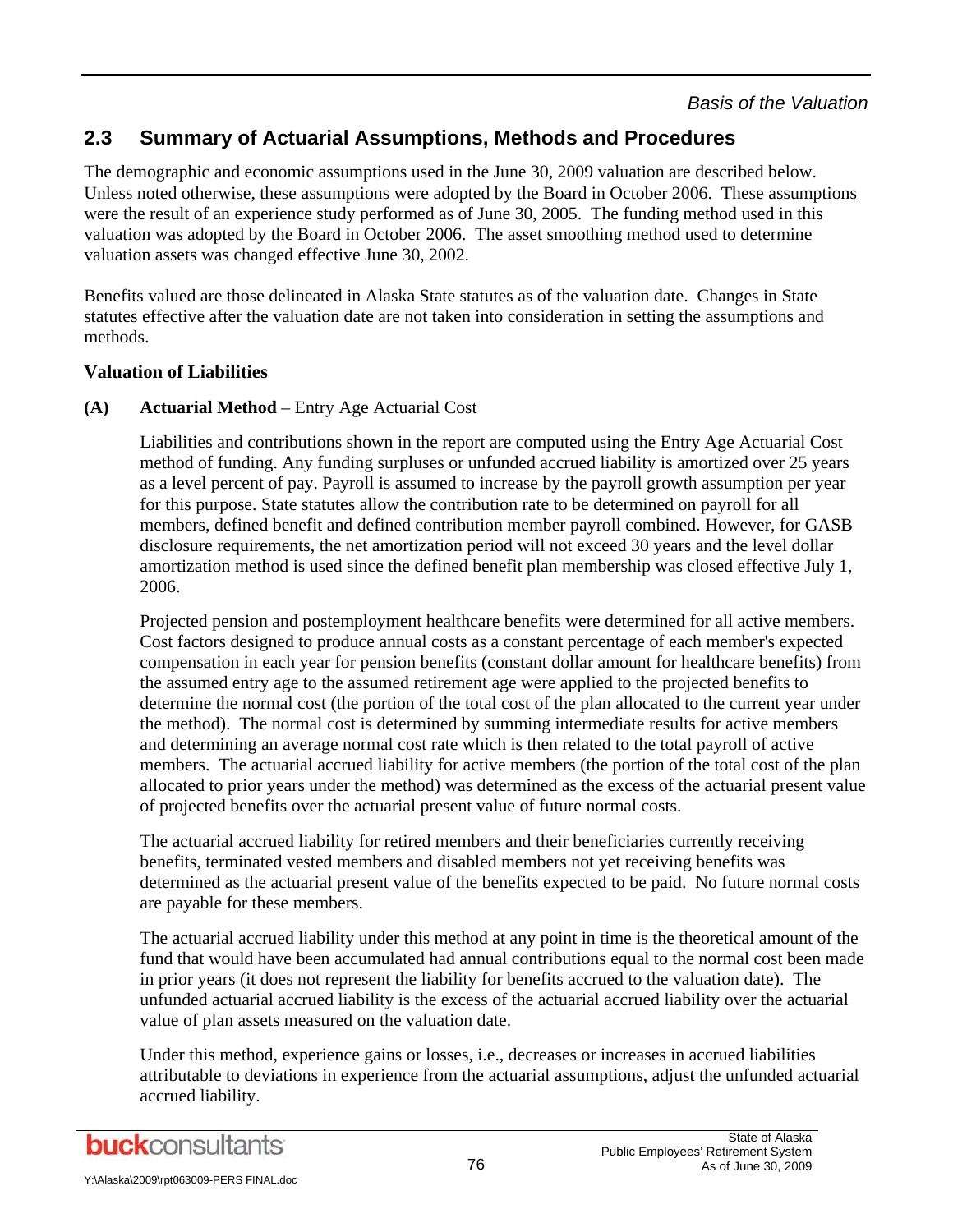## **2.3 Summary of Actuarial Assumptions, Methods and Procedures** *(continued)*

#### **Changes in Methods from the Prior Valuation**

 There were no changes in methods from the prior valuation, except for any described in the healthcare sections below.

#### **(B) Valuation of Assets**

Effective June 30, 2002, the asset valuation method recognizes 20% of the difference between actual and expected investment return in each of the current and preceding four years. This method was phased in over the next five years. All assets are valued at fair value. Assets are accounted for on an accrued basis and are taken directly from financial statements audited by KPMG LLP. Valuation assets are constrained to a range of 80% to 120% of the market value of assets.

#### **(C) Valuation of Medical Benefits**

This section outlines the detailed methodology used to develop the initial per capita claims cost rates for the State of Alaska Public Employees' Retirement System postemployment healthcare plan. Note that methodology reflects the results of our Experience Study for the period July 1, 2001 to June 30, 2005.

Base claims cost rates are incurred healthcare costs expressed as a rate per member per year. Ideally, claims cost rates should be derived for each significant component of cost that can be expected to require differing projection assumptions or methods, i.e., medical claims, prescription drug claims, administrative costs, etc. Separate analysis is limited by the availability and credibility of cost and enrollment data for each component of cost. This valuation reflects non-prescription claims separated by Medicare status, including eligibility for free Part A coverage. Prescription costs are analyzed separately as in prior valuations. Administrative costs are assumed in the final per capita claims cost rates used for valuation purposes, as described below. Analysis to date on Medicare Part A coverage is limited since Part A coverage is not available by individual, nor is this status incorporated into historical claim data.

We analyzed Aetna and Premera management level reporting for calendar 2005 through fiscal 2009, as well as Aetna and Premera claim level data for calendar 2005 and fiscal years 2006 through 2009, and derived recommended base claims cost rates as described in the following steps:

- 1. Based on analysis described in our Experience Study, dental, vision and audio claims (DVA) are excluded from data analyzed for this valuation.
- 2. Available management level reporting does not show claims or enrollment separately for Medicare and non-Medicare plan participants, but does include overall statistics as to the percentage of claims and enrollment attributable to both groups. Claim level reporting was used to augment cost data by Medicare status.

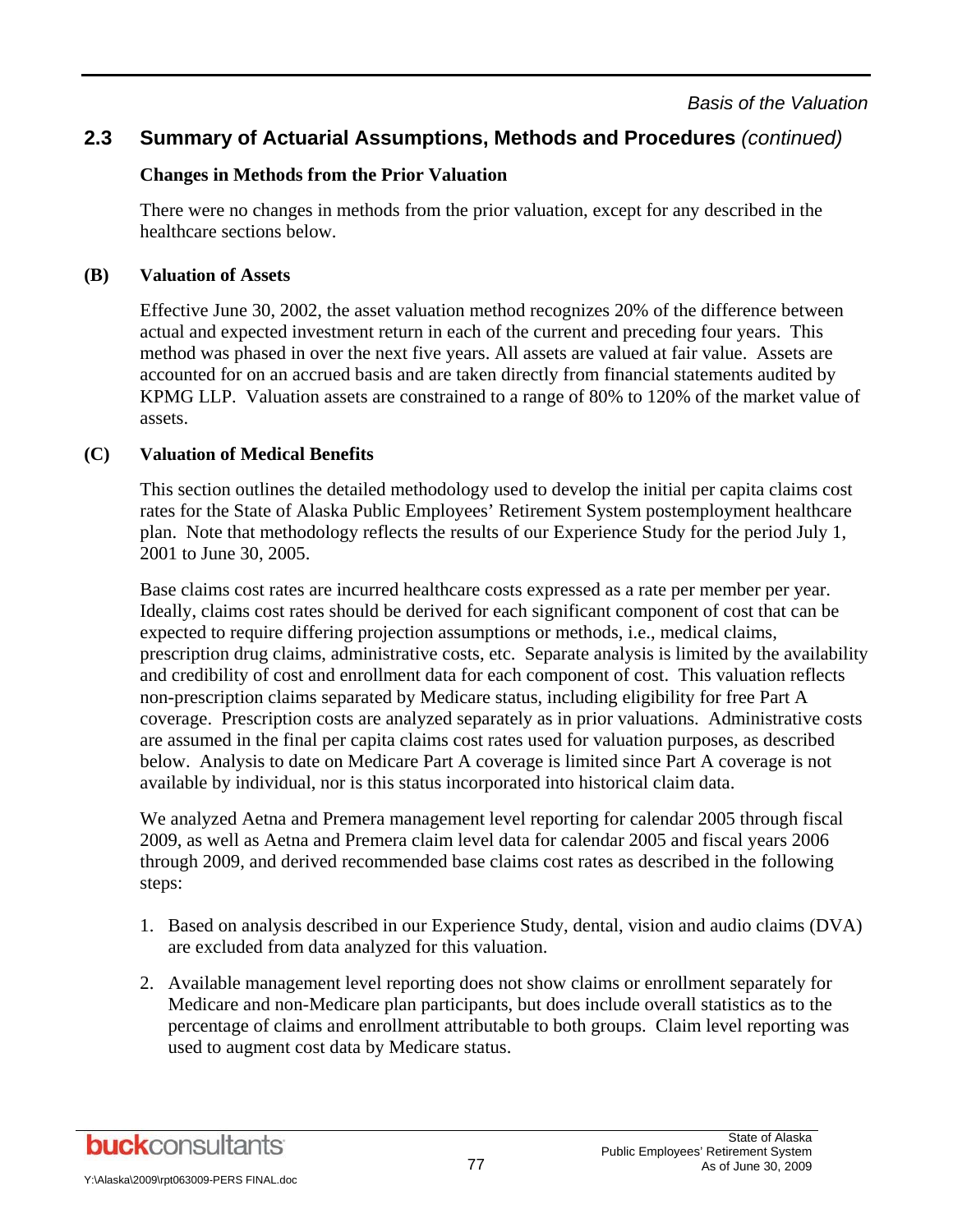## **2.3 Summary of Actuarial Assumptions, Methods and Procedures** *(continued)*

3. Alaska retirees who do not have 40 quarters of Medicare-covered compensation do not qualify for Medicare Part A coverage free of charge. This is a relatively small and closed group. Medicare was applied to State employment for all employees hired after March 31, 1986. For these "no-Part A" individuals, the State is the primary payer for hospital bills and other Part A services. Thus, claims costs are higher for the no-Part A group. To date, claim and enrollment experience is not available separately for participants with both Medicare Parts A and B and those with Part B only. Therefore, higher no-Part A claims are spread across the entire retired population and have been applied to future claims of current active employees projected to retire in the future. To the extent that no-Part A claims can be isolated and applied strictly to the appropriate closed group, actuarial accrued liability will be more accurate and will be lower. The smaller the no-Part A population, the more accrued liabilities will decrease.

Current retiree census does not include date of hire, although the Tier indicator does imply that Tier I PERS retirees should probably be considered as no-Part A retirees. After analysis of active employee data, including individual claim records, and accounting for retirees who return to work and therefore pay Medicare taxes, we assume that 3.5% of the active and inactive workforce will not qualify for free Part A coverage when they retire. Similarly, we assume 3.5% of the current Medicare retiree population does not receive Part A coverage.

All claim cost rates developed from management level reporting have compared to similar rates developed from claim level data.

4. The steps above result in separate paid claims cost rates for medical and prescription benefits for non-Medicare, Medicare Part B only and Medicare Part A&B members for the past four fiscal years and calendar year 2005. Medical claims cost rates reflect differing average ages and levels of Medicare coordination for each group. Prescription claims cost rates reflect differing average ages. We converted paid claim data to incurred cost rates projected from each historical data period to the valuation year using an average of national and Alaskaspecific trend factors and developed weighted average incurred claims cost rates. The assumed lag between medical claim incurred and paid dates is approximately 2.57 months for medical claims and 0.5 months for prescription claims. This "trend and blend" methodology differs mechanically from the method used for 2004 and 2005 that essentially averaged three years of paid claims before projecting forward to an incurred basis for the valuation year. During transition to a trended blended average basis, we recommend weighting each year's data in the 5-year experience period at approximately 20%. We also incorporated actual administrative costs that are projected to increase at 5%.

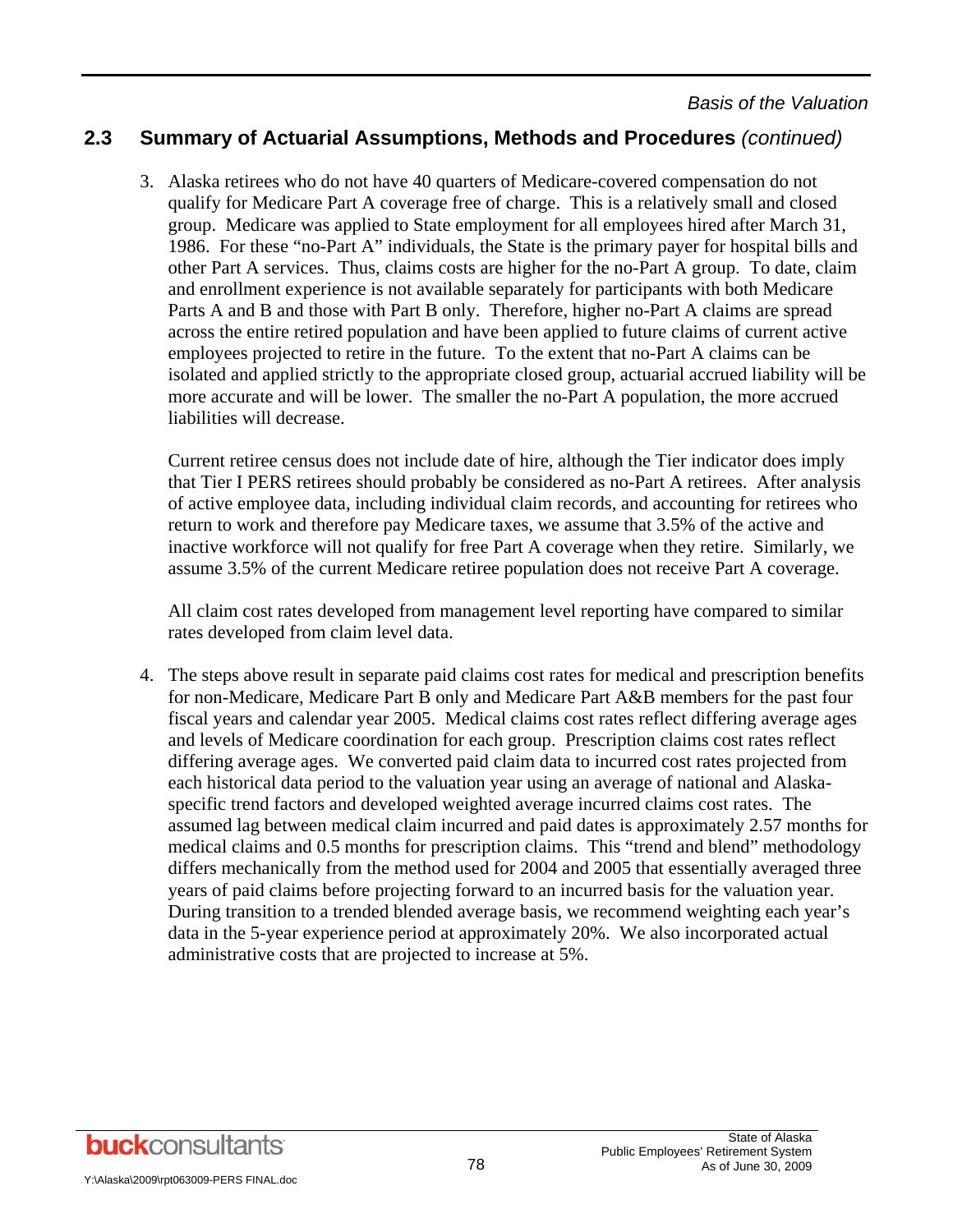## **2.3 Summary of Actuarial Assumptions, Methods and Procedures** *(continued)*

| . . <b>___________________</b>    |  |                     |                |                         |    |                   |      |                     |                           |                         |      |                   |      |             |
|-----------------------------------|--|---------------------|----------------|-------------------------|----|-------------------|------|---------------------|---------------------------|-------------------------|------|-------------------|------|-------------|
|                                   |  |                     | <b>Medical</b> |                         |    |                   |      |                     | <b>Prescription Drugs</b> |                         |      |                   |      |             |
|                                   |  |                     |                |                         |    | <b>Medicare B</b> |      |                     |                           |                         |      | <b>Medicare B</b> |      |             |
|                                   |  | <b>Pre-Medicare</b> |                | <b>Medicare A&amp;B</b> |    | Only              |      | <b>Pre-Medicare</b> |                           | <b>Medicare A&amp;B</b> |      | Only              |      | Total       |
| <b>Calendar 2005 Paid Claims</b>  |  | 146,356,647         |                | 25,618,571              | S  | 3,976,509         |      | 42,812,358          |                           | 35,481,585              | - \$ | 1,999,302         |      | 256,244,972 |
| Membership                        |  | 33,343              |                | 18,603                  |    | 979               |      | 33,343              |                           | 18,603                  |      | 979               |      | 52,925      |
| Paid Claims Cost Rate             |  | 4,389               | S              | 1,377                   | S  | 4,061             | -S   | 1,284               | -S                        | 1,907                   | - \$ | 2,042             | - \$ | 4,842       |
| Trend to FY2010                   |  | 1.468               |                | 1.468                   |    | 1.468             |      | 1.558               |                           | 1.558                   |      | 1.558             |      |             |
| FY 2010 Paid Cost Rate            |  | 6,445               |                | 2,022                   | S  | 5,963             | - \$ | 2,000               | -S                        | 2,971                   | -S   | 3,180             | - \$ | 7,244       |
| Paid to Incurred Factor**         |  | 1.021               |                | 1.021                   |    | 1.021             |      | 1.005               |                           | 1.005                   |      | 1.005             |      |             |
| FY 2010 Incurred Cost Rate        |  | 6,580               |                | 2,064                   |    | 6,088             |      | 2,009               |                           | 2,985                   | - 35 | 3,195             |      | 7,359       |
| Calendar 2006 Paid Claims***      |  | 150,287,171         |                | 24,546,905              |    | 4,079,223         |      | 45,461,356          |                           | 39,644,399              |      | 2,235,948         |      | 266,255,002 |
| Membership                        |  | 33,473              |                | 19,490                  |    | 1,026             |      | 33,473              |                           | 19,490                  |      | 1,026             |      | 53,989      |
| Paid Claims Cost Rate             |  | 4,490               | S              | 1,259                   | S  | 3,977             | - \$ | 1,358               | \$                        | 2,034                   | - \$ | 2,180             | - \$ | 4,932       |
| Trend to FY2010                   |  | 1.361               |                | 1.361                   |    | 1.361             |      | 1.407               |                           | 1.407                   |      | 1.407             |      |             |
| FY 2010 Paid Cost Rate            |  | 6,112               | S              | 1,715                   | \$ | 5,413             | - \$ | 1,912               | \$                        | 2,863                   | - \$ | 3,068             | \$   | 6,788       |
| Paid to Incurred Factor**         |  | 1.021               |                | 1.021                   |    | 1.021             |      | 1.005               |                           | 1.005                   |      | 1.005             |      |             |
| FY 2010 Incurred Cost Rate        |  | 6,240               |                | 1,750                   |    | 5,527             |      | 1,920               |                           | 2,876                   |      | 3,082             |      | 6,894       |
| <b>Fiscal 2007 Paid Claims***</b> |  | 129,762,975         |                | 22,677,328              |    | 3,524,812         |      | 46,176,199          |                           | 42,348,638              |      | 2,391,089         |      | 246,881,041 |
| Membership                        |  | 33,446              |                | 20,315                  |    | 1,069             |      | 33,446              |                           | 20,315                  |      | 1,069             |      | 54,830      |
| Paid Claims Cost Rate             |  | 3,880               | \$.            | 1,116                   | S  | 3,297             | - \$ | 1,381               | \$.                       | 2,085                   | - \$ | 2,236             | -S   | 4,503       |
| Trend to FY2010                   |  | 1.313               |                | 1.313                   |    | 1.313             |      | 1.340               |                           | 1.340                   |      | 1.340             |      |             |
| FY 2010 Paid Cost Rate            |  | 5,096               | \$.            | 1,466                   | S  | 4,330             | 1 S  | 1,851               | \$.                       | 2,794                   | - \$ | 2,998             | \$   | 5,959       |
| Paid to Incurred Factor**         |  | 1.021               |                | 1.021                   |    | 1.021             |      | 1.005               |                           | 1.005                   |      | 1.005             |      |             |
| FY 2010 Incurred Cost Rate        |  | 5,202               |                | 1,497                   |    | 4,421             |      | 1,859               | . ა                       | 2,807                   | l 56 | $3,012$   \$      |      | 6,048       |

**June 30, 2009 Valuation – FY 2010 Claims Cost Rates** 

\*\* As data specific to Medicare and Pre-Medicare retirees is provided, lag factors specific to Medicare status will be reflected.

\*\*\* Calendar 2006 Paid Claims covers the period from 01/01/2006 through 06/30/2006, along with estimated claims runout under the then current TPA. Fiscal 2007 Paid Claims covers the period 07/01/2006 through 06/30/2007, with claims paid under the then current TPA.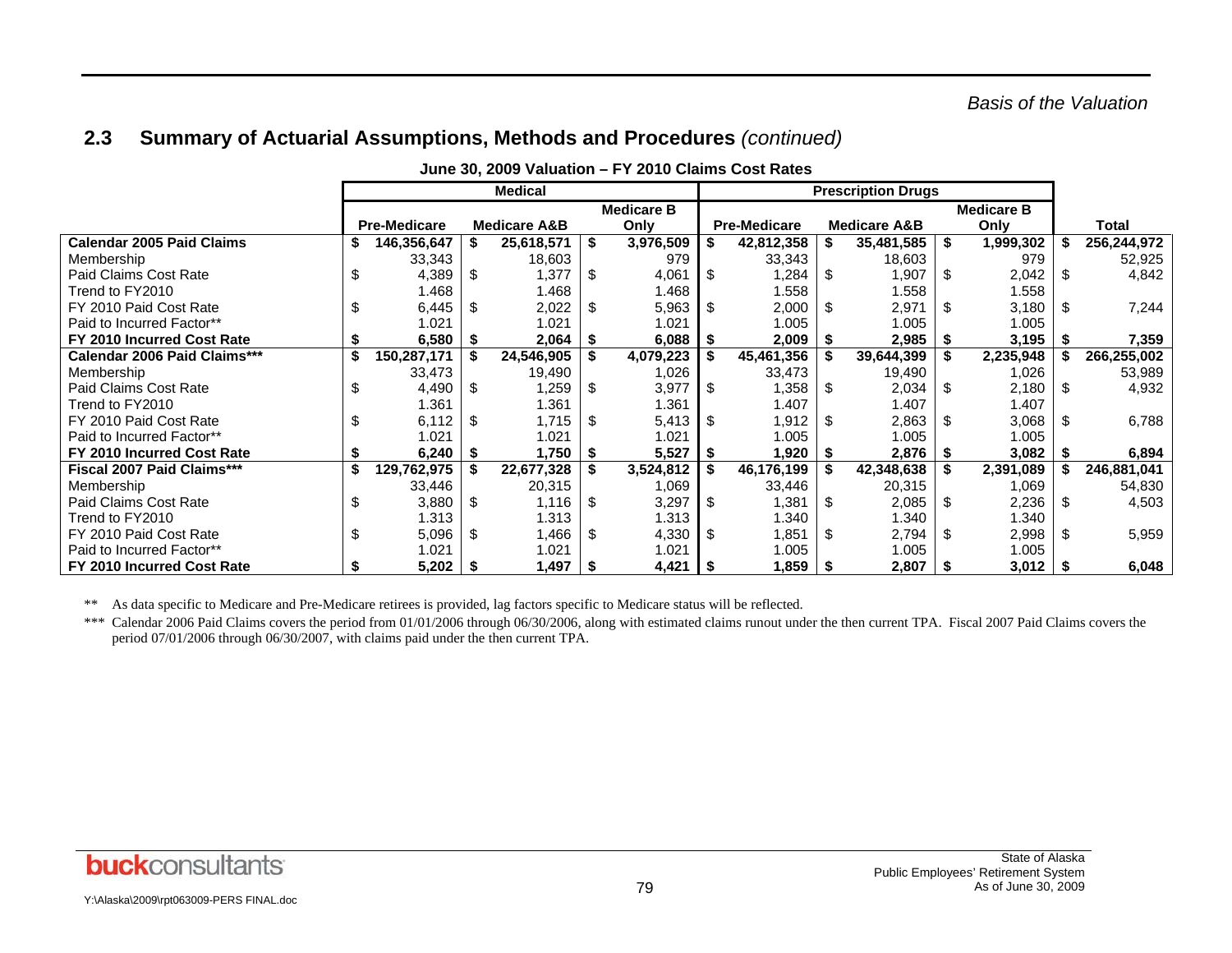## **2.3 Summary of Actuarial Assumptions, Methods and Procedures** *(continued)*

|                                                                 |    |                     |      | <b>Medical</b>          |      |               | <b>Prescription Drugs</b> |                     |     |                         |      |                   |     |               |
|-----------------------------------------------------------------|----|---------------------|------|-------------------------|------|---------------|---------------------------|---------------------|-----|-------------------------|------|-------------------|-----|---------------|
|                                                                 |    | <b>Medicare B</b>   |      |                         |      |               |                           |                     |     |                         |      | <b>Medicare B</b> |     |               |
|                                                                 |    | <b>Pre-Medicare</b> |      | <b>Medicare A&amp;B</b> |      | Only          |                           | <b>Pre-Medicare</b> |     | <b>Medicare A&amp;B</b> |      | Only              |     | Total         |
| <b>Fiscal 2008 Paid Claims</b>                                  |    | 169,598,064         |      | 28,657,490              | - \$ | 6,079,463     |                           | 53,506,123          |     | 52,529,773              | - 56 | 2,346,512         |     | 312,717,425   |
| Membership                                                      |    | 33,630              |      | 21,434                  |      | 893           |                           | 33,630              |     | 21,434                  |      | 893               |     | 55,957        |
| Paid Claims Cost Rate                                           | \$ | 5,043               | \$   | 1,337                   | S.   | 6,807         | \$                        | 1,591               | \$  | 2,451                   | -S   | 2,627             | -SS | 5,589         |
| Trend to FY2010                                                 |    | 1.190               |      | 1.190                   |      | 1.190         |                           | .200                |     | 1.200                   |      | 1.200             |     |               |
| FY 2010 Paid Cost Rate                                          |    | 5,999               | \$.  | 1,591                   | S.   | 8,098         | - \$                      | 1,910               | 1 S | 2,942                   |      | 3,154             | 1 S | 6,669         |
| Paid to Incurred Factor**                                       |    | 1.021               |      | 1.021                   |      | .021          |                           | 1.005               |     | 1.005                   |      | 1.005             |     |               |
| FY 2010 Incurred Cost Rate                                      |    | 6,125               |      | 624. ا                  |      | 8,268         |                           | 1,919               |     | 2,956                   |      | 3,169             |     | 6,771         |
| <b>Fiscal 2009 Paid Claims</b>                                  | S. | 187,868,089         |      | 30,550,328              |      | 10,093,527    | Ŝ.                        | 63,181,353          |     | 57,263,605              |      | 2,226,629         |     | 351, 183, 531 |
| Membership                                                      |    | 33,832              |      | 23,424                  |      | 850           |                           | 33,832              |     | 23,424                  |      | 850               |     | 58,106        |
| Paid Claims Cost Rate                                           | \$ | 5,553               | S.   | 1,304                   | \$   | 11,881        | \$                        | 1,867               | \$  | 2,445                   | - \$ | 2,621             | -S  | 6,044         |
| Trend to FY2010                                                 |    | 1.080               |      | 1.080                   |      | 1.080         |                           | 1.080               |     | 1.080                   |      | 1.080             |     |               |
| FY 2010 Paid Cost Rate                                          |    | 5,997               | \$.  | 1,408                   | -S   | 12,830        | - \$                      | 2,017               | \$. | 2,640                   |      | 2,830             |     | 6,527         |
| Paid to Incurred Factor**                                       |    | 1.021               |      | 1.021                   |      | 1.021         |                           | 1.005               |     | 1.005                   |      | 1.005             |     |               |
| FY 2010 Incurred Cost Rate                                      |    | 6,122               | - 55 | 1,438                   |      | $13,099$   \$ |                           | $2,026$   \$        |     | $2,652$   \$            |      | $2,844$   \$      |     | 6,627         |
| Weighted Average 7/1/2009-6/30/2010 Incurred Claims Cost Rates: |    |                     |      |                         |      |               |                           |                     |     |                         |      |                   |     |               |
| At average age                                                  |    | 6,075               |      | 1,691                   | \$   |               |                           | 1,941               |     | 2,868                   |      |                   |     | 6,756         |
| At age 65*                                                      |    | 7,503               |      | 336. ا                  |      | 4,754         |                           | 2,419               |     | 2,419                   |      | 2,419             |     | 7,252         |

#### **June 30, 2009 Valuation – FY 2010 Claims Cost Rates**

\* Methodology prior to 2006 did not include separate Part B only analysis; applicable rates above are determined so that the composite Medicare rate equates to separate A&B and B only rates based on the 3.5% of Medicare membership assumed to lack Part A.

\*\* As data specific to Medicare and Pre-Medicare retirees is provided, lag factors specific to Medicare status will be reflected.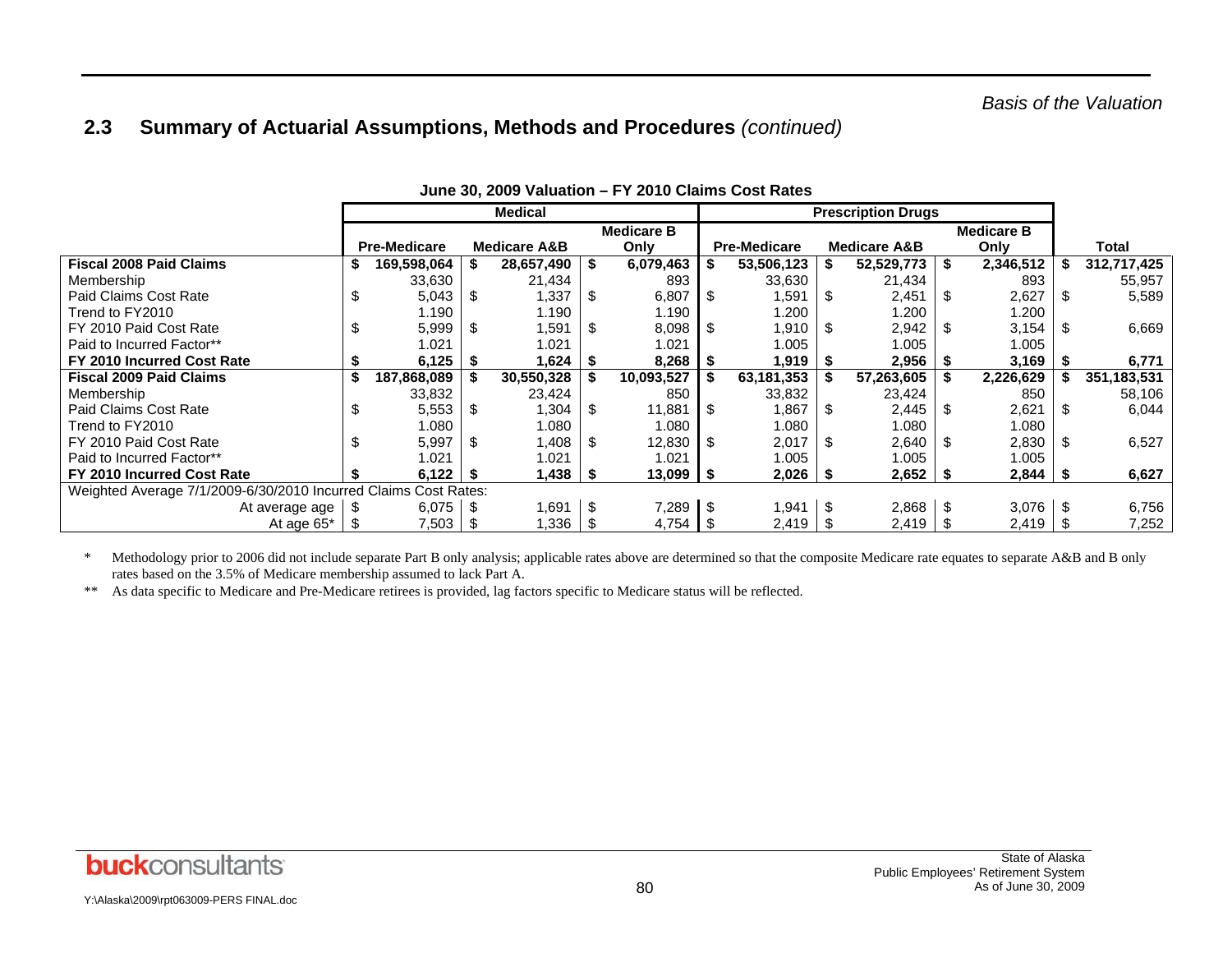## **2.3 Summary of Actuarial Assumptions, Methods and Procedures** *(continued)*

Following the development of total projected costs, a distribution of per capita claims cost was developed. This was accomplished by allocating total projected costs to the population census used in the valuation. The allocation was done separately for each of prescription drugs and medical costs for the Medicare eligible and pre-Medicare populations. The allocation weights were developed using participant counts by age and assumed morbidity and aging factors. Results were tested for reasonableness based on historical trend and external benchmarks for costs paid by Medicare.

Below are the results of this analysis:

| Age | <b>Medical and</b><br><b>Medicare</b><br>Parts A & B | <b>Medical and</b><br><b>Medicare</b><br>Part B Only | <b>Prescription</b><br><b>Drug</b> | <b>Medicare Retiree</b><br><b>Drug Subsidy</b> |
|-----|------------------------------------------------------|------------------------------------------------------|------------------------------------|------------------------------------------------|
| 45  | \$4,155                                              | \$4,155                                              | \$1,276                            | \$0                                            |
| 50  | 4,701                                                | 4,701                                                | 1,516                              | $\boldsymbol{0}$                               |
| 55  | 5,319                                                | 5,319                                                | 1,800                              | $\boldsymbol{0}$                               |
| 60  | 6,318                                                | 6,318                                                | 2,087                              | $\overline{0}$                                 |
| 65  | 1,336                                                | 4,754                                                | 2,419                              | 477                                            |
| 70  | 1,626                                                | 5,784                                                | 2,606                              | 514                                            |
| 75  | 1,931                                                | 6,867                                                | 2,780                              | 548                                            |
| 80  | 2,080                                                | 7,398                                                | 2,850                              | 562                                            |

#### **Distribution of Per Capita Claims Cost by Age for the Period July 1, 2009 through June 30, 2010**

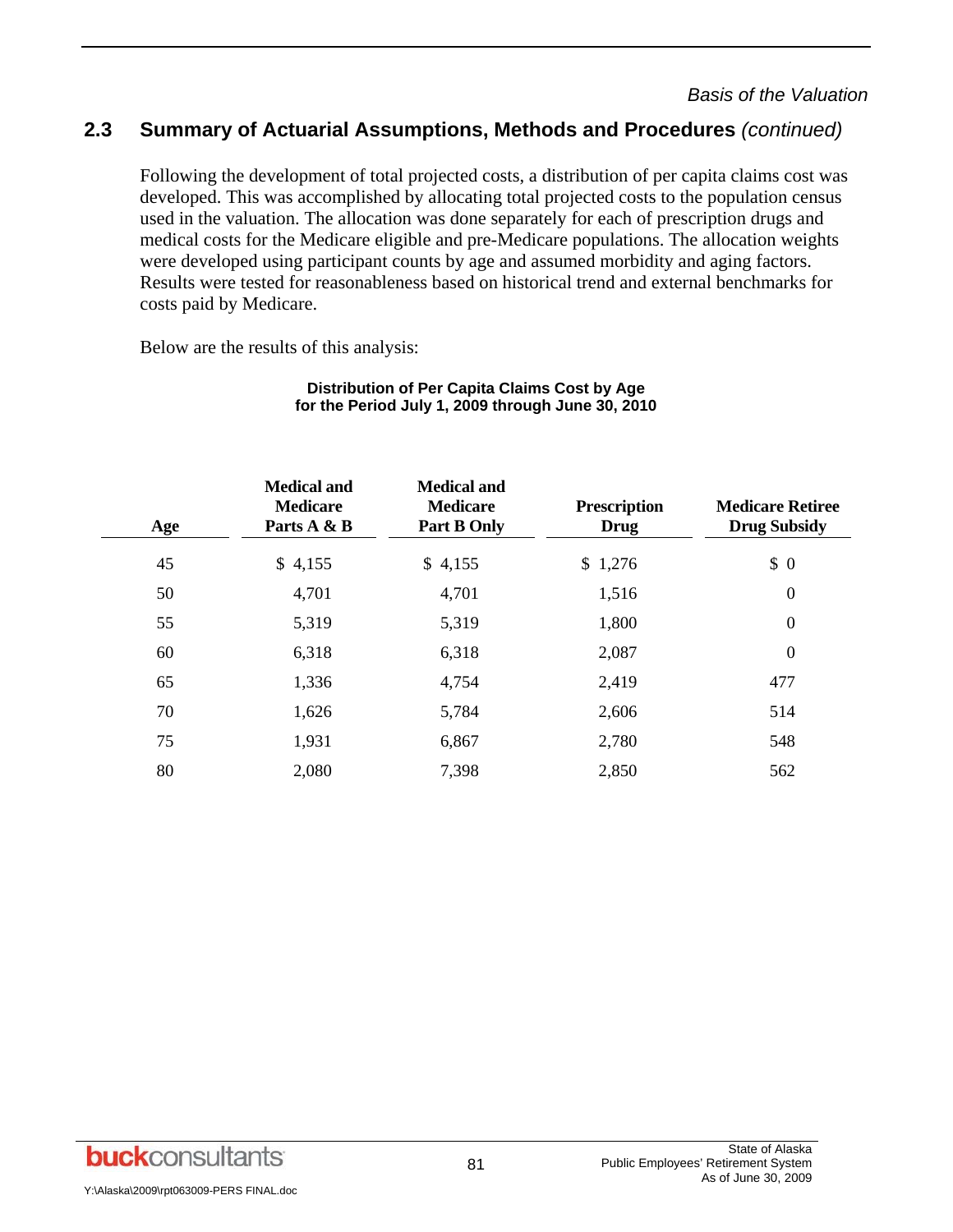## **2.3 Summary of Actuarial Assumptions, Methods and Procedures** *(continued)*

#### **(D) Actuarial Assumptions**

| Investment Return / Discount Rate | 8.25% per year (geometric), compounded annually, net of expenses.                                                                                                                                                                  |
|-----------------------------------|------------------------------------------------------------------------------------------------------------------------------------------------------------------------------------------------------------------------------------|
| <b>Salary Scale</b>               | Inflation $-3.5%$ per year.                                                                                                                                                                                                        |
|                                   | Peace Officer/Firefighter:                                                                                                                                                                                                         |
|                                   | Merit $-2.5\%$ per year for the first 6 years of employment, 0.5%                                                                                                                                                                  |
|                                   | thereafter.                                                                                                                                                                                                                        |
|                                   | Productivity $-0.5%$ per year.                                                                                                                                                                                                     |
|                                   | Others:                                                                                                                                                                                                                            |
|                                   | Merit $-5.5\%$ per year grading down to 1.5% after 5 years; for more                                                                                                                                                               |
|                                   | than 6 years of service, 1.0% grading down to 0%.                                                                                                                                                                                  |
|                                   | Productivity $-0.5%$ per year.                                                                                                                                                                                                     |
| Payroll Growth                    | 4.0% per year. (Inflation + Productivity)                                                                                                                                                                                          |
| <b>Total Inflation</b>            | Total inflation as measured by the Consumer Price Index for urban<br>and clerical workers for Anchorage is assumed to increase 3.5%<br>annually.                                                                                   |
| Mortality (Pre-retirement)        | Peace Officer/Firefighters:                                                                                                                                                                                                        |
|                                   | 1994 Group Annuity Mortality Basic Table for males and females,<br>1994 Base Year without margin.                                                                                                                                  |
|                                   | Others:                                                                                                                                                                                                                            |
|                                   | Based upon the 2001-2005 actual mortality experience (see Table 1).<br>42% of the 1994 Group Annuity Table, 1994 Base Year without<br>margin for males and females.                                                                |
|                                   | Deaths are assumed to be occupational 75% of the time for Peace<br>Officer/Firefighter, 50% of the time for Others.                                                                                                                |
| Mortality (Post-retirement)       | 1994 Group Annuity Mortality Basic Table for males and females,                                                                                                                                                                    |
|                                   | 1994 Base Year without margin.                                                                                                                                                                                                     |
| <b>Total Turnover</b>             | Based upon the 2001-2005 actual withdrawal experience. (See Table<br>$2)$ .                                                                                                                                                        |
| Disability                        | Incidence rates based upon the 2001-2005 actual experience, in<br>accordance with Table 3. Post-disability mortality in accordance<br>with the 1979 Pension Benefit Guaranty Corporation Disability                                |
|                                   | Mortality Table to reflect mortality of those receiving disability<br>benefits under Social Security. Disabilities are assumed to be<br>occupational 75% of the time for Peace Officer/Firefighter, 50% of<br>the time for Others. |
| Retirement                        | Retirement rates based upon the 2001-2005 actual experience in<br>accordance with Tables 4 and 5. Deferred vested members are<br>assumed to retire at their earliest retirement date.                                              |
| Marriage and Age Difference       | Wives are assumed to be three years younger than husbands. 80%<br>of male members and 70% of female members are assumed to be<br>married.                                                                                          |
| Dependent Children                | Benefits to dependent children have been valued assuming members<br>who are married and between the ages of 25 and 45 have two<br>dependent children.                                                                              |
| <b>Contribution Refunds</b>       | 15% of terminating members with vested benefits are assumed to<br>have their contributions refunded. 100% of those with non-vested<br>benefits are assumed to have their contributions refunded.                                   |
| <b>buck</b> consultants           | State of Alaska<br>82<br>Public Employees' Retirement System                                                                                                                                                                       |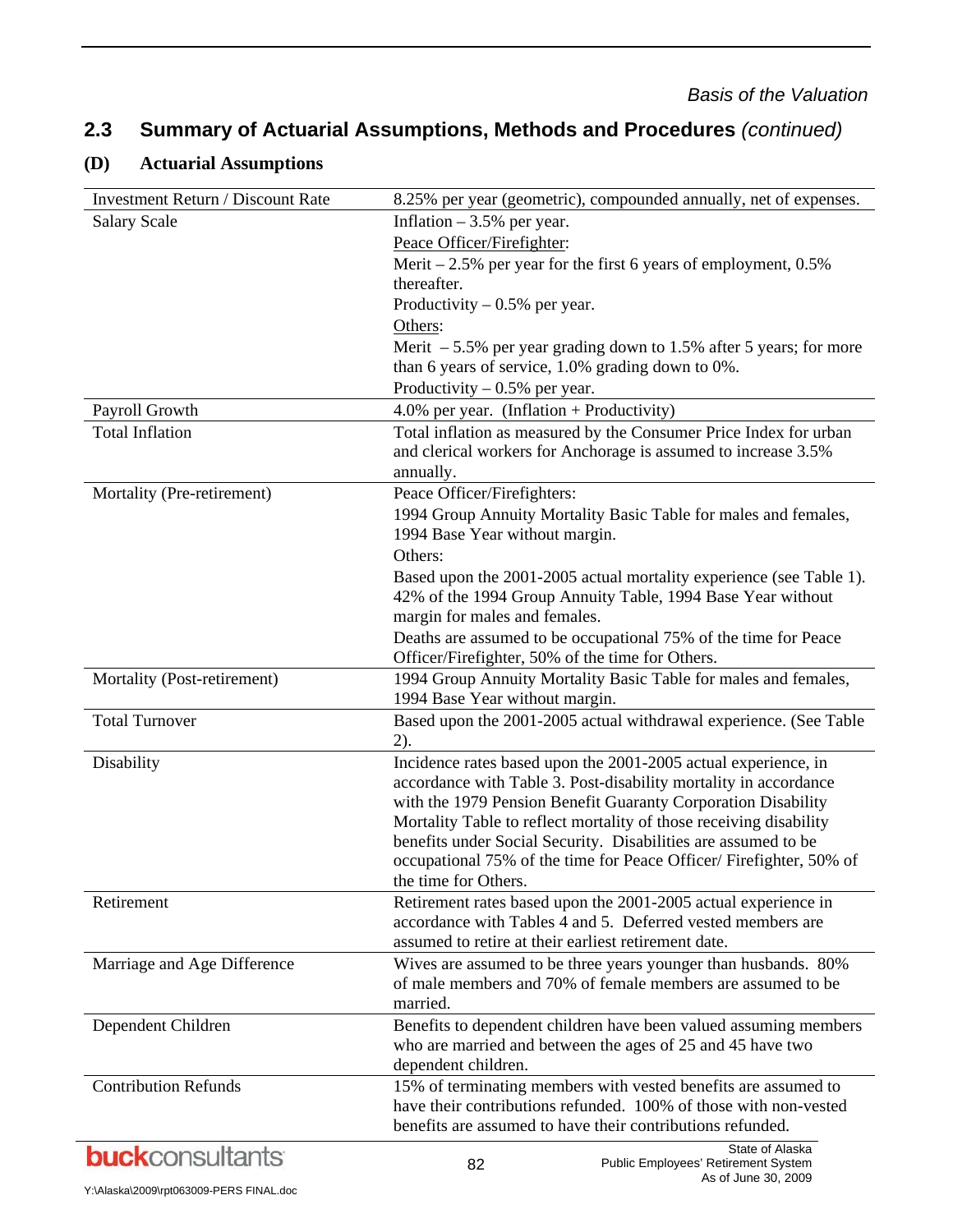## **2.3 Summary of Actuarial Assumptions, Methods and Procedures** *(continued)*

| <b>COLA</b>                        | Of those benefit recipients who are eligible for the COLA, 60% are<br>assumed to remain in Alaska and receive the COLA.                                                                                                                                                                                                                         |                |                                     |  |
|------------------------------------|-------------------------------------------------------------------------------------------------------------------------------------------------------------------------------------------------------------------------------------------------------------------------------------------------------------------------------------------------|----------------|-------------------------------------|--|
| Post-Retirement Pension Adjustment | 50% and 75% of assumed inflation, or 1.75% and 2.625%<br>respectively, is valued for the annual automatic Post-Retirement<br>Pension Adjustment (PRPA) as specified in the statute.                                                                                                                                                             |                |                                     |  |
| Expenses                           | All expenses are net of the investment return assumption.                                                                                                                                                                                                                                                                                       |                |                                     |  |
| Part-Time Status                   | Part-time employees are assumed to earn 1.00 years of credited<br>service per year for Peace Officer/Firefighters and 0.65 years of<br>credited service per year for Other members.                                                                                                                                                             |                |                                     |  |
| <b>Final Average Earnings</b>      | Final Average Earnings is provided on the data for active members.<br>This amount is used as a minimum in the calculation of the average<br>earnings in the future.                                                                                                                                                                             |                |                                     |  |
| Per Capita Claims Cost             | Sample claims cost rates for FY10 medical and prescription are                                                                                                                                                                                                                                                                                  |                |                                     |  |
|                                    | shown below:                                                                                                                                                                                                                                                                                                                                    |                |                                     |  |
|                                    |                                                                                                                                                                                                                                                                                                                                                 | <b>Medical</b> | <b>Prescription</b><br><b>Drugs</b> |  |
|                                    | Pre-Medicare                                                                                                                                                                                                                                                                                                                                    | \$7,503        | \$2,419                             |  |
|                                    | Medicare Parts A & B                                                                                                                                                                                                                                                                                                                            | \$1,336        | \$2,419                             |  |
|                                    | Medicare Part B Only                                                                                                                                                                                                                                                                                                                            | \$4,754        | \$2,419                             |  |
|                                    | Medicare Part D                                                                                                                                                                                                                                                                                                                                 | N/A            | \$<br>477                           |  |
| Third Party Administrator Fees     | \$153.33 per person per year; assumed trend rate of 5% per year.                                                                                                                                                                                                                                                                                |                |                                     |  |
| <b>Health Cost Trend</b>           | The table below shows the rate used to project the cost from the<br>shown fiscal year to the next fiscal year. For example, 8.0% is<br>applied to the FY09 rate claims costs to get the FY10 claims costs.                                                                                                                                      |                |                                     |  |
|                                    |                                                                                                                                                                                                                                                                                                                                                 | <b>Medical</b> | <b>Prescription</b>                 |  |
|                                    | <b>FY10</b>                                                                                                                                                                                                                                                                                                                                     | 7.5%           | <b>Drugs</b><br>9.6%                |  |
|                                    | <b>FY11</b>                                                                                                                                                                                                                                                                                                                                     | 6.9%           | 8.3%                                |  |
|                                    | FY12                                                                                                                                                                                                                                                                                                                                            | 6.4%           | 7.1%                                |  |
|                                    | <b>FY13</b>                                                                                                                                                                                                                                                                                                                                     | 5.9%           | 5.9%                                |  |
|                                    | <b>FY14</b>                                                                                                                                                                                                                                                                                                                                     | 5.9%           | 5.9%                                |  |
|                                    | <b>FY15</b>                                                                                                                                                                                                                                                                                                                                     | 5.9%           | 5.9%                                |  |
|                                    | FY16                                                                                                                                                                                                                                                                                                                                            | 5.9%           | 5.9%                                |  |
|                                    | <b>FY25</b>                                                                                                                                                                                                                                                                                                                                     | 5.8%           | 5.8%                                |  |
|                                    | <b>FY50</b>                                                                                                                                                                                                                                                                                                                                     | 5.7%           | 5.7%                                |  |
|                                    | <b>FY100</b>                                                                                                                                                                                                                                                                                                                                    | 5.1%           | 5.1%                                |  |
|                                    | For the June 30, 2008 valuations and later, the Society of Actuaries'<br>Healthcare Cost Trend Model is used to project medical and<br>prescription drug costs. This model effectively begins estimating<br>trend amounts beginning in 2012, and projects out to 2100. This<br>model has been adopted by the Society of Actuaries, and has been |                |                                     |  |

#### **(D) Actuarial Assumptions** *(continued)*

Y:\Alaska\2009\rpt063009-PERS FINAL.doc

populated with assumptions that are specific to the State of Alaska.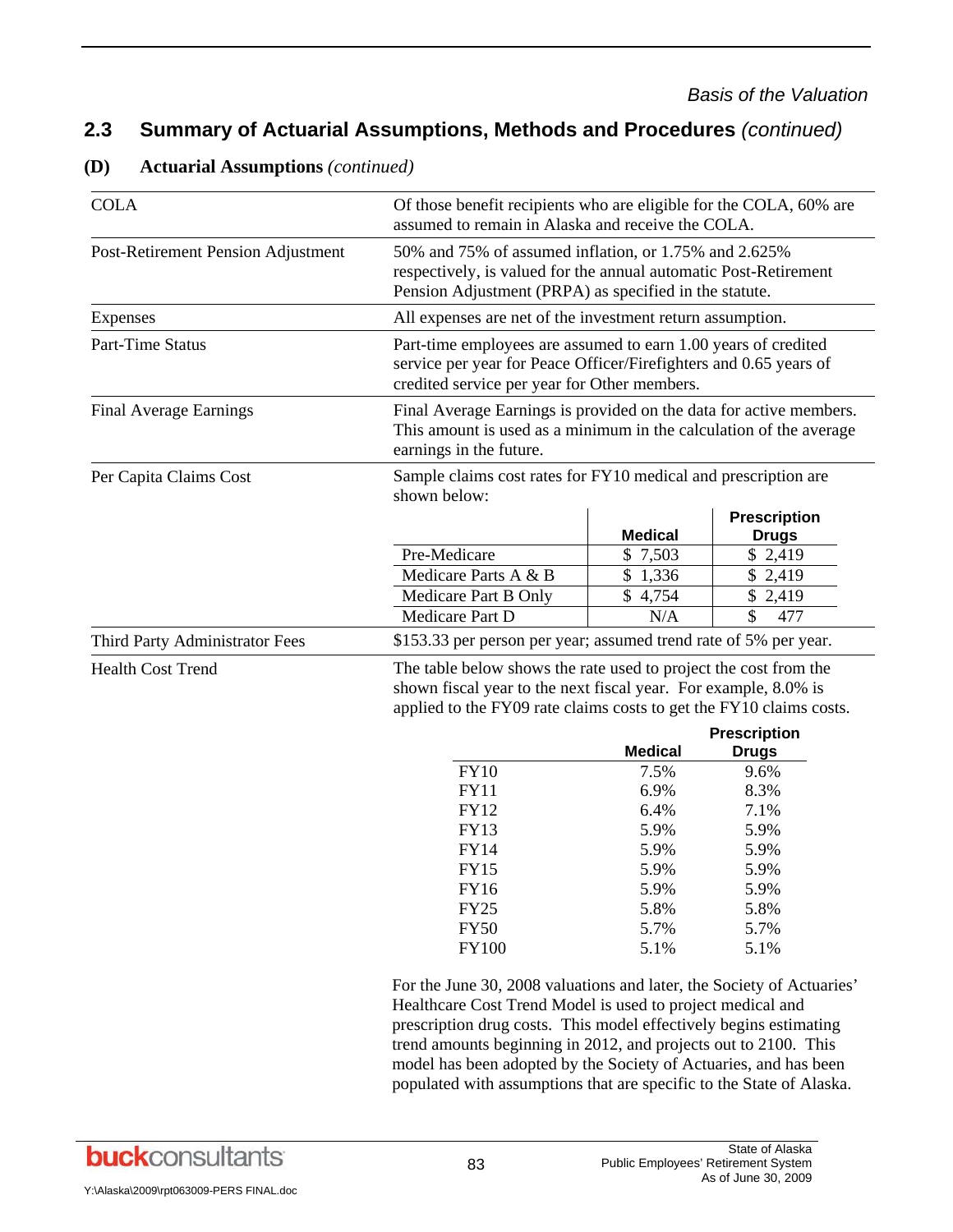## *Basis of the Valuation*  **2.3 Summary of Actuarial Assumptions, Methods and Procedures** *(continued)*

| <b>Aging Factors</b> |          |                | <b>Prescription</b> |
|----------------------|----------|----------------|---------------------|
|                      | Age      | <b>Medical</b> | <b>Drugs</b>        |
|                      | $0 - 44$ | 2.0%           | 4.5%                |
|                      | 45-54    | 2.5%           | 3.5%                |
|                      | 55-64    | 3.5%           | 3.0%                |
|                      | 65-74    | 4.0%           | 1.5%                |
|                      | 75-84    | 1.5%           | 0.5%                |
|                      | 85-94    | 0.5%           | 0.0%                |
|                      | $95+$    | 0.0%           | 0.0%                |

#### **(D) Actuarial Assumptions** *(continued)*

Retired Member Contributions for Medical Benefits Currently contributions are required for PERS members who are under age 60 and have less than 30 years of service (25 for Peace Officer/Firefighter). Eligible Tier 1 members are exempt from contribution requirements. Annual FY10 contributions based on monthly rates shown below for calendar 2009 and 2010 are assumed based on the coverage category for current retirees. The composite rate shown is used for current active and inactive members in tier 2 or 3 who are assumed to retire prior to age 60 with less than 30 years of service and who are not disabled.

| <b>Coverage Category</b> | Calendar 2010<br>Annual<br><b>Contribution</b> | Calendar 2010<br><b>Monthly</b><br><b>Contribution</b> | Calendar 2009<br><b>Monthly</b><br><b>Contribution</b> |
|--------------------------|------------------------------------------------|--------------------------------------------------------|--------------------------------------------------------|
| Retiree Only             | 8,628                                          | 719                                                    | 631                                                    |
| Retiree and Spouse       | 17,268                                         | 1,439                                                  | 1,262                                                  |
| Retiree and Child(ren)   | 12,192<br>S                                    | 1,016                                                  | 891                                                    |
| Retiree and Family       | 20,832                                         | 1,736                                                  | 1,523                                                  |
| Composite                | 12.816                                         | 1,068                                                  | 937                                                    |

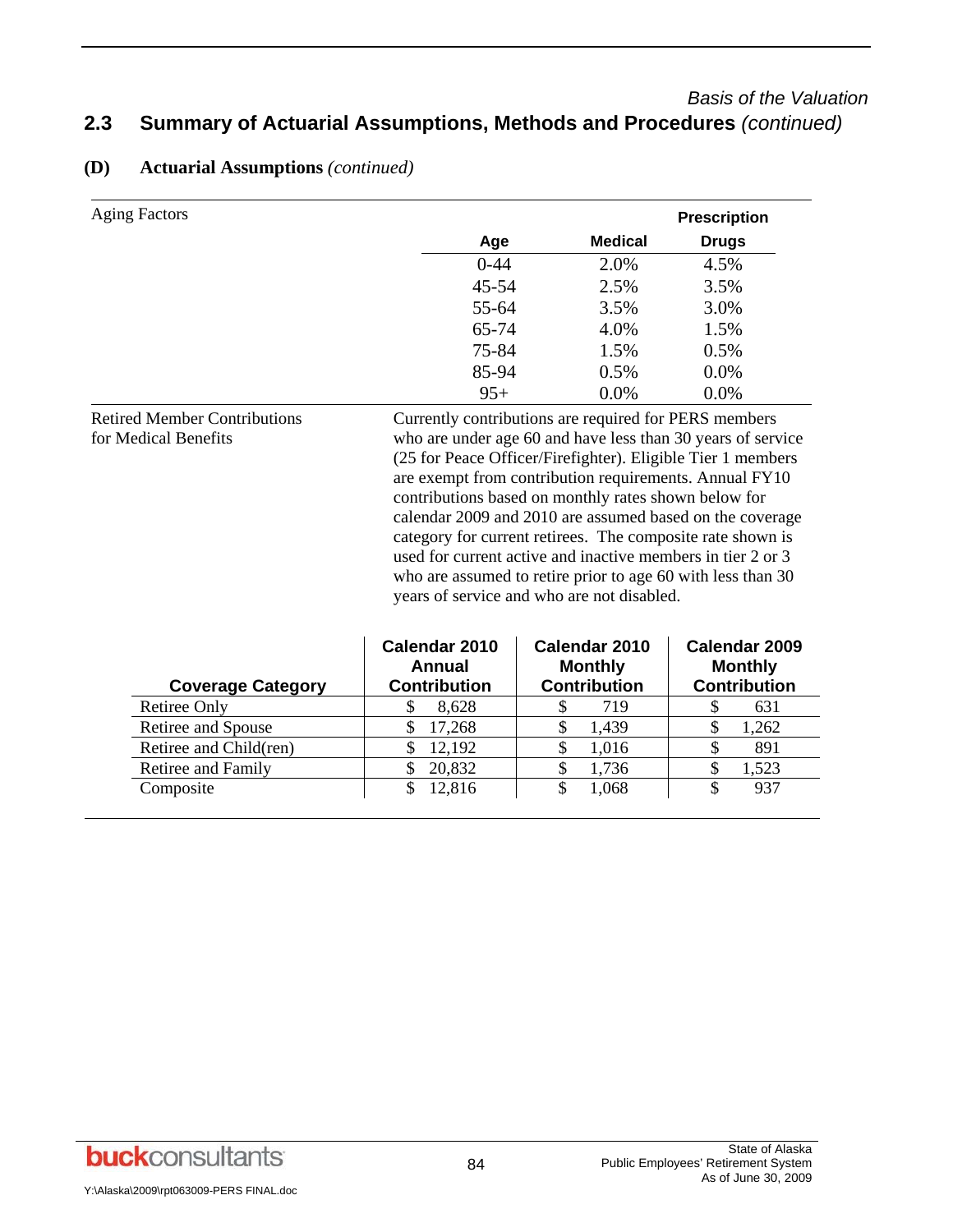## **2.3 Summary of Actuarial Assumptions, Methods and Procedures** *(continued)*

| <b>Trend Rate for Retired Member Medical</b><br>Contributions | The table below shows the rate used to project the retired<br>member medical contributions from the shown fiscal year<br>to the next fiscal year. For example, 7.0% is applied to the<br>FY10 retired member medical contributions to get the<br>FY11 retired member medical contributions. |                                                                                                                                                                                                                                                                                 |  |
|---------------------------------------------------------------|---------------------------------------------------------------------------------------------------------------------------------------------------------------------------------------------------------------------------------------------------------------------------------------------|---------------------------------------------------------------------------------------------------------------------------------------------------------------------------------------------------------------------------------------------------------------------------------|--|
|                                                               | <b>FY10</b>                                                                                                                                                                                                                                                                                 | 7.0%                                                                                                                                                                                                                                                                            |  |
|                                                               | <b>FY11</b>                                                                                                                                                                                                                                                                                 | 6.7%                                                                                                                                                                                                                                                                            |  |
|                                                               | FY12                                                                                                                                                                                                                                                                                        | 6.3%                                                                                                                                                                                                                                                                            |  |
|                                                               | <b>FY13</b>                                                                                                                                                                                                                                                                                 | 6.0%                                                                                                                                                                                                                                                                            |  |
|                                                               | <b>FY14</b>                                                                                                                                                                                                                                                                                 | 5.7%                                                                                                                                                                                                                                                                            |  |
|                                                               | <b>FY15</b>                                                                                                                                                                                                                                                                                 | 5.3%                                                                                                                                                                                                                                                                            |  |
|                                                               | FY16                                                                                                                                                                                                                                                                                        | 5.0%                                                                                                                                                                                                                                                                            |  |
|                                                               | <b>FY17</b>                                                                                                                                                                                                                                                                                 | 5.0%                                                                                                                                                                                                                                                                            |  |
|                                                               | FY18 and later                                                                                                                                                                                                                                                                              | 5.0%                                                                                                                                                                                                                                                                            |  |
|                                                               |                                                                                                                                                                                                                                                                                             | Graded trend rates for retired member medical contributions were<br>reinitialized for the June 30, 2005 valuation. Note that actual FY09<br>retired member medical contributions are reflected in the valuation<br>so trend on such contribution during FY09 is not applicable. |  |
| <b>Healthcare Participation</b>                               |                                                                                                                                                                                                                                                                                             | 100% of members and their spouses are assumed to elect                                                                                                                                                                                                                          |  |
|                                                               | the healthcare benefits as soon as they are eligible.                                                                                                                                                                                                                                       |                                                                                                                                                                                                                                                                                 |  |
|                                                               |                                                                                                                                                                                                                                                                                             |                                                                                                                                                                                                                                                                                 |  |

#### **(D) Actuarial Assumptions** *(continued)*

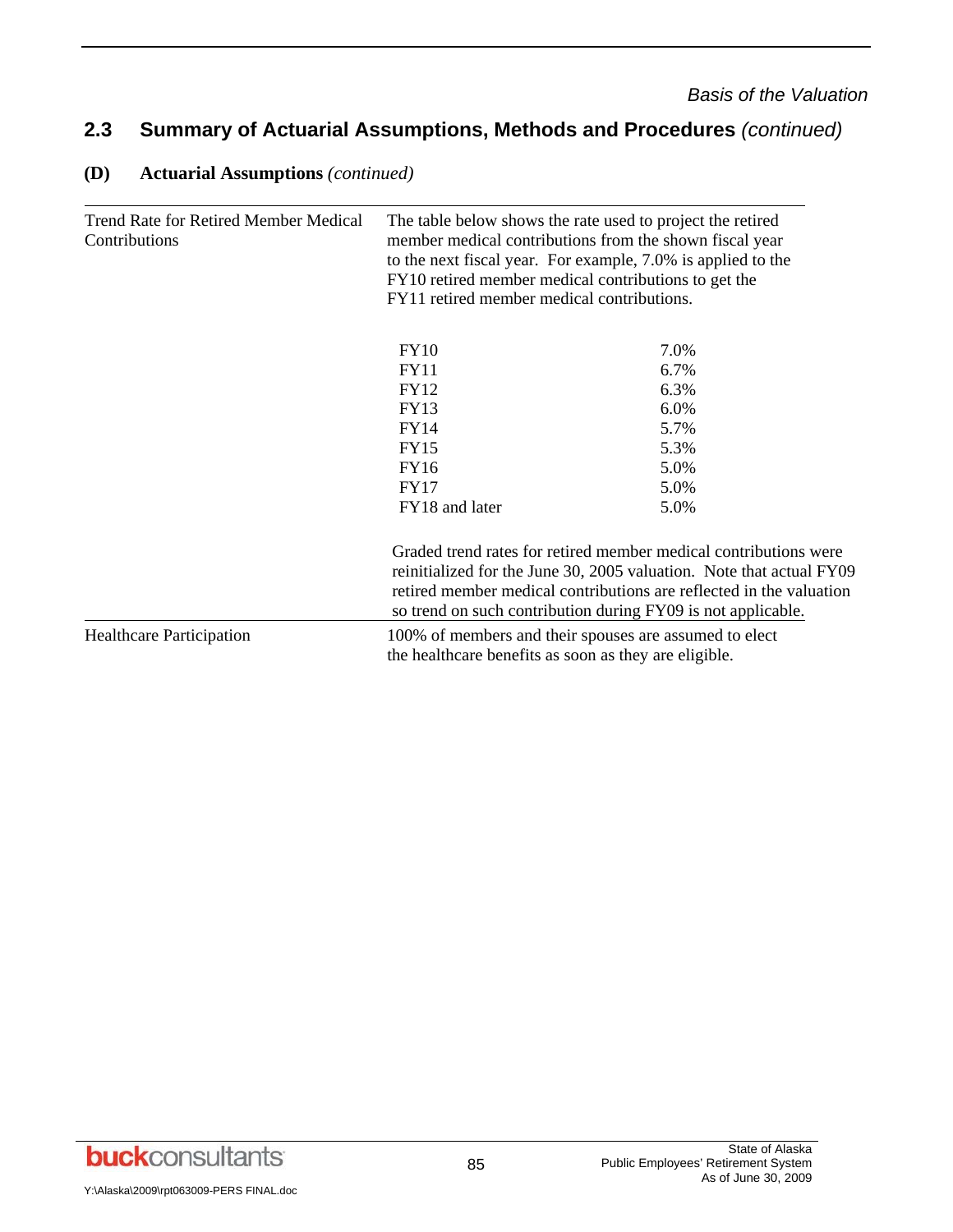## **2.3 Summary of Actuarial Assumptions, Methods and Procedures** *(continued)*

|            | זיוסו נמות א<br>TANIC IT TO CUI CHICHI, |               |
|------------|-----------------------------------------|---------------|
| <u>Age</u> | <b>Male</b>                             | <b>Female</b> |
| 20         | .0229%                                  | .0128%        |
| 21         | .0239                                   | .0129         |
| 22         | .0251                                   | .0131         |
| 23         | .0266                                   | .0131         |
| 24         | .0282                                   | .0131         |
| 25         | .0299                                   | .0131         |
| 26         | .0315                                   | .0133         |
| 27         | .0328                                   | .0136         |
| 28         | .0341                                   | .0142         |
| 29         | .0352                                   | .0150         |
| 30         | .0362                                   | .0158         |
| 31         | .0371                                   | .0168         |
| 32         | .0379                                   | .0179         |
| 33         | .0383                                   | .0191         |
| 34         | .0383                                   | .0202         |
| 35         | .0384                                   | .0216         |
| 36         | .0389                                   | .0231         |
| 37         | .0402                                   | .0249         |
| 38         | .0424                                   | .0270         |
| 39         | .0452                                   | .0294         |
| 40         | .0484                                   | .0320         |
| 41         | .0522                                   | .0347         |
| 42         | .0565                                   | .0373         |
| 43         | .0611                                   | .0396         |
| 44         | .0659                                   | .0417         |
| 45         | .0713                                   | .0439         |
| 46         | .0778                                   | .0467         |
| 47         | .0858                                   | .0502         |
| 48         | .0949                                   | .0545         |
| 49         | .1050                                   | .0591         |
| 50         | .1165                                   | .0645         |
| 51         | .1297                                   | .0708         |
| 52         | .1451                                   | .0783         |
| 53         | .1619                                   | .0861         |
| 54         | .1797                                   | .0941         |
| 55         | .1998                                   | .1036         |
| 56         | .2235                                   | .1157         |
| 57         | .2252                                   | .1318         |
| 58         | .2845                                   | .1517         |
| 59         | .3202                                   | .1745         |
| 60         | .3602                                   | .2005         |

## **Table 1 Alaska PERS Others Mortality Table (Preretirement)**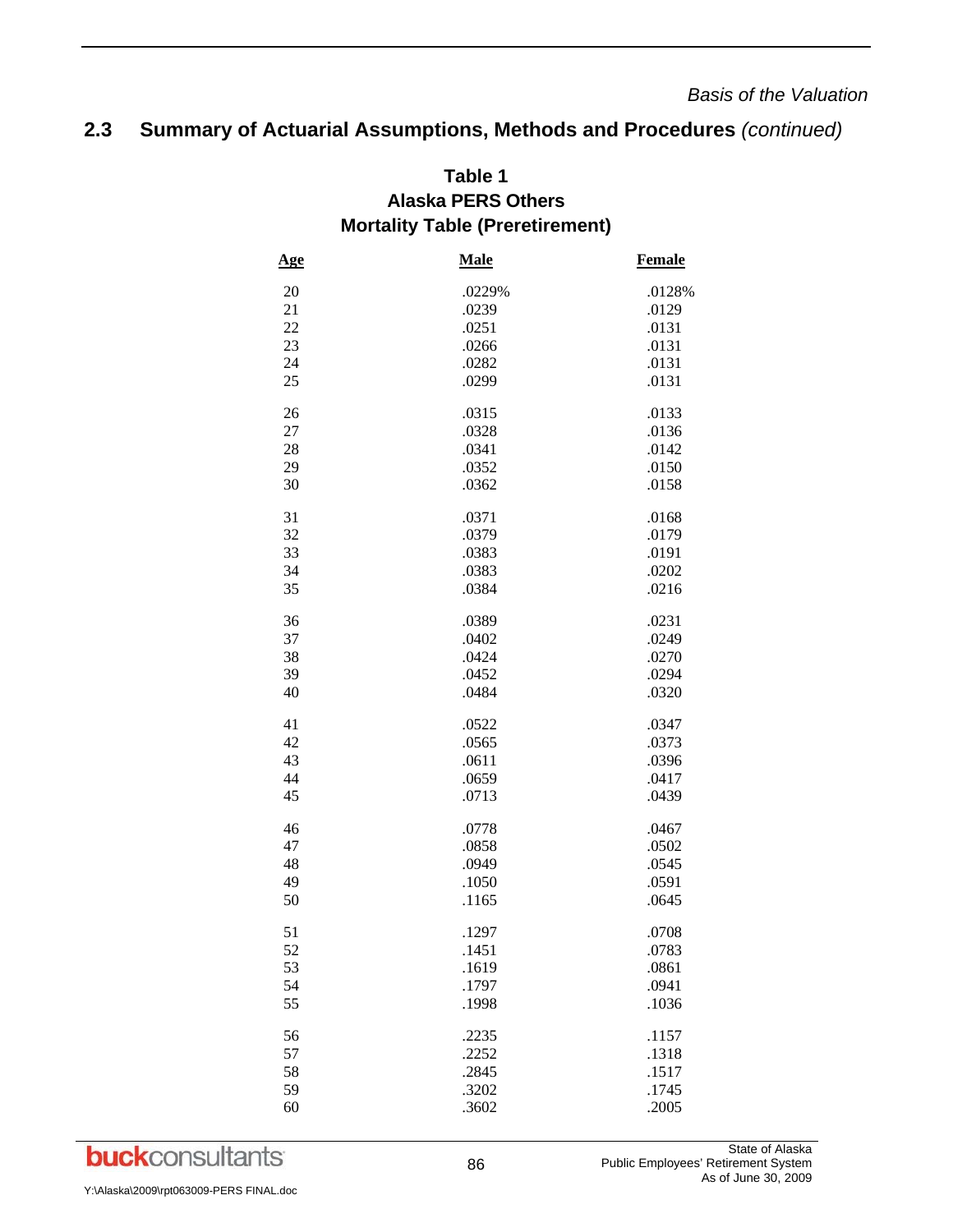#### **2.3 Summary of Actuarial Assumptions, Methods and Procedures** *(continued)*

## **Table 2 Alaska PERS Total Turnover Assumptions**

#### **Peace Officer/Firefighter:**

| Select Rates of Turnover<br>During the First 5 Years of Employment |                       |        |                   |                       |               |
|--------------------------------------------------------------------|-----------------------|--------|-------------------|-----------------------|---------------|
| <b>Year of</b>                                                     | <b>Current Age 25</b> |        | Year of           | <b>Current Age 40</b> |               |
| <b>Employment</b>                                                  | <b>Male</b>           | Female | <b>Employment</b> | <b>Male</b>           | <b>Female</b> |
|                                                                    | 11.24%                | 12.47% |                   | 11.15%                | 12.37%        |
|                                                                    | 9.34                  | 10.37  |                   | 9.24                  | 10.26         |
| 3                                                                  | 7.43                  | 8.26   | 3                 | 7.32                  | 8.14          |
| 4                                                                  | 6.48                  | 7.21   | 4                 | 6.35                  | 7.07          |
|                                                                    | 5.52                  | 6.15   |                   | 5.38                  | 6.00          |

# **Select Rates of Turnover**

#### **Ultimate Rates of Turnover After the First 5 Years of Employment**

| Age   | <b>Male</b> | <b>Female</b> |
|-------|-------------|---------------|
|       |             |               |
| 20    | 4.57%       | 5.76%         |
| 25    | 4.54        | 5.75          |
| 30    | 4.49        | 5.71          |
| 35    | 4.46        | 5.66          |
| 40    | 4.39        | 5.56          |
| 45    | 4.20        | 5.38          |
| 50    | 3.88        | 5.09          |
| 55    | 3.24        | 4.51          |
| 60    | 1.74        | 2.94          |
| $65+$ | 4.80        | 6.00          |
|       |             |               |

Select rates vary slightly by age.

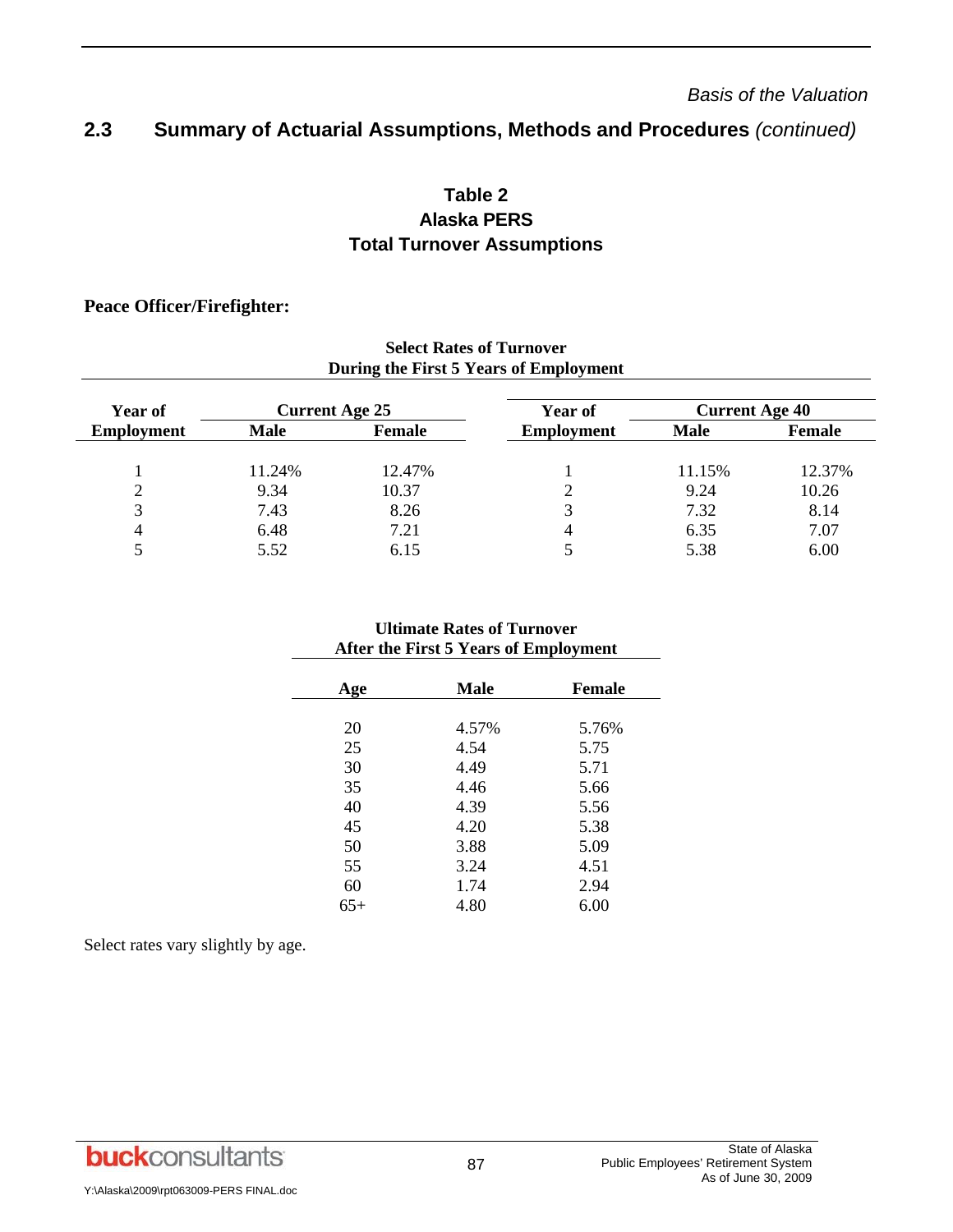#### **2.3 Summary of Actuarial Assumptions, Methods and Procedures** *(continued)*

## **Table 2 Alaska PERS Total Turnover Assumptions**

**Others:** 

#### **Select Rates of Turnover During the First 5 Years of Employment**

|            | <b>Current Age 25</b> |             |             | <b>Current Age 40</b> |                   | <b>Current Age 40</b> |             |             | <b>Current Age 50</b> |
|------------|-----------------------|-------------|-------------|-----------------------|-------------------|-----------------------|-------------|-------------|-----------------------|
|            |                       | Age at Hire |             |                       |                   |                       | Age at Hire |             |                       |
| Year of    | 20-34                 |             | $35+$       |                       | Year of           | 20-34                 |             |             | $35 +$                |
| Employment | <b>Male</b>           | Female      | <b>Male</b> | Female                | <b>Employment</b> | <b>Male</b>           | Female      | <b>Male</b> | <b>Female</b>         |
|            |                       |             |             |                       |                   |                       |             |             |                       |
|            | 24.90%                | 26.19%      | 14.84%      | 15.26%                |                   | 24.84%                | 26.12%      | 14.63%      | 15.49%                |
| 2          | 22.90                 | 24.09       | 14.83       | 15.61                 | 2                 | 22.83                 | 24.01       | 14.59       | 15.46                 |
| 3          | 19.89                 | 20.93       | 12.81       | 13.50                 | 3                 | 19.81                 | 20.85       | 12.54       | 13.33                 |
| 4          | 15.89                 | 16.73       | 11.80       | 12.44                 | 4                 | 15.80                 | 16.64       | 11.49       | 12.25                 |
|            | 14.88                 | 15.68       | 10.78       | 11.38                 | 5                 | 14.78                 | 15.58       | 10.43       | 11.17                 |

#### **Ultimate Rates of Turnover After the First 5 Years of Employment**

| Age | <b>Male</b> | <b>Female</b> |
|-----|-------------|---------------|
|     |             |               |
| 20  | 12.01%      | 13.68%        |
| 25  | 11.99       | 13.67         |
| 30  | 11.97       | 13.66         |
| 35  | 8.66        | 9.89          |
| 40  | 6.42        | 7.35          |
| 45  | 5.24        | 6.04          |
| 50  | 5.09        | 5.94          |
| 55  | 4.80        | 5.74          |
| 60  | 4.19        | 5.23          |
| 65+ | 5.50        | 6.25          |
|     |             |               |

Select rates vary slightly by age.

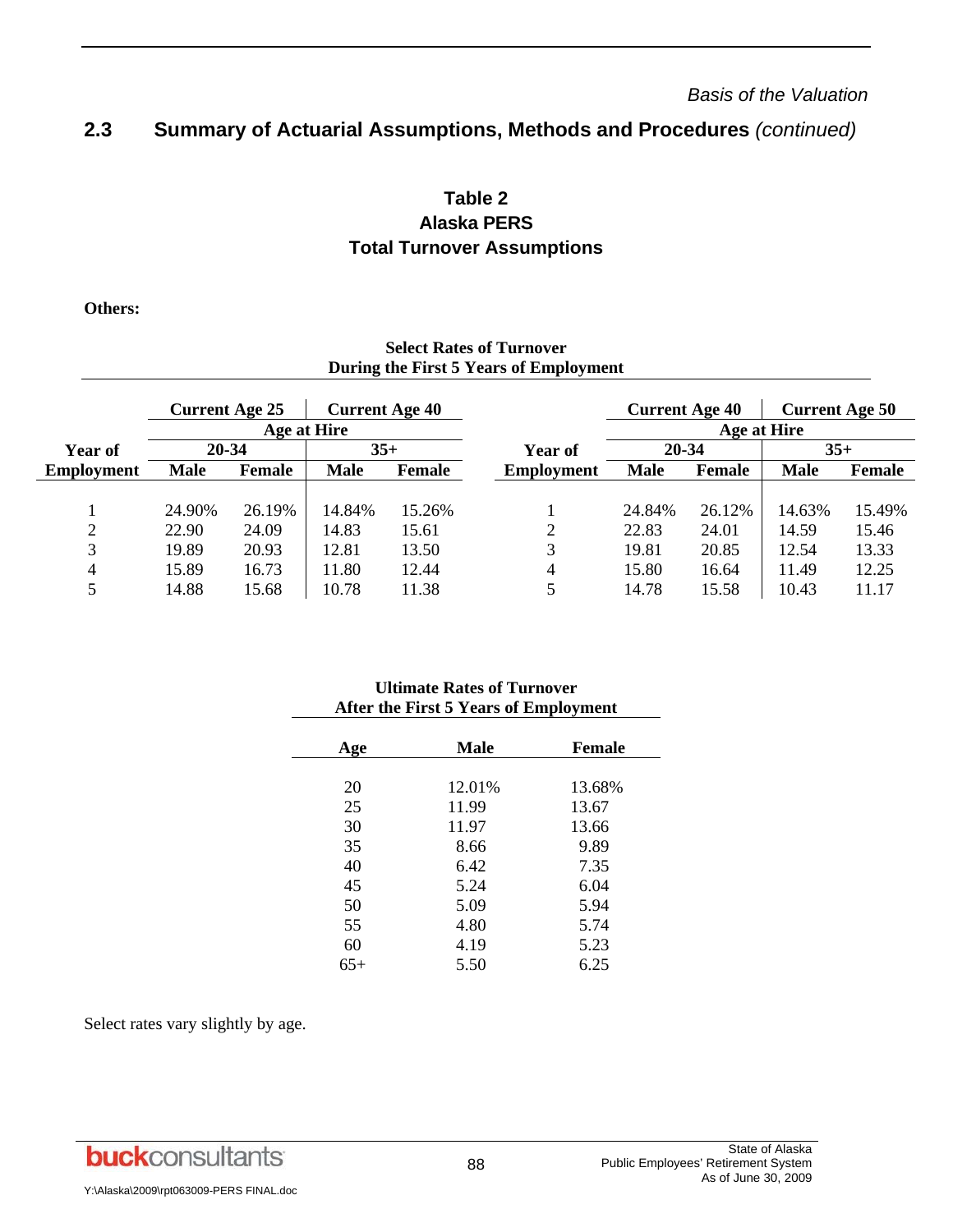## **2.3 Summary of Actuarial Assumptions, Methods and Procedures** *(continued)*

## **Table 3 Alaska PERS Disability Table**

|            | Peace Officer/          | <b>Other Member Rate</b> |               |  |
|------------|-------------------------|--------------------------|---------------|--|
| <u>Age</u> | <b>Firefighter Rate</b> | <b>Male</b>              | <b>Female</b> |  |
| 20         | .088%                   | .032%                    | .029%         |  |
| 21         | .089                    | .032                     | .029          |  |
| 22         | .090                    | .033                     | .031          |  |
| 23         | .091                    | .033                     | .031          |  |
| 24         | .093                    | .035                     | .032          |  |
| 25         | .094                    |                          |               |  |
|            |                         | .035                     | .032          |  |
| 26         | .095                    | .035                     | .032          |  |
| 27         | .098                    | .036                     | .033          |  |
| 28         | .100                    | .037                     | .034          |  |
| 29         | .103                    | .038                     | .035          |  |
| 30         | .105                    | .039                     | .036          |  |
| 31         | .108                    | .039                     | .036          |  |
| 32         | .110                    | .040                     | .037          |  |
| 33         | .113                    | .041                     | .038          |  |
| 34         | .116                    | .043                     | .039          |  |
| 35         | .120                    | .044                     | .040          |  |
| 36         | .124                    | .046                     | .042          |  |
| 37         | .129                    | .047                     | .043          |  |
| 38         | .134                    | .050                     | .045          |  |
| 39         | .139                    | .051                     | .046          |  |
| 40         | .144                    | .053                     | .048          |  |
|            |                         |                          |               |  |
| 41         | .150                    | .055                     | .050          |  |
| 42         | .159                    | .059                     | .054          |  |
| 43         | .170                    | .062                     | .057          |  |
| 44         | .185                    | .068                     | .062          |  |
| 45         | .203                    | .075                     | .068          |  |
| 46         | .220                    | .081                     | .074          |  |
| 47         | .239                    | .087                     | .080          |  |
| 48         | .259                    | .096                     | .087          |  |
| 49         | .279                    | .102                     | .094          |  |
| 50         | .300                    | .110                     | .101          |  |
| 51         | .325                    | .120                     | .109          |  |
| 52         | .353                    | .131                     | .120          |  |
| 53         | .398                    | .146                     | .133          |  |
| 54         | .444                    | .163                     | .149          |  |
| 55         | .500                    | .184                     | .168          |  |
| 56         | .574                    | .212                     | .193          |  |
| 57         | .668                    | .246                     | .225          |  |
| 58         | .763                    | .281                     | .256          |  |
| 59         | .900                    | .331                     | .302          |  |
| 60         | 1.054                   | .388                     | .354          |  |
|            |                         |                          |               |  |

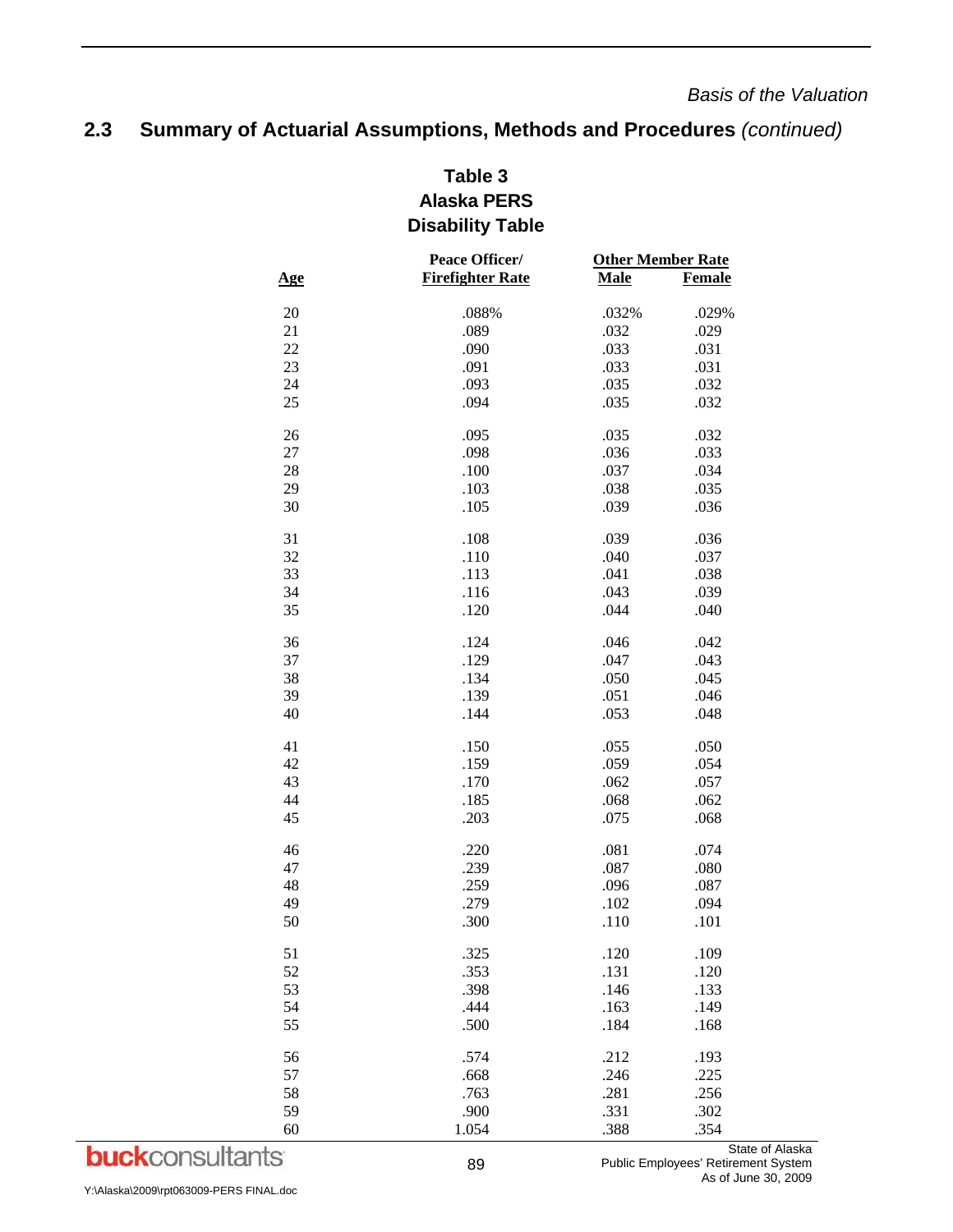## **2.3 Summary of Actuarial Assumptions, Methods and Procedures** *(continued)*

| Age at            | <b>Retirement Rate</b> |                |                  |               |
|-------------------|------------------------|----------------|------------------|---------------|
| <b>Retirement</b> |                        | <b>Reduced</b> | <b>Unreduced</b> |               |
|                   | <b>Male</b>            | <b>Female</b>  | <b>Male</b>      | <b>Female</b> |
| $<$ 50            | N/A                    | N/A            | 10.40%           | 10.40%        |
| 50                | 10.50%                 | 6.30%          | 40.00            | 40.00         |
| 51                | 14.80                  | 10.00          | 27.50            | 27.50         |
| 52                | 15.00                  | 10.00          | 27.50            | 27.50         |
| 53                | 19.70                  | 10.00          | 25.00            | 25.00         |
| 54                | 19.60                  | 10.00          | 25.00            | 25.00         |
| 55                | 8.80                   | 15.60          | 30.00            | 30.00         |
| 56                | 9.60                   | 13.00          | 22.75            | 22.75         |
| 57                | 13.00                  | 13.00          | 22.75            | 22.75         |
| 58                | 12.70                  | 13.00          | 15.60            | 15.60         |
| 59                | 13.00                  | 13.00          | 15.60            | 15.60         |
| 60                | N/A                    | N/A            | 25.00            | 25.00         |
| 61                | N/A                    | N/A            | 25.00            | 25.00         |
| 62                | N/A                    | N/A            | 26.00            | 26.00         |
| 63                | N/A                    | N/A            | 25.00            | 25.00         |
| 64                | N/A                    | N/A            | 25.00            | 25.00         |
| 65                | N/A                    | N/A            | 100.00           | 100.00        |

## **Table 4 Alaska PERS Peace Officer/Firefighter Retirement Table**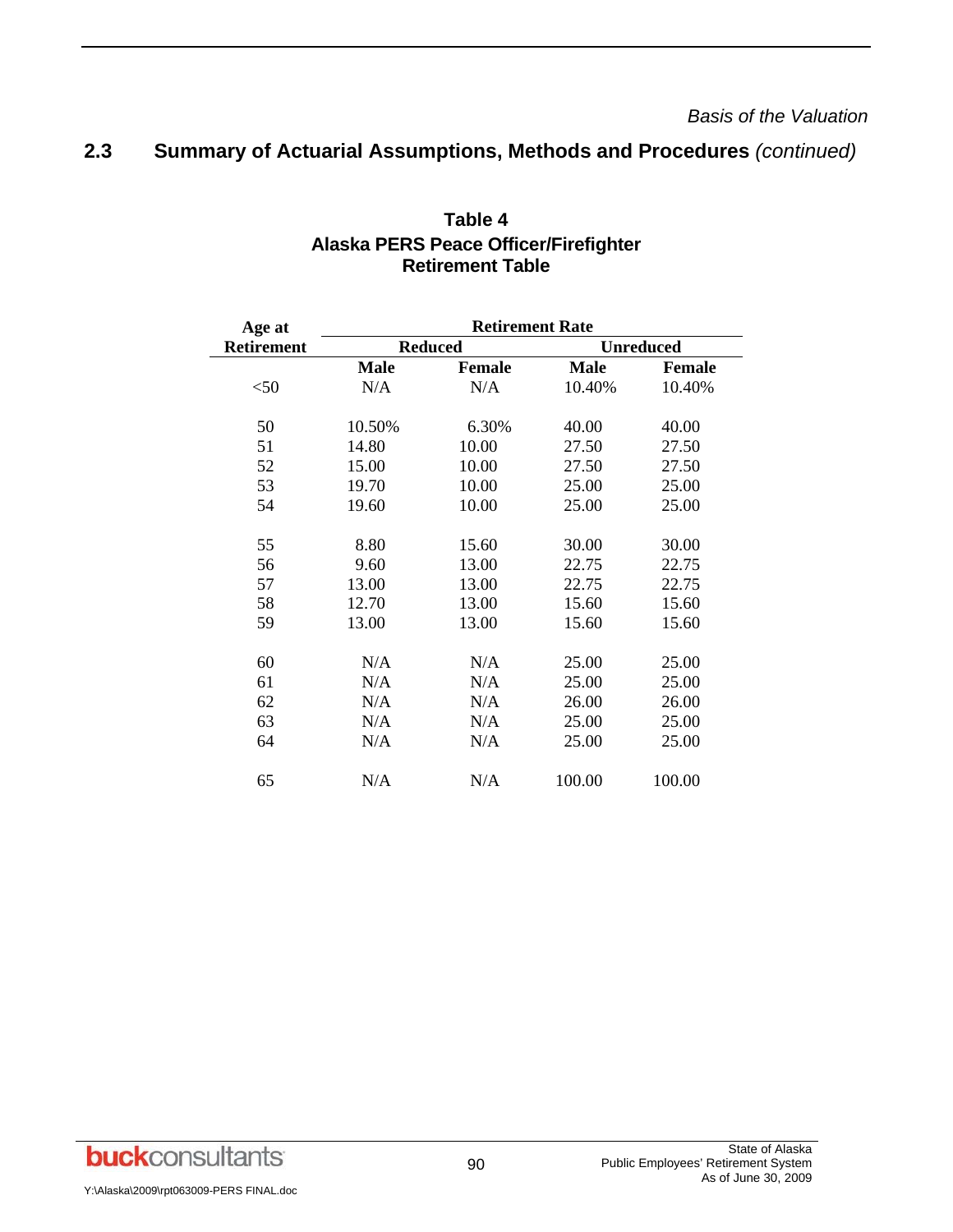## **2.3 Summary of Actuarial Assumptions, Methods and Procedures** *(continued)*

| Age at            | <b>Retirement Rate</b> |                |             |                  |  |  |  |  |  |
|-------------------|------------------------|----------------|-------------|------------------|--|--|--|--|--|
| <b>Retirement</b> |                        | <b>Reduced</b> |             | <b>Unreduced</b> |  |  |  |  |  |
|                   | <b>Male</b>            | <b>Female</b>  | <b>Male</b> | <b>Female</b>    |  |  |  |  |  |
| $<$ 50            | N/A                    | N/A            | 7.10%       | 7.20%            |  |  |  |  |  |
| 50                | 6.00%                  | 7.30%          | 20.00       | 20.00            |  |  |  |  |  |
| 51                | 6.20                   | 7.50           | 17.50       | 20.00            |  |  |  |  |  |
| 52                | 7.50                   | 7.50           | 20.00       | 15.00            |  |  |  |  |  |
| 53                | 7.50                   | 8.90           | 18.00       | 24.00            |  |  |  |  |  |
| 54                | 6.00                   | 5.40           | 30.00       | 21.00            |  |  |  |  |  |
| 55                | 7.90                   | 8.20           | 30.00       | 30.00            |  |  |  |  |  |
| 56                | 9.50                   | 9.20           | 17.50       | 17.50            |  |  |  |  |  |
| 57                | 9.60                   | 9.10           | 17.50       | 17.50            |  |  |  |  |  |
| 58                | 9.50                   | 9.10           | 15.00       | 17.50            |  |  |  |  |  |
| 59                | 4.70                   | 3.80           | 15.00       | 17.50            |  |  |  |  |  |
| 60                | N/A                    | N/A            | 20.00       | 21.00            |  |  |  |  |  |
| 61                | N/A                    | N/A            | 17.50       | 15.00            |  |  |  |  |  |
| 62                | N/A                    | N/A            | 30.00       | 18.75            |  |  |  |  |  |
| 63                | N/A                    | N/A            | 22.50       | 18.75            |  |  |  |  |  |
| 64                | N/A                    | N/A            | 26.25       | 18.75            |  |  |  |  |  |
| 65                | N/A                    | N/A            | 27.00       | 25.00            |  |  |  |  |  |
| 66                | N/A                    | N/A            | 27.00       | 25.00            |  |  |  |  |  |
| 67                | N/A                    | N/A            | 27.00       | 25.00            |  |  |  |  |  |
| 68                | N/A                    | N/A            | 30.00       | 25.00            |  |  |  |  |  |
| 69                | N/A                    | N/A            | 30.00       | 30.00            |  |  |  |  |  |
| 70                | N/A                    | N/A            | 100.00      | 100.00           |  |  |  |  |  |

## **Table 5 Alaska PERS Others Retirement Table**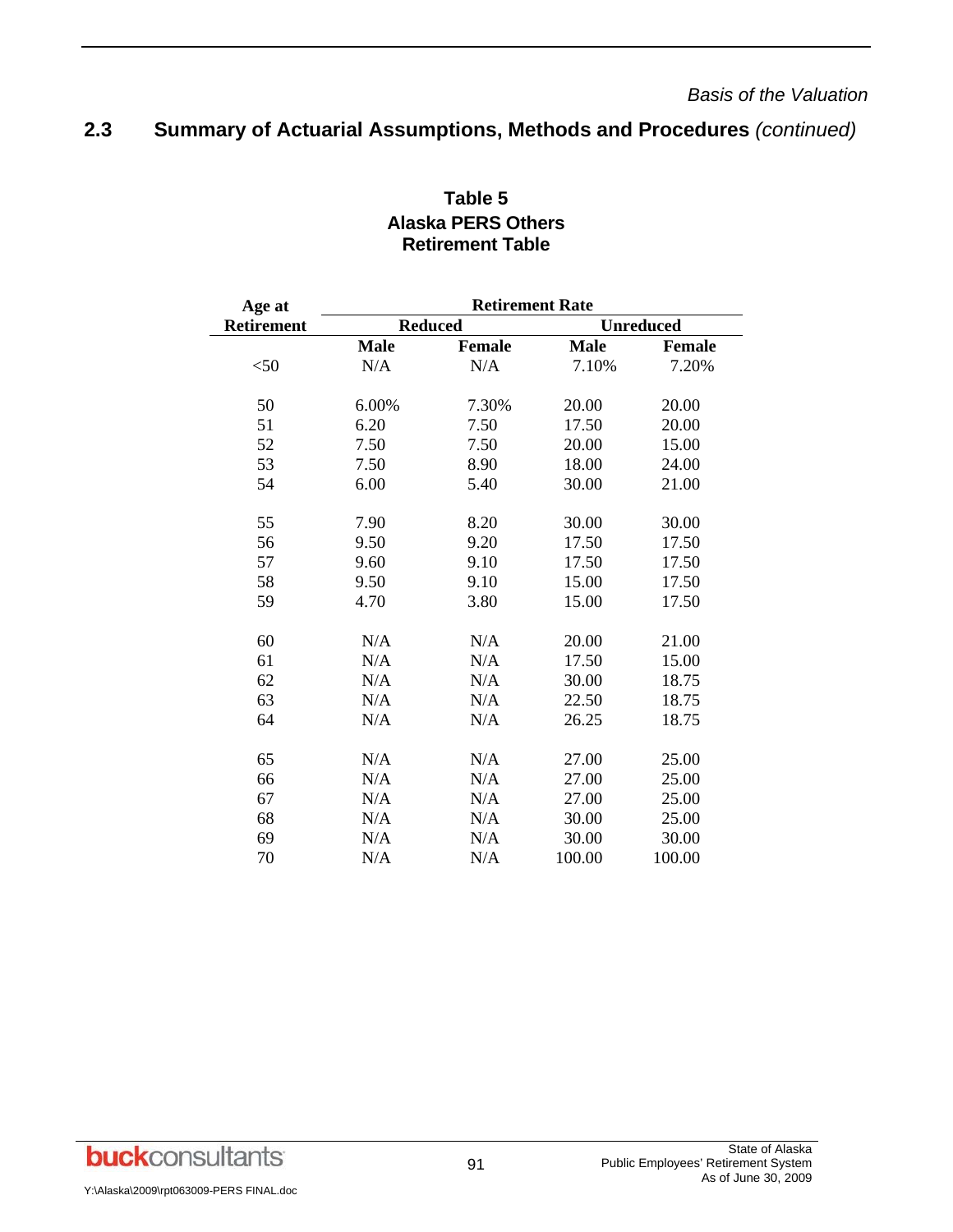## **2.3 Summary of Actuarial Assumptions, Methods and Procedures** *(continued)*

## **Changes in Actuarial Assumptions Since the Prior Valuation**

There were no changes in actuarial assumptions since the prior valuation.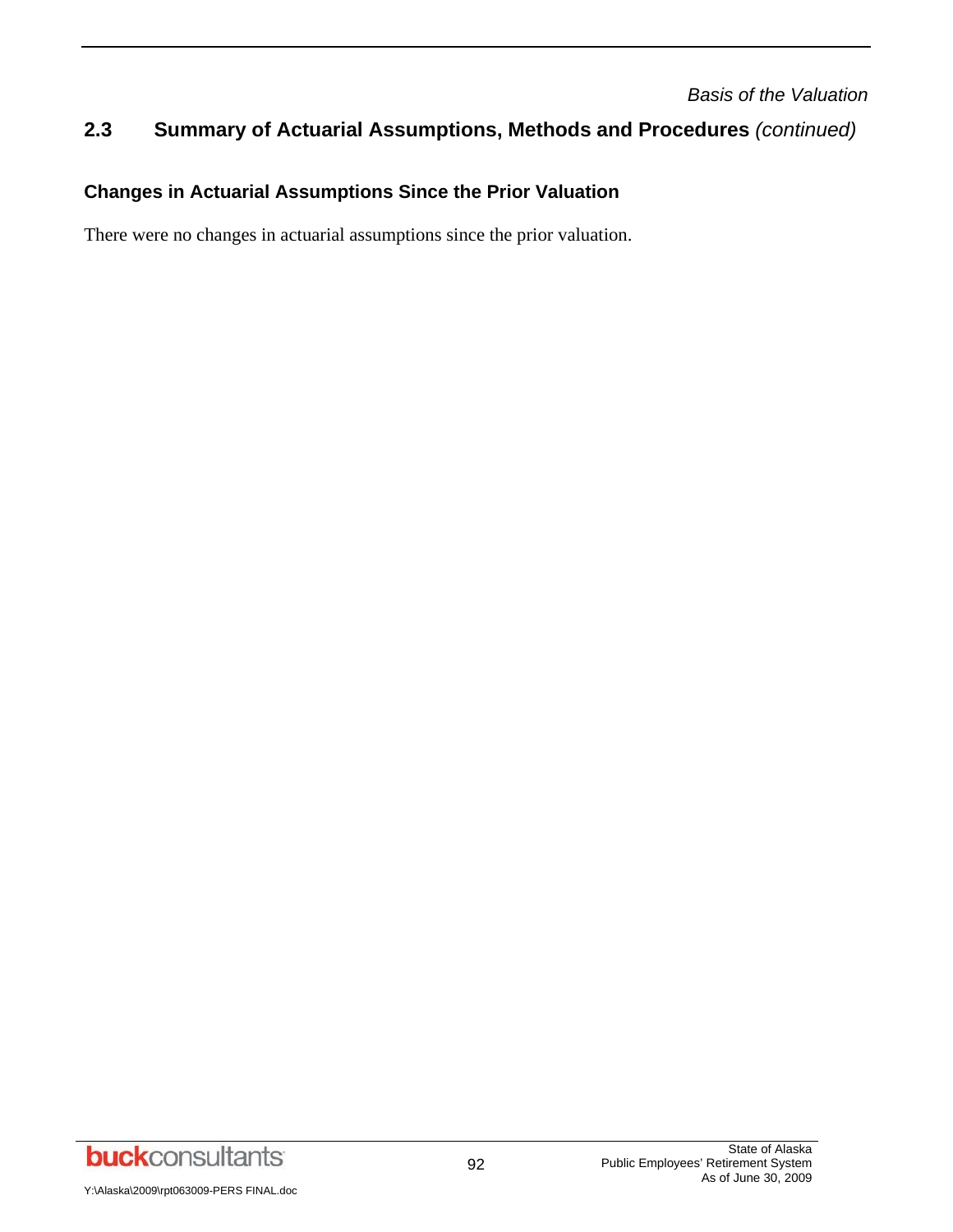## **Section 3**

- Section 3.1 Analysis of Financial Experience.
- Section 3.2(a) Summary of Accrued and Unfunded Accrued Liabilities Total.
- Section 3.2(b) Schedule of Contributions from Employers and Other Contributing Entities
- Section 3.2(c) Actuarial Assumptions, Methods and Additional Information Under GASB.
- Section 3.3 Solvency Test.

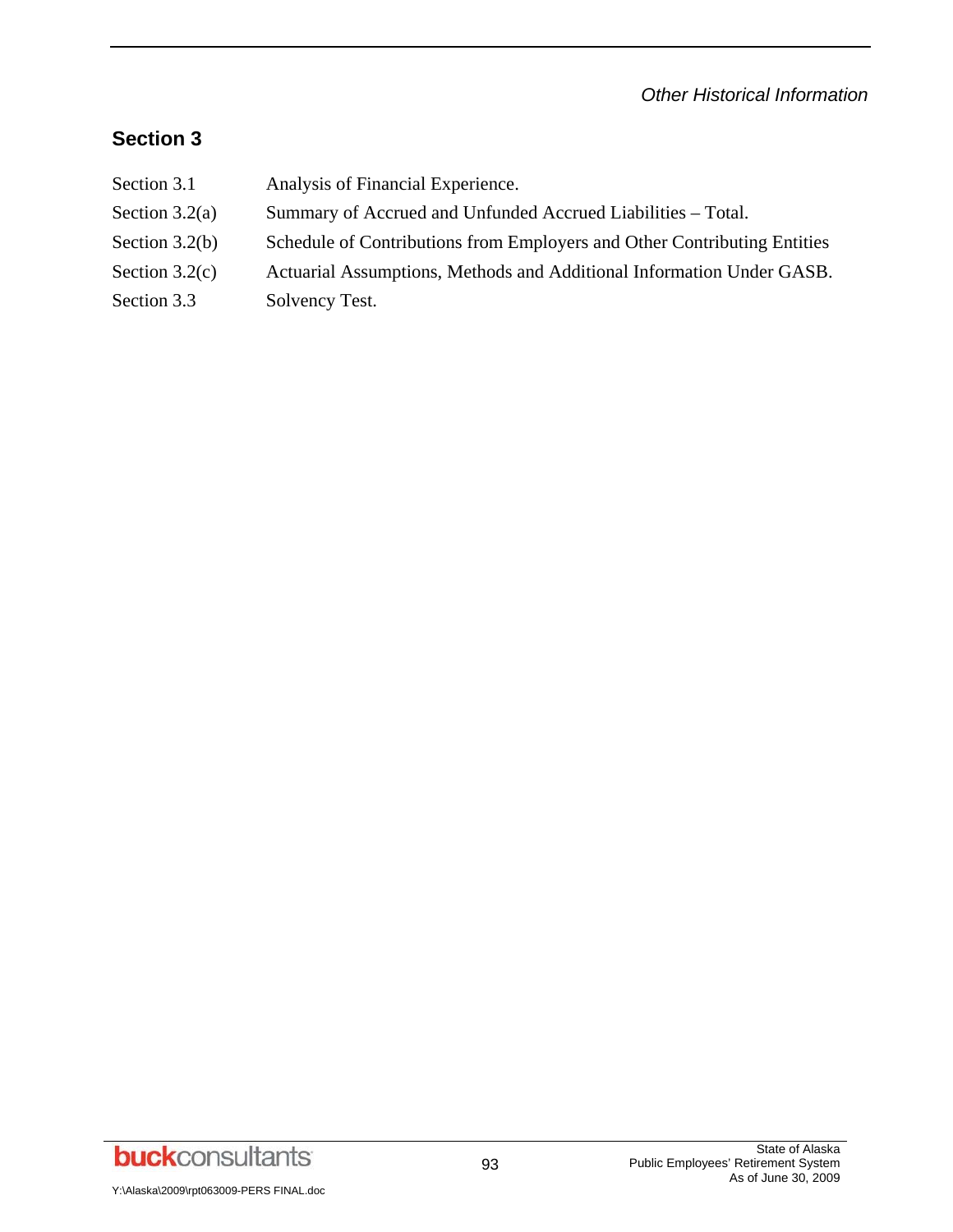## **3.1 Analysis of Financial Experience**

#### **Change in Employer/State Contribution Rate Due to (Gains) and Losses in Accrued Liabilities During the Last Four Fiscal Years Resulting From Differences Between Assumed Experience and Actual Experience Change in Employer/State Contribution Rate During Fiscal Year**

|                                                                              |                |             |             |             | Change in Employen State Continuution Rate During Fiscal Team |                         |             |             |  |
|------------------------------------------------------------------------------|----------------|-------------|-------------|-------------|---------------------------------------------------------------|-------------------------|-------------|-------------|--|
|                                                                              | <b>Pension</b> |             |             |             | <b>Healthcare</b>                                             |                         |             |             |  |
| <b>Type of (Gain) or Loss</b>                                                | 2006           | 2007        | 2008        | 2009        | 2006                                                          | 2007                    | 2008        | 2009        |  |
| (1) Health Experience                                                        | N/A            | N/A         | N/A         | N/A         | $(4.06)\%$                                                    | (5.64)%                 | (0.97)%     | $(2.21)\%$  |  |
| (2) Salary Experience                                                        | 0.02%          | 0.23%       | 0.54%       | 0.23%       | N/A                                                           | N/A                     | N/A         | N/A         |  |
| (3) Investment Experience                                                    | 0.19%          | $(0.11)\%$  | $(0.35)\%$  | 4.72%       | $(0.48)\%$                                                    | $(0.92)\%$              | $(0.24)\%$  | 0.59%       |  |
| (4) Demographic Experience                                                   | 1.05%          | (0.17)%     | $(0.60)\%$  | (0.29)%     | N/A                                                           | N/A                     | N/A         | N/A         |  |
| (5) Contribution Shortfall                                                   | $(0.81)\%$     | 0.11%       | 0.14%       | $0.01\%$    | 1.82%                                                         | 0.83%                   | $(0.25)\%$  | $(0.25)\%$  |  |
| (6) (Gain) or Loss During Year From Experience,                              | 0.45%          | 0.06%       | (0.27)%     | 4.67%       | (2.72)%                                                       | (5.73)%                 | $(1.46)\%$  | (1.87)%     |  |
| $(1) + (2) + (3) + (4) + (5)$                                                |                |             |             |             |                                                               |                         |             |             |  |
| <b>Non-recurring Changes</b>                                                 |                |             |             |             |                                                               |                         |             |             |  |
| (7) Asset Valuation Method                                                   | $0.00\%$       | $0.00\%$    | 0.00%       | $0.00\%$    | 0.00%                                                         | $0.00\%$                | 0.00%       | 0.00%       |  |
| (8) Past Service Amortization Change                                         | $0.00\%$       | $0.00\%$    | $0.00\%$    | $0.00\%$    | $0.00\%$                                                      | $0.00\%$                | $0.00\%$    | $0.00\%$    |  |
| (9) Assumption and Method Changes                                            | 1.51%          | (0.72)%     | 0.00%       | $0.00\%$    | 3.47%                                                         | $(1.18)\%$ <sup>*</sup> | 2.04%       | 0.00%       |  |
| (10) System Benefit Changes                                                  | 0.00%          | $0.00\%$    | 0.00%       | $0.00\%$    | $0.00\%$                                                      | $0.00\%$                | 0.00%       | 0.00%       |  |
| (11) Composite (Gain) or Loss During Year,<br>$(6) + (7) + (8) + (9) + (10)$ | 1.96%          | $(0.66)\%$  | (0.27)%     | 4.67%       | 0.75%                                                         | $(6.91)\%$              | 0.58%       | (1.87)%     |  |
| (12) Beginning Employer/State Contribution Rate                              | 8.95%          | 10.91%      | 10.25%      | 9.98%       | 23.56%                                                        | 24.31%                  | 17.40%      | 17.98%      |  |
| (13) Ending Employer/State Contribution Rate,<br>$(11) + (12)$               | 10.91%         | 10.25%      | 9.98%       | 14.65%      | 24.31%                                                        | 17.40%                  | 17.98%      | 16.11%      |  |
| (14) Fiscal Year Above Rate is Applied                                       | <b>FY09</b>    | <b>FY10</b> | <b>FY11</b> | <b>FY12</b> | <b>FY09</b>                                                   | <b>FY10</b>             | <b>FY11</b> | <b>FY12</b> |  |

\*Includes change in rate by using total payroll.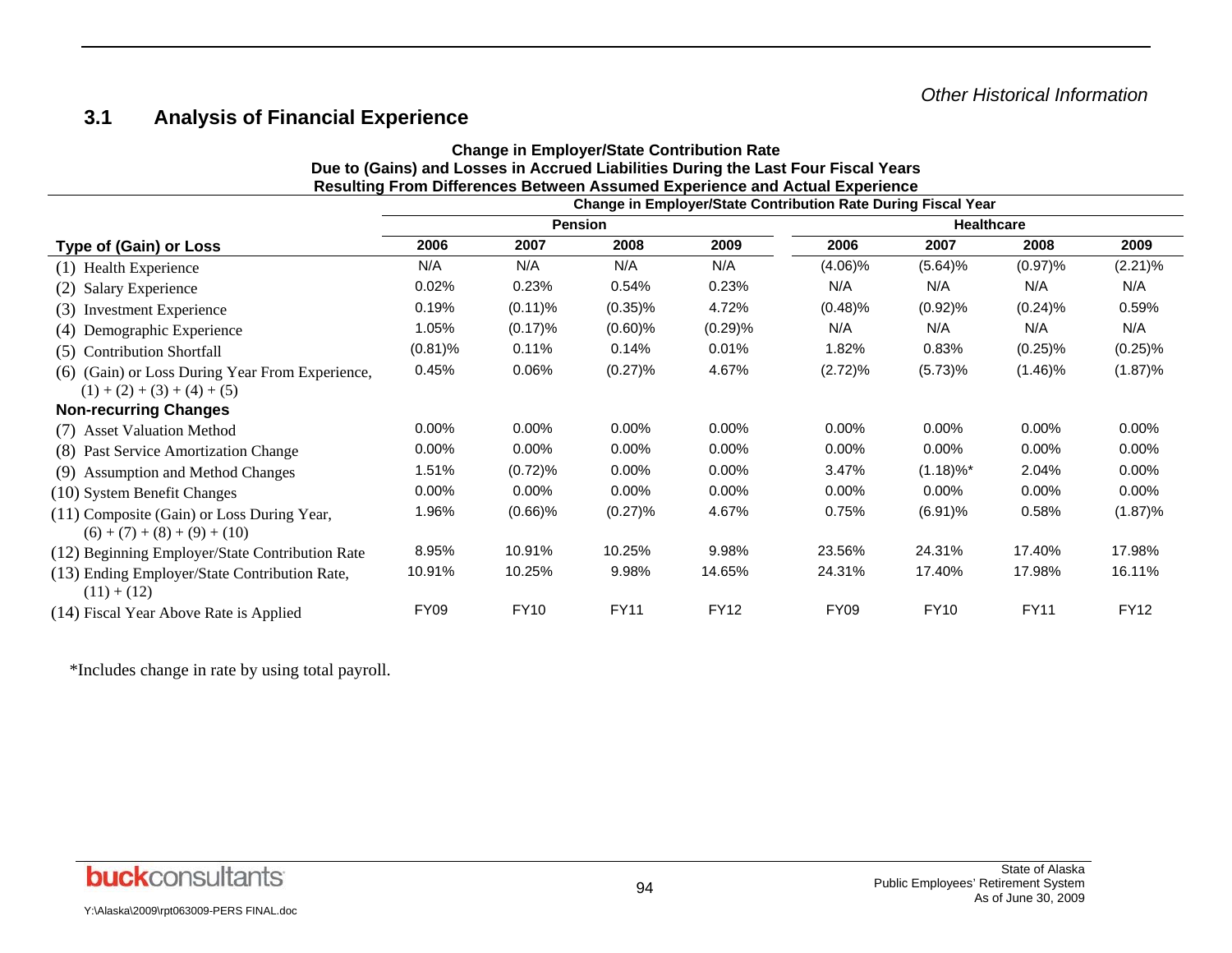## **3.1 Analysis of Financial Experience** *(continued)*

| Due to (Gains) and Losses in Accrued Liabilities During the Last Five Fiscal Years<br>Resulting From Differences Between Assumed Experience and Actual Experience |             |             |                          |             |             |
|-------------------------------------------------------------------------------------------------------------------------------------------------------------------|-------------|-------------|--------------------------|-------------|-------------|
| <b>Change in Employer/State Contribution Rate During Fiscal Year</b>                                                                                              |             |             |                          |             |             |
| <b>Type of (Gain) or Loss</b>                                                                                                                                     | 2005        | 2006        | 2007                     | 2008        | 2009        |
| (1) Health Experience                                                                                                                                             | 1.49%       | $(4.06)\%$  | (5.64)%                  | $(0.97)$ %  | (2.21)%     |
| <b>Salary Experience</b><br>(2)                                                                                                                                   | $(0.32)\%$  | 0.02%       | 0.23%                    | 0.54%       | 0.23%       |
| <b>Investment Experience</b><br>(3)                                                                                                                               | (0.02)%     | (0.29)%     | (1.03)%                  | (0.59)%     | 5.31%       |
| Demographic Experience<br>(4)                                                                                                                                     | 0.01%       | 1.05%       | $(0.17)\%$               | $(0.60)\%$  | (0.29)%     |
| <b>Contribution Shortfall</b><br>(5)                                                                                                                              | 0.98%       | 1.01%       | 0.94%                    | $(0.11)\%$  | (0.24)%     |
| (6) (Gain) or Loss During Year From Experience,<br>$(1) + (2) + (3) + (4) + (5)$                                                                                  | 2.14%       | (2.27)%     | (5.67)%                  | (1.73)%     | 2.80%       |
| <b>Non-recurring Changes</b>                                                                                                                                      |             |             |                          |             |             |
| (7) Asset Valuation Method                                                                                                                                        | 0.00%       | 0.00%       | 0.00%                    | 0.00%       | 0.00%       |
| (8) Past Service Amortization Change                                                                                                                              | 0.00%       | 0.00%       | 0.00%                    | 0.00%       | 0.00%       |
| <b>Assumption and Method Changes</b><br>(9)                                                                                                                       | 0.00%       | 4.98%       | $(1.90) \%$ <sup>*</sup> | 2.04%       | 0.00%       |
| (10) System Benefit Changes                                                                                                                                       | 0.00%       | 0.00%       | 0.00%                    | 0.00%       | 0.00%       |
| (11) Change due to revaluation of plan liabilities as of<br>June 30, 2004                                                                                         | 2.18%       | 0.00%       | 0.00%                    | 0.00%       | 0.00%       |
| (12) Composite (Gain) or Loss During Year,<br>$(6) + (7) + (8) + (9) + (10) + (11)$                                                                               | 4.32%       | 2.71%       | (7.57)%                  | 0.31%       | 2.80%       |
| (13) Beginning Employer/State Contribution Rate                                                                                                                   | 28.19%      | 32.51%      | 35.22%                   | 27.65%      | 27.96%      |
| (14) Ending Employer/State Contribution Rate,<br>$(12) + (13)$                                                                                                    | 32.51%      | 35.22%      | 27.65%                   | 27.96%      | 30.76%      |
| (15) Fiscal Year Above Rate is Applied                                                                                                                            | <b>FY08</b> | <b>FY09</b> | <b>FY10</b>              | <b>FY11</b> | <b>FY12</b> |
| *Includes change in rate by using total payroll.                                                                                                                  |             |             |                          |             |             |

**Change in Employer/State Contribution Rate**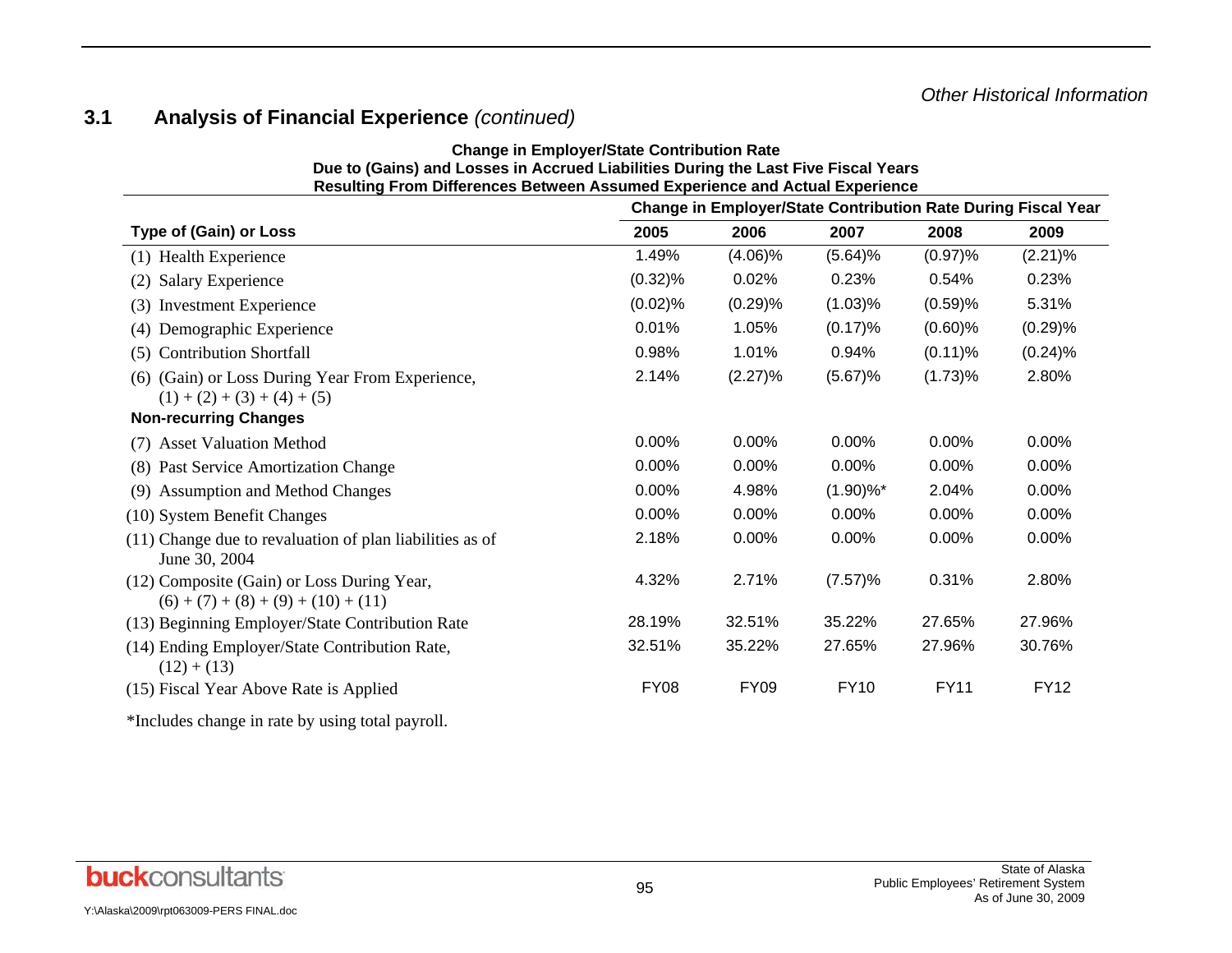### **3.2(a) Summary of Accrued and Unfunded Accrued Liabilities – Total**

| <b>Valuation</b><br><b>Date</b> | Aggregate<br><b>Accrued</b><br>Liability (000's) | Valuation<br><b>Assets</b><br>(000's) | Assets as a<br><b>Percent of</b><br><b>Accrued</b><br>Liability | <b>Unfunded</b><br>Accrued<br>Liabilities<br>(UAL) (000's) | Annual<br><b>Active</b><br><b>Member</b><br>Payroll (000's) | UAL as a<br>Percent of<br><b>Annual Active</b><br><b>Member Payroll</b> |
|---------------------------------|--------------------------------------------------|---------------------------------------|-----------------------------------------------------------------|------------------------------------------------------------|-------------------------------------------------------------|-------------------------------------------------------------------------|
| June 30, 2009                   | 9,702,086                                        | \$6,108,528                           | 63.0%                                                           | 3,593,558                                                  | 1,585,490                                                   | 226.7%                                                                  |
| June 30, 2008                   | 9,154,282                                        | \$7,210,772                           | 78.8%                                                           | 1,943,510                                                  | 1,577,846                                                   | 123.2%                                                                  |
| June 30, 2007                   | 8,662,324                                        | \$6,739,004                           | 77.8%                                                           | 923,320                                                    | .605,819                                                    | 119.8%                                                                  |
| June 30, $2006^1$               | 8,094,043                                        | \$6,331,065                           | 78.2%                                                           | 1,762,978                                                  | 1,590,693                                                   | 110.8%                                                                  |

The exhibit below shows the pension disclosure under GASB No. 25.

The exhibit below shows the postemployment healthcare disclosure without regard to the Medicare Part D subsidy under GASB No. 43.

| <b>Valuation</b><br><b>Date</b> | Aggregate<br><b>Accrued</b><br>Liability (000's) | <b>Valuation</b><br>Assets<br>(000's) | Assets as a<br><b>Percent of</b><br><b>Accrued</b><br>Liability | <b>Unfunded</b><br><b>Accrued</b><br>Liabilities<br>(UAL) (000's) | Annual<br><b>Active</b><br><b>Member</b><br>Payroll (000's) | UAL as a<br>Percent of<br><b>Annual Active</b><br><b>Member Payroll</b> |
|---------------------------------|--------------------------------------------------|---------------------------------------|-----------------------------------------------------------------|-------------------------------------------------------------------|-------------------------------------------------------------|-------------------------------------------------------------------------|
| June 30, $2009 - 4.70\%$        | \$12,770,990                                     | \$4,134,450                           | 32.4%                                                           | 8.636.540                                                         | .585.490<br>\$                                              | 544.7%                                                                  |
| June 30, $2008^1 - 4.50\%$      | \$13,013,450                                     | \$3,829,334                           | 29.4%                                                           | 9,184,116                                                         | 1,577,846                                                   | 582.1%                                                                  |
| June 30, $2007 - 4.50\%$        | \$11,108,553                                     | \$3,161,956                           | 28.5%                                                           | 7,946,597                                                         | .605,819                                                    | 494.9%                                                                  |
| June 30, $2006^1 - 4.50\%$      | \$11,455,015                                     | \$2,709,843                           | 23.7%                                                           | 8.745.172                                                         | 1,590,693                                                   | 549.8%                                                                  |

For illustration, the exhibit below shows the postemployment healthcare disclosure without regard to the Medicare Part D subsidy discounted at 8.25% and at 4.50% per annum under GASB No. 43 for the current year. These values show the minimum and maximum accrued liability amounts depending on the portion of ARC actually contributed.

| Valuation<br>Date        | Aggregate<br>Accrued<br>Liability (000's) | Valuation<br>Assets<br>(000's) | Assets as a<br><b>Percent of</b><br>Accrued<br>Liabilitv | <b>Unfunded</b><br><b>Accrued</b><br>Liabilities<br>$(UAL)$ $(000's)$ | Annual<br><b>Active</b><br>Member<br>Payroll (000's) | UAL as a<br>Percent of<br><b>Annual Active</b><br><b>Member Pavroll</b> |
|--------------------------|-------------------------------------------|--------------------------------|----------------------------------------------------------|-----------------------------------------------------------------------|------------------------------------------------------|-------------------------------------------------------------------------|
| June 30, $2009 - 8.25\%$ | 7.310.100                                 | \$4.134.450                    | 56.6%                                                    | 3.175.650                                                             | .585.490                                             | 200.3%                                                                  |
| June 30, $2009 - 4.50\%$ | \$12,770,990                              | \$4,134,450                    | 32.4%                                                    | 8.636.540                                                             | .585.490                                             | 544.7%                                                                  |

*1 Change in assumptions* 

Y:\Alaska\2009\rpt063009-PERS FINAL.doc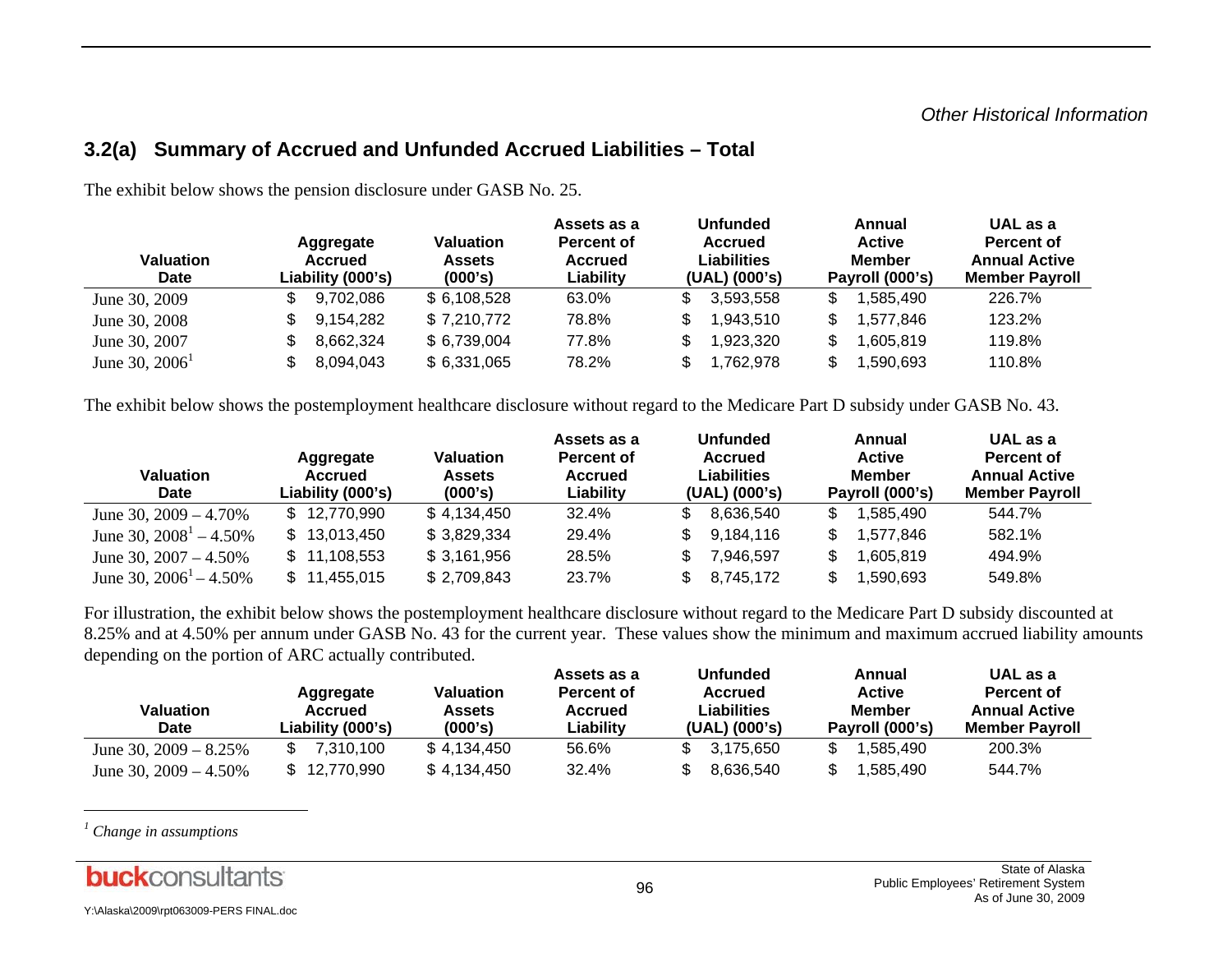## **3.2(a) Summary of Accrued and Unfunded Accrued Liabilities – Total** *(continued)*

The exhibit below shows the combined pension and postemployment healthcare disclosure under GASB No. 25, prior to 2006.

| <b>Valuation</b><br><b>Date</b> | Aggregate<br><b>Accrued</b><br>Liability (000's) | Valuation<br><b>Assets</b><br>(000's) | Assets as a<br><b>Percent of</b><br><b>Accrued</b><br>Liability | <b>Unfunded</b><br><b>Accrued</b><br><b>Liabilities</b><br>(UAL) (000's) | Annual<br><b>Active</b><br><b>Member</b><br>Payroll (000's) | UAL as a<br><b>Percent of</b><br><b>Annual Active</b><br><b>Member Payroll</b> |
|---------------------------------|--------------------------------------------------|---------------------------------------|-----------------------------------------------------------------|--------------------------------------------------------------------------|-------------------------------------------------------------|--------------------------------------------------------------------------------|
| June 30, 2005                   | 12,844,841<br>$\mathfrak{S}$                     | \$<br>8,442,919                       | 65.7%                                                           | \$<br>4,401,922                                                          | \$<br>1,513,117                                             | 290.9%                                                                         |
| June 30, $2004^{23}$            | 11,443,916                                       | 8,030,414                             | 70.2%                                                           | 3,413,502                                                                | 1,472,987                                                   | 231.7%                                                                         |
| June 30, 2003                   | 10,561,653                                       | 7,687,281                             | 72.8%                                                           | 2,874,372                                                                | 1,460,783                                                   | 196.8%                                                                         |
| June 30, $2002^{123}$           | 9,859,591                                        | 7,412,833                             | 75.2%                                                           | 2,446,758                                                                | 1,402,687                                                   | 174.4%                                                                         |
| June 30, 2001                   | 7,868,574                                        | 7,941,756                             | 100.9%                                                          | N/A                                                                      | 1,360,401                                                   | N/A                                                                            |
| June 30, $2000^{23}$            | 7,376,912                                        | 7,454,758                             | 101.1%                                                          | N/A                                                                      | 1,324,278                                                   | N/A                                                                            |
| June 30, 1999                   | 6,648,673                                        | 7,016,340                             | 105.5%                                                          | N/A                                                                      | 1,279,359                                                   | N/A                                                                            |
| June 30, $1998^{123}$           | 6,203,991                                        | 6,571,562                             | 105.9%                                                          | N/A                                                                      | 1,232,488                                                   | N/A                                                                            |
| June 30, 1997                   | 5,534,116                                        | 5,885,488                             | 106.3%                                                          | N/A                                                                      | 1,227,795                                                   | N/A                                                                            |

*1 Change in Asset Valuation Method* 

*2 Change of Assumptions* 

*3 Change in Methods*

Y:\Alaska\2009\rpt063009-PERS FINAL.doc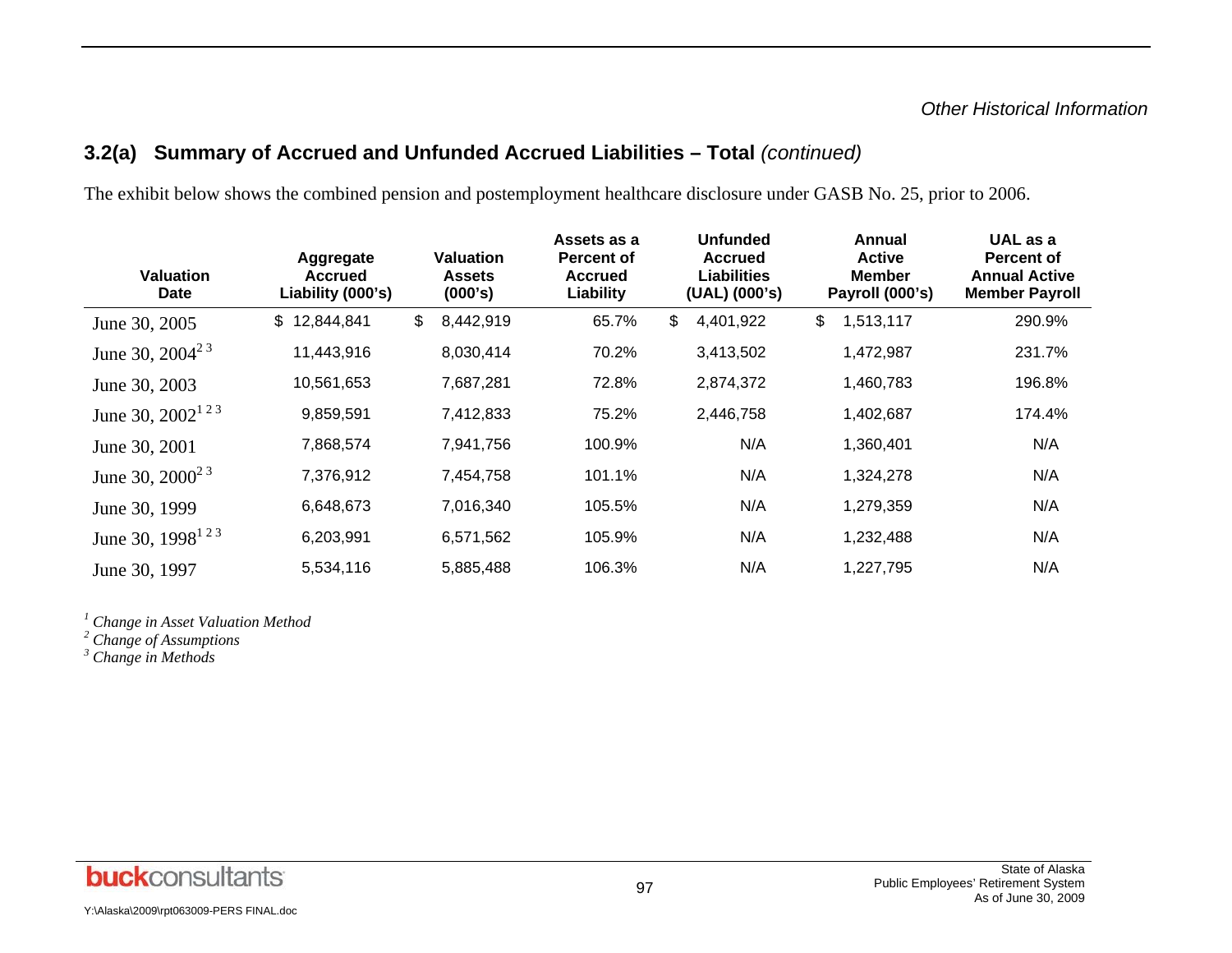## **3.2(b) Schedule of Contributions from Employers and Other Contributing Entities**

The exhibit below shows the combined pension and postemployment healthcare disclosure under GASB No. 25 and 26 for fiscal years ending in 2006 and before.

| <b>Fiscal Year Ended June 30</b> | <b>Total Annual Required</b><br><b>Contribution</b> | <b>Total Percentage Contributed</b> |
|----------------------------------|-----------------------------------------------------|-------------------------------------|
| 2006                             | \$<br>416,237                                       | 65.4%                               |
| 2005                             | 376,754                                             | 47.3%                               |
| 2004                             | 105,585                                             | 100.0%                              |
| 2003                             | 89,934                                              | 110.3%                              |
| 2002                             | 92,098                                              | 102.9%                              |
| 2001                             | 91,628                                              | 105.3%                              |
| 2000                             | 89,084                                              | 105.2%                              |
| 1999                             | 97,197                                              | 100.0%                              |
| 1998                             | 95,217                                              | 100.0%                              |
| 1997                             | 144,863                                             | 100.0%                              |

This exhibit below shows the pension disclosure under GASB No. 25 for fiscal year ending 2007 and later.

|                                  |                                                     | <b>Percentage Contributed</b> |                 |        |  |
|----------------------------------|-----------------------------------------------------|-------------------------------|-----------------|--------|--|
| <b>Fiscal Year Ended June 30</b> | <b>Total Annual Required</b><br><b>Contribution</b> | B٧<br><b>Employer</b>         | <b>By State</b> | Total  |  |
| 2009                             | \$166,016                                           | 68.1%                         | 48.0%           | 116.1% |  |
| 2008                             | \$140,729                                           | 71.2%                         | 36.2%           | 107.4% |  |
| 2007                             | \$268,742                                           | 73.2%                         | $4.1\%$         | 77.3%  |  |

This exhibit below shows the postemployment healthcare disclosure without regard to the Medicare Part D subsidy under GASB No. 43 for fiscal year ending 2007 and later.

|                                  |                                                     | <b>Percentage Contributed</b> |                 |        |  |
|----------------------------------|-----------------------------------------------------|-------------------------------|-----------------|--------|--|
| <b>Fiscal Year Ended June 30</b> | <b>Total Annual Required</b><br><b>Contribution</b> | Bγ<br><b>Employer</b>         | <b>By State</b> | Total  |  |
| 2009                             | \$391,321                                           | 68.1%                         | 41.4%           | 109.5% |  |
| 2008                             | \$370,456                                           | 71.2%                         | 36.2%           | 107.4% |  |
| 2007                             | \$189,495                                           | 73.2%                         | $4.1\%$         | 77.3%  |  |

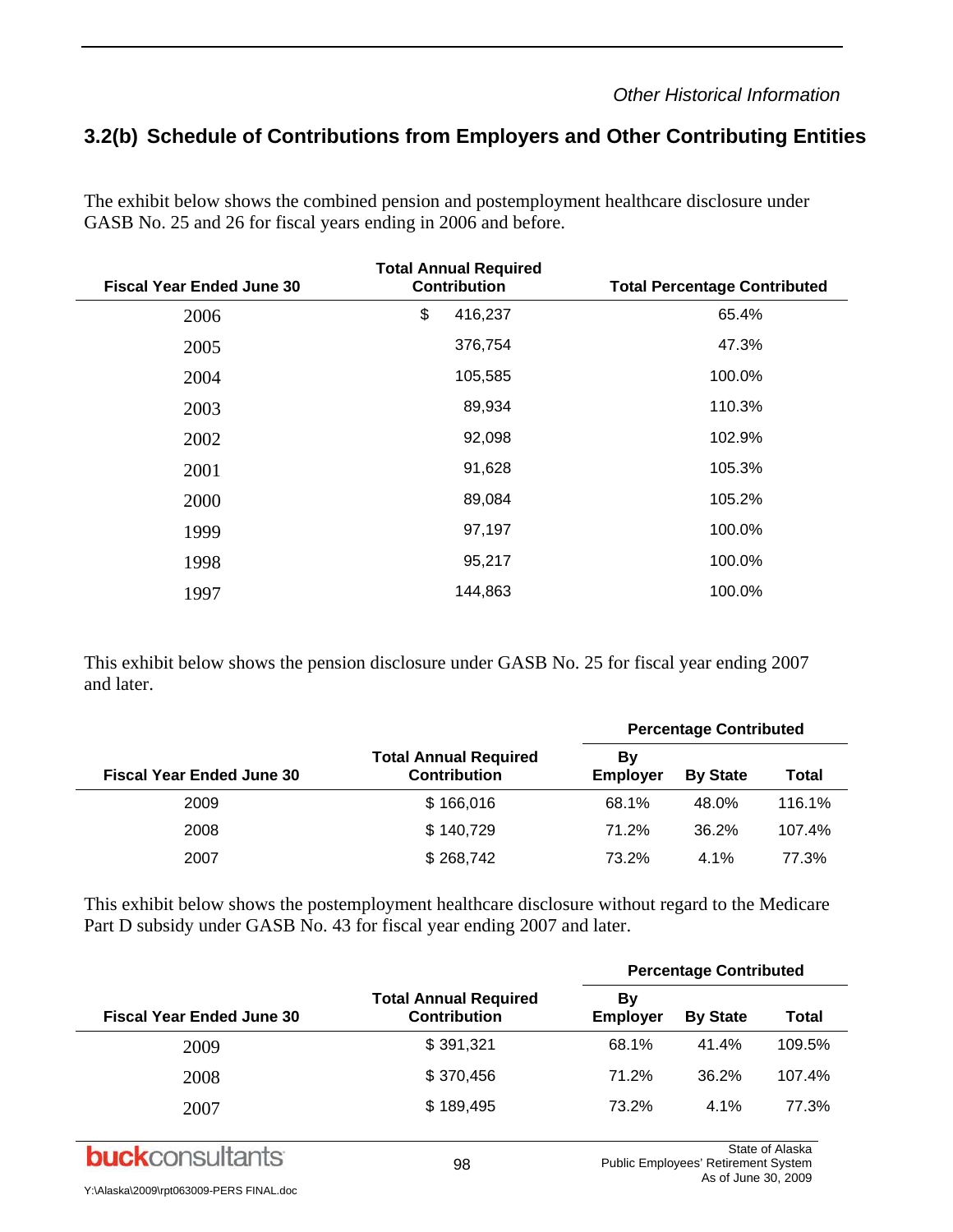## **3.2(b) Schedule of Contributions from Employers and Other Contributing Entities**  *(continued)*

The exhibit below shows the annual required contribution (ARC) as a percentage of pay for pension and healthcare.

|                       |                    |                | ARC (% of Pay)    |        |  |  |
|-----------------------|--------------------|----------------|-------------------|--------|--|--|
| <b>Valuation Date</b> | <b>Fiscal Year</b> | <b>Pension</b> | <b>Healthcare</b> | Total  |  |  |
| June 30, 2005         | FY <sub>08</sub>   | 10.72%         | 53.96%            | 64.68% |  |  |
| June 30, 2006         | FY <sub>09</sub>   | 13.49%         | 55.87%            | 69.36% |  |  |
| June 30, 2007         | <b>FY10</b>        | 13.72%         | 49.98%            | 63.70% |  |  |
| June 30, 2008         | FY11               | 14.13%         | 33.66%            | 47.79% |  |  |
| June 30, 2009         | FY12               | 23.10%         | 32.74%            | 55.84% |  |  |

ARC is based on DB salary only and a level dollar amortization of the unfunded liability.

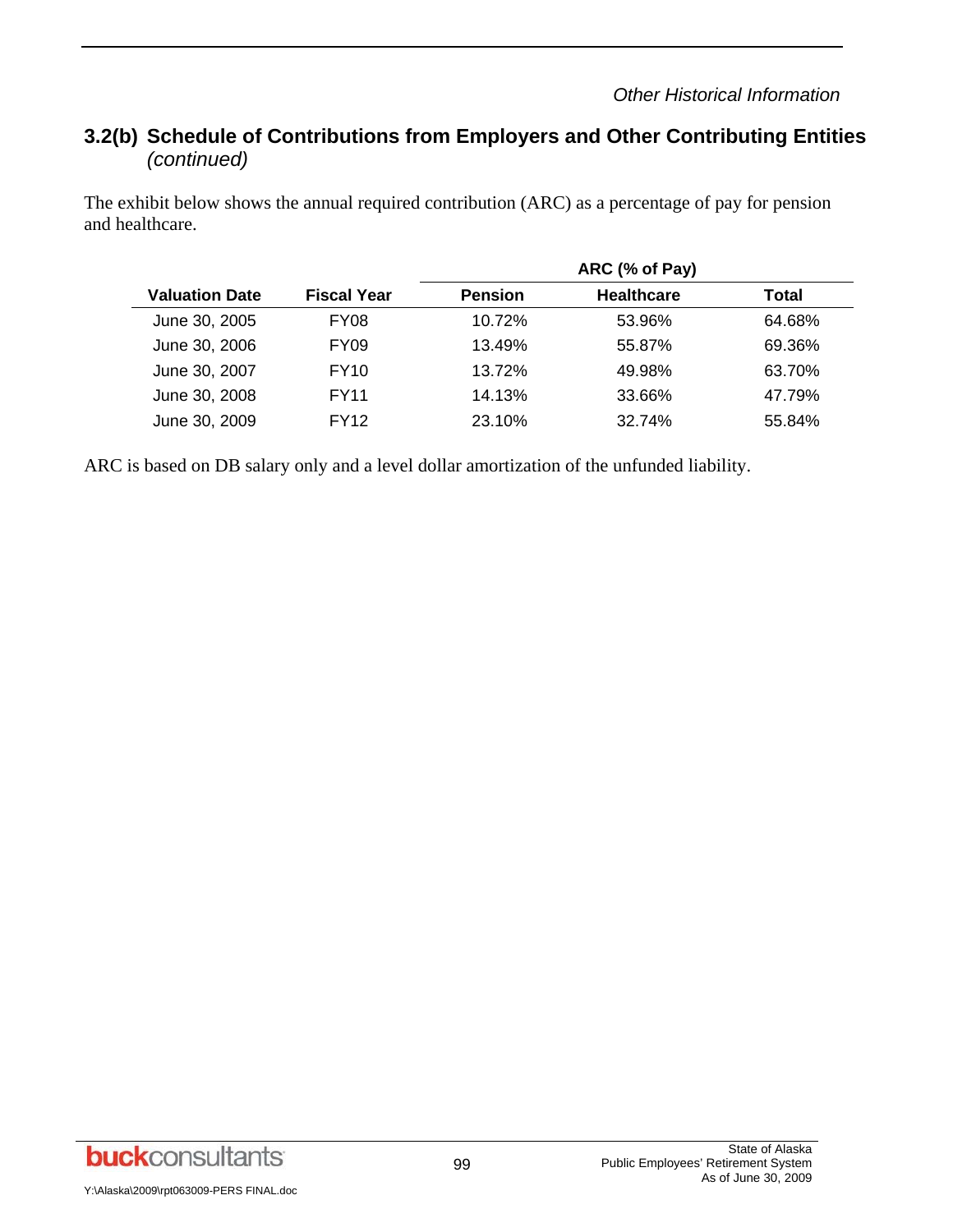| <b>Valuation Date</b>                 | June 30, 2009                                                                                                                                                       |
|---------------------------------------|---------------------------------------------------------------------------------------------------------------------------------------------------------------------|
| <b>Actuarial Cost Method</b>          | Entry Age Normal                                                                                                                                                    |
|                                       | Level Percentage of Pay for Pension                                                                                                                                 |
|                                       | Level Dollar for Healthcare                                                                                                                                         |
| <b>Amortization Method</b>            | Level dollar, closed with bases established annually                                                                                                                |
| Equivalent Single Amortization Period | 20 years                                                                                                                                                            |
| <b>Asset Valuation Method</b>         | 5-year smoothed market                                                                                                                                              |
| <b>Actuarial Assumptions:</b>         |                                                                                                                                                                     |
| Investment rate of return*            | 8.25% for pension, 4.70% for healthcare.                                                                                                                            |
| Projected salary increases            | Peace Officer/Firefighter: Merit $-2.5%$ per year for the first 6 years<br>of employment, 0.5% thereafter.                                                          |
|                                       | Productivity $-0.5%$ per year.                                                                                                                                      |
|                                       | Others: Merit $-5.5\%$ per year grading down to 1.5% after 5 years;<br>for more than 6 years of service, 1.0% grading down to 0%.<br>Productivity $-0.5%$ per year. |
| *Includes inflation at                | 3.5%                                                                                                                                                                |
| Cost-of-living adjustment             | Post-retirement Pension Adjustment as described in Section 2.1,<br>item $(13)$                                                                                      |

## **3.2(c) Actuarial Assumptions, Methods and Additional Information Under GASB**

GASB 43 requires that the discount rate used in the valuation be the estimated long-term yield on investments that are expected to finance postemployment benefits. Depending on the method by which a plan is financed, the relevant investments could be plan assets, employer assets or a combination of plan and employer assets. The investment return should reflect the nature and the mix of both current and expected investments and the basis used to determine the actuarial value of assets.

The State of Alaska Public Employees' Retirement System's retiree healthcare benefits are partially funded. GASB outlines two reasonable methods of developing a blended discount rate when a plan is partially funded. These methods base the proportion of assumed plan and employer asset returns on 1) the funded ratio and 2) the percentage of the annual required contribution (ARC) actually being contributed to the plan. The State of Alaska has utilized the second methodology to develop a discount rate of 4.70% as of June 30, 2009, to be used for fiscal 2010 disclosure.

The development of the discount rate used for the healthcare liabilities valuation is summarized below:

|    | <b>Investment Returns</b>                                          |        |
|----|--------------------------------------------------------------------|--------|
|    | Plan Assets (Long-Term Return)                                     | 8.25%  |
|    | <b>Employer Assets (Estimated Short-Term Return)</b>               | 4.50%  |
|    | <b>Based on Percentage of ARC Contributed During FY07*</b>         |        |
|    | Contribution Allocated to Healthcare                               | 9.93%  |
| 2. | Annual Required Contribution, Funding Assumptions                  | 24.14% |
| 3. | Pay-as-you-go Contribution                                         | 9.13%  |
|    | 4. Portion of ARC Contributed: $[(1-3)/(2-3)]$ , not less than 0%) | 5.36%  |
| 5. | Multiplied by long-term investment return                          | 0.44%  |
| 6. | Portion of ARC not Contributed: [100% - (4)]                       | 94.64% |
| 7. | Multiplied by short-term investment return                         | 4.26%  |
| 8. | Total: $(5) + (7)$                                                 | 4.70%  |

\*It is assumed that fiscal 2005 contributions allocated to healthcare ARC for funding purposes and pay-as-you-go contributions are used to derive the GASB 43 discount rate applied to the June 30, 2007 valuation (fiscal 2008), which in turn drives the fiscal 2010 GASB 43 ARC.

Using the GASB 43 discount rate determined above and disregarding future Medicare Part D payments, the fiscal 2010 employer ARC rate for accounting purposes is 49.98% of pay for healthcare benefits and 63.70% of pay for healthcare and pension benefits combined.

**buck**consultants